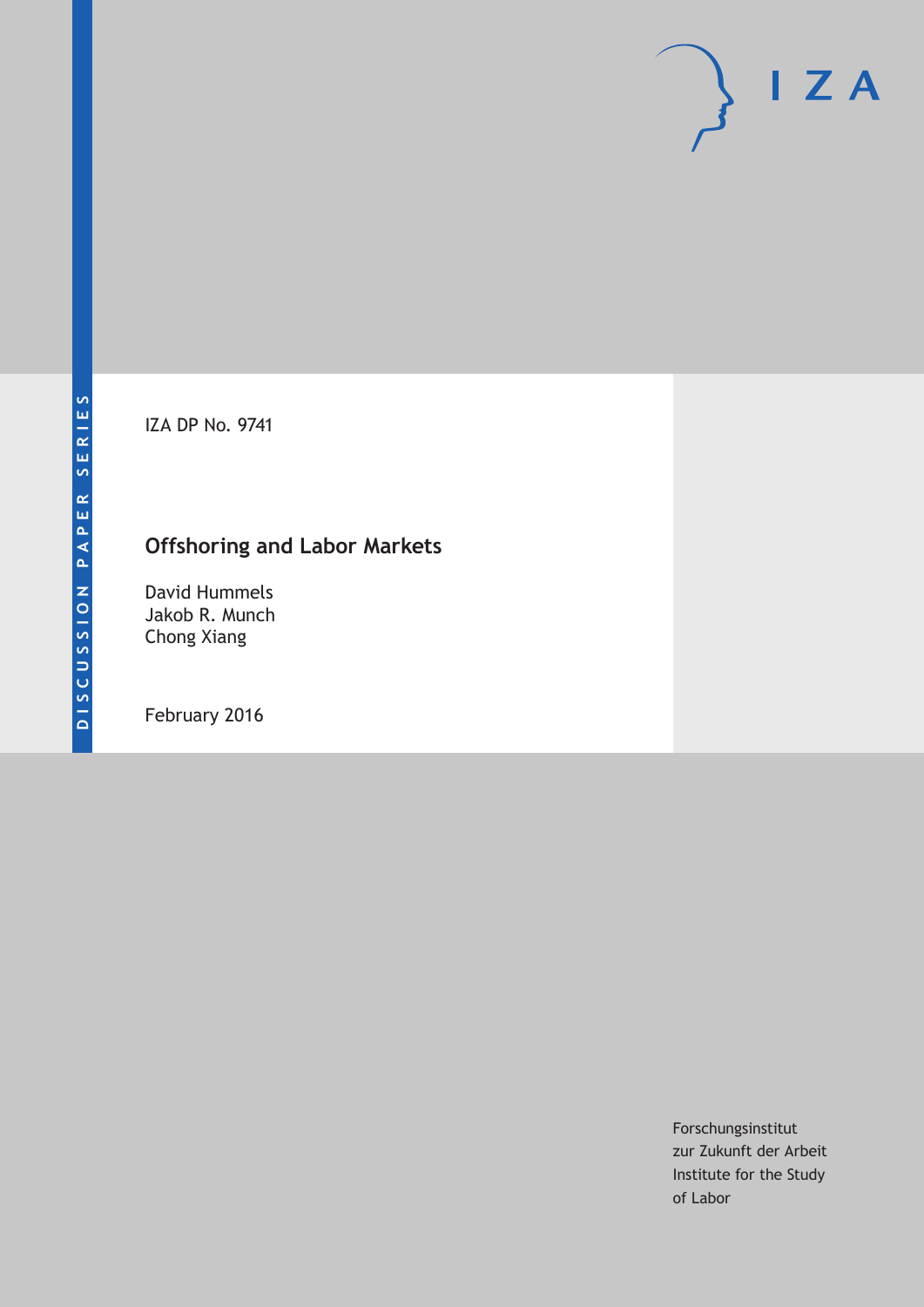# **Offshoring and Labor Markets**

### **David Hummels**

*Purdue University and NBER* 

### **Jakob R. Munch**

*University of Copenhagen and IZA* 

### **Chong Xiang**

*Purdue University*

Discussion Paper No. 9741 February 2016

IZA

P.O. Box 7240 53072 Bonn Germany

Phone: +49-228-3894-0 Fax: +49-228-3894-180 E-mail: iza@iza.org

Any opinions expressed here are those of the author(s) and not those of IZA. Research published in this series may include views on policy, but the institute itself takes no institutional policy positions. The IZA research network is committed to the IZA Guiding Principles of Research Integrity.

The Institute for the Study of Labor (IZA) in Bonn is a local and virtual international research center and a place of communication between science, politics and business. IZA is an independent nonprofit organization supported by Deutsche Post Foundation. The center is associated with the University of Bonn and offers a stimulating research environment through its international network, workshops and conferences, data service, project support, research visits and doctoral program. IZA engages in (i) original and internationally competitive research in all fields of labor economics, (ii) development of policy concepts, and (iii) dissemination of research results and concepts to the interested public.

IZA Discussion Papers often represent preliminary work and are circulated to encourage discussion. Citation of such a paper should account for its provisional character. A revised version may be available directly from the author.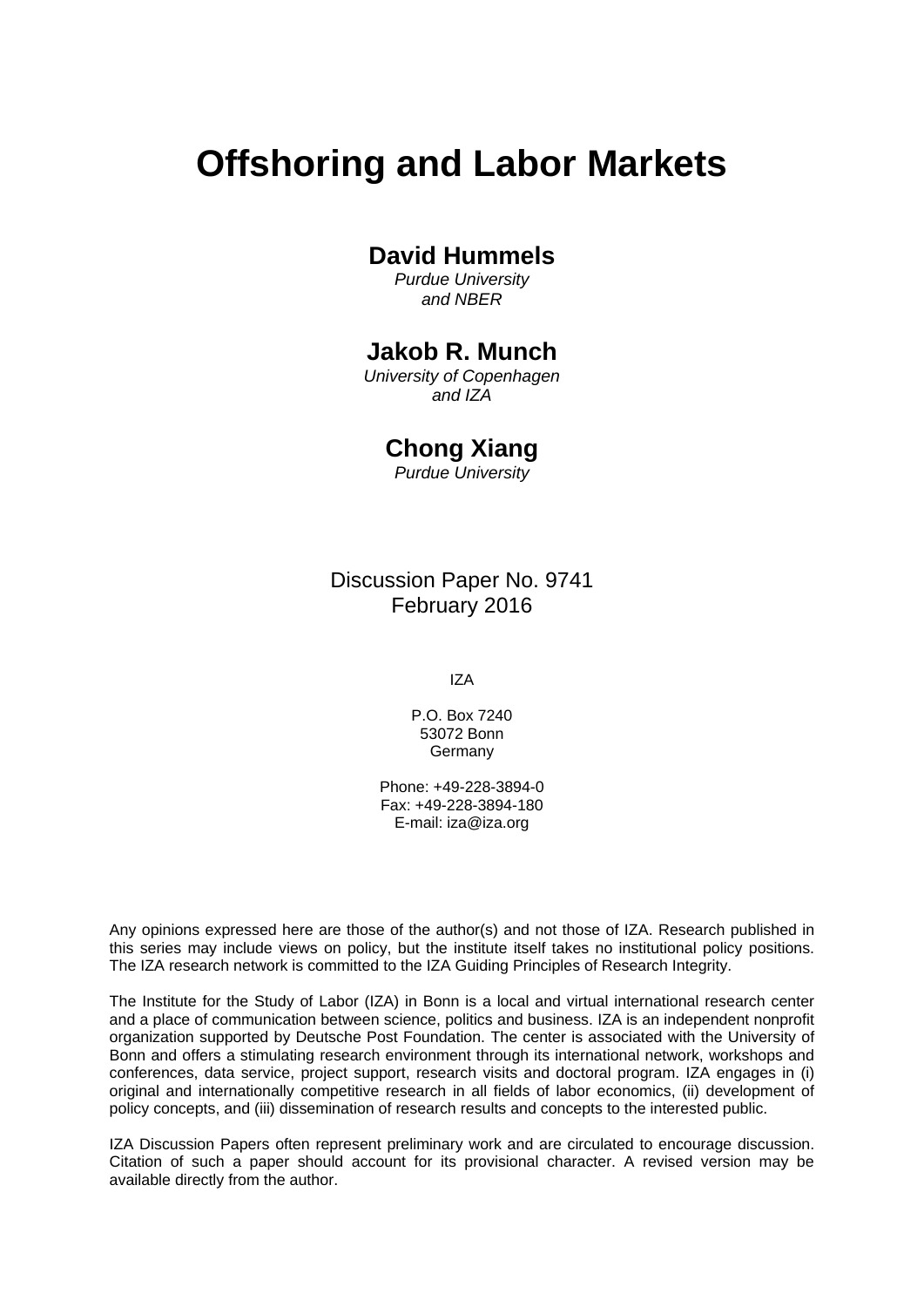IZA Discussion Paper No. 9741 February 2016

# **ABSTRACT**

## **Offshoring and Labor Markets**

In this paper we survey the recent empirical literature on the effects of offshoring on wage, employment and displacement. We start with an overview of the measurement of offshoring, organizing our discussion around the three key elements of offshoring: that it involves intermediate inputs for production (vs. final goods for consumption); that it involves imported inputs (vs. domestically produced ones); and that the inputs involved could have been produced internally within the same firm. We then briefly discuss the theories of offshoring, and survey the literature that examines the wage effects of offshoring: the wave of studies using industry-level data; the wave using firm-level data; the wave using worker-level data; and the wave using matched worker-firm data. For each wave we highlight the identification strategies used, critically assess its strength and weakness, discuss its connections with theory, and draw out potential policy implications of its findings. Finally we survey the literature that examines how offshoring affects employment and displacement. We highlight the recent development of a novel cohort-based approach that is specifically designed to address selection with displacement, and capable of identifying the overall effects of offshoring, including wage, displacement, and all other types of transition.

JEL Classification: F1, J2, J3, L2

Keywords: offshoring, wages, unemployment

Corresponding author:

Jakob Roland Munch Department of Economics University of Copenhagen Øster Farimagsgade 5 Building 26 1455 Copenhagen K **Denmark** E-mail: Jakob.Roland.Munch@econ.ku.dk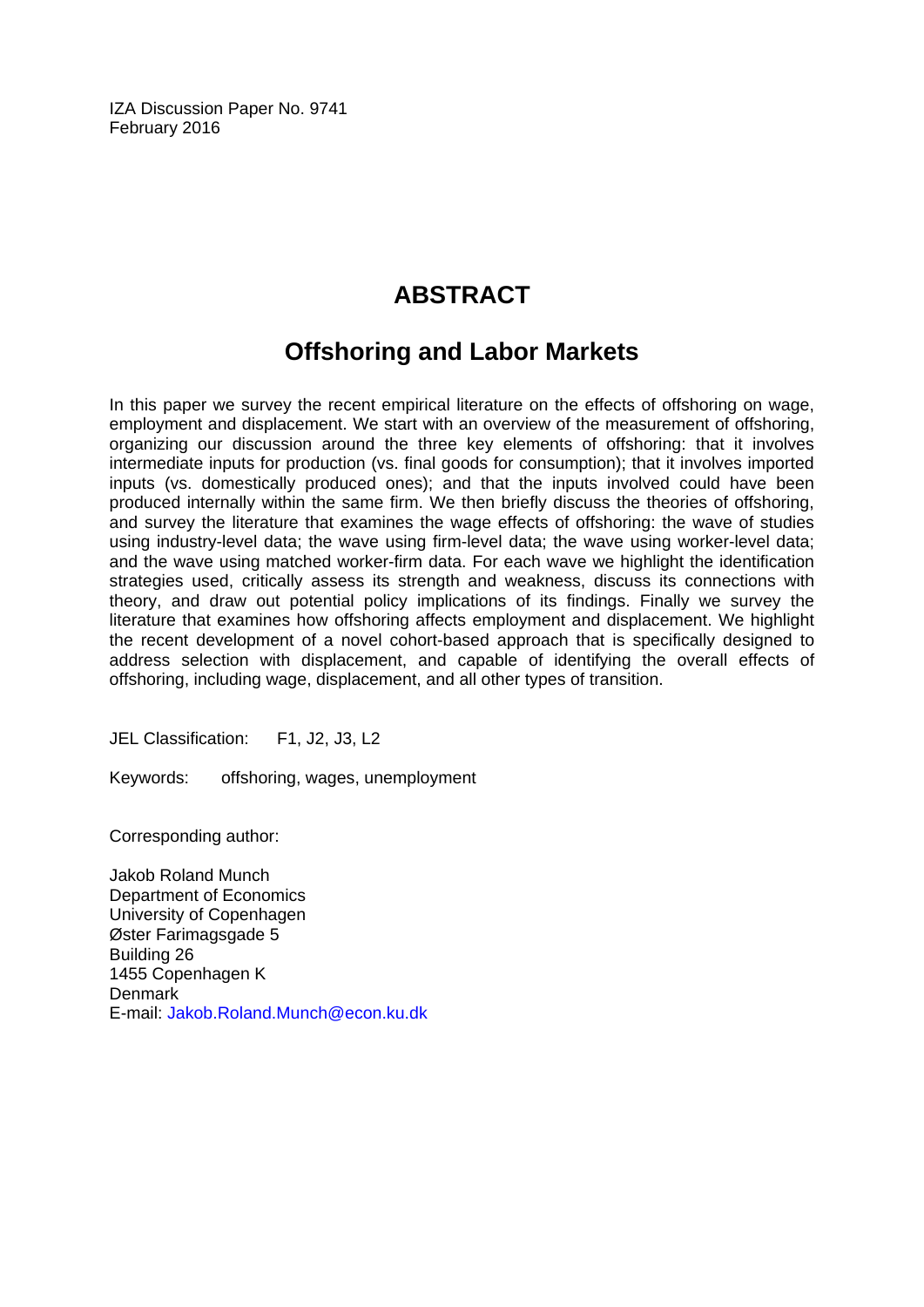#### **1. Introduction**

This essay discusses the labor market effects of offshoring, drawing on nearly two decades of research employing theory, measurement and econometrics. Much of the early literature focused on understanding two empirical regularities. One, the premium paid to skilled workers was rising worldwide while the relative use of skilled labor was rising both across and within industries. Two, patterns of trade revealed that nations were increasingly specializing in stages of production rather than exchanging final goods for consumption. While classic trade models that emphasize factor-based comparative advantage in final goods were unable to explain these facts, modifications to these models to incorporate offshoring of production offered greater promise.

From these modest beginnings a rich literature has emerged. Theoretical models have gone from relatively simple adaptations of classic theories to incorporate firm-level heterogeneity, scale economies, foreign direct investment, endogenous innovation, agency problems, investment under uncertainty, and much more. Empirical work has gone from estimating relative demands for skill in a cross-section of industries to tracing the wage and employment trajectories of individual workers subject to offshoring shocks. A narrow focus on wages has expanded to include novel explanations for offshoring, and novel labor market consequences of it. Still, much work remains.

Apart from empirical puzzles, many economists care about offshoring because the public is concerned about offshoring. What are those concerns? Media depictions of offshoring almost invariably focus on the negative aspects. Offshoring leads to job loss,

2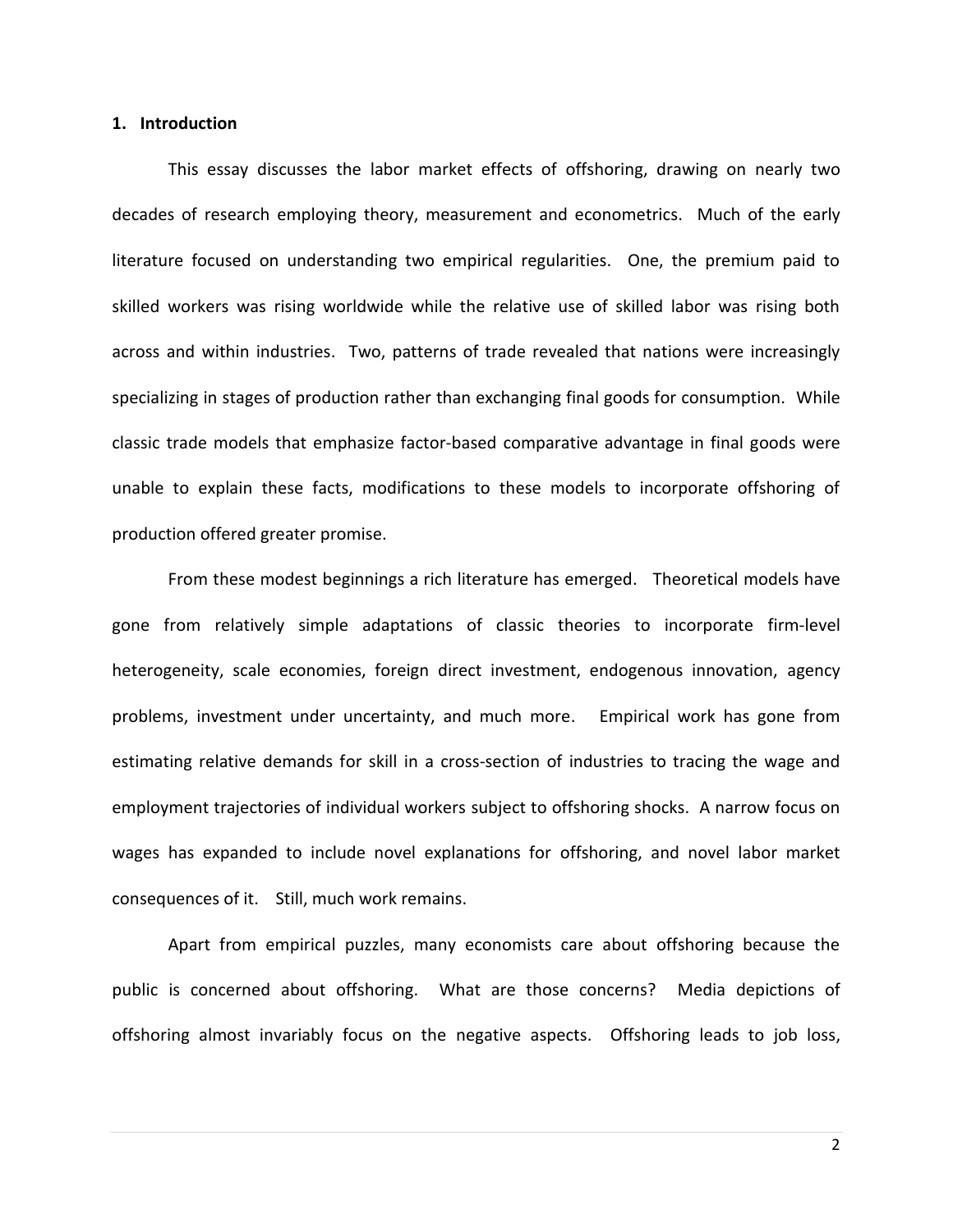declining middle class wages, and to rising inequality. A Washington Post article in July 2012<sup>1</sup> nicely summarized this concern,

"The debate over outsourcing has been morphing, and today there are growing numbers of people who think that what started as a sensible, globalized extension of sending some work outside a firm to specialized companies may in fact be creating long-term structural unemployment in the United States, hollowing out entire industries."

 These concerns have featured prominently in recent political campaigns. At a rally in Cincinnati, Ohio, on September 17, 2012, President Obama said,

"…my opponent (Mitt Romney)…His experience has been owning companies that were called 'pioneers' in the business of outsourcing jobs to countries like China. He made money investing in companies that uprooted from here and went to China. Now, Ohio, you can't stand up to China when all you've done is send them our jobs."

While the Romney campaign hotly debated this characterization, a shuttered factory makes a useful campaign backdrop precisely because of its salience in the mind of voters. It also obscures the fact that offshoring involves occupations other than factory workers. Media stories increasingly focus on jobs that require higher education. An article in USA Today in December 2012<sup>2</sup> highlights the offshoring of legal services,

"Since 2005, legal services such as document review and contract drafting increasingly have been offshored, particularly to India ... Indian attorneys do work that in the U.S. is sometimes done by paralegals and at about half the cost…"

 $\overline{\phantom{a}}$ 

 $1$  "Numbers don't tell the whole outsourcing story", by Steven Pearlstein, the Washington Post, July 2, 2012.

<sup>&</sup>lt;sup>2</sup> "More U.S. service jobs go overseas; Offshoring is expected to grow", by Paul Davidson, December 7, 2012, USA Today.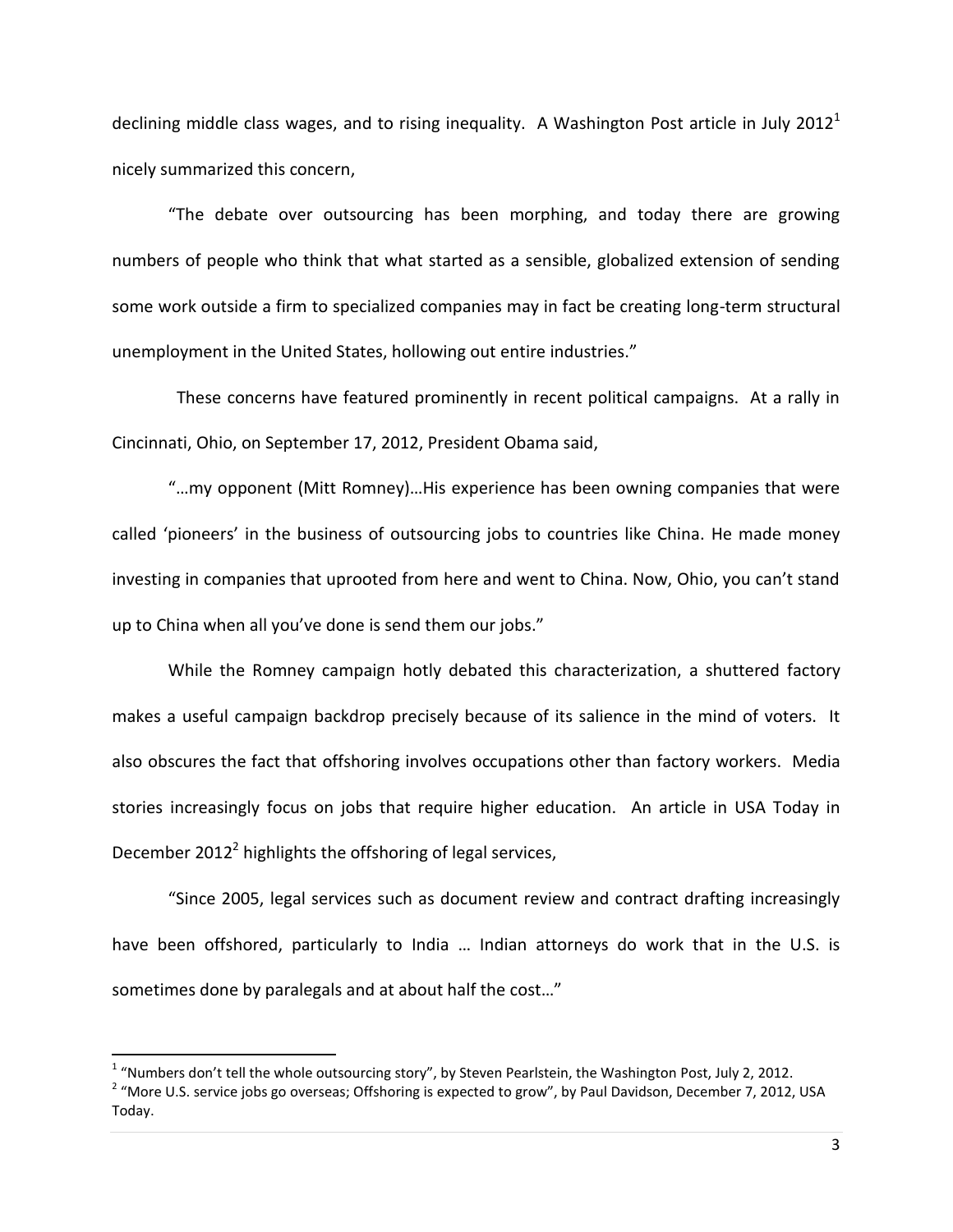In January 2013 the British newspaper the Guardian reported the story of a top computer programmer ( "Bob") for Verizon:

"…an examination of his workstation revealed hundreds of pdf invoices from a third party contractor/developer in Shenyang. As it turns out, Bob had simply outsourced his own job to a Chinese consulting firm. Bob spent less than one-fifth of his six-figure salary for a Chinese firm to do his job for him…"

While his web-browsing history displayed an all-day diet of Reddit, cat videos, ebay, and Facebook updates, "…his performance review showed that, for several years in a row, Bob had received excellent remarks for his codes which were 'clean, well-written and submitted in a timely fashion'…"

The analysis of offshoring in the economics literature incorporates many of these perspectives and concerns. But it balances these concerns with a more systematic view of why offshoring occurs, along with assessments of the benefits (to firms, consumers, and even workers) it provides. Offshoring becomes a new expression of the old idea: gains from trade arising from specialization.

Yet clearly, there are many theoretical and empirical questions related to offshoring and labor markets, of both public and professional concern, that remain unanswered. Our goal in this paper is to review what we know but also to highlight what we do not yet know.

What do we mean by offshoring? We next provide a conceptual discussion that distinguishes offshoring from related phenomenon, and then in Section 2 relate this conceptual definition to various approaches at measurement. To be clear, there is no single definition

4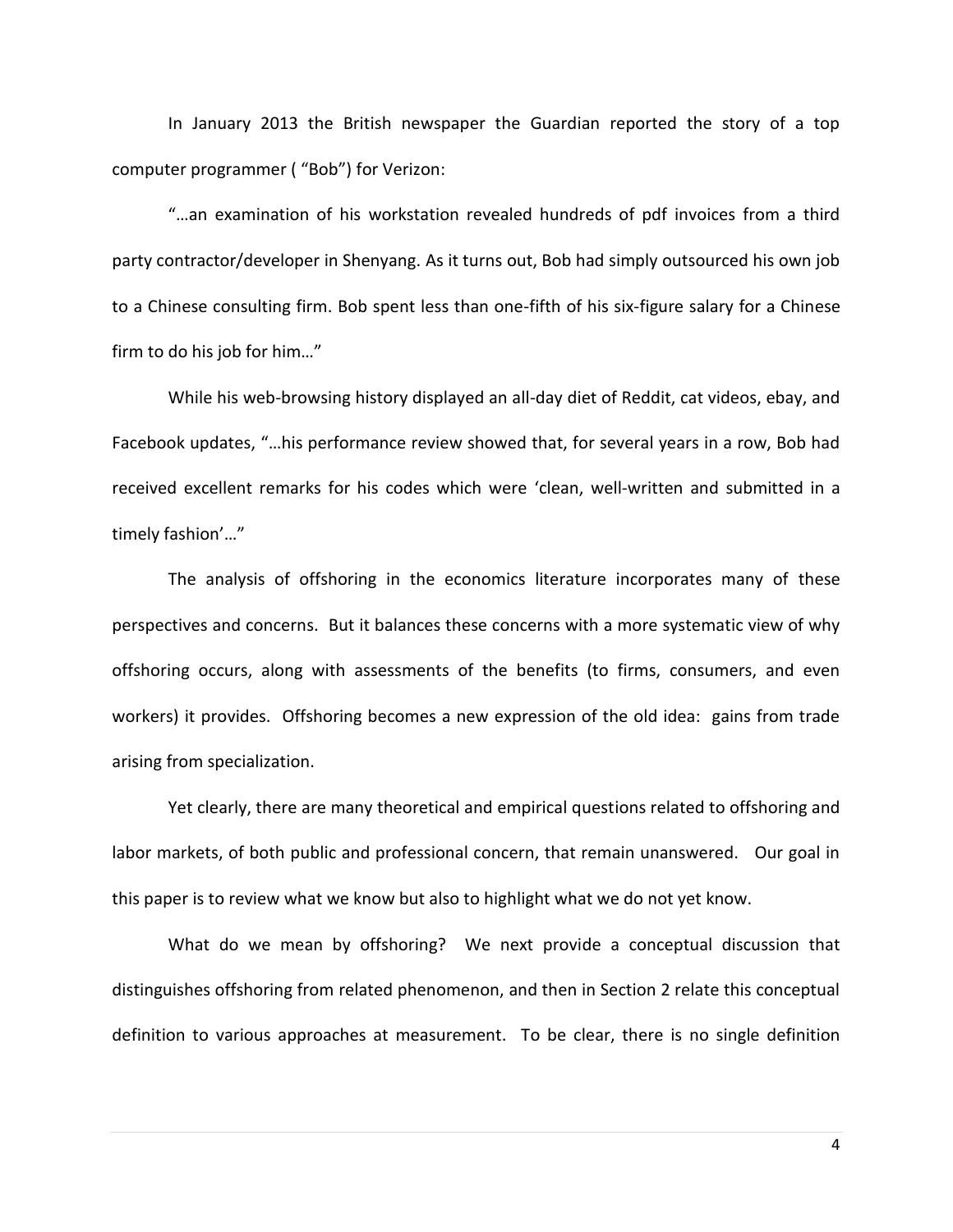appearing in the literature and so our statement is intended to capture common, but not universal, usage.

Production of a final good or a service consists of many tasks, which at a very broad level might include research and design, component production and assembly, marketing and distribution. And, of course, within these broad categories one might find further and innumerable subdivisions of tasks. Task production can be disaggregated both geographically (within and across nations) and organizationally (within and across firms). Offshoring is then the process of changing the geographic assignment of the mix of tasks needed to produce a single final good or service. Where once design and component production and assembly were colocated domestically, now component production may be assigned to a second, foreign, location, and assembly to a third.

Why might this occur? Papers in the literature typically build in a source of comparative advantage at the task level (due to technology, or factor supplies), but the realization of that comparative advantage depends on the interplay with trade and coordination costs. That is, China may have a comparative advantage in assembly of electronic components produced in Malaysia based on designs from US engineers, but to disaggregate these tasks profitably, to offshore them, requires effective coordination and inexpensive shipment. This suggests three basic channels as a spur to greater offshoring. One, firms may experience a reduction in trade and coordination costs (lower tariffs or improvements in shipping, information and communications technology) that lower the penalty associated with disaggregating a given set of tasks. Two, task requirements (or location comparative advantages for producing tasks) may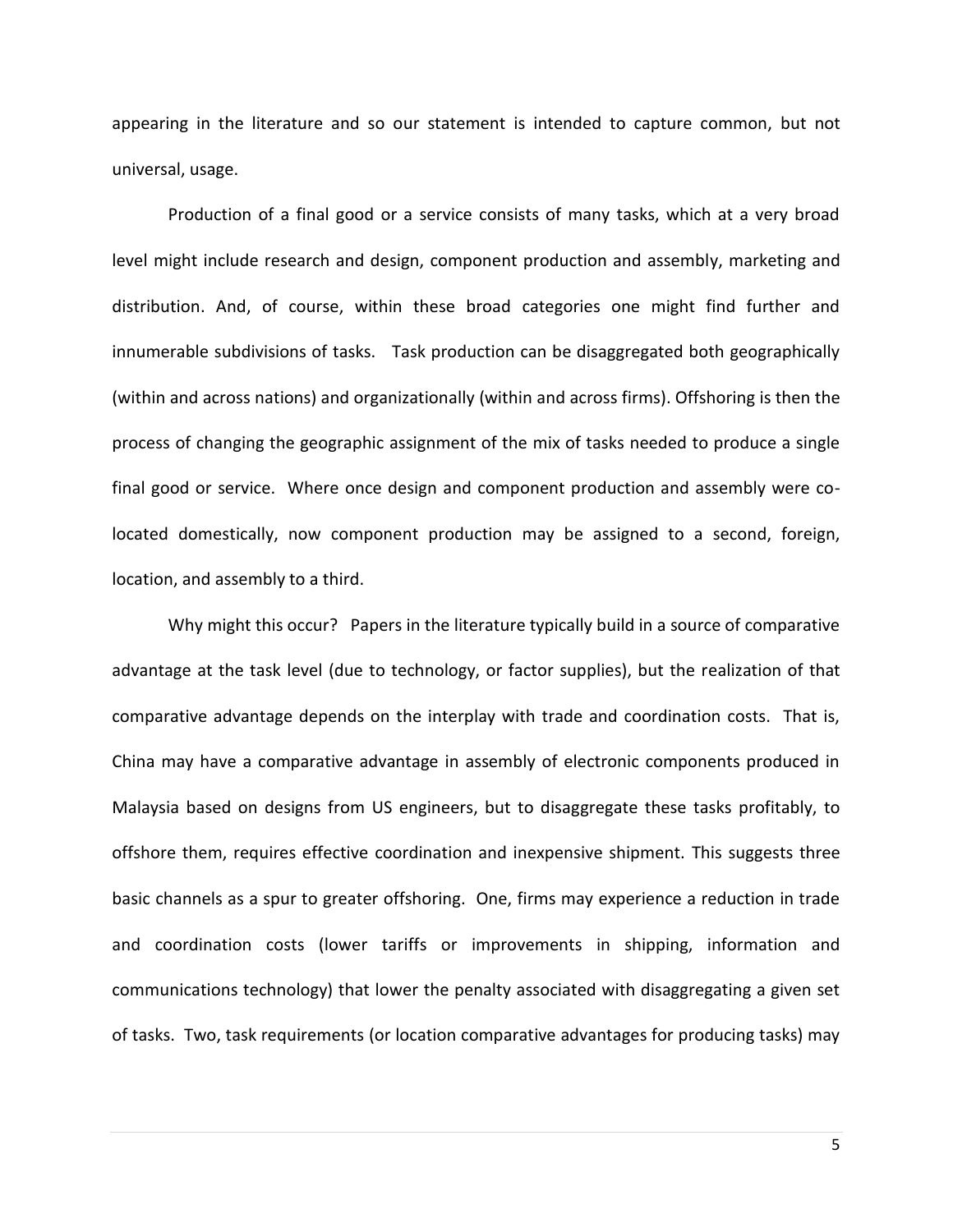change. Three, there may be changes in the ability of the firm to coordinate production at a distance, or to transfer technological advantages from one location to another.

Offshoring is distinct from several related concepts including "outsourcing", the activities of multinational firms, and import competition. Offshoring could involve outsourcing, by which we mean production of some tasks by arms-length parties (i.e. disaggregating tasks organizationally.) But outsourcing can occur domestically and offshoring can also be done by affiliated parties within the same, multinational, firm. In the jargon of the literature on multinational firms, vertical FDI is precisely an exercise in disaggregating tasks geographically, that is, offshoring. However, there are many motivations (horizontal and export-platform FDI) for multinational activities that do not fundamentally involve disaggregating the tasks associated with production. Finally, import competition can occur at the task level but also at the level of final goods. It can affect the profitability of firms and the returns to labor without altering the organization of production or location of operations for any firm.

With this intuition in hand, we can see a clear outline of the questions addressed by the offshoring literature. One, how important is offshoring as an economic as opposed to a media phenomenon, and how do we measure it distinctly from these related activities? Two, what are the policy or technological shocks that trigger a rise in offshoring, and how can these be used as a source of exogenous identification in empirical work? Three, what determines the mix of tasks that are produced offshore? Does this reflect differences in the factor intensity of these tasks, the costs associated with coordinating these tasks across far flung locations, or something else? Four, are the labor substituting effects of offshore production compensated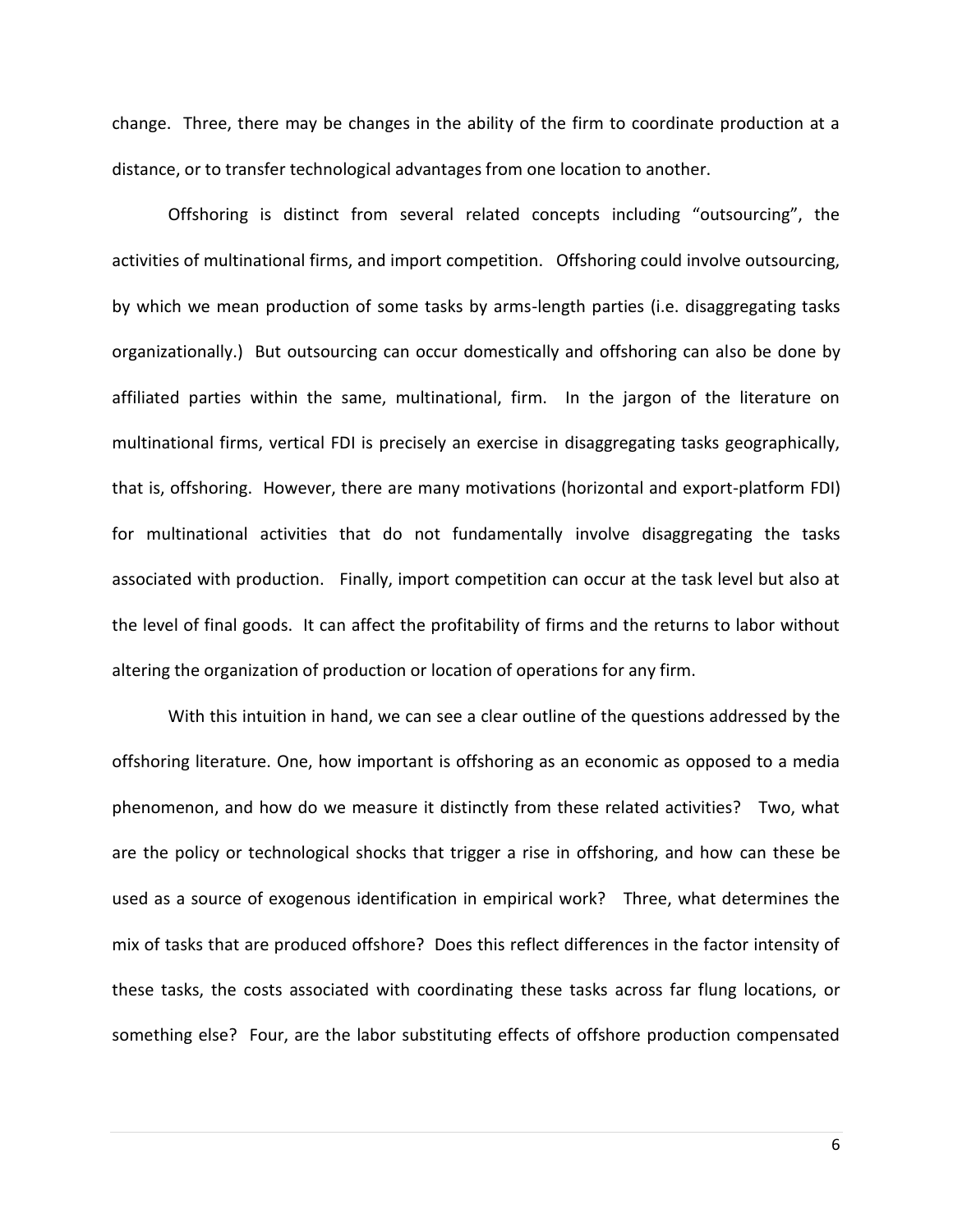by changes in the scale and productivity of the firm? Five, how does offshoring affect wages and employment, unemployment rates and the earnings of displaced workers?

The paper proceeds as follows. In Section 2 we discuss work on measurement, including various approaches to understand the magnitude and patterns of offshoring. A recurring theme is the gap between conceptual ideas of offshoring and what is feasible to implement in the data. We highlight the three key elements of offshoring, and key stylized facts that have emerged from this literature.

In Section 3 we address theory and empirics on the effect of offshoring on relative labor demand and wages. We contrast older theories of trade and wages with new theories that highlight novel mechanisms through which offshoring affects labor markets. These include scope for intra-industry specialization along a continuum of tasks, sorting by firm type, productivity and scale gains, among others. We then address empirics, starting with an older literature using industry level data and proceeding through new work focused on firm level and matched worker-firm data. We organize our review around the type of data used and identification strategy employed, and draw out potential policy implications of the findings.

In Section 4 we address a fundamental question at the heart of public concern: are all tasks offshorable or are some jobs "safe"? Here we draw on a literature that examines the differential impact of offshoring across occupations, and that emphasizes the specific task content of those occupations in understanding the impact.

In Section 5 we discuss a collection of more novel insights about the effects of offshoring on the labor market. We contrast what we know about displacement due to offshoring with other causes of displacement, and discuss effects on long run unemployment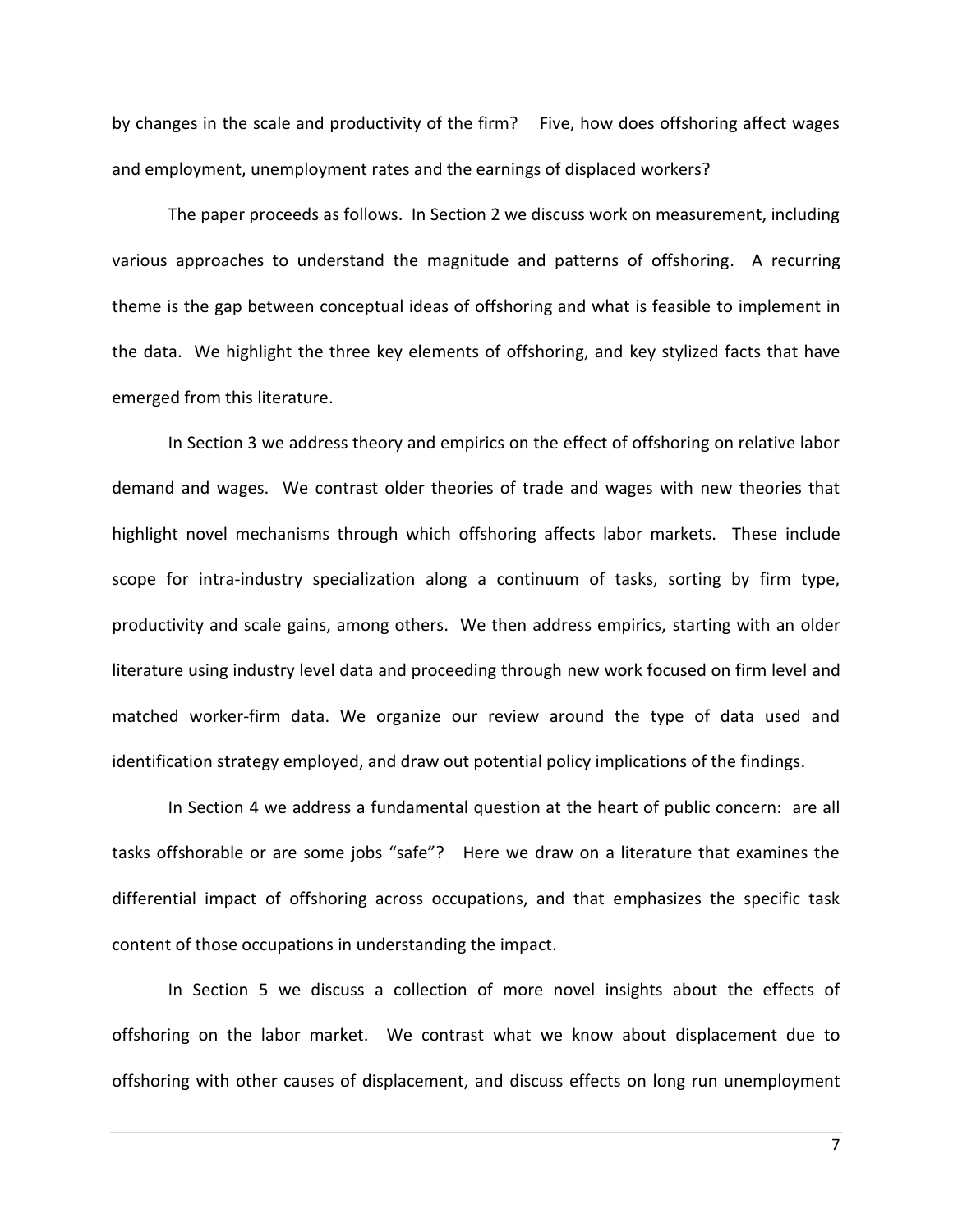and transitions back to employment. We discuss how offshoring affects short run volatility and the elasticity of labor demand facing workers. We address empirical work on policy issues related to worker transitions and retraining.

In Section 6 we conclude with a brief discussion of lessons learned. We also highlight questions of interest that remain unanswered and could prove fruitful lines of inquiry for future research.

To be clear, the literature on offshoring has grown quickly, and when one digs deeper, connections to still larger literatures are apparent. Examples include trade research on multinational enterprises,<sup>3</sup> firm heterogeneity with respect to exports, imports and quality,<sup>4</sup> the literature on the organization of the firm,<sup>5</sup> and so on. In order to keep the work (relatively) compact, we will touch on these as a point of reference for understanding the consequences of offshoring for labor markets, but not otherwise dig deeply into these literatures.

#### **2. Measurement**

 $\overline{a}$ 

In this section we describe various techniques used in the literature to measure offshoring, with a particular emphasis on methods that are employed in conjunction with empirical studies of the labor market effects of offshoring. We then discuss a set of stylized facts related to offshoring that will be useful in considering the theoretical and econometric literatures that follow.

 $3$  See the recent survey Antras and Yeaple (2014).

 $^4$  E.g. Bernard and Jensen (1997, 1999), Verhoogen (2008). Examples of recent work include Antras, Fort and Tintelnot (2014) and Feiler, Eslava and Xu (2014).

 $^5$  See the surveys Antras and Rossi-Hansberg (2009) and Antras (2014).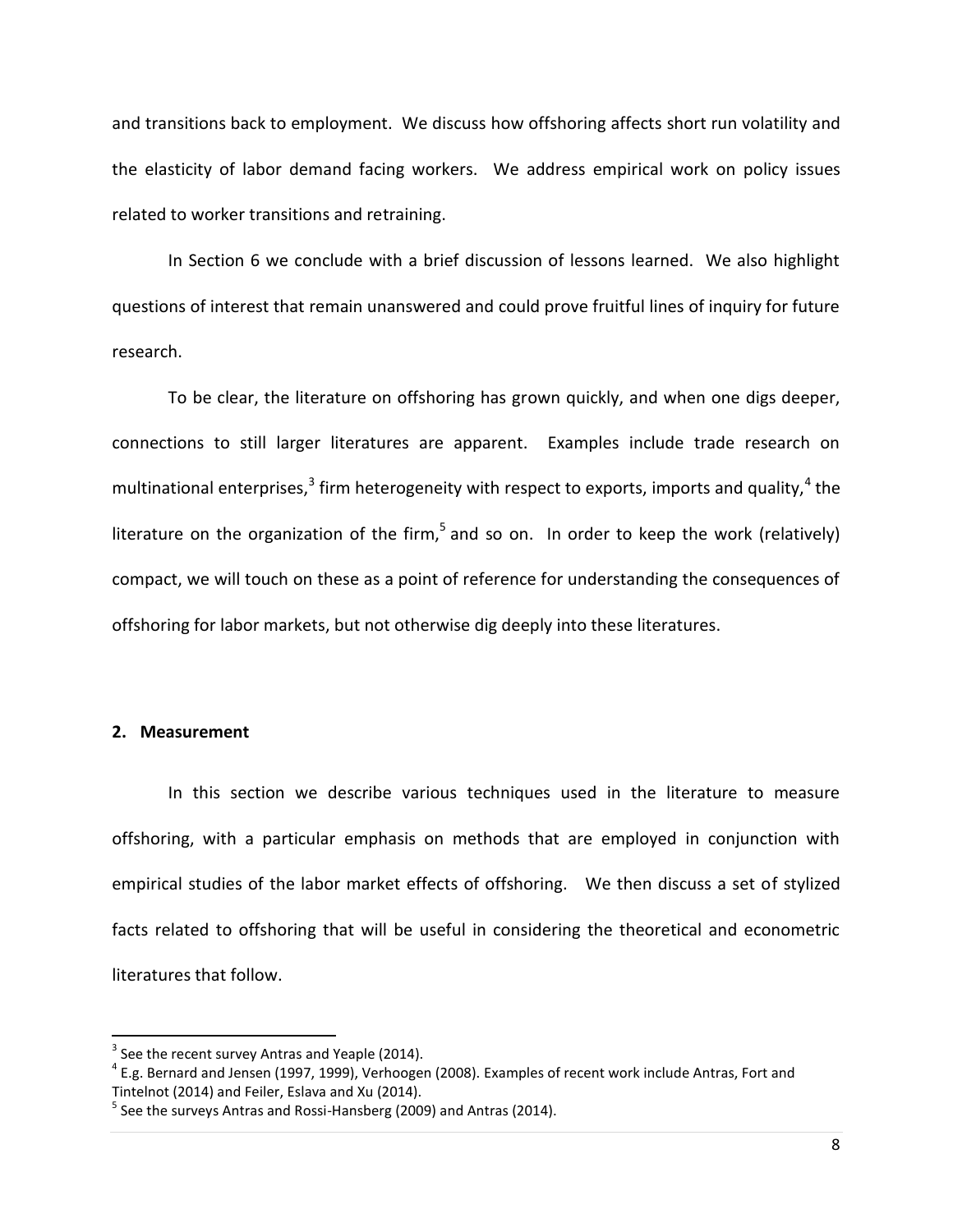Following our intuitive discussion of offshoring in the introduction we start by outlining the following three key elements of offshoring. First, offshoring is about intermediate inputs (or tasks) used for production, not final goods used for consumption. Second, offshoring is about imported inputs (or tasks), not domestically produced ones. Finally, offshoring is about an input (or task) that could have been produced internally within the same firm. We say "could have been", not "used to be", because for many new products offshoring takes place as soon as they are introduced into the market; e.g. the latest iPhone models are never assembled in the U.S. Puga and Trefler (2007) explore this issue in more depth, and Xiang (2014) reports evidence that produce cycles are getting shorter.

Among these three key elements we focus on the first and third ones below, since imports are easy to measure in the data.

#### **2.1 Inputs vs. Final Goods**

l

Offshoring is fundamentally related to input trade and so a natural place to begin is by disaggregating trade data into categories that are clearly examples of trade in inputs. A notable early example is Ng and Yeats (1999) who identify international trade in parts and components by, literally, searching for the words "part" or "component" in the descriptive labels within the Harmonized System nomenclature for traded goods.<sup>6</sup> This approach is conceptually clear, and it allows for the maximum possible coverage since virtually all countries report bilateral trade data over long stretches of time. There are two weaknesses. First, many traded inputs are not listed as a "part" or a "component". Second, if we want to estimate the

 $^6$  To be clear Ng and Yeats (1999) are not explicitly trying to measure offshoring in the way we have described it in the introduction. Instead they are focused on a closely related concept "production sharing".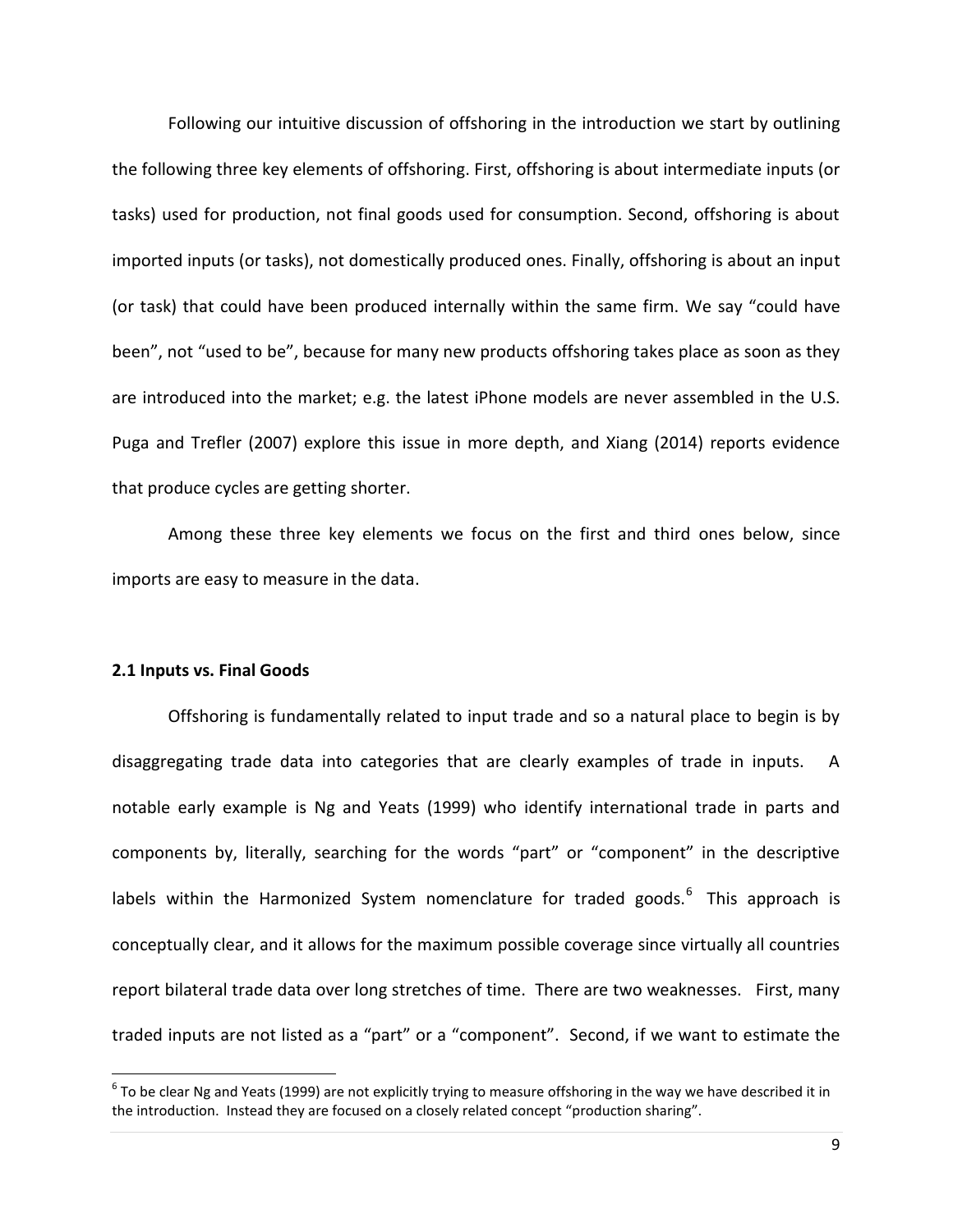impact of input trade on labor market outcomes, it is necessary to identify who (which firm or which industry) is using the input. National trade statistics do not provide this information.

A second approach that addresses the input-user problem employs input-output tables combined with international trade data. Input-output tables reveal which inputs are used by which sectors, and in which proportion. A limited set of countries provide additional breakouts that permit a separation between a domestic IO table and a foreign IO table. That is, the distribution of input use may look different depending on the geography of the supply source. Even if countries do not separate suppliers by location, it is still possible to impute a foreign input-output relationship by using trade data along with a "proportionality assumption".

To explain, we would like to measure the value of imports of input k by industry i at time t,  $OFF_{ikt}$ . From IO tables we know the total sales of k,  $S_{kt}$  and the use of input k by industry i both as a share of i's output,  $a_{ik}$  , and in total,  $A_{ikt} = a_{ik} Y_{it}$ .<sup>7</sup> However, we do not know the source country for those inputs. From trade data we know total imports of k,  $M_{kt}$  but not the industry i in which those inputs are used. Proportionality distributes imports across sectors by assuming that imports as a share of total sales for input k are the same in every using sector. That is,  $OFF_{ikt} = A_{ikt} \frac{M_{kt}}{S_{tot}}$  $\frac{m_{kt}}{S_{kt}}$ . Summing over all inputs k gives the total use of imported inputs by i,  $OFF_{it} = \sum_k OFF_{ikt}$ . It is straightforward to extend this to include indirect use of inputs, or to disaggregate imports into bilateral shares, or to employ services in addition to manufacturing sectors in the calculation.

 $\overline{\phantom{a}}$ 

 $^7$  Strictly speaking, input use coefficients can also vary across time as well but these appear to be relatively slow moving in the data. Whether this reflects slow updating of benchmark IO years or something more fundamental about technology is unclear.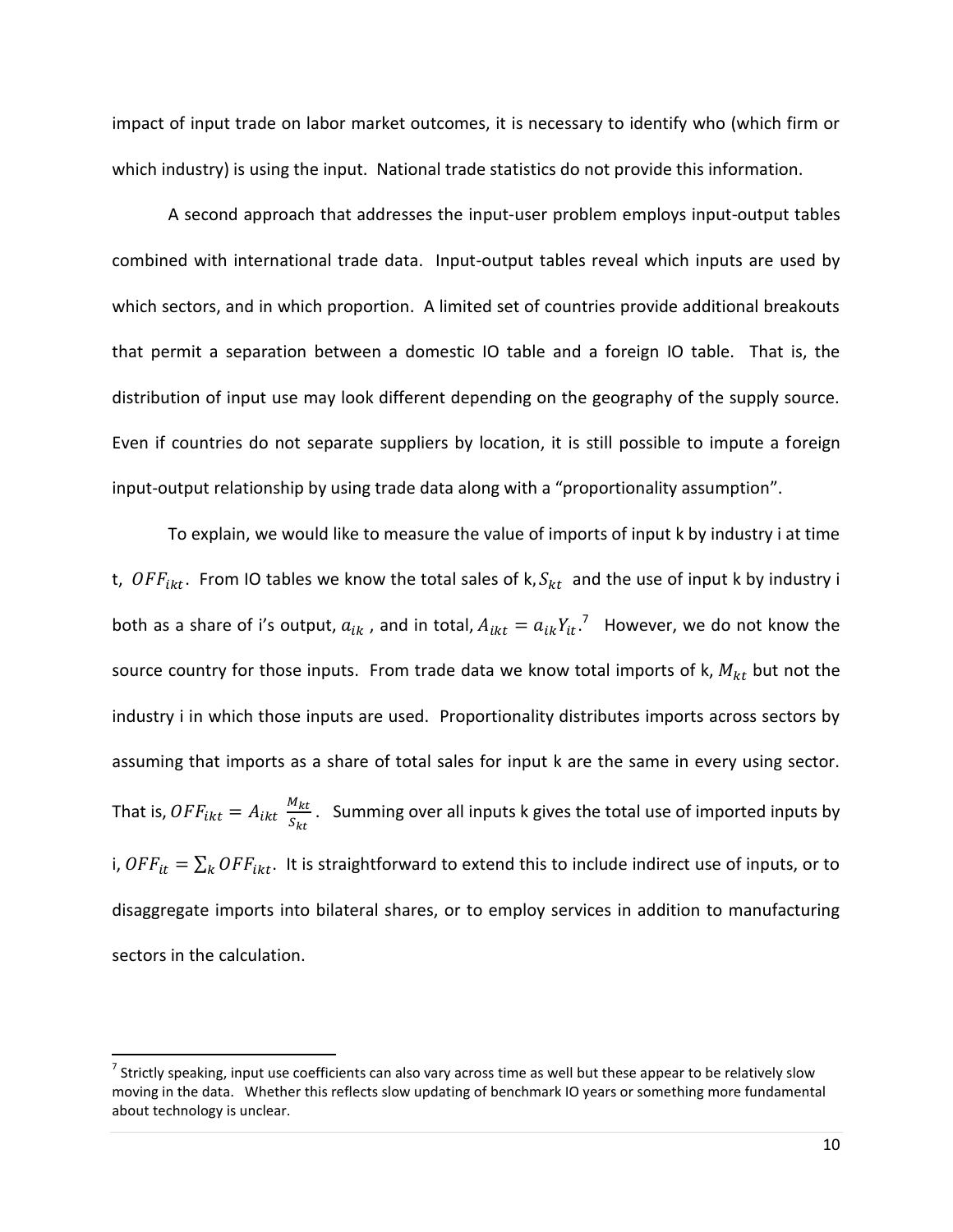Early examples of the proportionality assumption are found in Feenstra and Hanson (1999), but it also lies behind widely used "International" Input-Output tables constructed by the OECD and used by Hummels, Ishii and Wei (2001) in measuring the extent of vertical specialization. Recent efforts to document value added trade refine the proportionality assumption. Johnson and Noguera (2012a, b) further split imported inputs within an industrial aggregate using Broad Economic Classifications. This approach is reminiscent of Ng and Yeats (1999) use of "parts" and "components" to disaggregate trade flows. The BEC approach separates goods into capital machinery, intermediate inputs, and consumer goods, and then uses only intermediate inputs when distributing imports according to the proportionality assumption. Koopman, Wang and Wei (2014) provide further refinement and generalization of measures.<sup>8</sup>

One common element in these studies is that the measurement of offshoring is based on national trade statistics, which is publically available and can be implemented for a large number of countries. As a result, these studies reveal the following broad patterns of global trade in intermediate inputs, or production sharing.

- 1. Production sharing is rising rapidly, both absolutely and as a share of world trade. Most intermediate-goods trade is North-North, like final-goods trade.
- 2. The level of and growth in production sharing varies significantly across countries and industries. This makes it ideal for econometric work that would exploit these differences.

 $^8$  There is much discussion in this literature about the merits of various approaches to measuring production sharing. Rather than revisit this debate here, we direct the readers to these papers.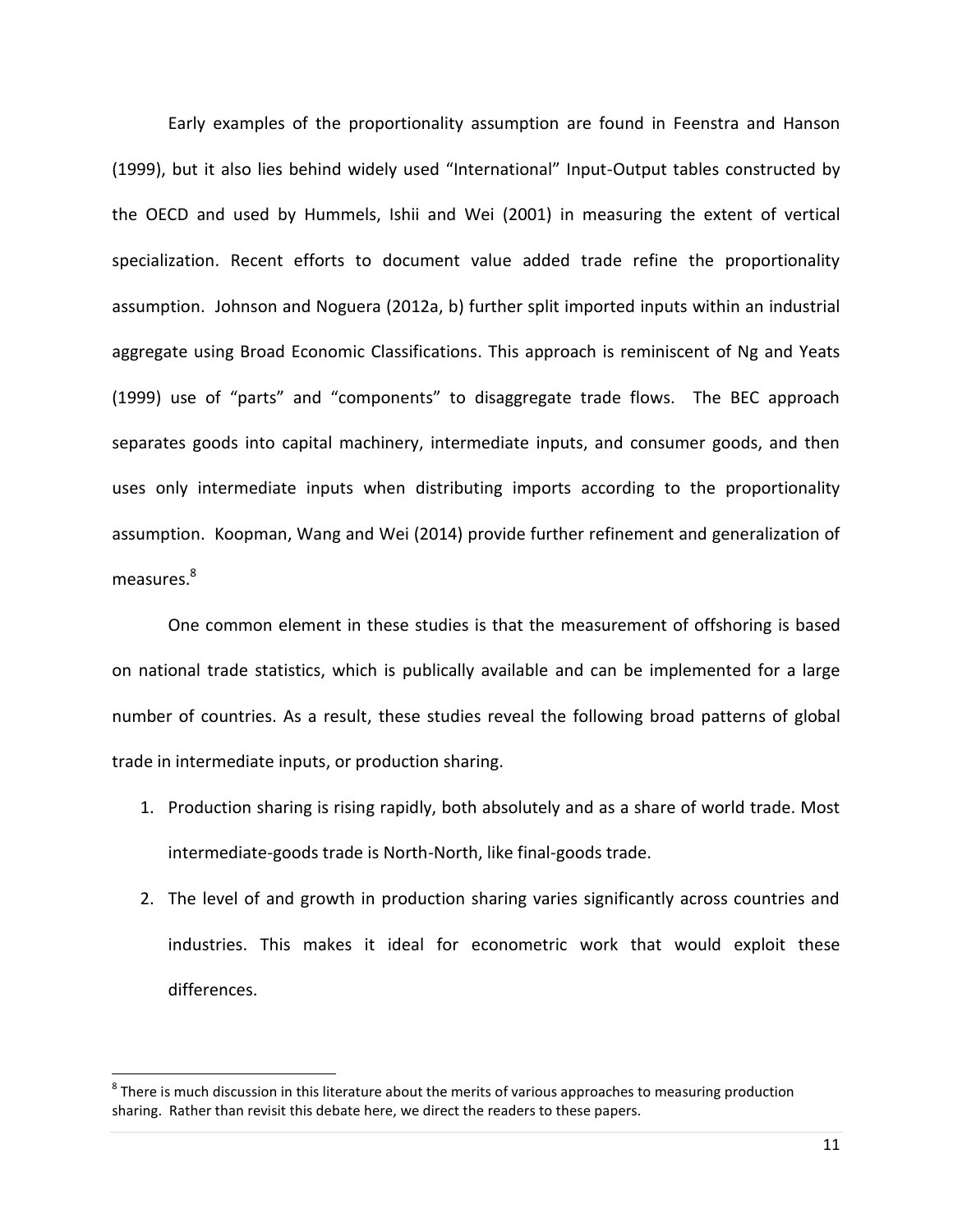- 3. Production sharing is highly sensitive to trade costs, measured variously by geographic proximity, transportation costs, regional trade agreements, tariff rates, and export processing regimes.
- 4. Production sharing leads to profound changes in patterns of revealed comparative advantage (RCA). That is, when we properly account for which countries are adding value in different sectors, as opposed to simply focusing on gross exports, countries that appear to exhibit a comparative advantage for producing certain goods may not. Rather, their large volume of gross exports reflects specialization in only the last assembly stages, and large corresponding imports of products from earlier stages.

The main weakness of using national trade statistics is that ultimately, whether a product is an intermediate input or final good depends on who is using it. e.g. computers are final goods if they are purchased by consumers, but intermediate inputs if purchased by business instead. Recent research has made significant progress by bringing to bear firm-level data. Below we use Hummels, Jørgensen, Munch and Xiang (2014), or HJMX 2014, to illustrate the common approach used.<sup>9</sup> Further discussion can be found in sub-section 3.4 through section 4.

HJMX (2014) measures offshoring as the total value of merchandise imports by manufacturing firms. The idea is to use the firms' industry classifications to distinguish between intermediate vs. final goods; i.e. the imports by a specific firm are primarily used as

 $^9$  See also the studies using data from Indonesia (e.g. Amiti and Konings 2007, Amiti and Davis 2011), Chile (e.g. Kasahara and Rodrigue 2008) and the U.S. (e.g. Bernard, Jensen, Redding, Schott 2007),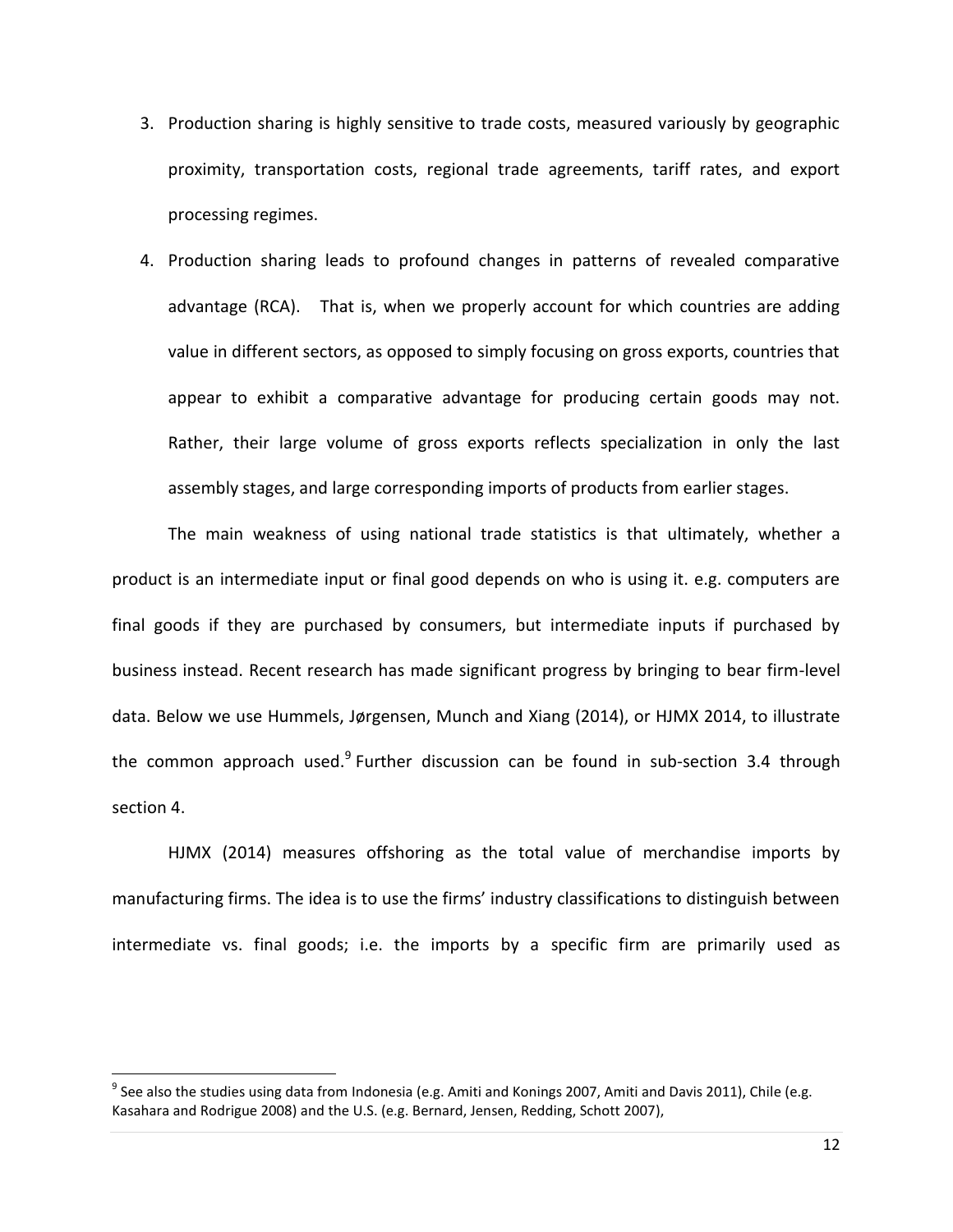intermediate inputs in production, not final goods for consumption, if this firm is classified as *manufacturing*, not retail or whole sale.<sup>10</sup>

The use of firm-level data enables the researcher to specifically match the firms engaged in importing with changes in activities of those firms and to account for compositional differences within industries. When using national trade statistics and industry-level data, researchers maintain the proportionality assumption; i.e. technology, exposure to global shocks, and labor market consequences are identical across firms within that industry. Yet, firm level data reveal large differences in offshoring activity and its correlates across otherwise "similar" firms. To borrow an example from HJMX 2014, even a narrowly defined industry like medical devices includes firms producing artificial knees and hearing aids, and input purchases that include titanium hinges and electronic microphones.<sup>11</sup> In fact, the typical imported input is purchased by only a single importing firm.

In relation to measuring inputs vs. final goods, we regard firm level importing data as the "gold standard" for accuracy. However, it does have several limitations. One, it is available for a relatively small subset of countries. Two, the data is often times confidential and not accessible to all researchers. Three, by zooming in on individual firms within countries, firmlevel datasets lose cross-country variation. Finally, while measures of merchandise imports are of high quality, services-imports coverage remains relatively weak.

 $\overline{\phantom{a}}$ 

 $10$ HJMX (2014) observe retail re-selling, with no value-added, by the firm. Retail re-selling is a small fraction of import purchases for manufacturing firms but a large or dominant share of purchases for service firms.

 $11$  Jørgensen (2011) uses Danish to contrast production sharing measured at the firm versus industry level. He finds significant within-industry firm heterogeneity in input use, with larger, more capital and skill intensive firms embodying more foreign value added in the exports. This compositional difference causes industry level measures to understate the dispersion in foreign value added in exports across bilateral destinations.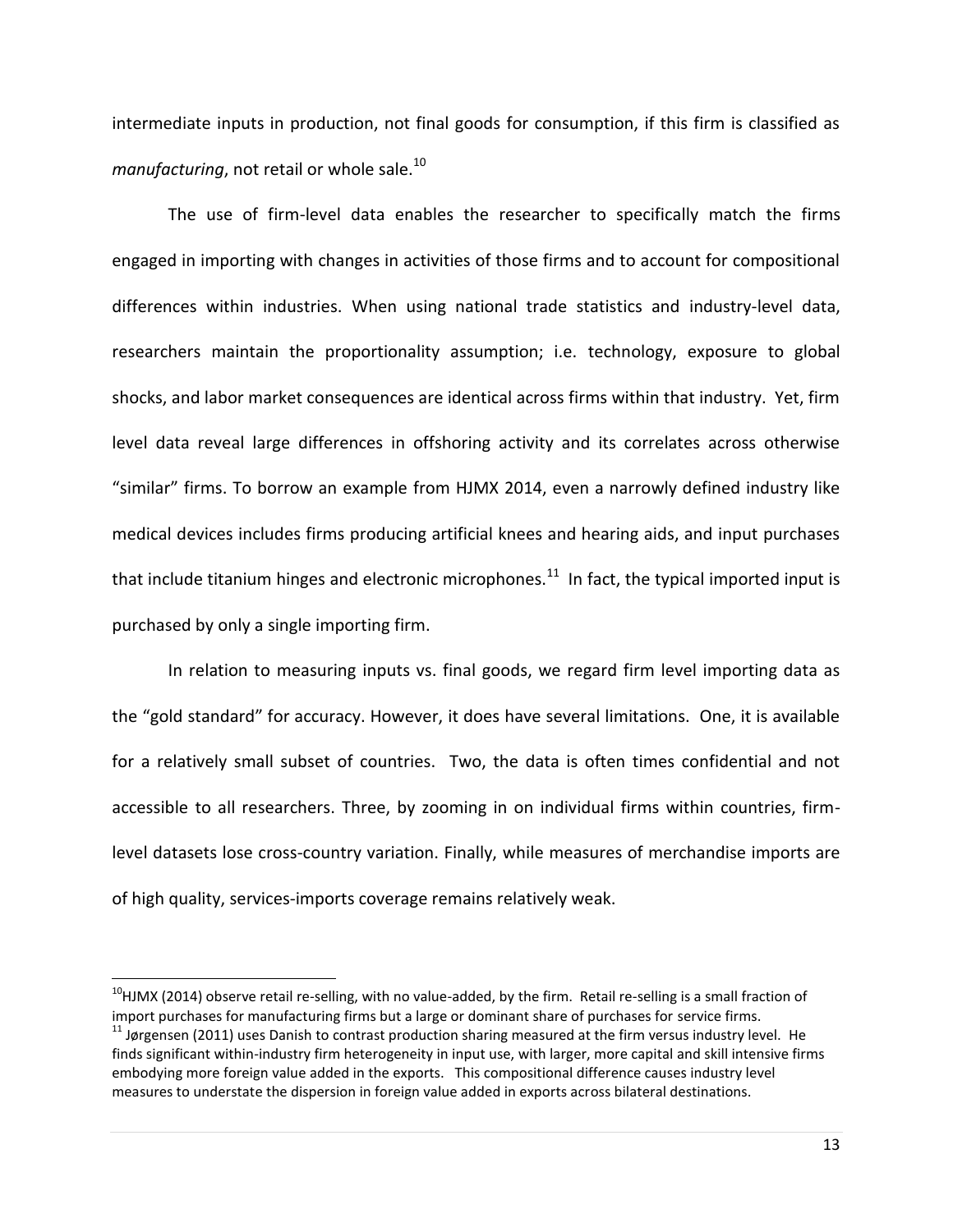#### **2.2 How Do We Know That the Firm Could have Produced This Input (or Task) Itself?**

We don't, in most cases, because this necessarily involves counterfactuals not present in the data. The standard approximation in the literature is pioneered by Feenstra and Hanson (1999). We discussed one of their offshoring measures previously in relation to proportionality assumptions,  $\mathit{OFF}_{it} = \sum_k \mathit{OFF}_{ikt} = \sum_k A_{ikt} \frac{M_{kt}}{S_{KL}}$  $k \, A_{ikt} \frac{m_{kt}}{S_{kt}}$  . They label this as *broad offshoring*, to indicate that it measures the most comprehensive set of inputs purchased by the firm. Under such a broad measure, many firms purchase inputs such as raw materials that they would not, and perhaps could not, have produced themselves. Therefore, while broad offshoring is useful for understanding patterns of input trade (after all, raw materials are inputs), it may not be helpful for understanding how changes in trade alter the mix of tasks that a firm performs. Accordingly, Feenstra and Hanson (1999)'s restrict the summation to include only the inputs in the same broad industry classification as industry *i*. This involves only the diagonals of the IO table, or  $OFF_{iit} = A_{iit} \frac{M_{it}}{V_{it}}$  $\frac{m_{lt}}{Y_{it}}$ .

The idea for this second measure, dubbed *narrow offshoring*, is that we cannot observe the firm's ability to produce various inputs by itself. However, we can observe the similarity between the imported input and output of the using industry. More concretely, we are *relatively* confident that the auto industry is capable of producing auto parts itself but may choose to offshore production of auto parts. When we see the auto industry purchasing imported inputs from some other industry (textiles, glass, electronics) we are less confident that these represent inputs that could have been produced within the firm.<sup>12</sup>

 $12$  This same logic underscores the use of intra-industry trade indices by some authors to capture the extent of production sharing over longer time series. See Baldwin and Forslid (2014).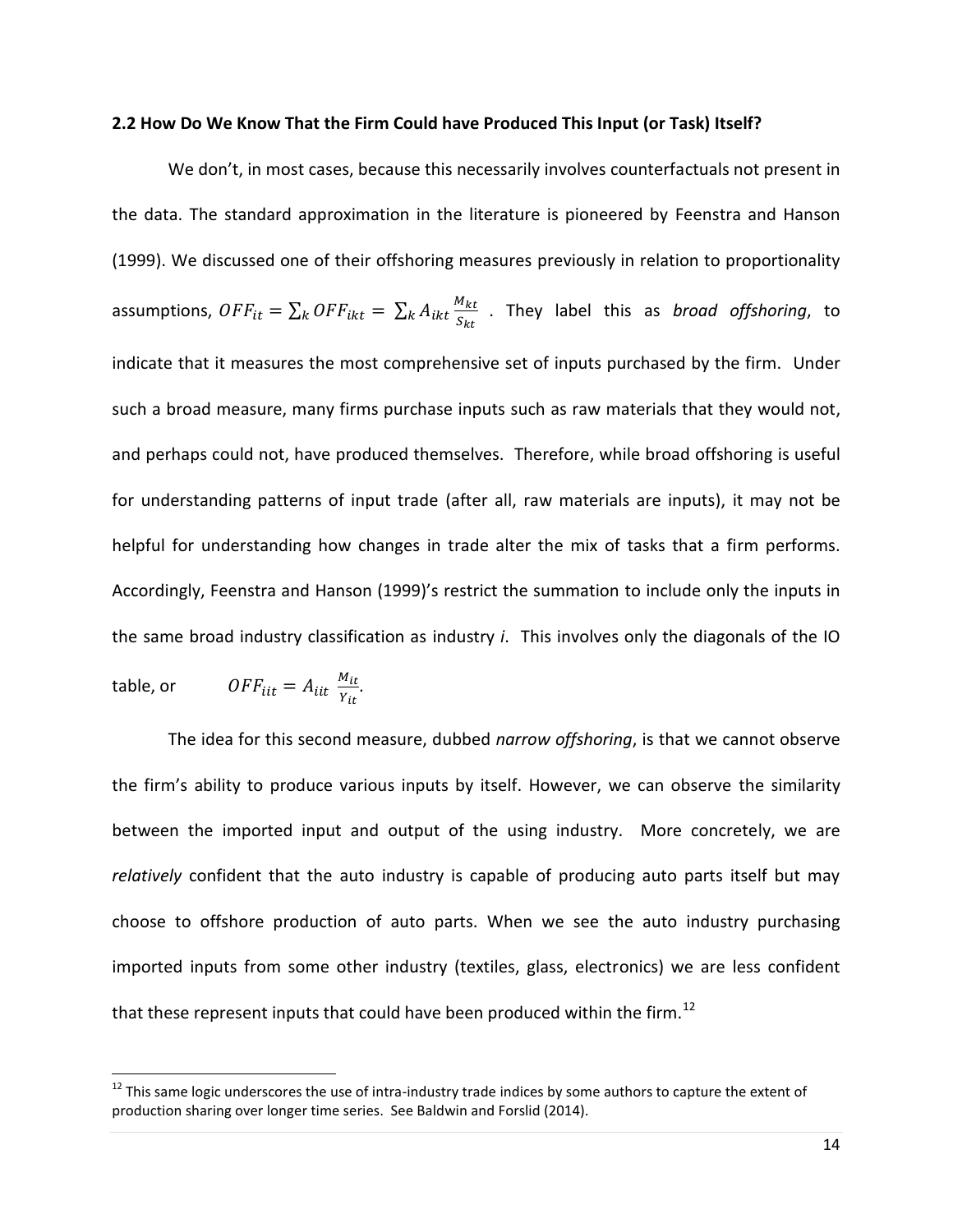The studies using firm-level data have inherited, and then refined, broad and narrow offshoring. For example, HJMX (2014) distinguish between broad and narrow offshoring based on the output and input mix of an individual firm, rather than an industry. This refinement avoids the use of input-output tables or assigning imports based on the proportionality assumption. This approach is common among the studies using firm-level data, as we show later in this survey.

Our discussions so far highlight the challenge to find an ideal measure for offshoring, one that exactly matches all its three key elements. Fundamentally, we do not observe what firms are doing with sufficient detail to identify offshoring behavior comprehensively. Theoretical models of offshoring generally begin by assuming that firms engage in multiple activities or "tasks". These may be linked to specific and identifiable inputs, as when a task corresponds to producing a particular material part or component. But tasks need not be linked in this way, as with services like design or marketing. Even with data that provide the most granular descriptions of firm activities and inputs, as we see in section 3.5, the link between activities and inputs remains necessarily inductive. Further, when we see a firm changing its activities – what it buys and sells, what primary factors it hires – it may be a challenge to separate changes due to offshoring from broader technological change or, more simply, firms deciding to switch the sets of goods they produce.

Recent attempts to capture an ideal measure for offshoring rely on firms formally acknowledging that they have engaged in offshoring. Park (2012) uses Trade Adjustment Assistance applications; firms in the US that have laid off workers due to an offshoring event will report this fact as part of workers' TAA application. This is definitive acknowledgment that

15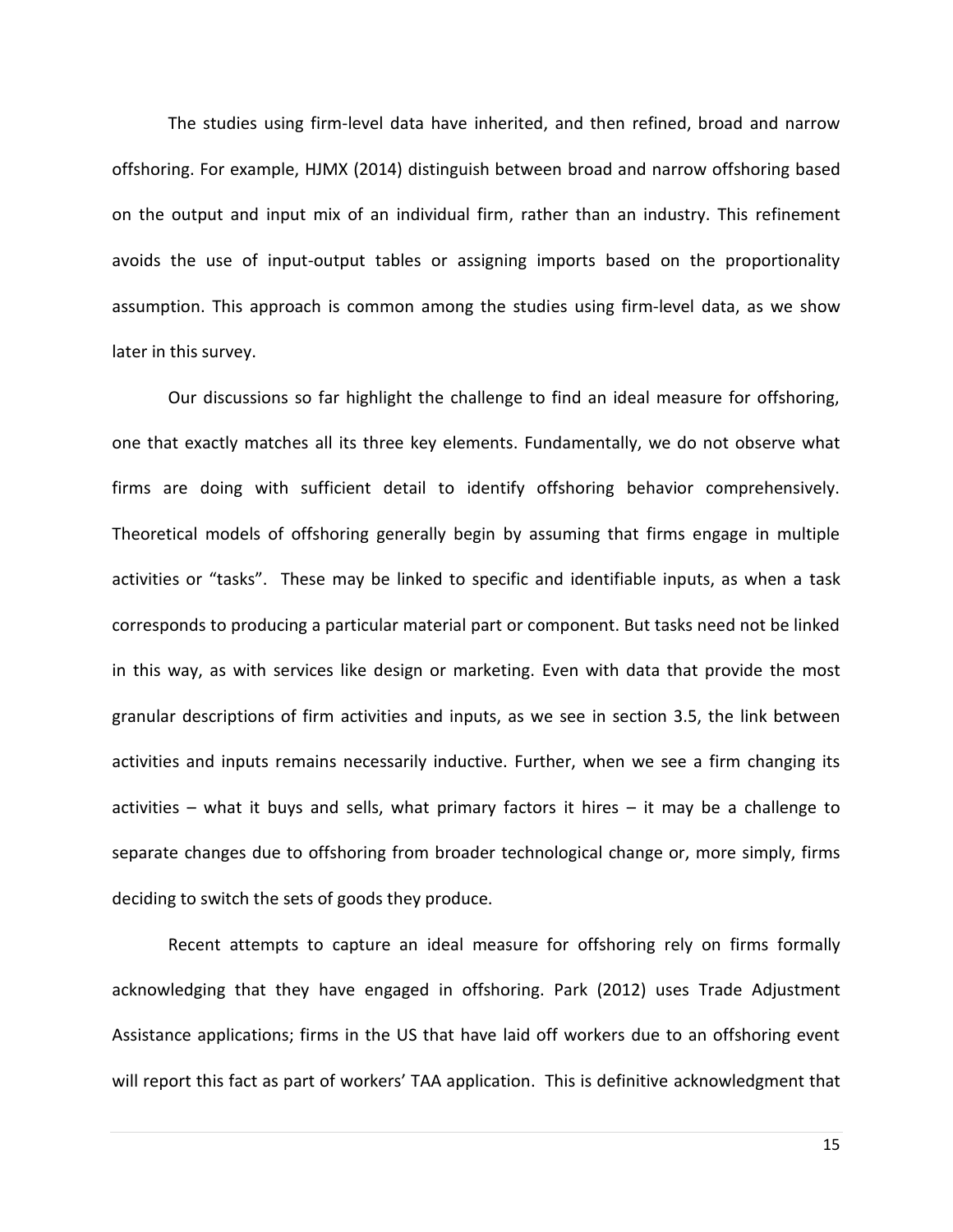offshoring has occurred, but it conditions on offshoring events that have particular labor market outcomes. Firms that offshore, become more productive and then expand their workforce do not generate displacement and TAA applications. Goos, Manning, and Salomons (2013), or GMS 2013, rely on public declarations of offshoring events reported via the European Restructuring Monitor. However, these declarations and acknowledgements are rare events when compared to the pervasiveness of input trade at the firm level. For example, GMS 2013 reports 17 Danish firms that experienced significant offshoring events during 2003-06. In the same period, Danish VAT register data report nearly 800 manufacturing firms who begin importing inputs and another 3000 who continuously imported foreign inputs throughout this period. These examples suggest that, while it is possible to identify specific reported events that correspond well to our conceptual understanding of offshoring, these events may not offer a representative look at the offshoring that actually occurs.

#### **2.3 Other Approaches**

Another approach to measuring offshoring focuses on the affiliate activities of multinational firms. Feenstra and Hanson (1997) use the number of foreign plants as a share of total plants within a sector i for Mexico as an indicator of the extent of offshoring to Mexico. Ebenstein, Harrison, McMillan and Phillips (2014) and Ottaviano, Peri and Wright (2013) measure offshoring using growth in employment for affiliates of US multinational firms. The advantage of relying on multinational firm data is two-fold. First, it gets closer to identifying particular firms that are changing the mix of activities due to foreign production. If we see a firm establish an affiliate abroad, or expand its employment, or engage in intrafirm trade, this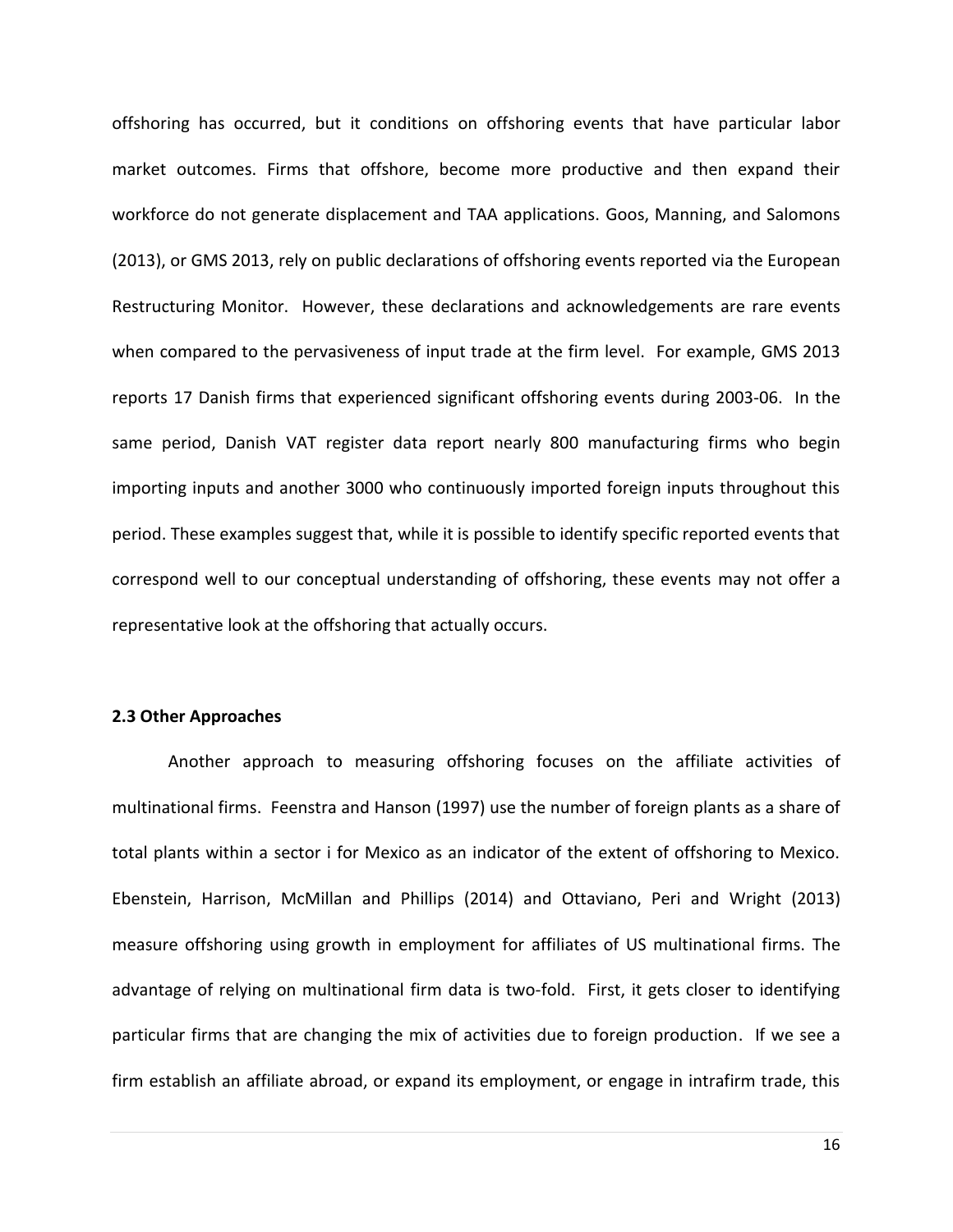may provide evidence that activities that had previously been performed within the firm in the home market are now being done abroad. Second, multinational firms may capture a more general class of activities than can be identified using merchandise trade data alone. Even if no material inputs are exchanged between parent and affiliates there is, at a minimum, the exchange of headquarter services. The disadvantage of using multinational data to capture offshoring is that they entirely miss offshoring activities that occur in an arms-length way.

We conclude our survey for the measurement of offshoring by discussing two recent papers that have tried to improve on these weaknesses and to provide a set of additional insights about the nature of production sharing and offshoring. Fort (2015) examines the choice of US firms to purchase contract manufacturing services (i.e. specialized rather than commoditized inputs) from domestic and foreign partners. Fort (2015) finds that contract manufacturing is highly dependent on electronic codifiability (as measured by the use of CAD/CAM systems) and advanced communication technology (the use of electronic communication integrated with production process). These technologies are a stronger complement to domestic purchasing (outsourcing) than for foreign purchasing (offshoring). Offshoring of contract manufacturing services occurs relatively more with low income countries but the cost-lowering effect of technology is increasing in partner countries' human capital.

Bernard and Fort (2013) focus on "factoryless goods producers". These are plants and firms that are outside the manufacturing sector according to official government statistics but are nonetheless heavily involved in activities related to the production of manufactured goods. This entails primarily services tasks, including design, production coordination, and marketing and sales. This is a novel window into task specialization that has segmented goods production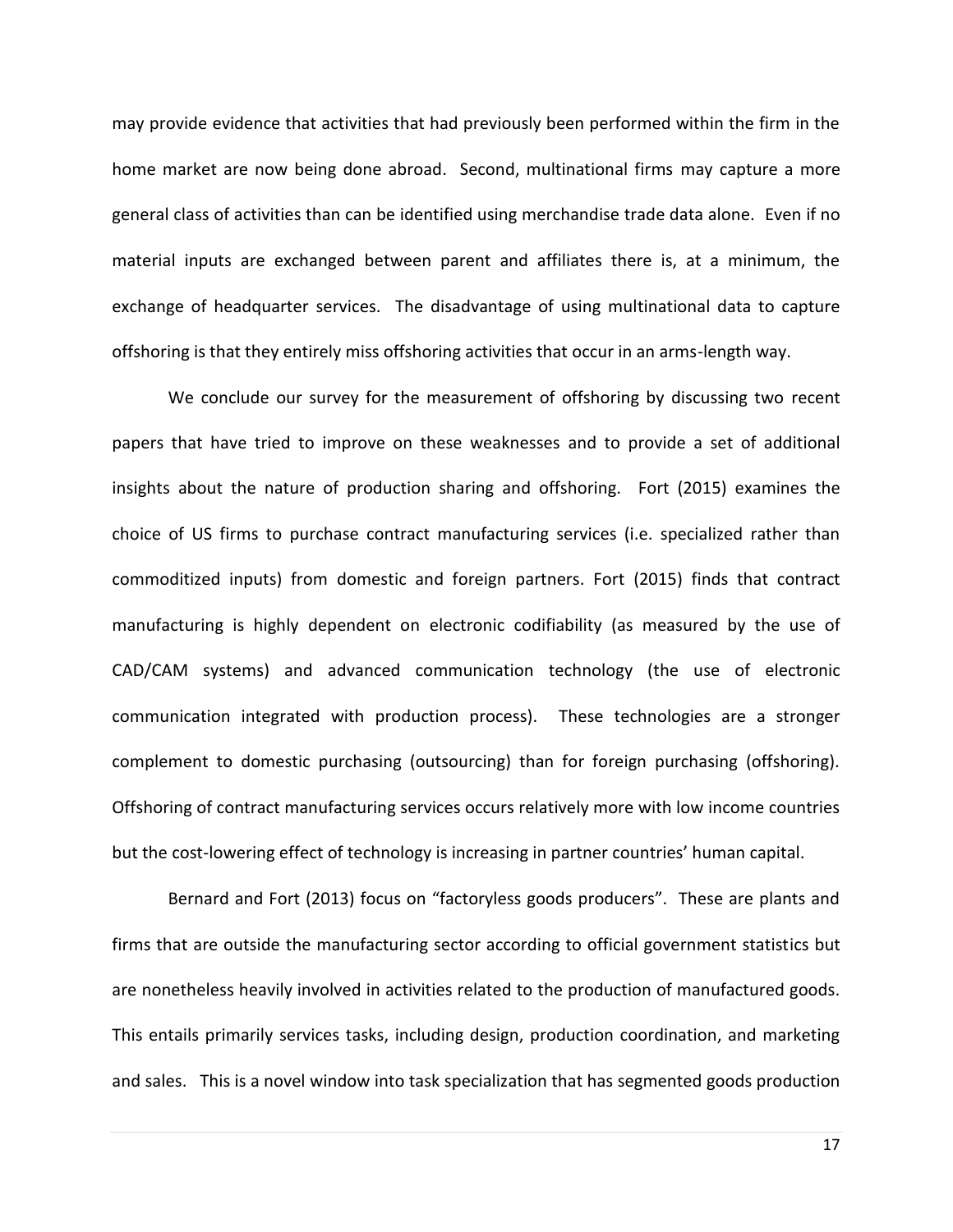activity entirely from service activities that are complementary to goods production. Put another way, in a world without task specialization, these activities would all occur within the same firm, which would likely be classified in government statistics as a manufacturer. Reclassifying factory-less goods producers to the manufacturing sector would increase the number of US manufacturing workers in 2007 by as much as two million.

#### **3. Offshoring and wages**

In this section we briefly review the literature on rising skill premium, which has motivated the development of the literature on offshoring and wages. We then review the theoretical work that examines how offshoring affects skill premium and wages. For the empirical work, we organize our review around the type of data used and identification strategy.

#### **3.1 Background and Motivation**

Historically, *the* primary theoretical tool for the study of how trade affects wages has been Stolper and Samuelson (1941), which can be illustrated using the following simple example. Suppose there are two closed economies, the North and the South. Both use two distinct inputs, skilled and unskilled labor, to produce two homogeneous goods that differ in skill intensity. The North is relatively abundant in skilled labor, so the skill premium (the wage of skilled labor relative to unskilled labor) is lower in autarky, as is the relative price for the skillintensive good.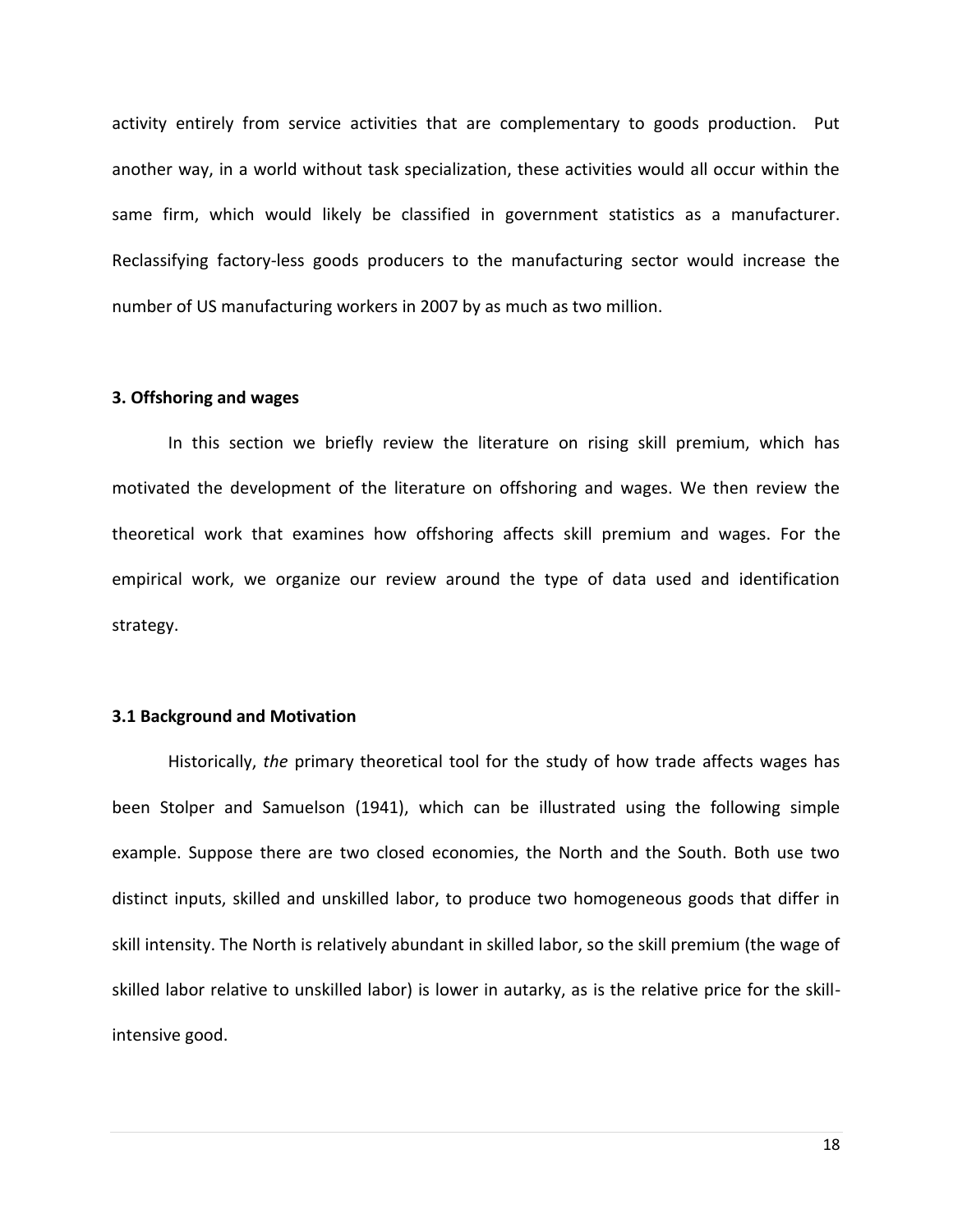Now suppose free trade opens up between the North and the South. The relative price of the skilled-intensive good rises for the North, drawing resources away from the unskilledintensive industry towards the skilled-intensive industry. As the latter expands, the relative demand for skilled labor rises in the North, driving up the skill premium. In response, both industries in the North reduce their skill intensities in production. These effects are reversed in the south, where the skill premium falls.

A large literature (e.g. Bound and Johnson 1992) shows that the skill premium rose substantially in the U.S. during the 1980s. Since the U.S. trade with developing countries also increased substantially during the 1980s the rising skill premium seems a promising testing ground for Stolper-Samuelson. However, it produces several puzzles that simple versions of Stolper-Samuelson cannot handle. One, the skill premia increased not just in the U.S. but in many developed and developing countries as well (Berman, Bound and Machin, 1998). Two, the rise in skill premium in the U.S. is mainly driven by within-industry increases in skill intensities, rather than the expansion of skilled-intensive industries relative to unskilled-intensive ones (Berman, Bound and Griliches, 1994). Three, using U.S. data Lawrence and Slaughter (1993) found no evidence that the import prices of skilled-intensive industries increased by more than their unskilled-intensive counterparts during the 1980s.

Based on these empirical failings, Davis and Mishra (2007) went so far as to declare that "Stolper-Samuelson is Dead". The lack of empirical evidence for Stolper-Samuelson calls for additional theoretical mechanisms through which trade affects wages and the skill premium.

19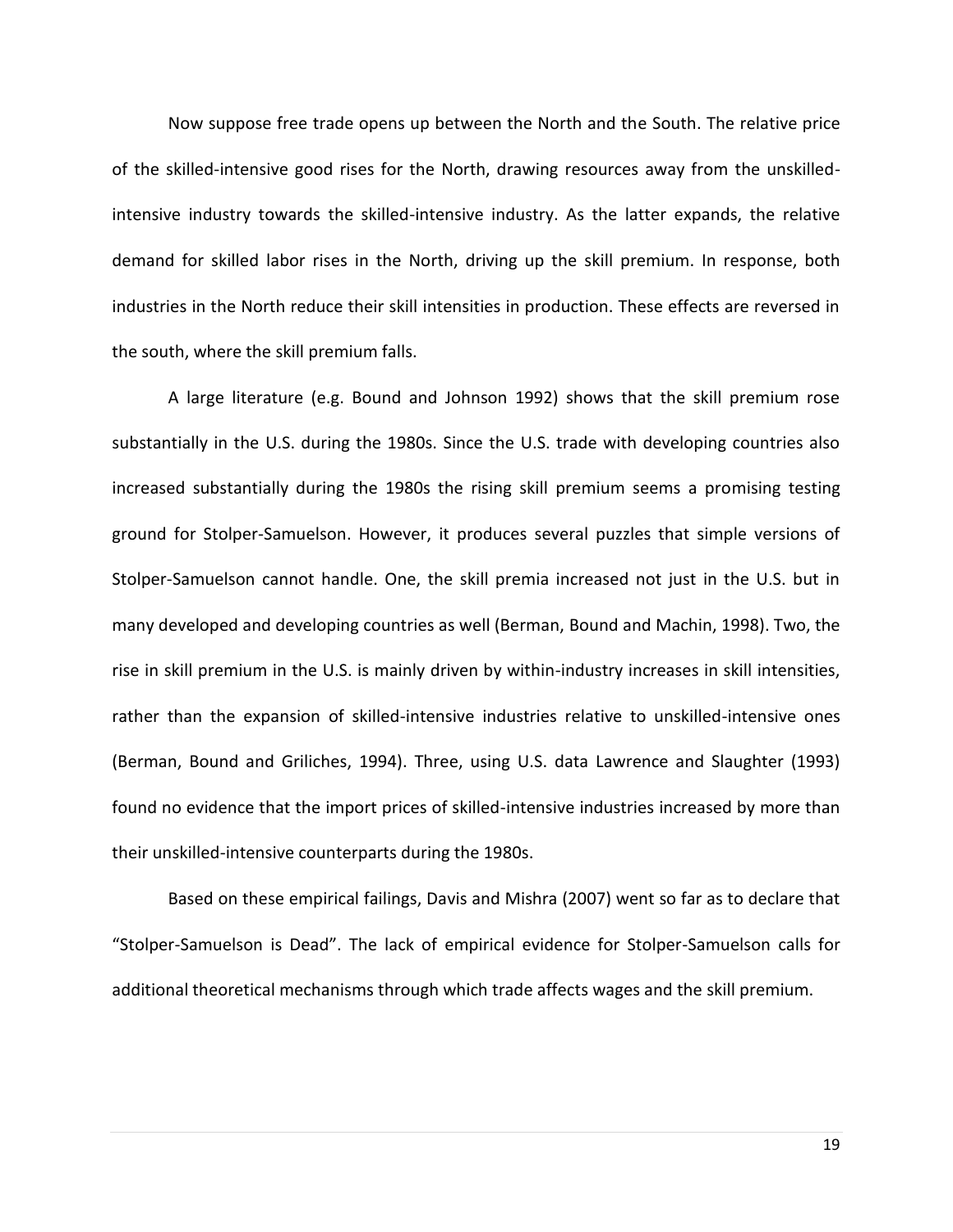#### **3.2 Theory for Offshoring and Wages**

The theoretical literature on offshoring has grown rapidly in recent years. Examples include theories for the global supply chain (e.g. Antras and Chor 2013, Baldwin and Venables 2013, and Costinot, Vogel and Wang 2013), firm boundary and the choice between offshoring and FDI (e.g. Antras and Helpman 2004), and organizational hierarchies (e.g. Antras, Garicano and Rossi-Hansberg 2006). Many studies in these strands of literature have been the subjects of recent surveys, such as Antras and Rossi-Hansberg (2009), Antras (2014) and Antras and Yeaple (2014). To keep our survey (relatively) compact and to maintain our focus on empirics, in this sub-section we discuss the theoretical models that are closely related to the empirical studies we survey later in sections 3 and 4.

Feenstra and Hanson (1997) provide a model where increasing trade raises the skill premium in both the North and the South. Their key insight is to examine specialization along a continuum of intermediate inputs within a given industry. As in Stolper-Samuelson the North is relatively abundant in skill labor and has a higher skill premium in autarky. Here, however, there is a single final goods sector produced using a continuum of tradable inputs. These "inputs" can be physical parts and components, or service activities such as assembly, or research and development or marketing. The production of the inputs requires 3 inputs, capital, skilled and unskilled labor. While capital share in production cost is the same across inputs, skill intensity differs across inputs. If trade costs are zero for all inputs, and inputs are homogeneous, then in equilibrium the two countries divide the continuum, with the South specializing in a range of unskilled intensive inputs and the North produces the skilled intensive inputs.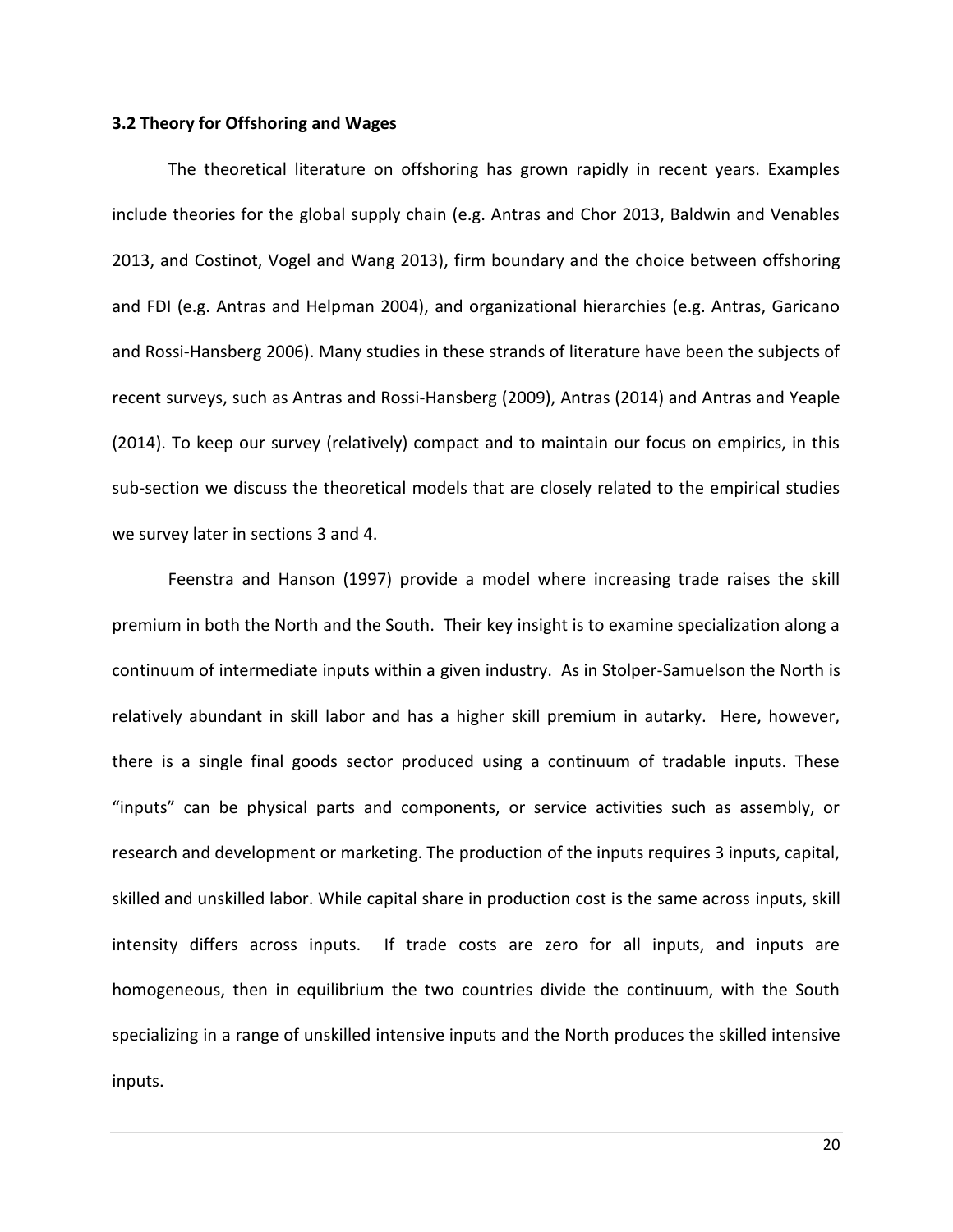To see the effect of a rise in offshoring on the skill premium, suppose the North exports capital in the form of FDI to the South. The cost of capital rises in the North and the North offshores more inputs to the South. This shifts the dividing point in the continuum in a particular way. The newly offshored inputs are more skilled intensive than those previously produced by the South, and less skill intensive than the inputs previously produced by the North. Therefore, both the North and the South experience a rise in average skill intensity, relative demand for skilled labor, and skill premium.<sup>13</sup>

The main intuition of Feenstra and Hanson (1997) -- changes in specialization along a continuum of inputs -- also goes through in an alternative setting. Suppose that inputs are produced using skilled and unskilled labor (no capital), and trade in inputs is costly. Similar to the classic continuum-goods model of Dornbusch, Fisher and Samuelson (1977), costly trade will mean that there is a range of non-traded inputs in which factor-based comparative advantage is not strong enough to overcome trade costs. Then, a reduction in trade costs will shift production of some inputs from North to South; these inputs are more skill intensive than those previously produced by the South and less skill intensive than those previously produced by the North.

Feenstra and Hanson (1997) explicitly model offshoring as trade in intermediate inputs, and provide an alternative theoretical framework for trade to affect wages. However, they employ two strong assumptions: there is only one sector, and the offshoring costs are the same for all inputs.

 $<sup>13</sup>$  General equilibrium effects are in Feenstra and Hanson (1996). For more discussions see the surveys Harrison,</sup> McLaren and McMillan (2011) and Antras and Yeaple (2014).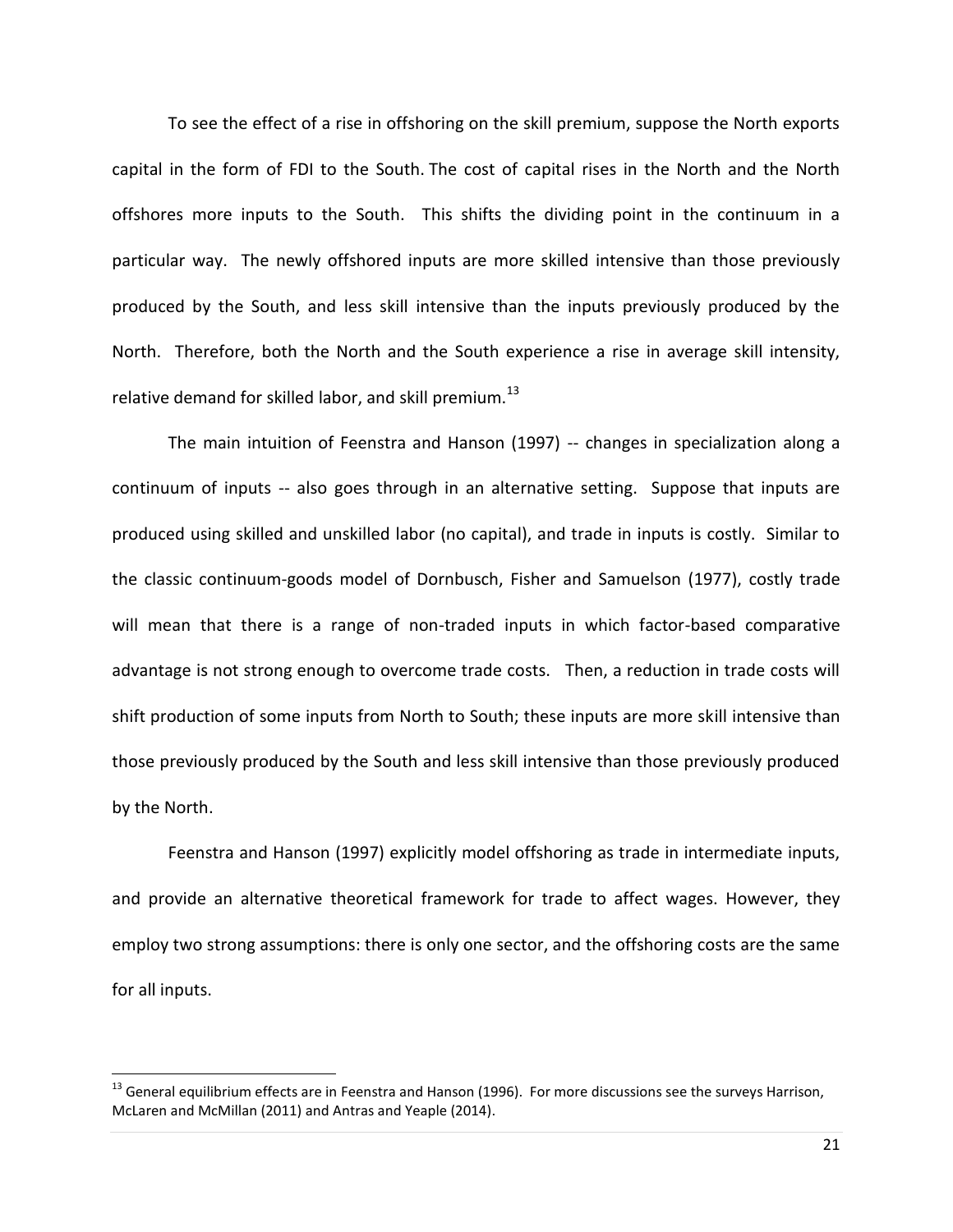Grossman and Rossi-Hansberg (2008)<sup>14</sup> relax these assumptions and provide an alternative conceptual framework for offshoring by distinguishing between "goods" (e.g. cars and clothes) and "tasks" performed by individual workers (e.g. writing computer codes, doing paper work). There is a continuum of tasks performed by skilled workers and a second continuum of tasks performed by unskilled workers. There are two sectors, each producing one final good. Both sectors use skilled and unskilled tasks as inputs, but one relies more heavily on skilled tasks.

There are two countries, the North and the South. Assume initially that unskilled wages are higher in the North but skilled wages are the same in both countries. This creates an incentive for the North to offshore unskilled tasks to the South. Further assume that offshoring costs differ across unskilled tasks.<sup>15</sup> This ensures that only the low cost tasks are offshored, while high cost tasks remain in the North. Note that both Northern sectors offshore, since they both use unskilled tasks, and that the offshored tasks have the same skilled intensity as the tasks that remain onshore. Here the onshore/offshore difference in specialization is driven by differences in the cost of offshoring, not by factor intensity.

Now suppose offshoring costs decrease by the same proportion for all unskilled tasks, and assume that the prices of both final goods remain unchanged. Profits rise in both Northern producers, but they rise more in the sector that intensively uses unskilled tasks. This leads to an expansion in that sector, and this between-industry movement increases demand for unskilled labor and decreases relative demand for skilled labor. Even though a set of unskilled

 $\overline{a}$ 

<sup>&</sup>lt;sup>14</sup> Recent theoretical extensions of Grossman and Rossi-Hansberg (2008) include Baldwin and Robert-Nicoud (2010) and Benz (2012).

<sup>&</sup>lt;sup>15</sup> Offshoring costs here could reflect costs of trade such as tariffs or shipping or it could represent the difficulty of managing and integrating particular activities from a distance.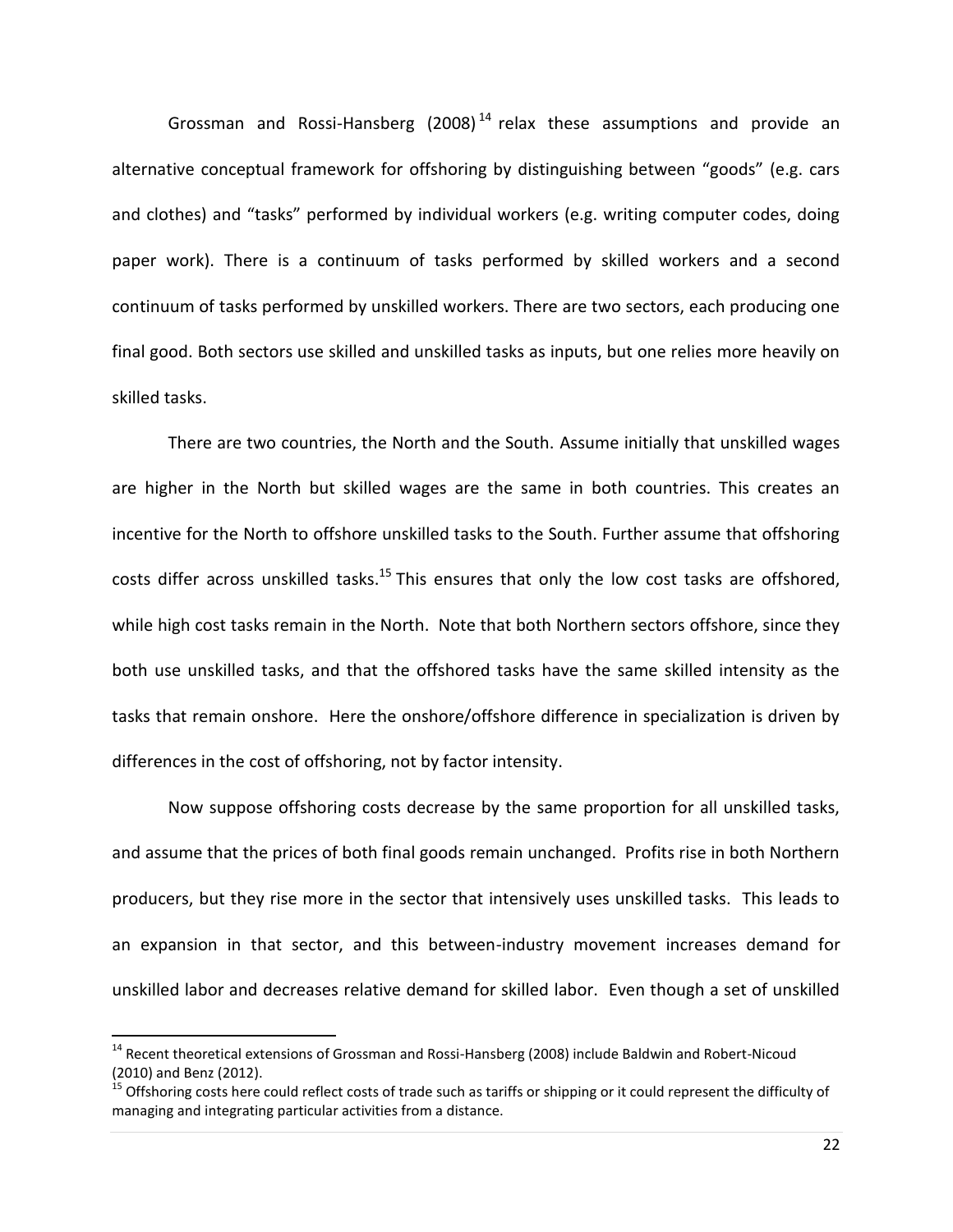tasks is being offshored, the overall expansion of that sector is sufficient to raise demand for the unskilled workers performing the onshore work. Summing up, as the North offshores more unskilled tasks to the South, the wage of unskilled labor increases, the wage of skilled labor remains unchanged so that the skill premium decreases. Grossman and Rossi-Hansberg (2008) call this "productivity effect" since it is similar to the effect of labor-augmenting technological progress.

Now what if skilled wages are also higher in the North, so that the North offshores both unskilled- and skilled- tasks to the South? To answer this question, assume that offshoring costs decrease by the same proportion for both skilled- and unskilled-tasks. Then the productivity effect applies to both skilled and unskilled labor, resulting in higher wages for all workers in the North. Whether the skill premium increases or not depends on other parameters of the model (e.g. how fast offshoring cost rises across skilled and unskilled tasks).

In addition to the productivity effect, Grossman and Rossi-Hansberg (2008) also discuss the relative price effect and the labor supply effect. The former is similar to the mechanism of Stolper and Samuelson (1941), which we discussed in sub-section 3.1. The latter operates as follows. As the North offshores more unskilled tasks, the unskilled labor in the North, who used to perform these tasks, is released and seeks employment elsewhere. This tends to decrease unskilled labor's wage, like an increase in its supply. Alternatively, one can also think about this as a reduction in the demand for Northern unskilled labor's services, and in this sense, the labor supply effect is similar to the mechanism in Feenstra and Hanson (1996, 1997), which we previously discussed. A theoretical contribution of Grossman and Rossi-Hansberg (2008) is that they examine all three effects in the same framework, and spell out the conditions for when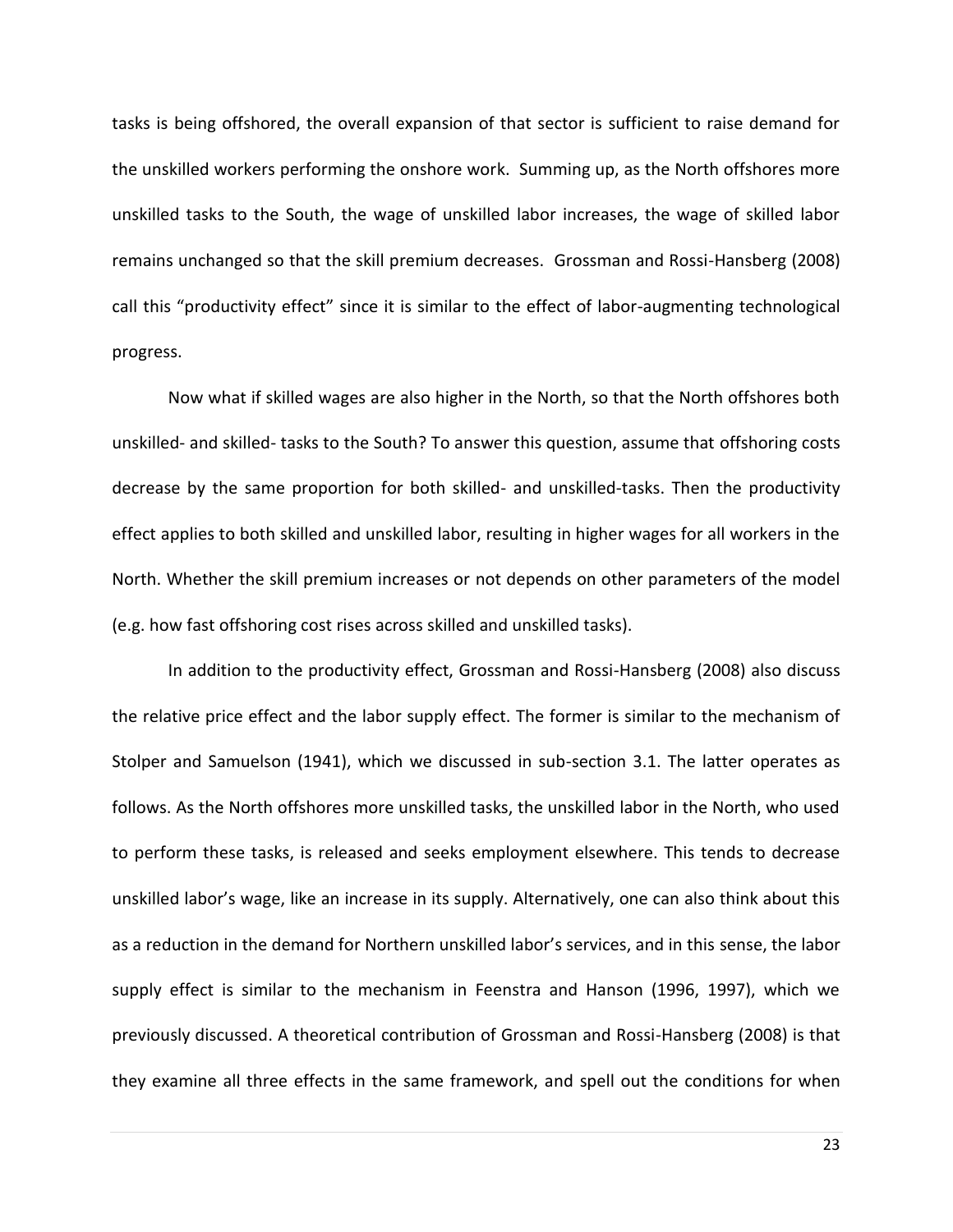one of them dominates.<sup>16</sup> In this survey we focus on the productivity effect, because it is unique to Grossman and Rossi-Hansberg (2008), and closely related to the empirical work we later discuss.

Despite very different assumptions and very different predictions, Feenstra and Hanson (1997) and Grossman and Rossi-Hansberg (2008) are complementary. Both model North-South, or one-way, offshoring, where the South has no incentive to offshore to the North. Feenstra and Hanson (1997) is a one-sector model (with one final good) and all the action is withinsector. Offshored and domestically produced inputs differ only in their skill intensities, so that offshoring is mainly about bundles of skilled and unskilled labor. Grossman and Rossi-Hansberg (2008) is a two-sector model (with two final goods) in which offshoring affects wages and the skill premium by shifting resources between sectors. *Within a given sector*, offshored and domestically produced inputs differ in offshoring costs, but have the same skill intensities.

Recent work has explored North-North, or two-way, offshoring, which we argue in Section 2 is an important and under-emphasized feature of the data. Burstein and Vogel (2010) assume two identical countries that have identical wages for skilled and unskilled labor. Following Feenstra and Hanson (1997), there is one sector producing a non-tradable final good, a continuum of tradable inputs, and identical trade costs across inputs.<sup>17</sup> To provide an incentive for offshoring, Burstein and Vogel (2010) assume that input costs depend on inputspecific productivities that are realizations of random draws from an underlying distribution in the manner of Eaton and Kortum (2002). The two countries are symmetric ex-ante because

 $\overline{\phantom{a}}$ 

<sup>&</sup>lt;sup>16</sup> For more details see the surveys Harrison, McLaren and McMillan (2011) and Antras and Yeaple (2014).

 $17$  Burstein and Vogel (2010) also consider the more general case with two sectors and two countries that differ in relative skill endowments.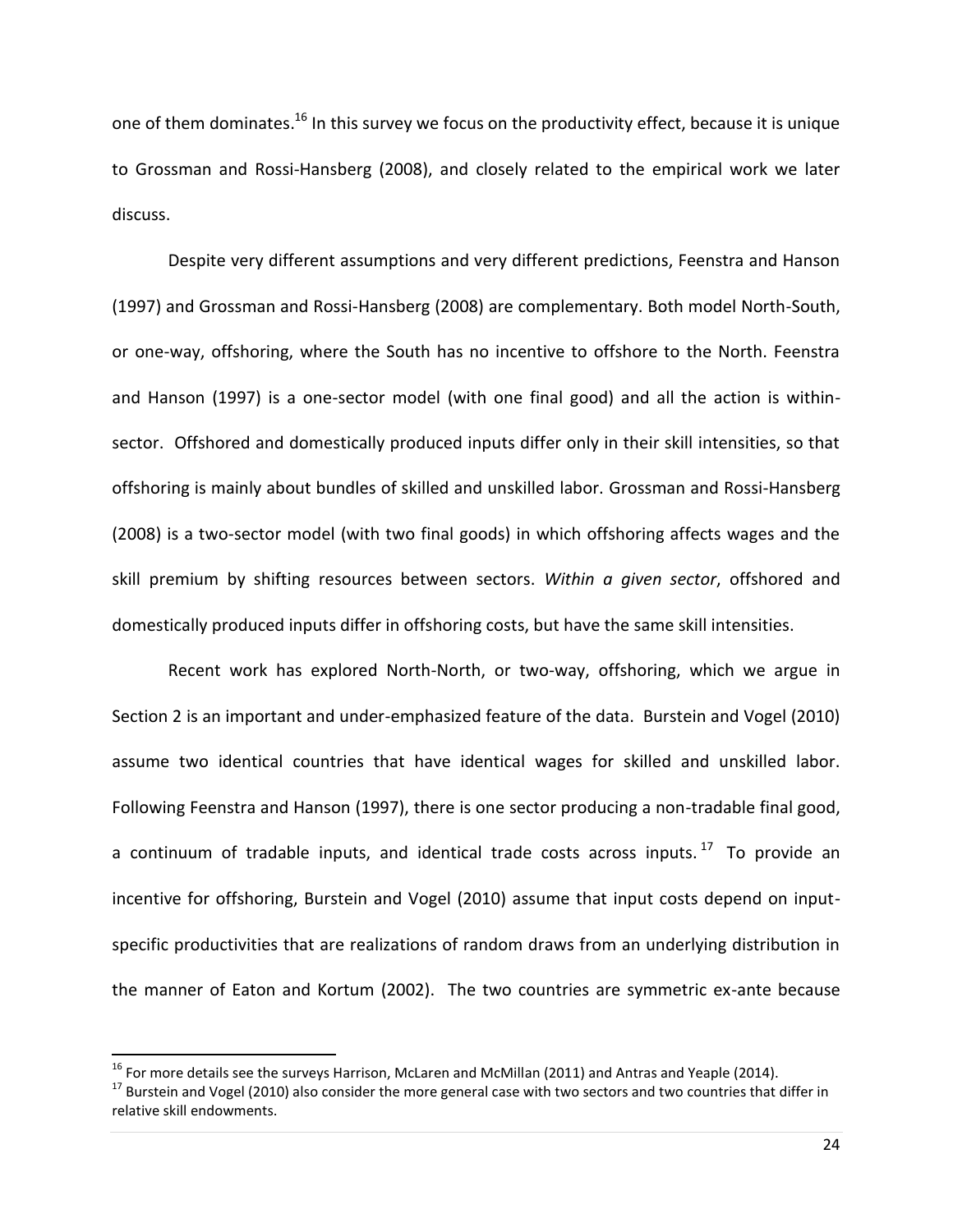they draw from the same productivity distribution, but ex-post they specialize in those inputs that have high realized productivities.<sup>18</sup> That is, both countries offshore production to the other, a feature that is absent from North-South offshoring models in which the South never offshores production to the North.

To get wage effects in this framework Burstein and Vogel (2010) assume that productivity is skilled-labor biased so that a high productivity draw increases skilled intensity. Now suppose trade cost falls. Each country expands the range of inputs that they offshore to their partner country, and tougher import competition leads non-exporting producers to contract in both places. Because exporters are more productive and (with the assumption of productivity-skill complementarity) more skill-intensive, this resource-reallocation increases relative demand for skilled labor and the skill premium in both countries. To summarize, Burstein and Vogel (2010) have provided a theoretical framework where offshoring takes place between identical countries, and a rise in offshoring raises skill premium in all countries by reallocating resources between exporting and non-exporting firms. These mechanisms are absent in North-South models of offshoring.

Grossman and Rossi-Hansberg (2012) explore North-North offshoring in the presence of an externality. Suppose there are two factors (skilled and unskilled labor) and two countries that have identical relative endowments for skilled labor but differ in size. There are many final goods, all freely traded, and each final good is produced by one distinct firm. Production requires both fixed and variable costs. Fixed costs take the form of headquarter services that use skilled labor and can be located in either country. Variable costs involve a continuum of

 $^{18}$  We can think about this simplified example for Burstein and Vogel (2010) as Feenstra and Hanson (1997) meets Eaton and Kortum (2002).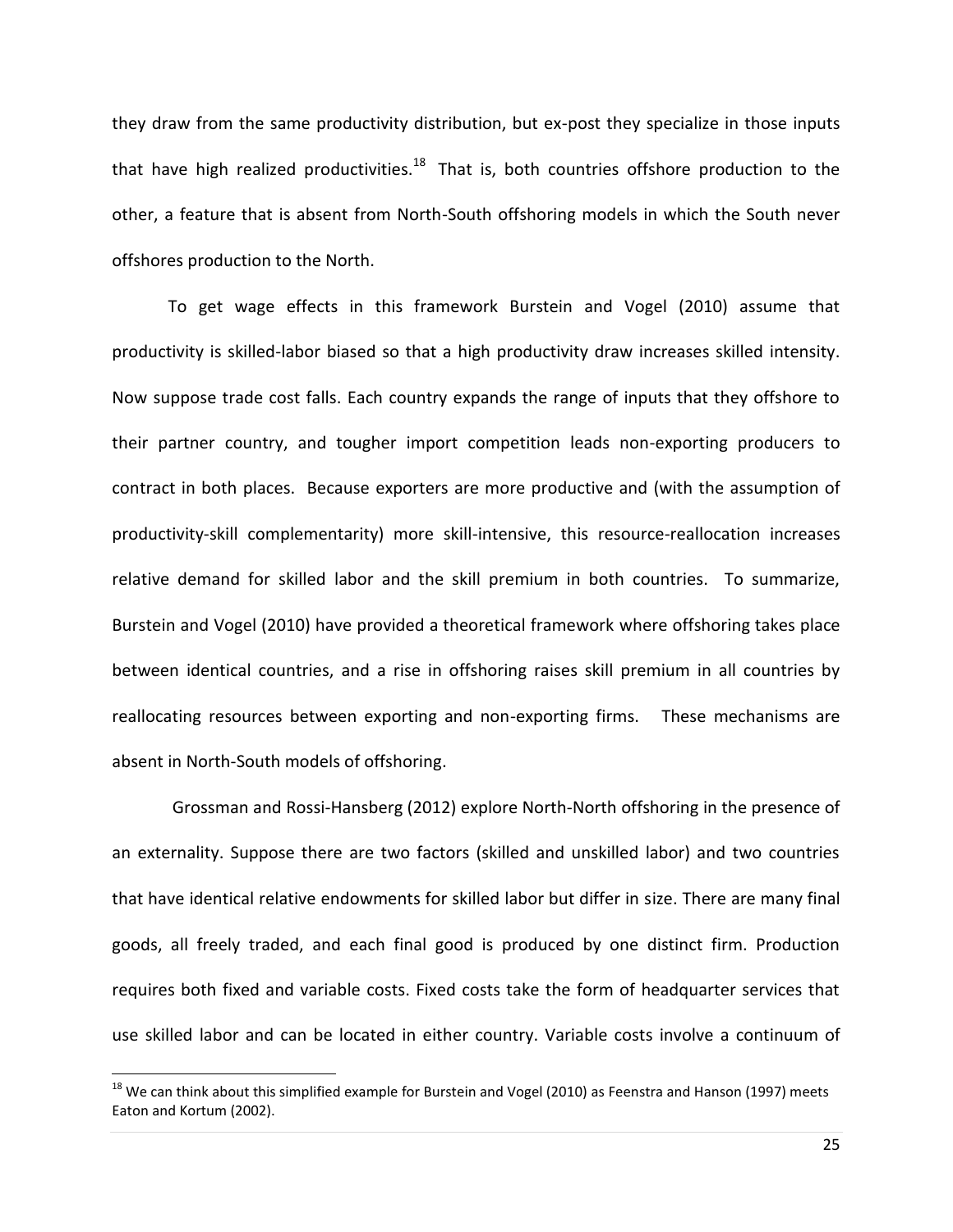tasks produced using unskilled labor. Each task must be performed once per unit of final good, and across final goods, the set of tasks is the same.

The heart of the analysis is a country-level externality for task production: the productivity for a given task in country 1 (country 2) increases in the number of times this task is performed in country 1 (country 2). Grossman and Rossi-Hansberg (2012) allow firms to perform tasks on behalf of others. This creates an opportunity for firms to internalize some of the externalities and helps reduce the set of equilibria. If firm *j* performs a task for firm *k*, and *j* and *k* are headquartered in different countries, then *j* pays an offshoring cost. Offshoring cost differs across tasks, as in Grossman and Rossi-Hansberg (2008). Equilibrium involves firms choosing headquarters locations and prices for final goods and tasks, and then for each task choosing from three options: produce it in-house; outsource it to a domestic firm; or offshore it to a foreign firm. An important contribution here relative to the literature is to think about offshoring and domestic outsourcing as distinct but related outcomes.

Grossman and Rossi-Hansberg (2012) show that (i) the country with high aggregate output always has high unskilled wage,<sup>19</sup> (ii) there is no trade for the tasks with highest offshoring costs, and (iii) for the tasks that are traded, the high-offshoring-cost (low-offshoringcost) tasks are performed in the high-unskilled-wage (low-unskilled-wage) country. Beyond these, the other elements of the equilibrium depend on parameter values. For example, when offshoring costs are high for all tasks, there is no task trade unless countries differ enough in size; and when offshoring costs are modest there can be multiple equilibria. Using numerical exercises for specific parameter values, Grossman and Rossi-Hansberg (2012) show that a fall in

 $19$  This result is reminiscent of Hanson and Xiang (2004), but the mechanism is different: here the result is driven by external scale economies, but the result in Hanson and Xiang (2004) is driven by internal scale economies.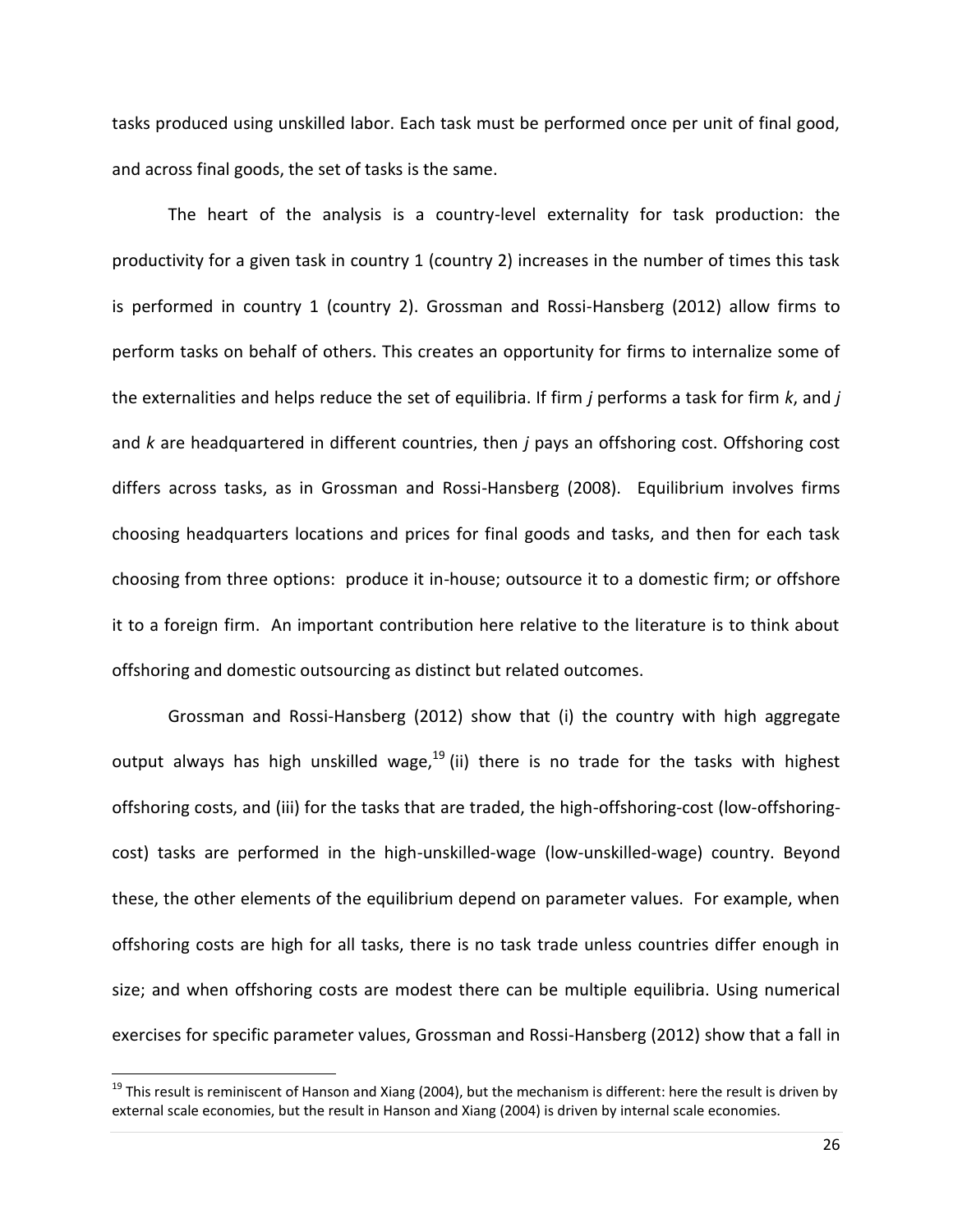offshoring cost may increase or decrease unskilled wage, but do not report how this affects skill premium.

We turn next to empirical work, organized into three roughly chronological waves. As a quick reference for the readers, Table 1 summarizes the data, measurement for offshoring, and identification strategy of the empirical papers we survey in sub-section 3.3 through section 4. Table 2 summarizes the numerical results of these papers. To facilitate comparison across studies we have used the reported coefficient estimates to calculate the effects of a 10% increase in offshoring. Since the measurement and specification of offshoring vary across studies, so does the precise meaning of "10% increase in offshoring". To be specific, it is: (1) 0.1 log point, for the studies that specify offshoring in logs; (2) 10% of sample mean or median, whichever is reported, if offshoring is not in logs; or (3) 10% of the mid-point of the range of values, if neither mean nor median is reported and offshoring is not in logs.

#### **3.3 Empirical Results for Offshoring, Wages and Productivity: Wave 1**

The initial wave of research exploits industry-level data in a panel structure with relatively few time periods to study how a change in offshoring affects relative demand for skilled workers within that industry. We highlight key differences and findings next, and discuss a set of challenges related to measurement and identification.

A common starting point for these papers is the specification of Berman, Bound and Griliches (1994). They use a translog cost function and derive relative skill demand, measured by the skill labor share of the wage bill, as a function of the capital-output ratio and other controls. The papers we discuss extend that specification by incorporating offshoring as a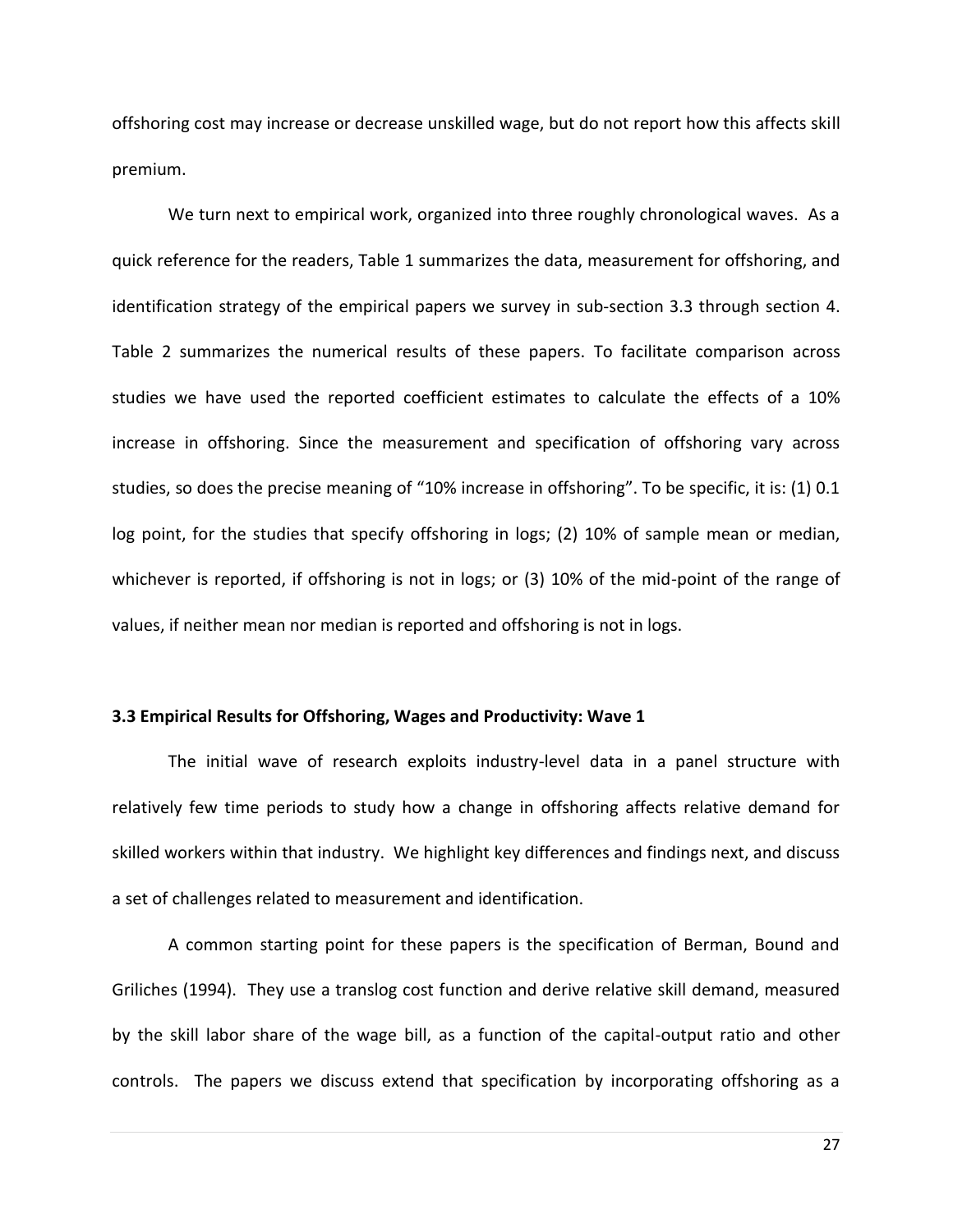factor that shifts the relative cost shares for skilled labor. This is theoretically motivated by the model of offshoring in Feenstra and Hanson (1997), and is conceptually equivalent to examining how a change in offshoring alters the set of tasks that are accomplished within an industry.

A rough summary of the common estimation framework for the papers in Wave 1 is,

(1) 
$$
\Delta S_{it} = \alpha + \beta \Delta OFF_{it} + \gamma \Delta CONTROL_{it} + \varepsilon_{it}.
$$

In Equation (1) "*i*" indexes one cross-section observation in the data, such as one industry or one industry x region, "t" indexes time intervals, and "Δ" represents the change within the interval. The dependent variable,  $S_{it}$ , is the skilled labor (or nonproduction labor) share of the wage bill, OFF<sub>it</sub> is the main offshoring variable and CONTROL $_{it}$  a vector of control variables. Fixed effects that are i-specific are absorbed by estimating in differences.

Feenstra and Hanson (1997) use data from the Mexican Industrial Census and examine changes in the relative demand for skilled labor in Mexico during 1975-1988. Motivated by their model in which offshoring is triggered by foreign direct investment from the US, the key offshoring measure is the number of foreign plants relative to the number of domestic plants in an industry. "t" corresponds to the three intervals of 75-80, 80-85 and 85-88, "i" is one industry x state, and  $S_{it}$  is measured using non-production workers' share in total wage bill. CONTROL $_{it}$ includes domestic capital stock and average wages for professional and food services, which proxy for average wages for skilled and unskilled labor.

Regressions of this sort must deal with a fundamental endogeneity problem. Over time, changes in technology or in the mix of firms or products within the industry might lead to both a change in skilled labor demand and a change in the returns to offshoring production. Ideally,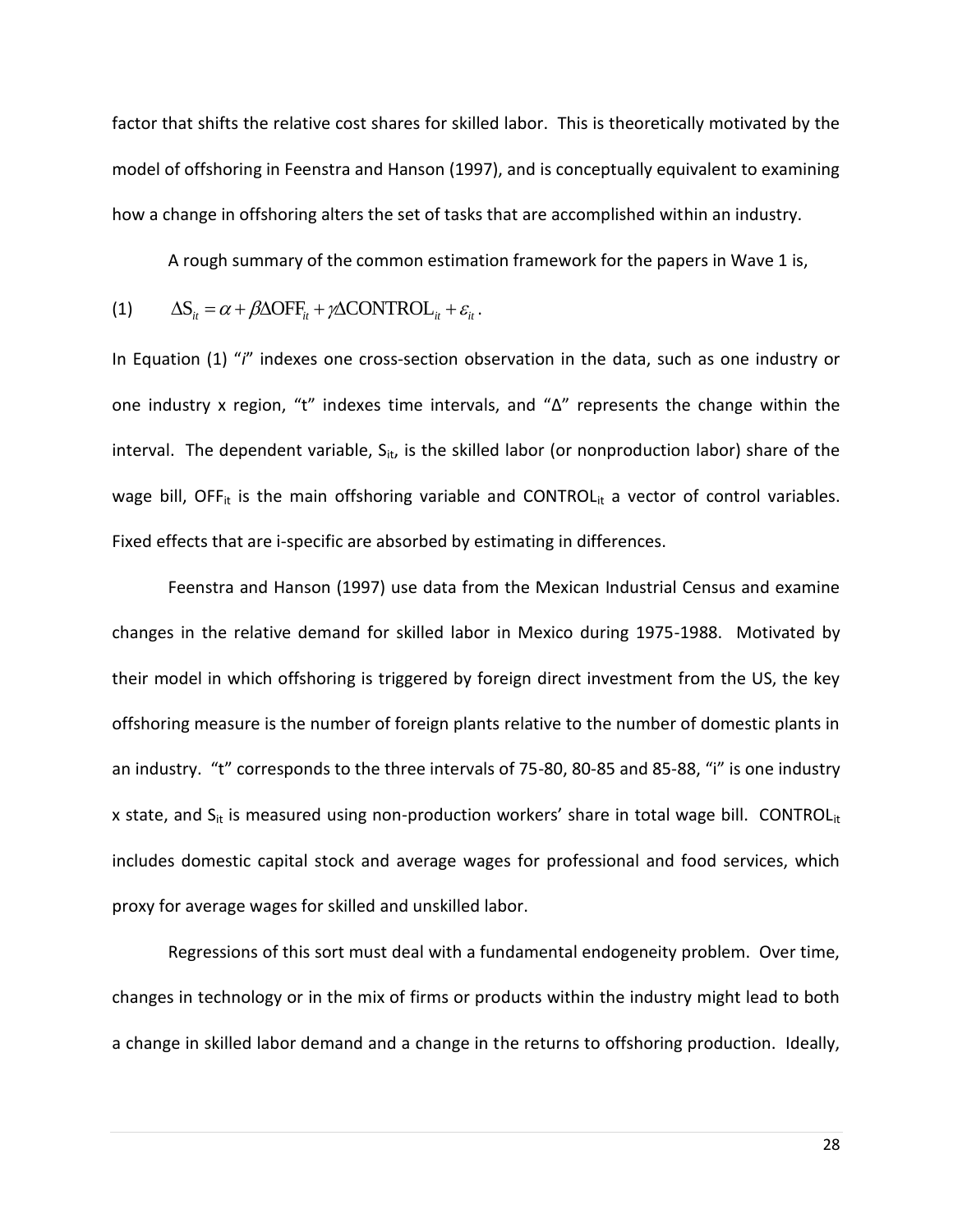the regression structure should exploit some exogenous variation in the cost of engaging in offshoring.

Feenstra and Hanson (1997) rely on two arguments. First, they document the major revisions of trade and investment policies by Mexico during the 1980s, arguing that much of the variation in ΔOFF<sub>jt</sub> is driven by these exogenous policy changes. In addition, Feenstra and Hanson (1997) experiment with instrumenting  $\Delta$ OFF<sub>it</sub> by distance to the nearest US border crossing (plus other variables). The idea is that most foreign investment in Mexico comes from the U.S., and U.S. producers prefer setting up plants in the states close to the U.S.-Mexico border in order to save on shipping and coordination costs. Between these two approaches Feenstra and Hanson (1997) emphasize policy changes rather than the IV approach.

Feenstra and Hanson (1999) turn their attention north of the border and show that offshoring increases the relative demand for skilled labor in the U.S. during 1979-1990. "i" indexes four-digit manufacturing industries, "t" is a single long difference over the whole period 1979-1990, so that the regressions exploit only cross-sectional differences in growth with no industry fixed effect. The paper offers several improvements on Feenstra and Hanson (1997). First, CONTROL<sub>it</sub> includes capital-labor ratio, real output, and the following two measures for technological change: share of office and computer equipments in capital, and share of hightech equipments in capital. This captures the possibility that particular kinds of capital investment and technological change might be skill biased in its productivity impact. Second, and as we describe in detail in Section 2, they develop broad and narrow offshoring. Critically, they assume that changes in these measures – which industries increase imported input use at a more rapid rate – are exogenous with respect to changing skill use within the industry.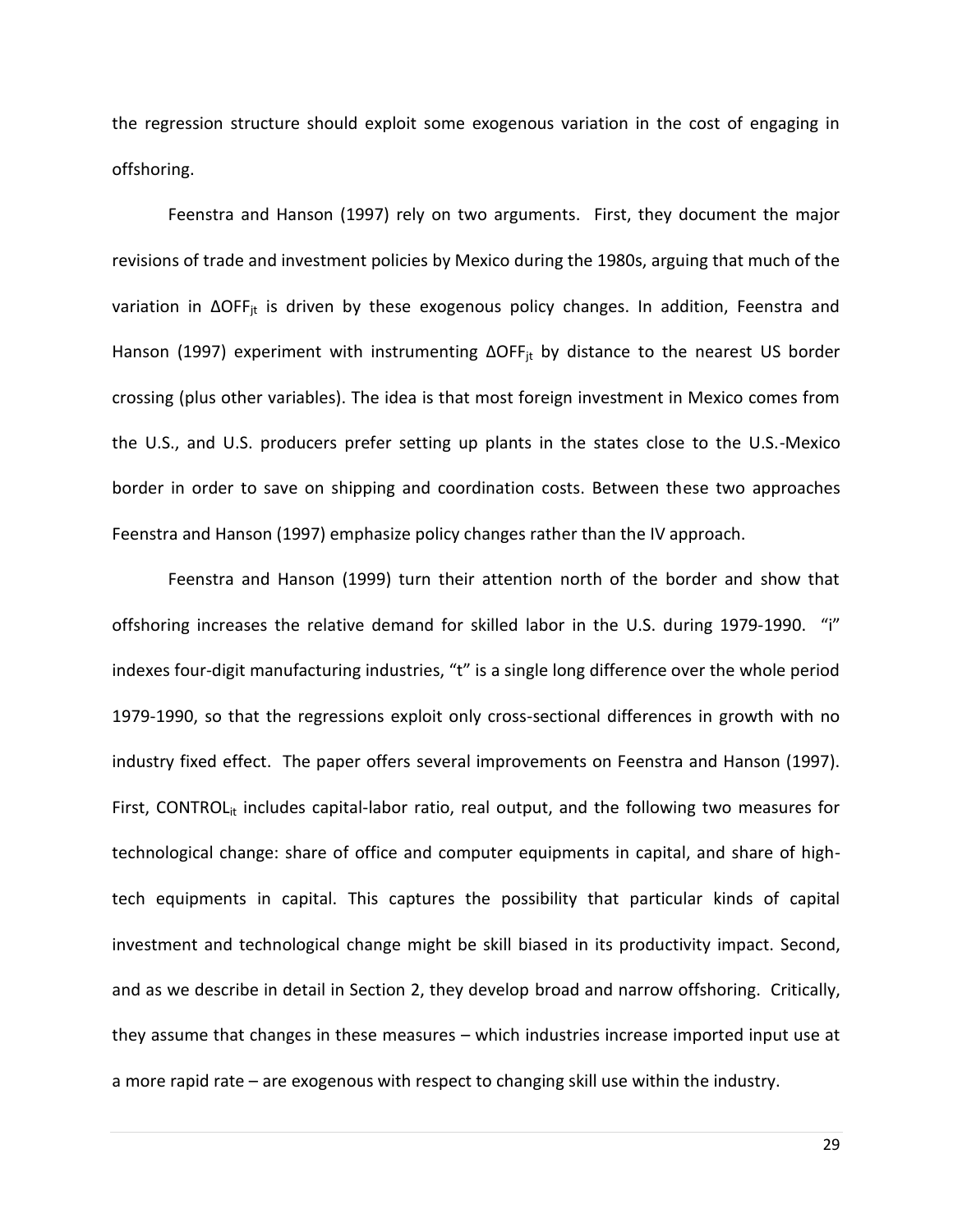Feenstra and Hanson (1997) find that the increase in US foreign investment in Mexico during the 1975-1988 period could account for over half of the rise in skilled labor's share of the wage bill in those Mexican regions where foreign plants are concentrated. Feenstra and Hanson (1999) find that the increase in offshoring could explain 15%-40% of the increase in US skilled workers' share in wage bill during 1979-1990. Consistent with their model, offshoring contributes to the rising demand for skilled labor in both Mexico and the US.

Hsieh and Woo (2005) apply the approach in Feenstra and Hanson (1999), including their measure of broad offshoring<sup>20</sup>, to study how offshoring to China affected industry relative demand for skilled labor in Hong Kong from 1976-1996.<sup>21</sup> There are a few important differences relative to the earlier work that improve the identification of the offshoring effect. First, while they do not have measures of within industry technological change, they exploit changes over multiple five year periods so that they can incorporate both time and industry fixed effects.  $^{22}$ Differencing over a five year period eliminates cross-industry variation in levels. Combining this with industry effects allows the authors to exploit different rates of change over the five year windows. This is helpful for eliminating spurious industry-specific trends in skill use that might be correlated but not caused by offshoring.

Second, they exploit China's decision to open its market to foreign investors in 1980. This had a very large impact on Hong Kong, given its small size and close proximity to China. To show this point, Hsieh and Woo (2005) document that the employment share of offshoringrelated service industries rose from 33% in 1981 to 50% in 1996. In addition, given China's

<sup>&</sup>lt;sup>20</sup> Another measure for offshoring is imports from China relative to the sum of these imports and domestic output <sup>21</sup> A number of other papers have used the methodology in Feenstra and Hanson (1999) to study how offshoring

affects the demand for skilled and unskilled labor in other countries (e.g. Hijzen, Görg and Hine 2005 for the U.K.).  $22$  "t" represents four intervals: 1976-81, 1981-86, 1986-91, and 1991-96. Earlier data from the 1971-76 interval is used as a control.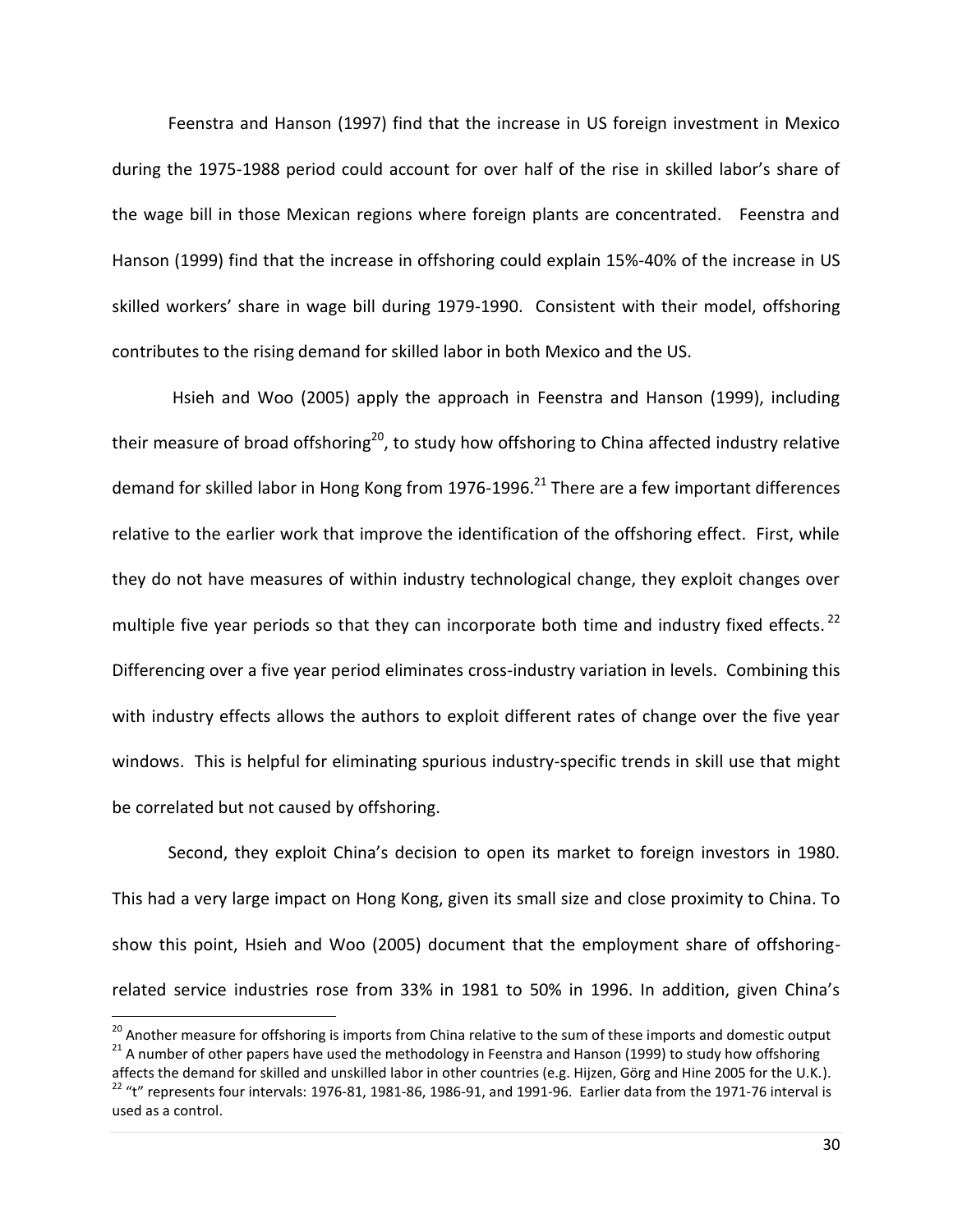comparative advantage, China's policy change in 1980 has larger impacts on labor intensive industries and smaller impacts on skilled-intensive industries, *ceteris paribus*. Hsieh and Woo (2005) use two instruments for changes in offshoring: the labor share in value-added, and the skilled labor's share of the wage bill share for each industry in 1976.<sup>23</sup>

Hsieh and Woo (2005) find that the increase in offshoring from China during 1981-1996 could account for 40%-50% of the increase in the relative demand for skilled labor in Hong Kong's manufacturing sector. They also note that a reallocation of output from manufacturing to services accounts for 10%-20% of the increase in relative demand for skilled labor in Hong Kong between 1981-1996, while movements within manufacturing accounts for 25-35%.

Amiti and Wei (2006) examine how offshoring both services and material inputs affects labor productivity by U.S. manufacturing industries from 1992-2000. They use a specification similar to (1) except that the dependent variable is output or value-added per worker rather than a measure of relative skill demand, and they include year and industry fixed effects. The offshoring measure is similar to Feenstra and Hanson (1999)'s broad offshoring, but they include separate measures of service offshoring and material offshoring. To address the endogeneity of changes in offshoring they use lagged values as instruments. Amiti and Wei (2006) find that service offshoring accounts for 10% of the growth in labor productivity of the U.S. manufacturing industries during 1992-2000, while the results for material offshoring are statistically insignificant. In related work Amiti and Wei (2009) find that service and material

 $\overline{\phantom{a}}$ 

<sup>&</sup>lt;sup>23</sup> Hsieh and Woo (2005) enter the two instruments separately in the first-stage regressions. Both instruments have the right signs, but the labor-share instrument captures more variation in offshoring. Note that the second instrument is a lagged (level) version of the same variable used to construct the dependent variable (in differences).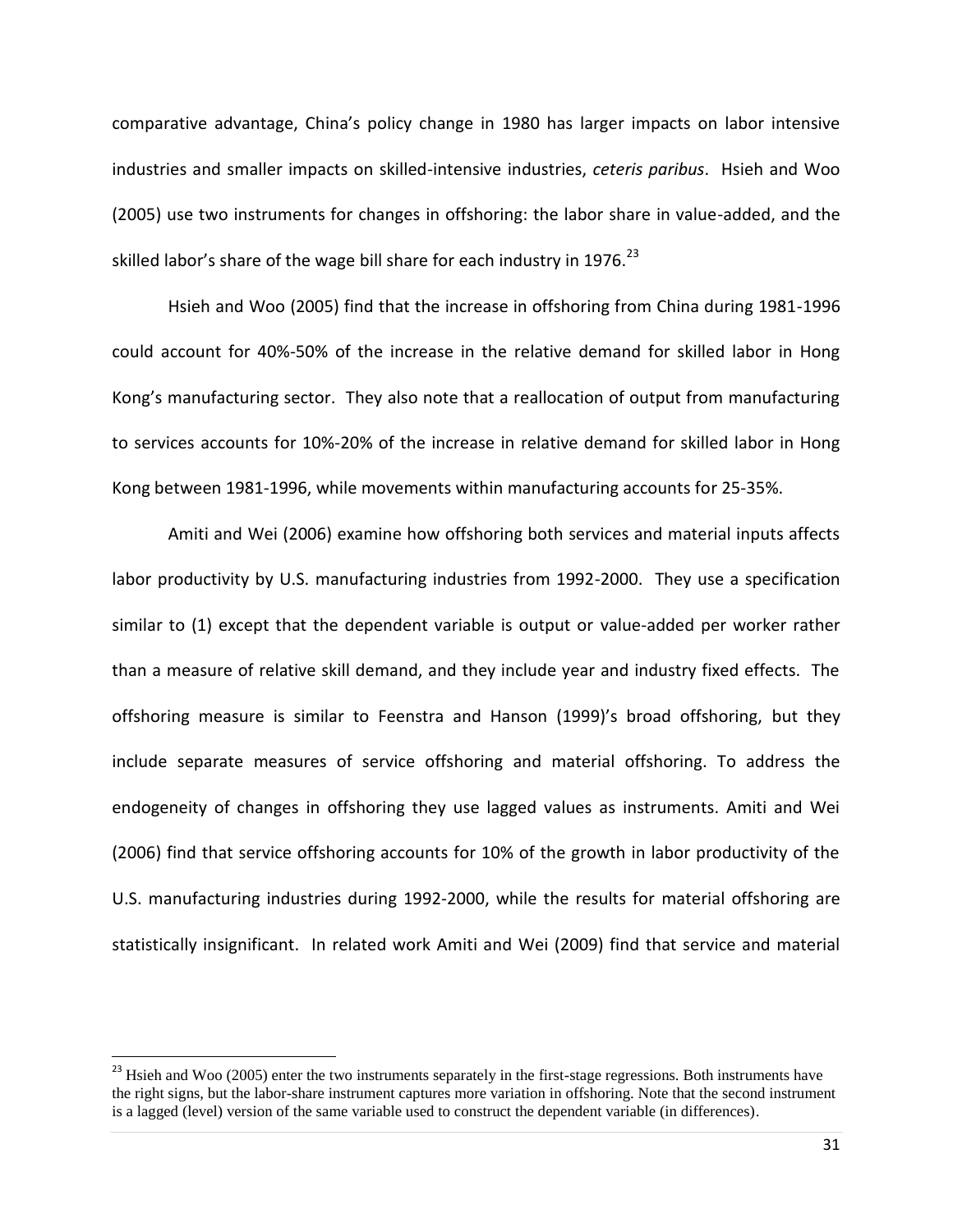offshoring has little effect on employment changes of the U.S. manufacturing industries during 1992-2000.<sup>24</sup>

In summary, the empirical studies in wave 1 have told us that increases in offshoring raise relative demand for skilled labor and contribute to rising skill premium in both the North and the South. They also suggest that offshoring might affect employment, a point we re-visit in section 5 below. These results clearly shed light on the effects of globalization on income inequality and returns to college education. One caveat, though, is that changes in *skill premium* have ambiguous implications for changes in *wage levels*. A rise in skill premium in the U.S., for example, could be consistent with falling wage levels for both skilled and unskilled workers, the former at a slower rate. This scenario would be of little comfort for policy makers and public audience, who may be especially concerned about rapidly rising college tuition. We will come back to this point when we survey wave-3 studies below.

In addition, the wave-1 studies have examined both North-South and North-North offshoring. Feenstra and Hanson (1997) use U.S.-Mexico, Hsieh and Woo (2005) Hong Kongmainland China, and Feenstra and Hanson (1999) include U.S. imports from every trading partner, both Northern and Southern countries. This suggests to offshoring theory that both North-South and North-North offshoring matters for wages and skill premium. Beyond this, however, the wave-1 studies have not told us which theoretical mechanism is at work. For example, Feenstra and Hanson (1997,1999) and Hsieh and Woo (2005) are consistent with the view that offshoring allows countries to specialize, within industries, along lines of factor abundance. However, they cannot be used to rule out other explanations. For example,

<sup>&</sup>lt;sup>24</sup> The specification in Amiti and Wei (2009) is similar to Amiti and Wei (2006), except that the dependent variable is employment, and controls include average wage and average output price.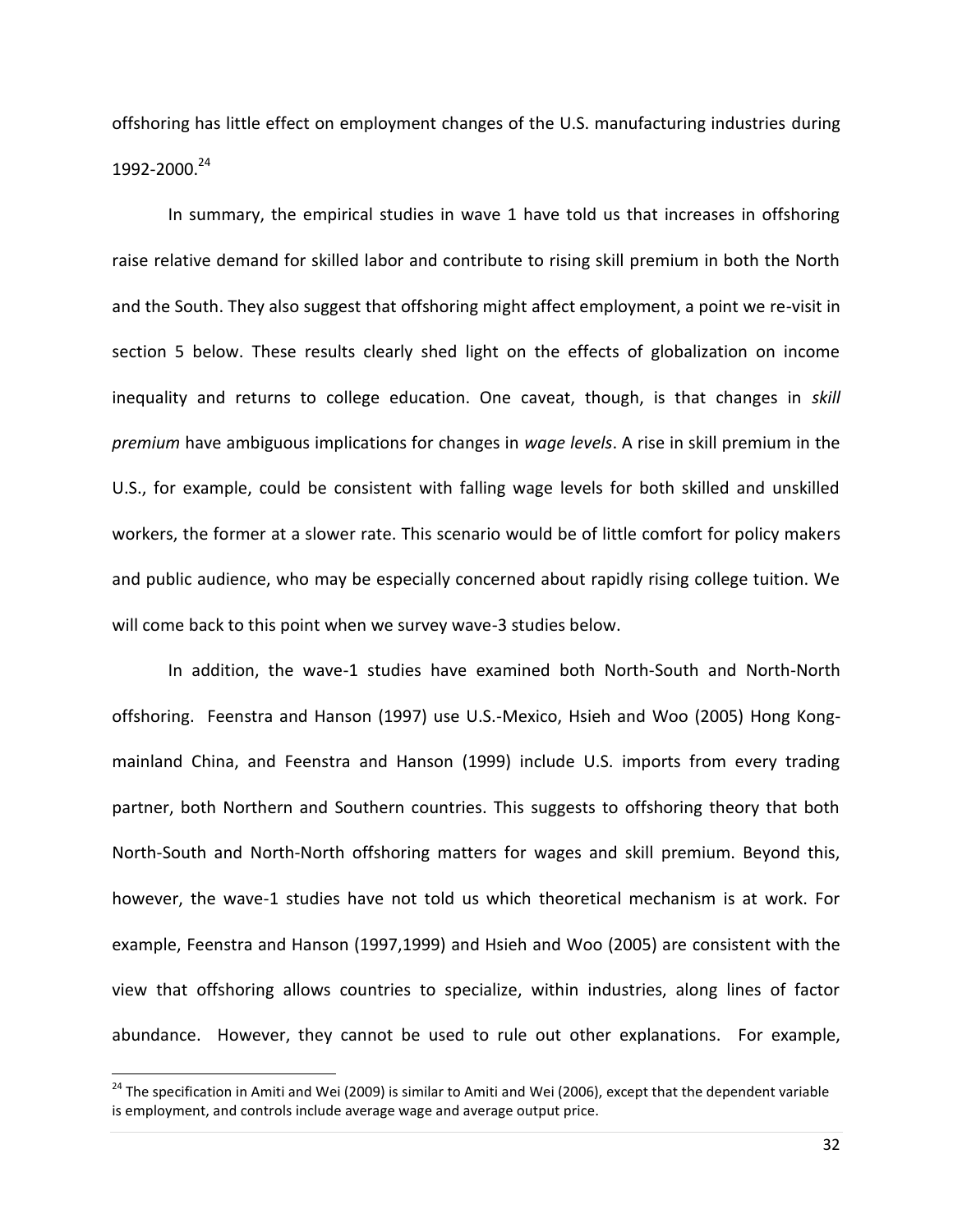offshoring may affect productivity within the firm, and if productivity is factor biased, as in Burstein and Vogel (2010), offshoring can drive changes in skill demand even if task specialization were not based on factor abundance.

#### **3.4 Empirical Results for Offshoring, Wages and Productivity: Wave 2**

Evaluating the effect of offshoring on wages at the industry level, as in Wave 1 studies, faces several identification challenges. First, a large new literature using firm level data has clearly established that there exists substantial within-industry heterogeneity in firm size, productivity, factor use and participation in global markets (both exporting and importing). This makes it difficult to discern whether industry-level variables reflect changes occurring for each firm within an industry or instead reflect compositional change within the industry.<sup>25</sup>

Second, the validity of instrumental variables designed to identify exogenous changes in offshoring may be in question when an industry is facing changes in demand or technology that are correlated with input choices of the firm. Use of firm level data can be useful in this respect because it provides within industry variation that allows researchers to control for industry level shocks to demand or technology. Similarly, changes in policy or other shocks to the trade environment that differentially affect sets of firms within the industry can provide better instruments for identifying shocks.

Biscourp and Kramarz (2007) use French firm level data to measure the impact of offshoring on employment of production and nonproduction workers between 1986/87 and

<sup>&</sup>lt;sup>25</sup> For example, faster growth by firms that both use more imported inputs and devote a larger share of their wage bill to skilled workers could generate all the facts uncovered in the papers cited in 3.3.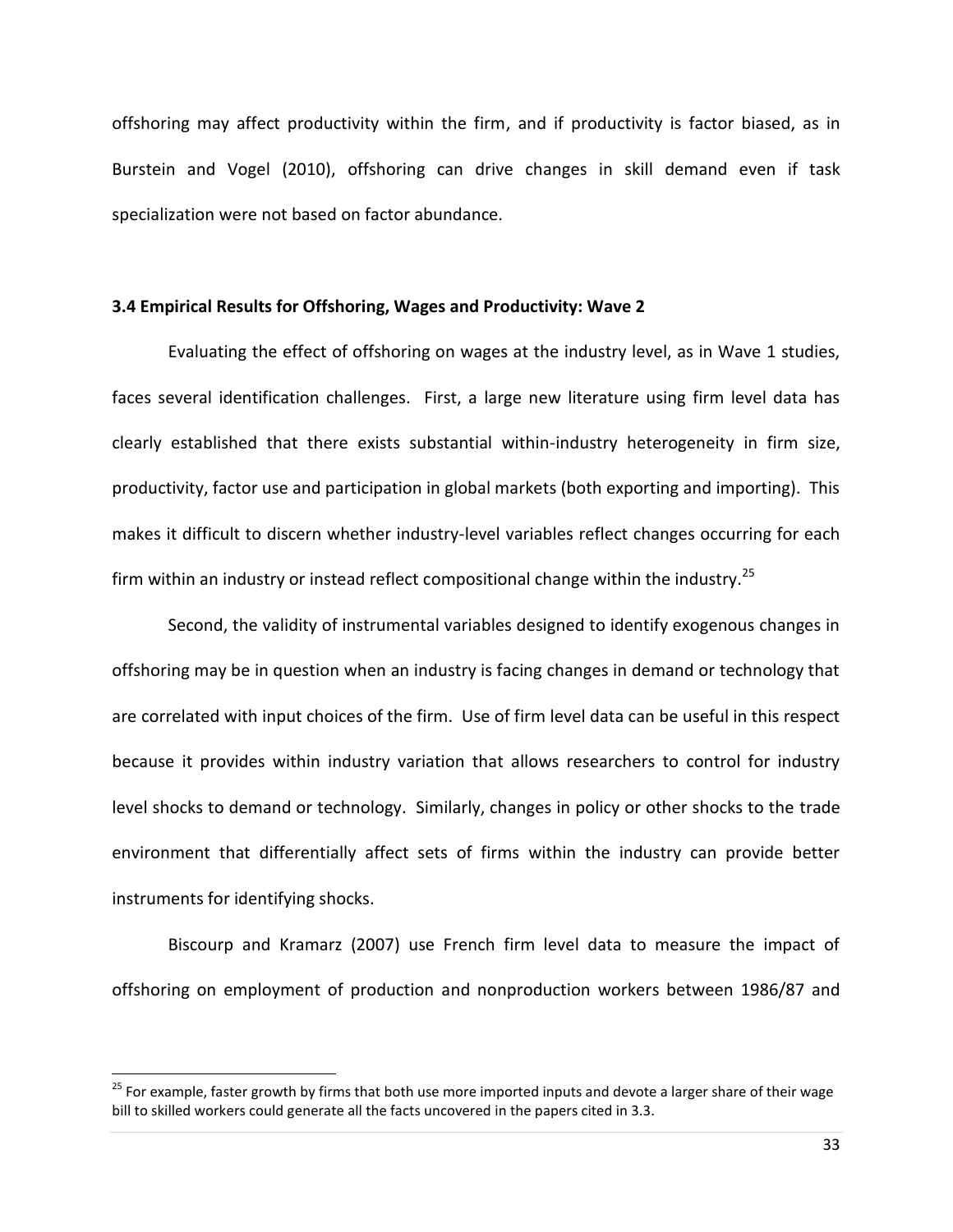1991/92.<sup>26</sup> The structure of the regressions is similar to equation (1), but where "i" indexes manufacturing firms, the dependent variable is firm employment, and the control variables include sales, measures of technology change such as production of new products and R&D, and firm-level exports.

Biscourp and Kramarz (2007) do not explicitly use the word "offshoring" but instead refer to imports or trade. For a given manufacturing firm i, they distinguish "final-goods", or "FG", imports, versus "intermediate inputs", or "II", imports, where "FG" is the imported products in the same industry as i's output, and 'II" is all the other imports. In comparison to Feenstra and Hanson (1999) "FG" is narrow offshoring and "II" the difference between broad and narrow offshoring. In addition, they distinguish between three regions of import source country: within the EC, OECD countries outside of the EC, and non-OECD countries.

The main finding of Biscourp and Kramarz (2007) is that a rise in narrow offshoring is strongly correlated with fall in firm employment, especially for the employment of nonproduction (unskilled) workers. This is consistent with many Wave-1 studies, but the firm level data adds an important dimension to the earlier results because it makes clear that changes are occurring within firms rather than occurring only across firms. In addition, the negative effects of offshoring on employment growth rates are similar in magnitudes for all three source country groups.<sup>27</sup>

One caveat with Biscourp and Kramarz (2007) is that they treat offshoring as exogenous with respect to employment. This is especially concerning since at the firm level, as unobserved

<sup>&</sup>lt;sup>26</sup> During this period the French labor market featured both wage rigidity and high separation costs, which makes it unsuitable for analyzing wage change.

<sup>&</sup>lt;sup>27</sup> Biscourp and Kramarz (2007) also tabulate the contributions to total employment change by firms of different types. Firms are classified by size, import/export status, rise/fall in import-to-sales ratio, and continuing/dying firms. These descriptive exercises show that the largest contributor to total employment change is dying firms.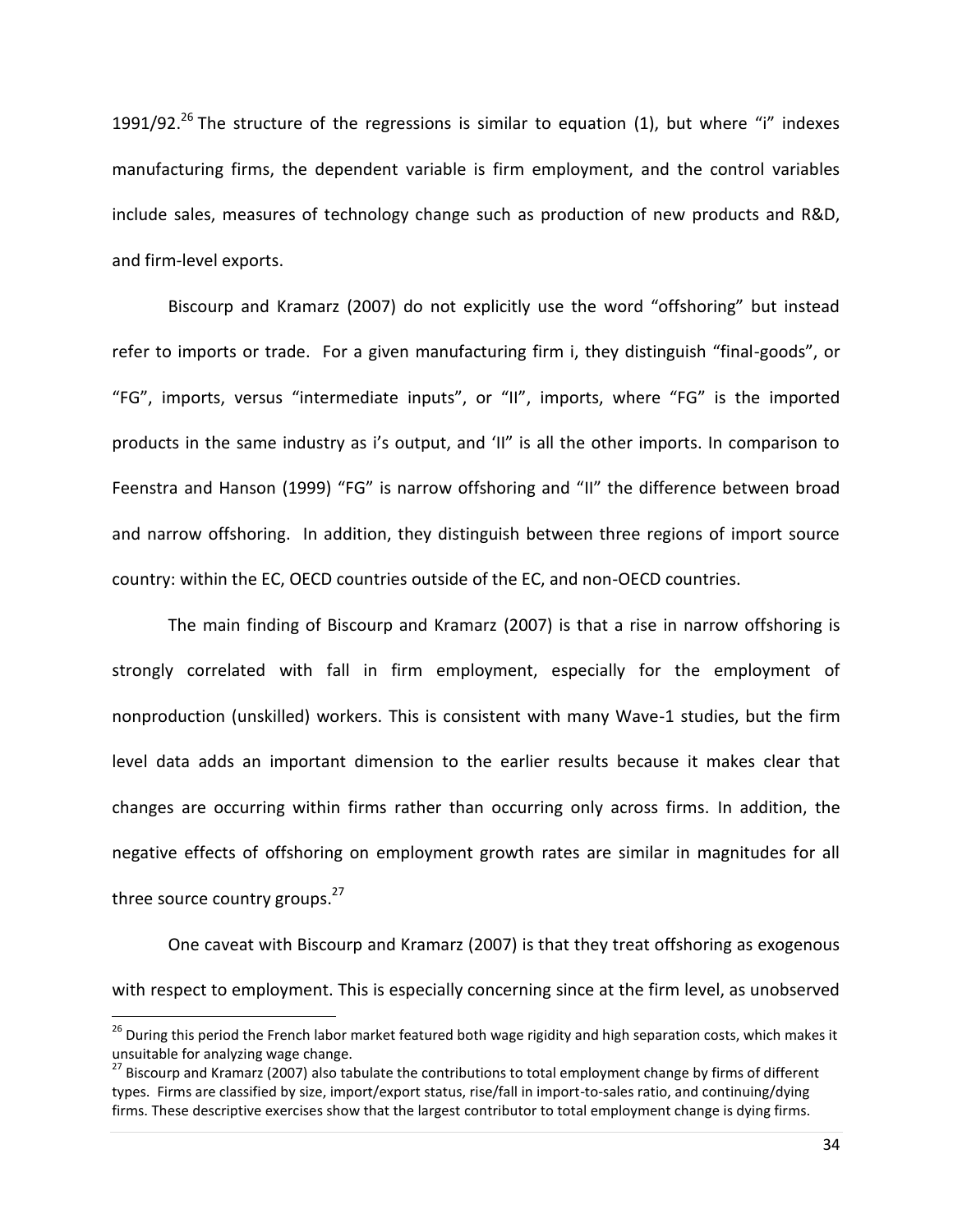firm characteristics (e.g. productivity) likely drive both offshoring and employment decisions.<sup>28</sup> To progress beyond correlations it is important to identify variation in offshoring that is exogenous to individual firms. To gain identification, several papers exploit the insights of theoretical models in which costs of offshoring differ across firms.

One important approach uses exogenous policy changes as natural experiments. Amiti and Davis (2011) consider Indonesia's trade liberalization during 1991-2000. The liberalization led to substantial tariff cuts that were plausibly exogenous with respect to individual firms but whose impact varied across firms depending on their product mix. $^{29}$ 

To motivate their analysis, Amiti and Davis (2011) write down a theoretical model with firm heterogeneity to clarify the mechanisms through which tariff cuts affect average wages of Indonesian manufacturing firms. Firms can choose to export, offshore (i.e. import inputs), or both, as a function of productivity and the fixed and variable costs of both exporting and offshoring. Firms hire homogeneous workers but set "fair wages" in which wages are an increasing function of variable profit. In this framework the effects of tariff cuts vary across firms, depending on the firms' trade status. As the output or input tariff falls for industry *i*, increased competition drives down wages in the firms of industry *i* that only participate in the domestic market. However, these falling tariffs lower production costs and increase profits for the offshoring firms of industry *i*, while boosting sales and profits for the exporting firms of

 $\overline{\phantom{a}}$ 

<sup>&</sup>lt;sup>28</sup> See the discussion in Section 3.2. For empirical papers linking imports to firm productivity see Amiti and Konings (2007), Kasahara and Rodrigue (2008), Goldberg et al (2010), Bustos (2011), and Halpern, Koren and Szeidl (2015). <sup>29</sup> Since the magnitudes of the tariff cuts might be influenced by industry lobbying, Amiti and Davis (2011) use a differencing specification, where every variable is in 5-year differences. In addition, they use the following instruments for input and output tariffs: (a) unskilled labor's share in wage bill of an industry in 1991 (this is a similar idea to Hsieh and Woo 2005); (b) whether an industry has a product with non-tariff barriers; and (c) whether an industry contains 10 or more products for which Indonesia is not obliged to cut tariffs.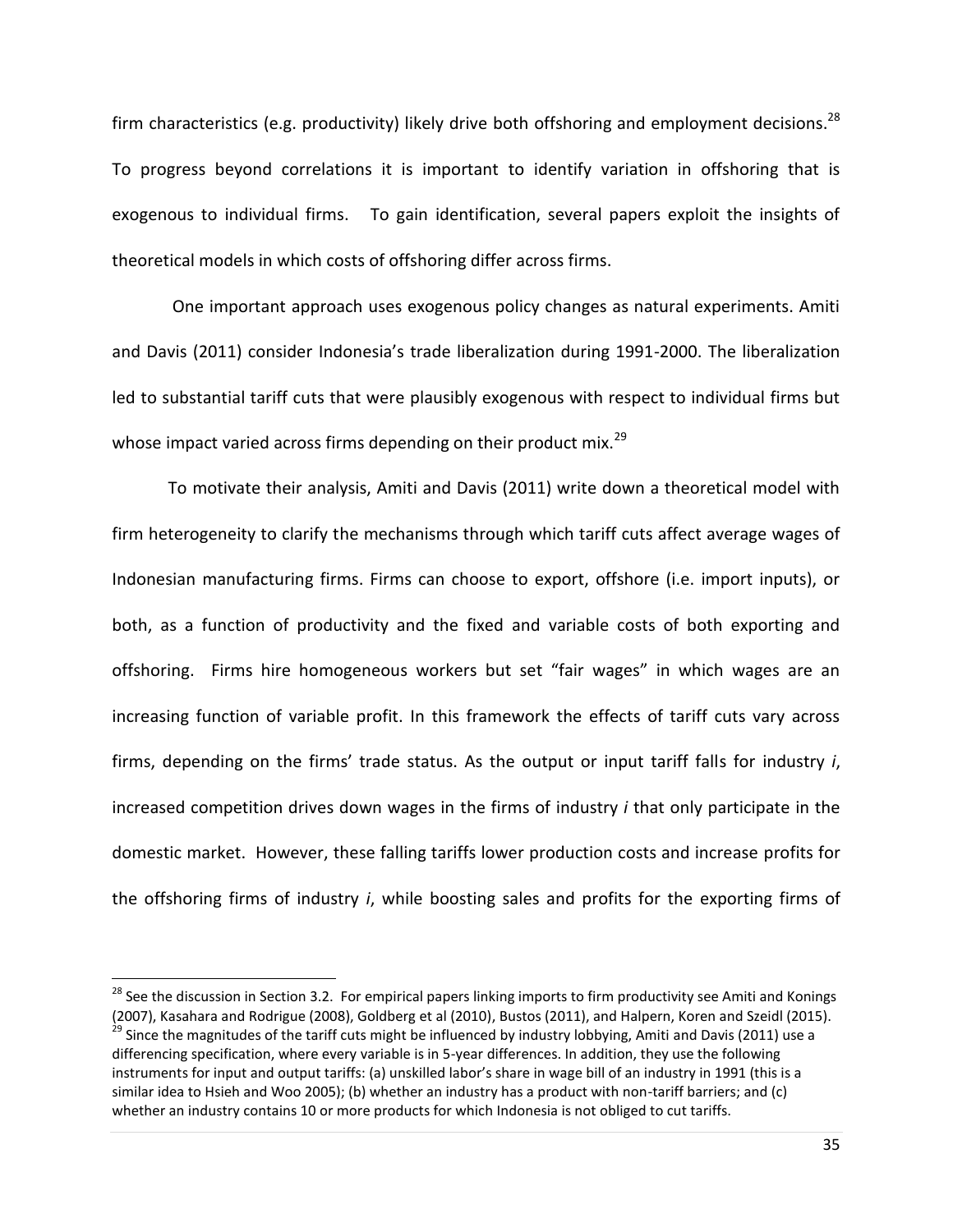industry *i*. Thus the firms that export or offshore production increase wages relative to the domestic firms of the same industry.

Amiti and Davis (2011) exploit panel data with firm-by-year variation to examine changes in firm average wage (they do not have data for individual workers' wages). The main explanatory variables are industry-level output and input tariffs (constructed as averages of product line tariffs) and their interactions with firms' export and import status.<sup>30</sup> The effect of tariffs changes on average wages closely matches the theoretical predictions. An implicit, and important, assumption here is that an output-tariff cut by Indonesia is accompanied by similar cuts in the tariffs of Indonesia's trade partners for their imports from Indonesia. Note that the estimation strategy does not exploit changes in the value of offshoring for each firm but instead focuses on changes in the cost of offshoring arising from changes to tariffs.

Mion and Zhu (2013) use Belgian firm level data from 1996-2007 to estimate how offshoring and import competition affect firm outcomes such as employment growth, survival probability, and the fraction of non-production/skilled workers. Two elements of this paper are particularly noteworthy. The first is separately incorporating two related variables that may have very different effects on firms and workers: firm-level measures of offshoring in the manner of Biscourp and Kramarz (2007)<sup>31</sup> and industry level import penetration as a measure of import competition. Mion and Zhu (2013) further distinguish import penetration and

 $\overline{\phantom{a}}$ 

 $^{30}$  The output tariff for industry i is the simple average across the products of i. The input tariff of i is a weighted average of the output tariffs of the industries from which i purchases inputs, where the weights are input shares. Both the input shares and input-output relationship are based on 1998 industry-level input-output table. The authors also consider alternative measures for output and input tariffs, such as those based on the 1995 inputoutput table.

<sup>&</sup>lt;sup>31</sup> Mion and Zhu (2013) employ categories of offshoring as in Biscourp and Kramarz (2007), and separate import competition and offshoring by the four regions of China, other low-wage countries, OECD and rest of the world.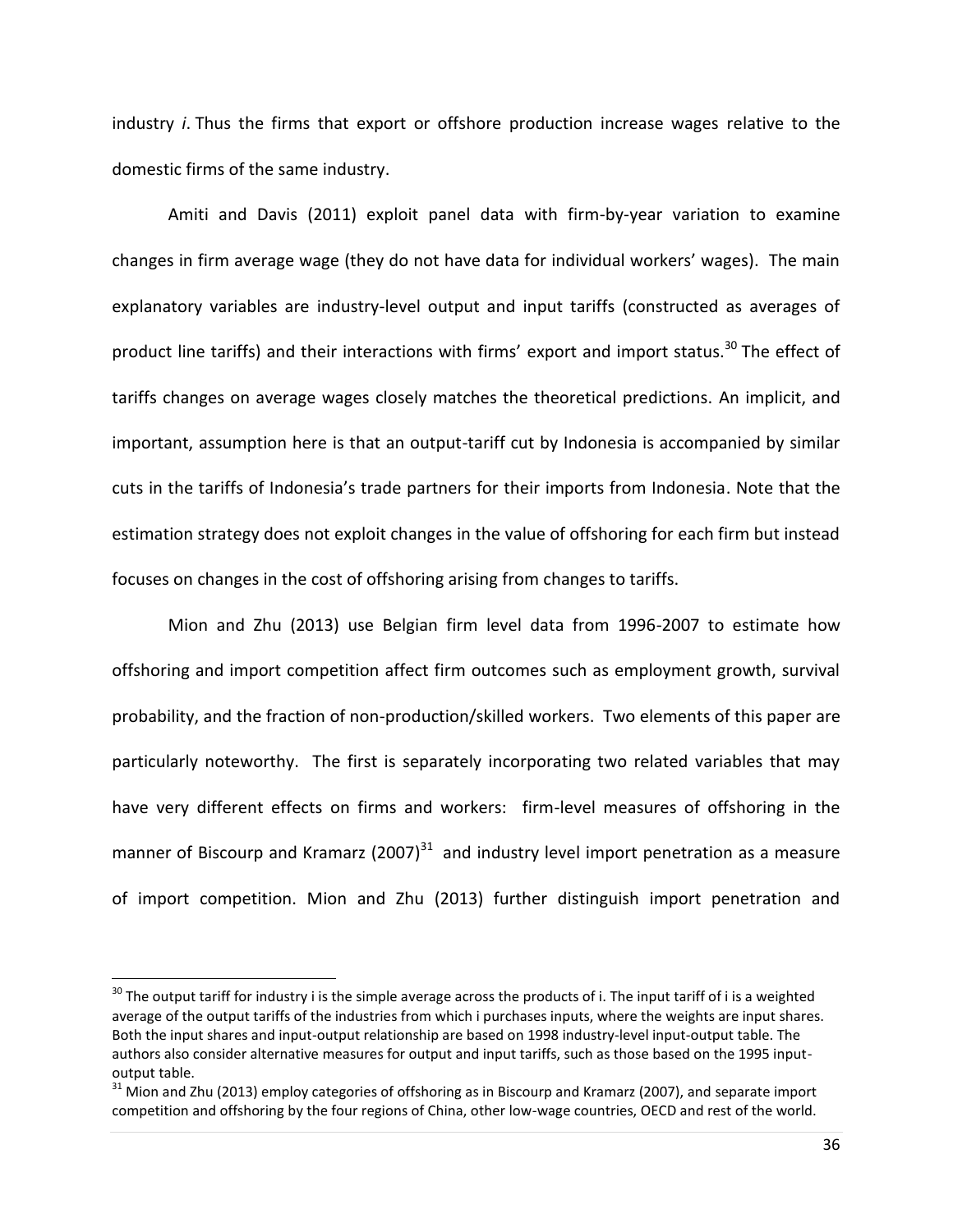offshoring by source countries into four groups: OECD, China, other low-wage countries, and rest of the world.

Second, in a regression of various firm outcomes on import competition and offshoring measures, Mion and Zhu (2013) instrument for offshoring using trade weighted exchange rates and tariffs, where the trade weights are constructed using 1-year lagged import values.<sup>32</sup> However, the IV and OLS estimates are qualitatively similar. They point out that, while presample import shares will make better instruments, they settle for 1-year lagged values instead because firm import behavior changes substantially over time. In other words, the variations in tariff and exchange rates are too small to be compatible with pre-sample import shares. We revisit this point in sub-section 3.5.2 below.

 Mion and Zhu (2013) report many coefficient estimates, for import penetration and offshoring, both distinguished by source country group. There are two broad patterns. First, statistical significance shows up for all country groups. E.g. narrow offshoring to China and to the rest of the world both increase firms' survival probability. Second, the effects for China are more pronounced than for other source country groups. E.g. both import competition from China and offshoring to China increase the fraction of non-production workers.

To summarize, the Wave-2 studies have shown: (1) that offshoring has significant effects on wages and employment within individual firms; and (2) how to identify the causal effects of offshoring by using exogenous policy changes as natural experiments.<sup>33</sup> Unfortunately, this approach is not helpful for studying causal effects of offshoring in countries that have not

 $\overline{a}$ 

 $32$  The instrument for import competition is similar, but trade weights are based on pre-sample import values. <sup>33</sup> Many studies using firm-level data and natural experiments are outside the scope of our survey. Examples include Verhoogen (2008), using Mexican data and the Peso crisis, and Bøler, Moxnes and Ulltveit-Moe (2015), using Norwegian data and a change in R&D tax credit.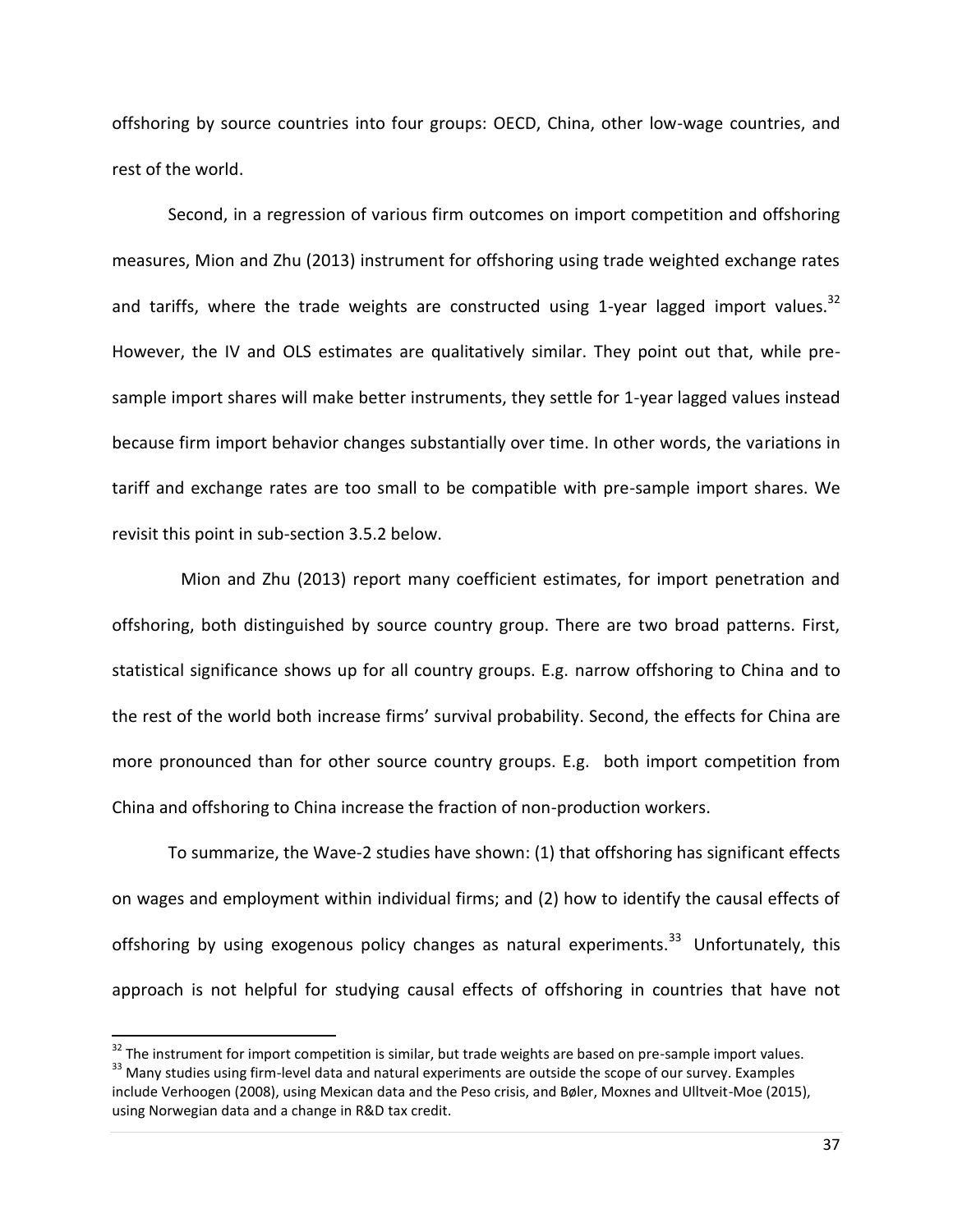experienced major policy change in the relevant period. We address alternative approaches next.

#### **3.5 Empirical Results for Offshoring and Wages: Wave 3**

The most recent wave of research has focused on worker-level data, in many cases using matched worker-firm datasets. Relative to work that uses firm- or industry-level aggregates this work has several advantages. Many adjustments to offshoring shocks may occur through changes in the composition of the workforce. At the broadest level this takes the form of changing the mix of skilled and unskilled workers, a central focus of the Wave 1 studies. But within these broad aggregates there is considerable heterogeneity in worker ability. Firms may adjust to offshoring shocks by changing the distribution of ability within broader aggregates in ways that raise (or lower) average wages and labor productivity. Investigating the impact of offshoring on specific workers is a way to address unobserved forms of worker heterogeneity and the extent to which compositional change can mask the measured impact of offshoring on industry aggregates.

In addition, a growing literature focuses on labor market returns that are match-specific (e.g. Abowd, Kramarz and Woodcock 2008). That is, a particular worker may be more productive when matched to a firm that requires the specific (unobservable to the econometrician) attributes of that worker. Examining offshoring induced changes in wages and productivity specific to a worker-firm match combines the benefits of Wave 2 studies (tighter identification of which firms are affected by offshoring shocks) with the benefits of studying heterogeneous workers.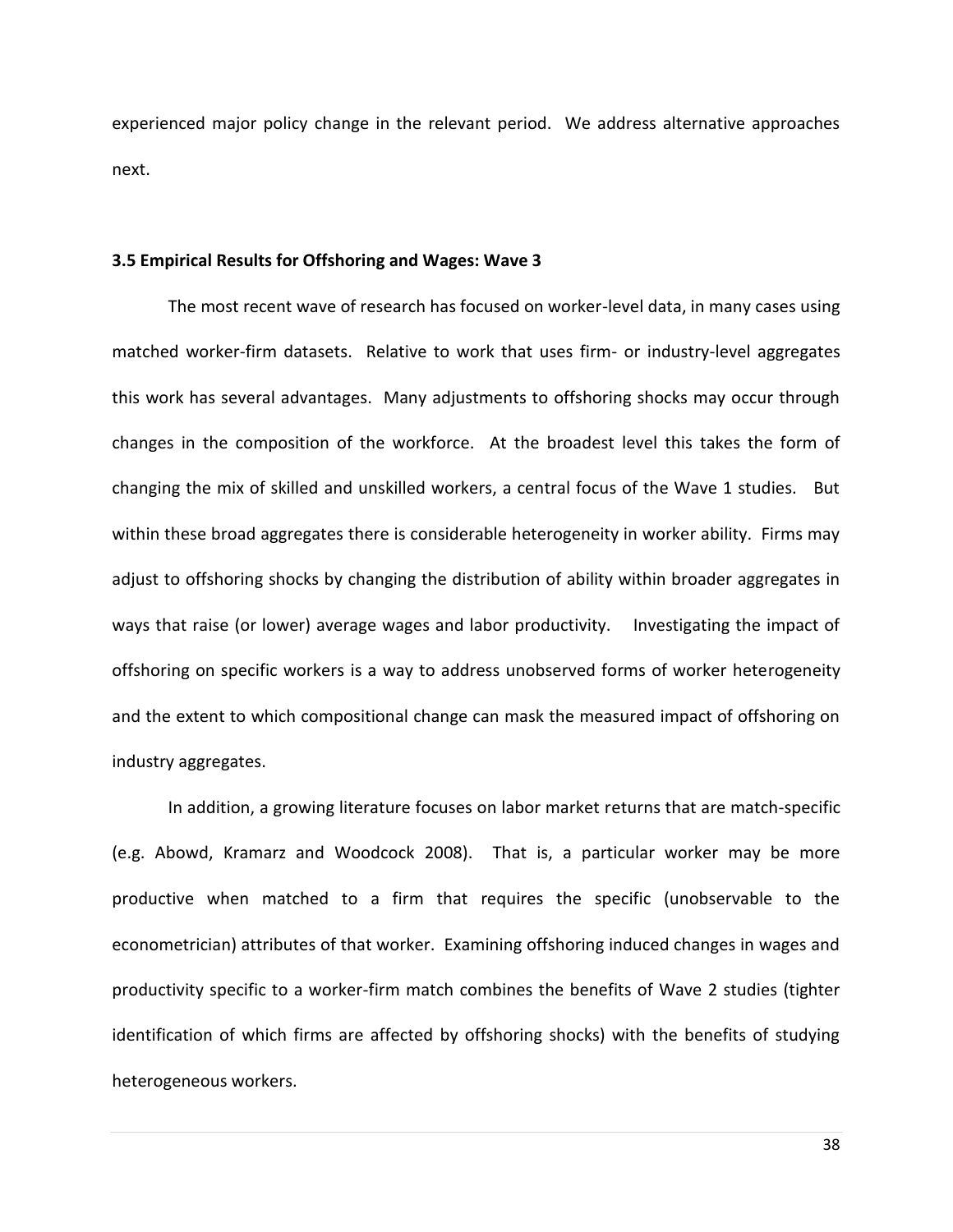The papers in Wave 3 use wages and worker characteristics that correlate with wages in an augmented Mincer regression. The following is a rough summary of their common specification

specification  
\n(2) 
$$
\ln W_{ijt} = \alpha + \beta_1 \text{OFF}_{jt} + \beta_2 \text{EXP}_{jt} + \gamma \text{CONTROL}_{ijt} + \varepsilon_{ijt}
$$
.

"i" indexes workers, "j" indexes the workers' affiliation, such as industry, occupation, or firm, "t" indexes time, and  $\varepsilon_{\text{lit}}$  is the error term. The dependent variable,  $W_{\text{lit}}$ , is worker wages (or, alternatively, annual earnings). Controls may include worker or affiliation j characteristics, and the variables of interest may include exporting,  $EXP_{it}$  as well as offshoring activity, OFF $_{it}$ .

Unlike the industry level Wave 1 studies captured in equation (1), (2) is not typically expressed in first differences. Instead it uses annual variation while controlling for time trends and using fixed effects. In addition, wage variables are typically measured at the worker level but the offshoring measure only varies across j. This has the interpretation that an offshoring shock hits a larger group (firm, industry, occupation), and the econometrician is comparing wage changes for workers belonging to that group relative to other groups.<sup>34</sup>

Below we organize the papers in Wave 3 by the types of data they use. We will focus on the results for offshoring. The results for exports are in footnotes.

### **3.5.1 Publically Available Worker-Level Data**

 $\overline{a}$ 

The US Current Population Survey (CPS) is annual and includes labor market variables for individual workers such as earning, education attainment, number of weeks in

 $34$  As in the Wave 2 studies, this assumes that there is some friction in the labor market which prevents wages for ostensibly similar workers from being equalized across those groups. In contrast, the Wave 1 studies are focused on skilled labors' share of the wage bill under the assumption that wages for similar workers are equalized across industries so that only relative quantities of labor vary.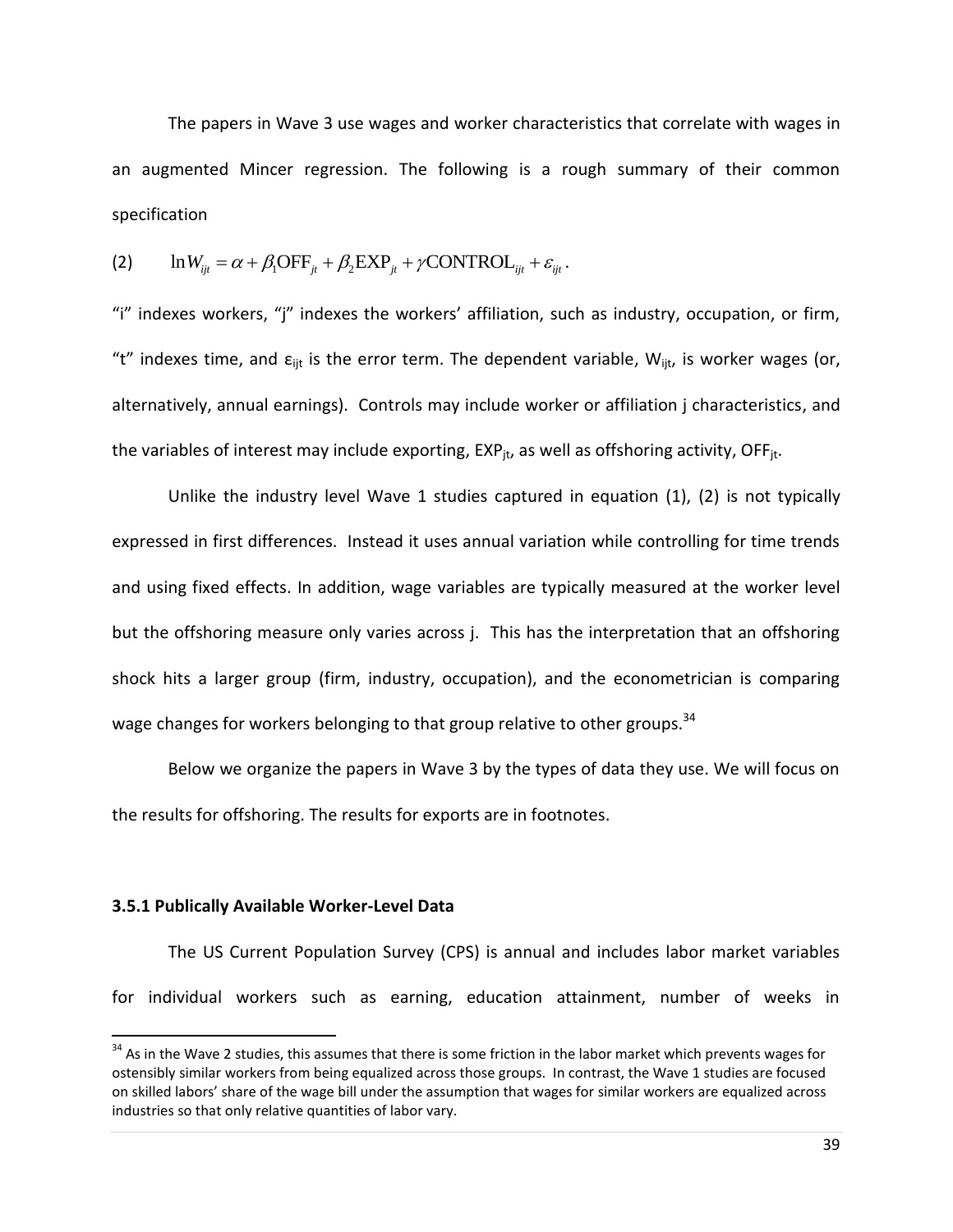unemployment, and industry and occupation affiliation, in addition to a host of variables describing worker characteristics (age, gender, experience, etc). While the CPS does not consistently track workers over long time periods, it does survey a given worker in two consecutive years.<sup>35</sup> The CPS worker data can be matched to trade data either by industry or by occupation, allowing researchers to study the labor market impact on that worker of trade shocks hitting the worker's industry or occupation during a year in which the worker is sampled.

Liu and Trefler (2008) use the CPS data to study how U.S. offshoring to China and India affects U.S. labor market outcome during 1995-2006. They use trade data collected by the US Bureau of Economic Analysis (BEA) and measure offshoring as the value of U.S. imports of other private services from China and India whose transactions took place between unaffiliated parties. In comparison, the offshoring data used in most other studies is the sum of affiliatedparty and unaffiliated-party trade.

To estimate the effects on industry and occupation switching, Liu and Trefler (2008) use a specification similar to (2). The dependent variable is a dummy that equals 1 if worker i switches industry or occupation between years  $t - 1$  and t. To estimate the effects on time spent in unemployment and earnings, the specification is similar to (1). Liu and Trefler (2008) deal with the endogeneity of offshoring in two ways. First they argue that much variation in offshoring is driven by unilateral trade liberalizations by China and India that are exogenous to the U.S. In addition, they instrument for offshoring to source country j using its ratio to U.S. imports of similar services from the G8 countries. The idea is that this ratio controls for the

 $\overline{\phantom{a}}$ 

<sup>&</sup>lt;sup>35</sup> At least in principle they are surveyed twice then dropped. In practice, researchers have to match the workers in consecutive years using an algorithm such as Madrian and Lefgren (2000) that finds common characteristics for households at both points in time. The rate of successful matches varies but typically lies between 60% and 70%.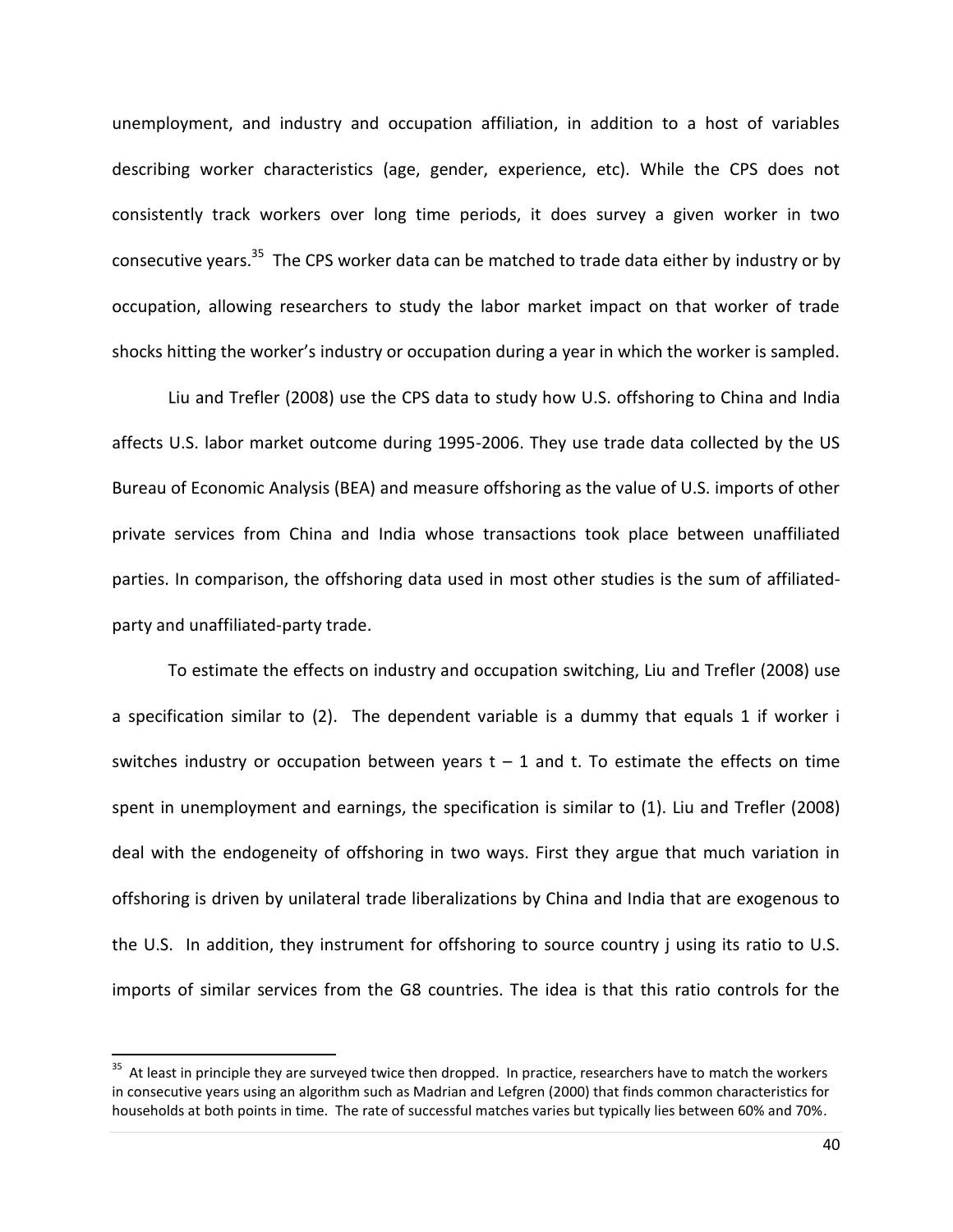effect of global technological change (e.g. information technology), which may simultaneously drive offshoring and the earnings of U.S. workers, and captures variation that is primarily driven by China and India's policy changes. Liu and Trefler (2008) find that under both OLS and IV, U.S. offshoring to China and India has small effects on occupation and industry switching, share of time in unemployment, and earnings. $36$ 

Ebenstein, Harrison, McMillan and Phillips (2014), or EHMP 2014, use similar data to Liu and Trefler (2008), but ask a more subtle question: does offshoring affect wages through industry or occupation switching? EHMP 2014 use the variation in the CPS data in two ways: cross-industry and cross-occupation. The former (latter) captures the effect of offshoring by examining how wages change for a worker following occupation (industry) switching. EHMP (2014) use a specification similar to (2). W<sub>ijt</sub> is wage. OFF<sub>it</sub> is the *employment* by foreign affiliates of U.S. multi-nationals and EHMP 2014 distinguish offshoring to low-income versus high-income countries. This measure of offshoring is different from Liu and Trefler (2008) and also different from most other studies.  $EXP_{it}$  is the ratio of exports to output. Finally, since the specification is in levels and not in differences, there is no need to match workers in consecutive CPS years, and so all workers in the CPS data can be included when crossoccupation variation is used. For cross-industry variation, however, only manufacturing workers can be included, because data for the control variables (e.g. capital-labor ratio, computer use) is not available for service industries.

EHMP 2014 find that offshoring has insignificant effect on wages using cross-industry variation. Using cross-occupation variation, however, they find that low-income-country

l

 $36$  Liu and Trefler (2008) also study the effects of U.S. exports to China and India, and find them small. Their instruments for exports are similar to those for offshoring.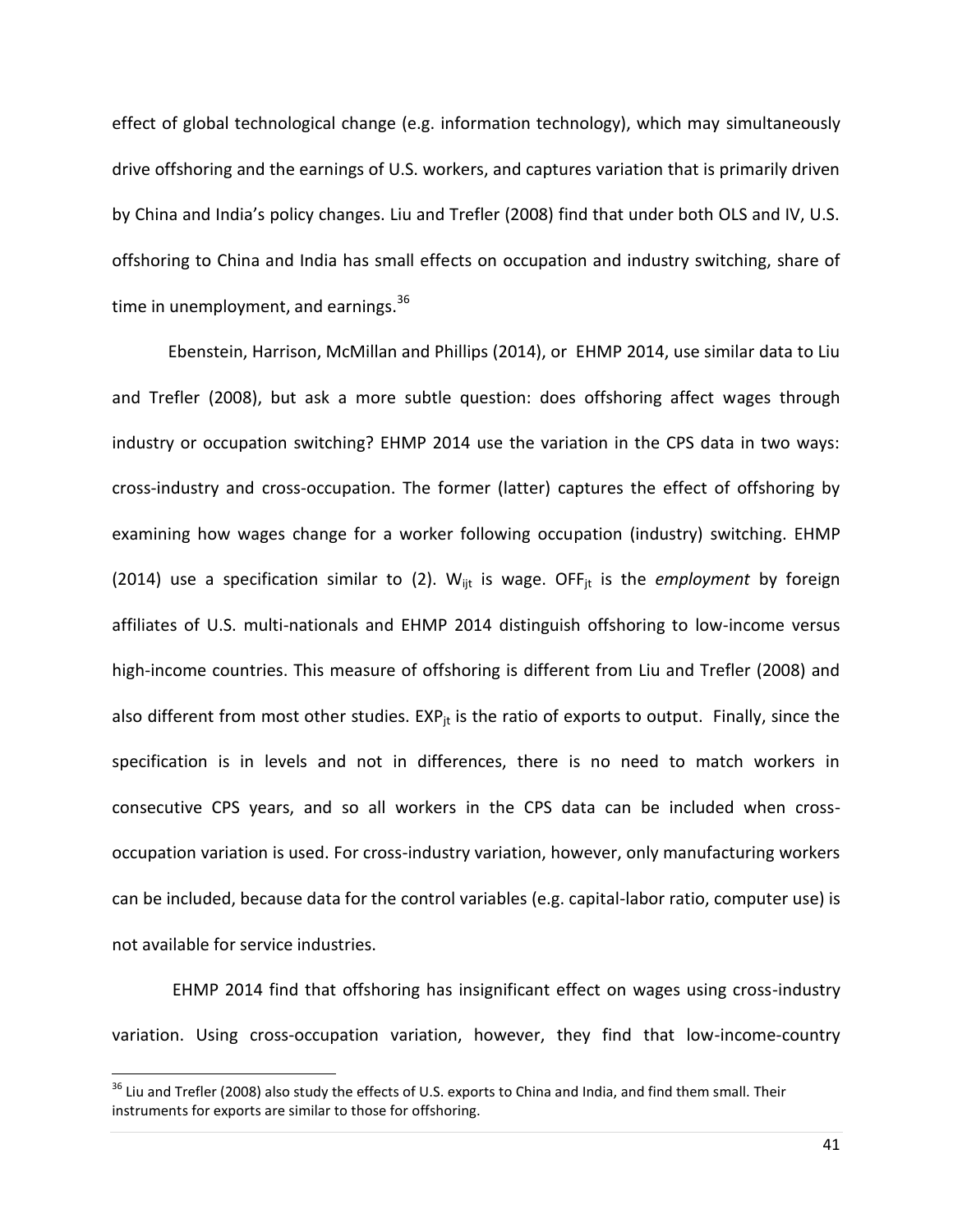offshoring is associated with wage declines.<sup>37</sup> This negative wage effect is more pronounced for the later years of the sample, 1997-2002. This suggests that offshoring may lower wages through occupation switching.

EHMP 2014 do not address the endogeneity of offshoring,  $38$  and Liu and Trefler (2011) have followed up on this issue. Using an offshoring model based on Grossman and Rossi-Hansberg (2008) they point out that: (1) a positive shock to an industry's domestic demand or TFP increases both offshoring and labor demand, implying an upward bias of the OLS estimate of the wage effect of offshoring; and (2) a wage shock originating in the source country of offshoring has no direct impact on the industry's labor demand except through changes in offshoring, implying that such foreign supply shocks are good instruments for offshoring. Liu and Trefler (2011) show that in the presence of worker sorting, outside shocks, such as offshoring, may have different effects on the probability of switching up (i.e. a worker switching to an occupation with higher inter-occupational wage differential, or IOWD) than on the probability of switching down.

Liu and Trefler (2011) estimate the effects of U.S. offshoring to China and India on the probability of switching up and switching down.<sup>39</sup> The data, other aspects of the specification,

 $\overline{\phantom{a}}$ 

 $37$  They also report that high-income-country offshoring and exports are both associated with wage increases while import competition is associated with wage decreases.

<sup>&</sup>lt;sup>38</sup> EHMP 2014 address the concern that their finding is driven by the common time trend in offshoring, wage and technological change by doing the following falsification exercise. They replace the lagged values of the offshoring variables with their future values in 2002, and find that future offshoring does not have significant wage effects for the early years of the sample, 84-89.

 $39$  IOWD is estimated as the occupation fixed effects in a Mincer wage regression using the CPS data.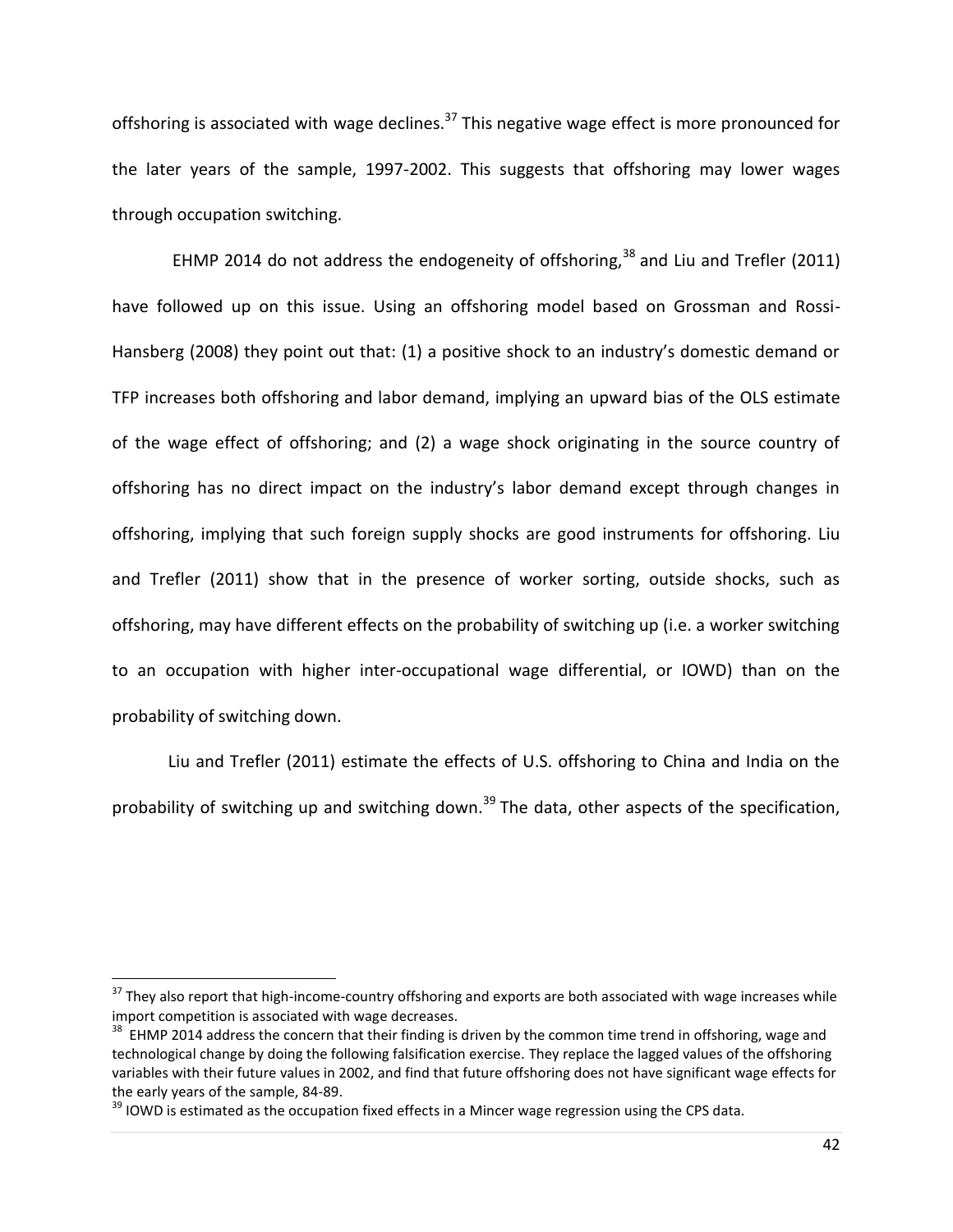and the variables used are all similar to Liu and Trefler (2008).<sup>40</sup> Liu and Trefler (2011) use crossoccupation variation but not cross- industry variation.

Liu and Trefler (2011) construct the following instrument for offshoring. They estimate a gravity equation for offshoring, and then take the coefficient estimate of GDP-per-capita and multiply it with the GDP per capita of China and India. The idea is that GDP per capita in China and India proxy for wages there, and the gravity-equation coefficient estimate captures how these wage changes affect offshoring. $41$ 

Liu and Trefler (2011) find that U.S. offshoring to China and India has larger effects on switching down than on switching up, $42$  and that the IV estimates are qualitatively similar to the OLS estimates.

# **3.5.2 Matched Employee-Employer Data**

 $\overline{\phantom{a}}$ 

Another source for individual workers' data is matched employee-employer data sets. While they have been used in the labor literature since the 1990s (e.g. Abowd and Kramarz 1999), they have only recently been used to study how offshoring affects labor market outcome. Matched employee-employer data provide both firm characteristics, like the data discussed in sub-section 3.4, and worker characteristics, like those discussed in 3.5.1. In addition, matched employee-employer data identify which worker is working with which firm, and typically allow researchers to consistently track workers and firms over time.

 $40$  Liu and Trefler (2011) add two control variables: domestic demand, measured as total sale minus exports, and IC technology, measured as the share of IC equipments in total investment (similar to Feenstra and Hanson 1999).

 $41$  Liu and Trefler (2011) construct a second instrument for offshoring using the GDP per capita of the G8 countries, plus two similar instruments for exports. Liu and Trefler (2011) include all four instruments in the first stage regressions of both offshoring and export.

 $42$  Liu and Trefler (2011) also estimate the effects of offshoring on the probability of workers switching to unemployment status, the wages of the workers who do not switch occupations, and the wages of those who do.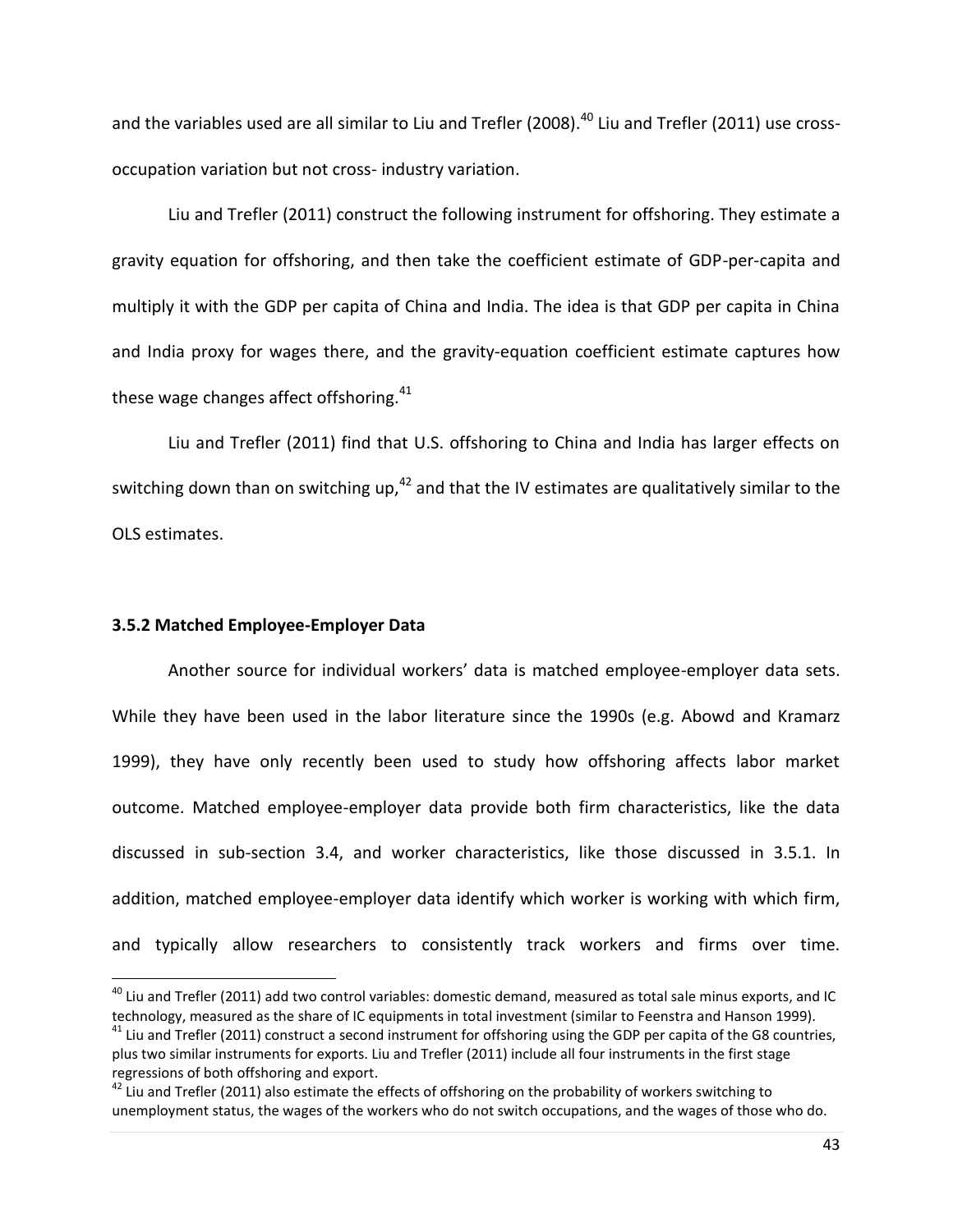Unfortunately, all the matched employee-employer data sets that have been used are confidential, and access to them has to be arranged with statistical agencies.

Matched employer-employee data allow researchers to accurately measure offshoring, and cleanly identify the causal effects of offshoring on wages. Hummels, Jørgensen, Munch and Xiang (2014), or HJMX 2014, use Danish data for 1995-2006, and their main specification is in the framework of (2).  $W_{\text{int}}$  is hourly wage (earnings are also used), and the specification includes region, industry-by-year, and job-spell fixed effects. The use of job-spell fixed effects implies that the identification is based on changes within a given worker-firm match; i.e. while worker i is employed by firm j, what happens to i's wages if j increases offshoring for exogenous reasons? In addition, job-spell fixed effects sweep out time-invariant worker and firm characteristics, CONTROL<sub>iit</sub> contains additional time varying characteristics for workers and firms. They also interact offshoring and exporting measures with a skill dummy (equals 1 for college-educated workers) to capture differential impacts by worker type.

HJMX 2014 construct two firm-time varying instruments for offshoring and exports that focus on changes in supply (or demand) conditions outside Denmark and the cost of providing inputs into Denmark. The first instrument is world-export supply, or WES. Suppose Danish firm j imports product k from country c in year t. The instrument for this import flow is then country c's export of product k to the rest of the world, minus Denmark, in year t. If there is a shock to the supply of k from c (e.g. a drop in wages, an increase in productivity, a rise in quality, an expansion of variety, or all of the above) that will lead to an expansion of sales worldwide and be captured in WES. These foreign supply changes affect the wages of Danish firm j only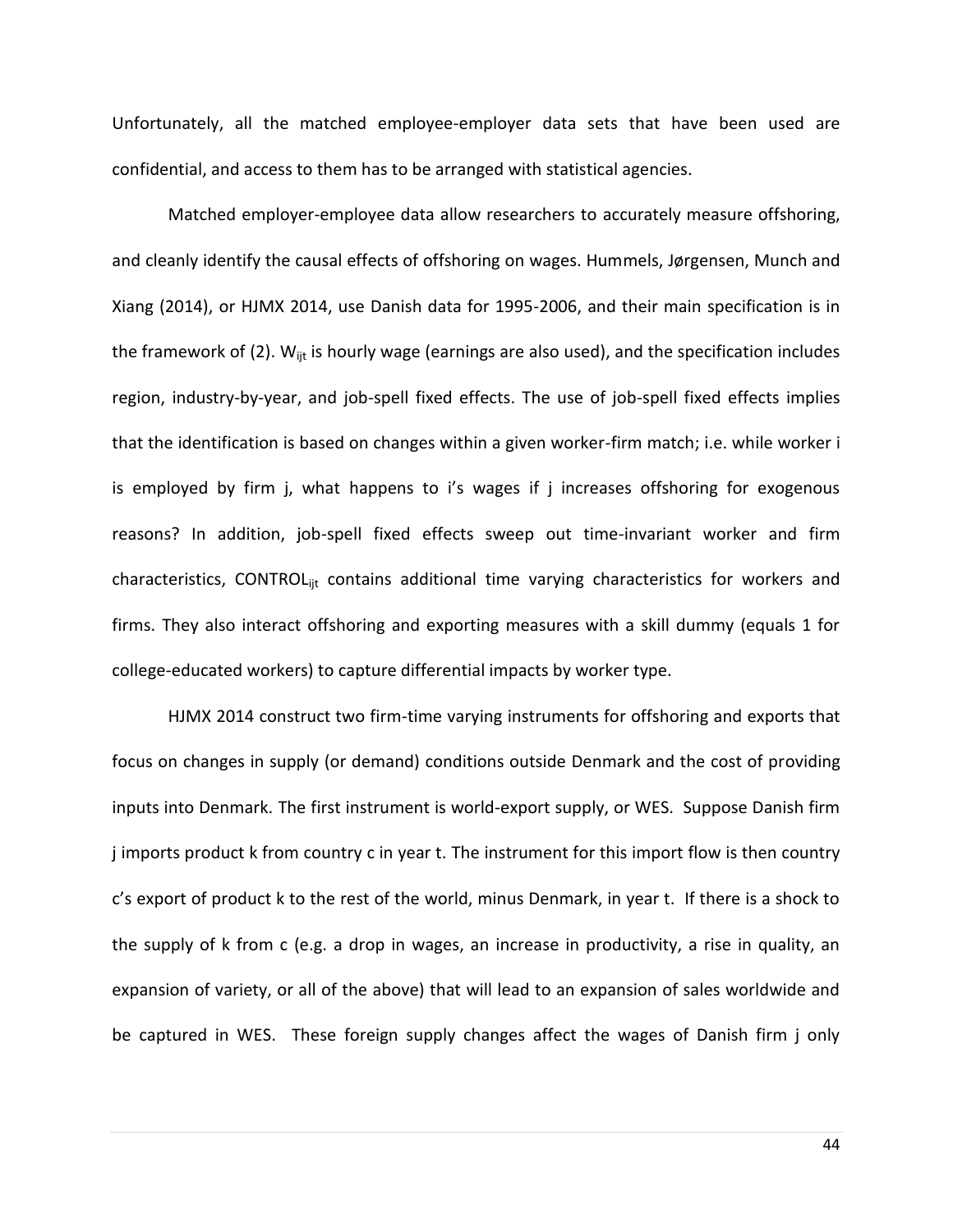through WES.<sup>43</sup> Further, because Danish firms purchase a different mix of inputs, even within the same industry, the impact of the various c-k specific shocks will have differential impact across firms.<sup>44</sup>

In this period Denmark experienced only minor changes in trade policy, but did experience significant changes in shipping costs induced by large shocks to world oil prices. While oil shocks are common, their impact on delivered prices varies considerably across firms based on distance to market, product weight/value, and modal choice. Since the WES instrument (and its counterpart for exports) and fitted measures of shipping costs are straightforward to construct, they provide one solution to the identification challenge discussed at the end of sub-section 3.4; namely, how to deal with the endogeneity of offshoring in the absence of a major policy change? This solution may be especially useful for the studies that use matched employer-employee data, because: (a) many of these data sets come from countries with a stable external trade environment, like Denmark, for which changes in tariffs and exchange rates do not provide sufficient variation (see our discussion for Mion and Zhu 2013 in sub-section 3.4); and (b) at the firm level endogeneity is likely to be a serious concern. In addition, in sub-section 4.2 we show that these instruments can also be constructed for industry- and occupation-level data.

HJMX 2014 show that offshoring lowers the wages of low skilled workers and raises the wages of skilled workers within job spells, while exporting increases the wages of both skilled and unskilled workers within job spells. The estimated negative effects for low skilled workers

 $\overline{a}$ 

<sup>&</sup>lt;sup>43</sup> Autor, Dorn and Hanson (2013) use a similar IV strategy to estimate the effects of Chinese import competition on U.S. manufacturing employment (see also our earlier discussions for Liu and Trefler 2011).

 $^{44}$  To capture this differential impact, HJMX 2014 weight individual c-k specific flows by pre-sample shares in firm j's imports.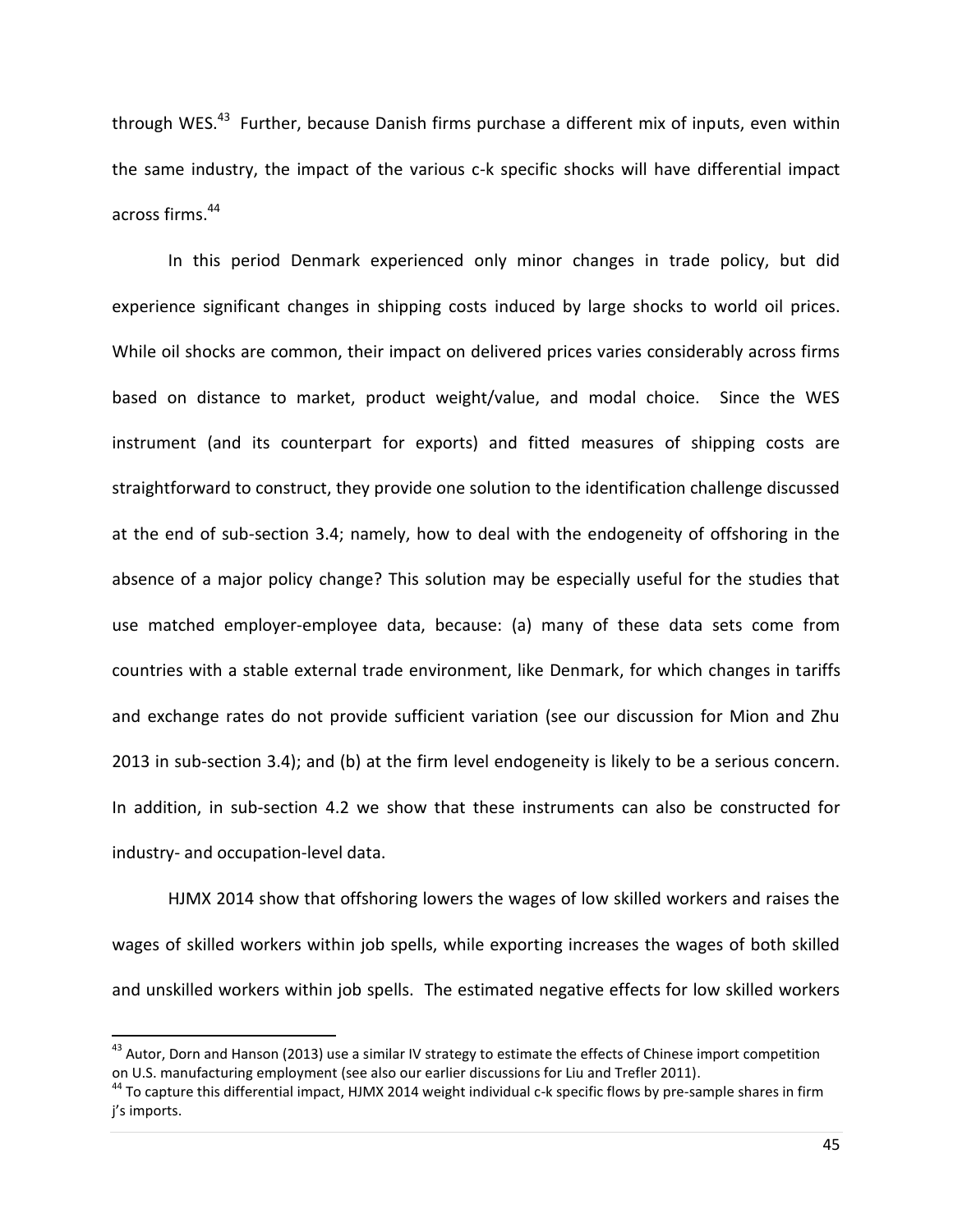are nearly 10 times as large using IV relative to OLS. The difference in estimates is consistent with the typical prediction of firm-heterogeneity models that more productive firms do more offshoring and pay higher wages. Focusing on exogenous changes in offshoring clearly isolates the negative causal impact.<sup>45</sup> When HJMX 2014 restrict to their data to Danish offshoring to high-income countries, they obtain similar results.

In related work, Martins and Opromolla (2009) use Portuguese data for 1995-2005 and a specification similar to equation (2), where  $W_{\text{int}}$  is hourly wage of individual workers. CONTROL $_{\text{int}}$ includes the usual set of worker and firm characteristics, as well as work hours of individual workers. Martins and Opromolla (2009) experiment with job-spell (i.e. worker-firm) and separate worker and firm fixed effects.<sup>46</sup> Offshoring is measured as aggregate imports by manufacturing firm j in year t (either a dummy for positive import value, or the ratio of import value to total sales) with similar measures for exports. Products are also separated into highand low-tech categories based on an OECD classification. They find broadly similar results across different specifications; in particular, high exports of high-tech products are associated with high wages, but the effects of offshoring are typically not statistically significant. Following our discussion of HJMX 2014, this may be because Martins and Opromolla (2009) do not address the endogeneity of offshoring or exports.

The studies in waves 2 and 3 have made progress in informing economic theory about offshoring, relative to those in wave 1. First, most papers in waves 2 and 3 find similar effects

 $\overline{a}$ 

<sup>&</sup>lt;sup>45</sup> HJMX 2014 also show that under the IV estimation, offshoring increases the wages of skilled workers within job spells, and that export increases the wages of both skilled and unskilled workers within job spells.

<sup>&</sup>lt;sup>46</sup> Krishna, Poole and Senses (2014) highlight the importance of controlling for job-spell fixed effects in matched employer-employee data by showing that job-to-job transition is non-random, which is inconsistent with the identification assumption of separate worker and firm fixed effects. They then argue that if the non-randomness of job transitions is time-invariant, it can be controlled for by job spell fixed effects.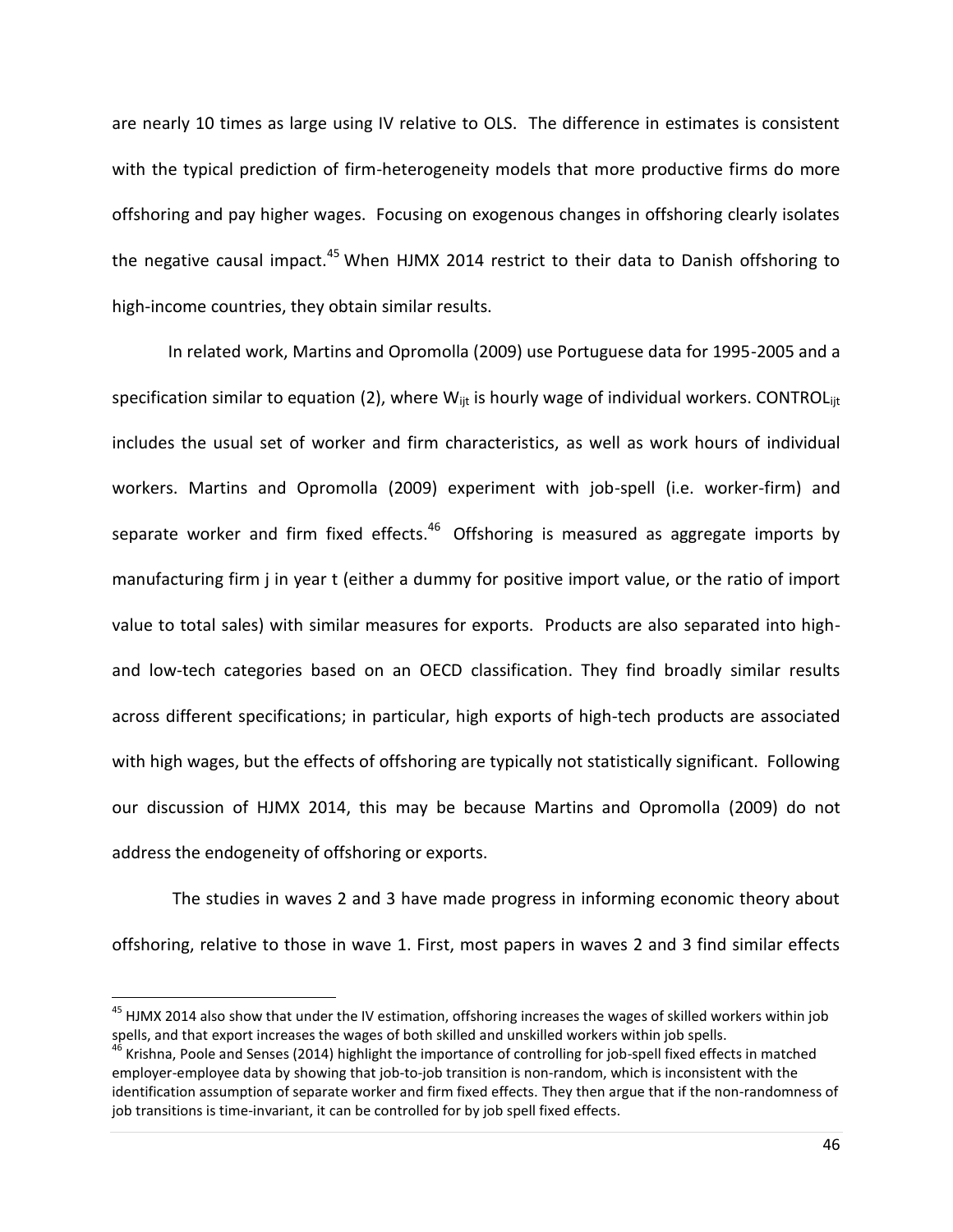for North-North and North-South offshoring (except EHMP 2014). This clearly shows that theories of North-North offshoring should be an important part of the literature. Second, most studies identify off within-firm changes over time (by using fixed effects or differencing), and show that the effects of offshoring on wages and employment choices happen within individual firms. Third, some weak evidence is emerging for the productivity effect emphasized in Grossman and Rossi-Hansberg (2008). E.g. Mion and Zhu (2013) show that, in some specifications, offshoring increases firms' survival probability; HJMX 2014 show that their coefficient estimates are smaller in magnitudes when they control for firms' uses of other inputs, such as capital, but these differences are small. Finally, few studies are about generalequilibrium effects. One study with general-equilibrium *flavor* is Amiti and Davis (2011). They show that changes in tariffs of an industry affect the average wages of the domestic firms in the same industry, although these effects are not statistically significant. Despite this progress, more work can be done, and should be done, to bring empirics and theory closer together.

On the other hand, the studies in waves 2 and 3 speak directly to the concern that the American middle class is being hollowed out, and that college degrees are losing their values in the global economy. This concern is driven by rapidly rising tuition and fees for U.S. universities and colleges (e.g. Krugman 2011), $^{47}$  and also by offshoring itself (see our discussion in section 1). The wave-2 and wave-3 studies clearly show that offshoring could bring higher wages for individual workers, especially those with college education. These results hold for both North-South and North-North offshoring, which is important, because most offshoring takes place

l

 $^{47}$  An example of recent media discussions is "The log-on degree", the Economist magazine, March 14, 2015, pp. 29-30.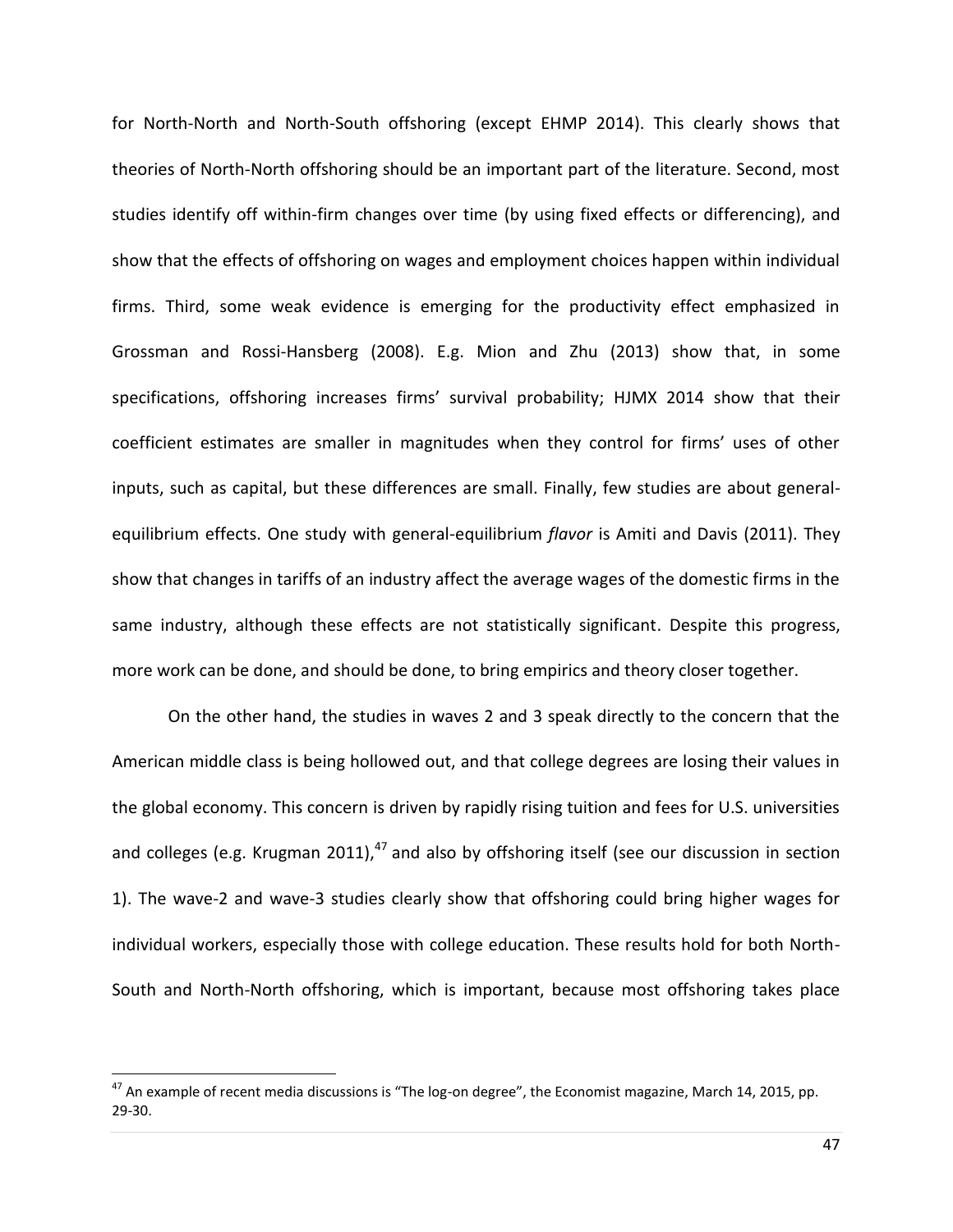among Northern countries (see our discussions in section 2). However, this positive effect of offshoring on wages is missing from policy and public discussions.

To be clear, these positive wage effects only apply to the workers who remain employed; we take up the effects of offshoring on displacement and unemployment in section 5 below. For now, we examine whether, and how, the effects of offshoring vary across occupations.

#### **4. The Differential Impact of Offshoring Across Occupations**

l

How offshoring affects specific occupations concerns not only economists but also the public. In a front-page article on March 28, 2007, the Wall Street Journal warned that offshoring could

"…put as many as 40 million American jobs at risk of being shipped out of the country in the next decade or two. That's more than double the total of workers employed in manufacturing today."

The concern stems from the belief that many occupations, such as computer programmers, graphic designers, bookkeeping, accounting and auditing clerks, and *Yes, Economists*, are "highly offshorable".

The Wall Street Journal article attributes the 40-million estimate and the list of highly offshorable occupations to Blinder (2006, 2007)<sup>48</sup>. However, Blinder (2006, 2007)'s estimates are based on subjective perceptions of what is offshorable, and something grounded in measurable labor market outcomes is preferable. Given the visibility and important policy

<sup>&</sup>lt;sup>48</sup> Blinder and Krueger (2013) measure offshorability using household surveys. Some of their measures are based on self reporting while others classifications by professional coders. Correlation is high across these measures.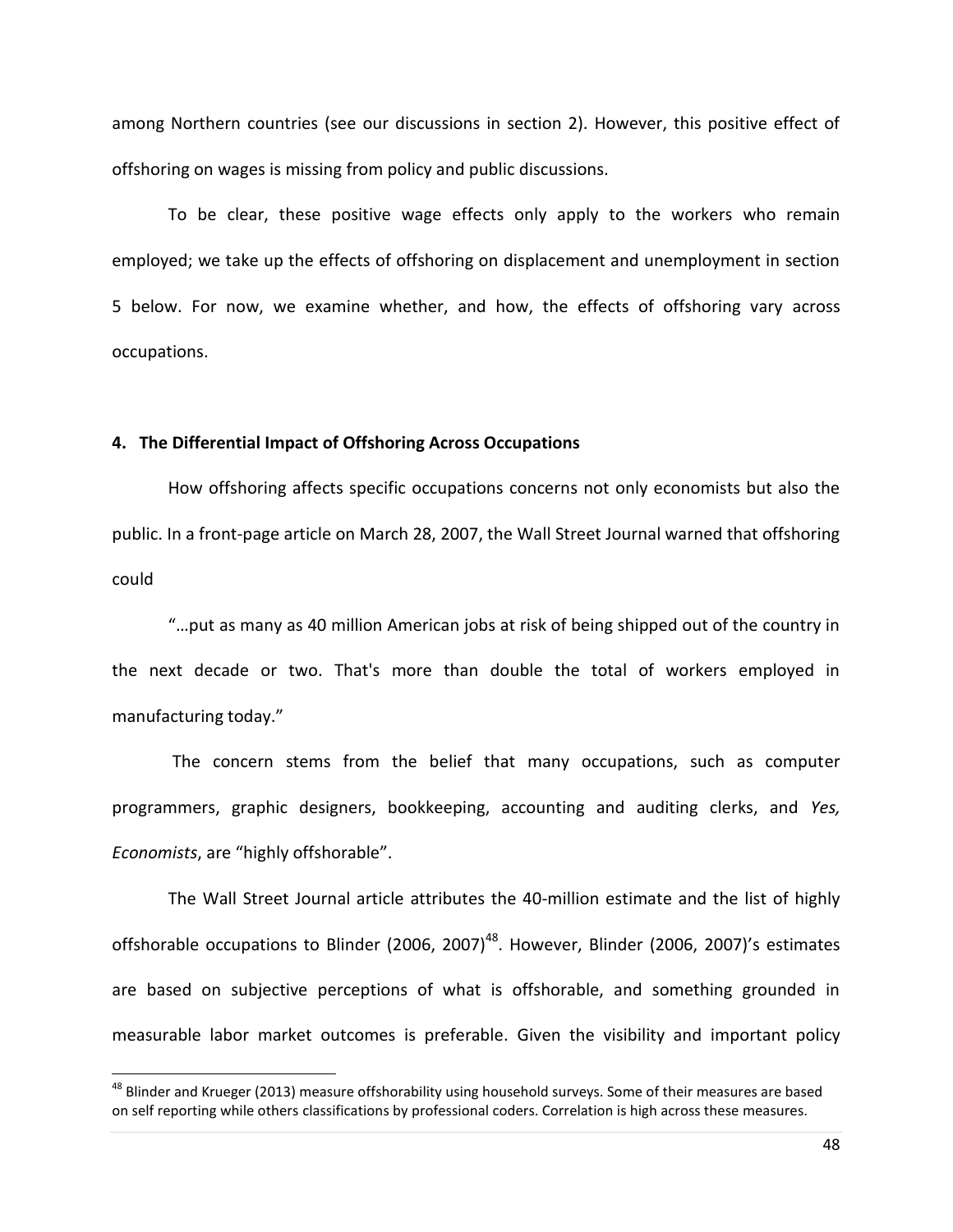implications of this topic, we next survey studies that examine how the effects of offshoring on wages and employment vary with occupation characteristics. We organize our survey by the source of occupation-characteristics data.

## **4.1 The U.S. O\*NET and Similar Data Sets**

l

A widely used data set for occupation characteristics is the U.S. O\*NET, which provides information on the knowledge, skills, and abilities of a particular occupation along with other on-the-job characteristics of the work environment.<sup>49</sup> One challenge in using the O\*NET data is that any given occupation is described using a long list of characteristics that become unwieldy in a regression setting, largely due to collinearity. Autor, Levy and Murnane (2003), or ALM 2003, introduce a distinction between routine and non-routine tasks, which are summary characteristics constructed by reducing the large set of specific O\*Net characteristics through principal component analysis (PCA). The routine/non-routine distinction and PCA are both widely used in subsequent studies.

EHMP 2014 find that the negative wage effect of low-income-country offshoring is especially pronounced for the workers whose occupations have high routine-task indices (see also sub-section 3.5.1). Here the construction of the routine-task index follows ALM 2003, and is the sum of routine-task indicators divided by the sum of routine- and non-routine task indicators. HJMX 2014 augment their main specification (see sub-section 3.5.2) with the (instrumented) interaction between occupation characteristics and offshoring. They find that, conditional on education, the workers suffer larger wage declines in response to offshoring if

 $49$  The O\*NET data is continuously updated and has different versions. However, changes from one version to another mainly reflect changes in the underlying methodology or coverage. See also sub-section 4.2 below.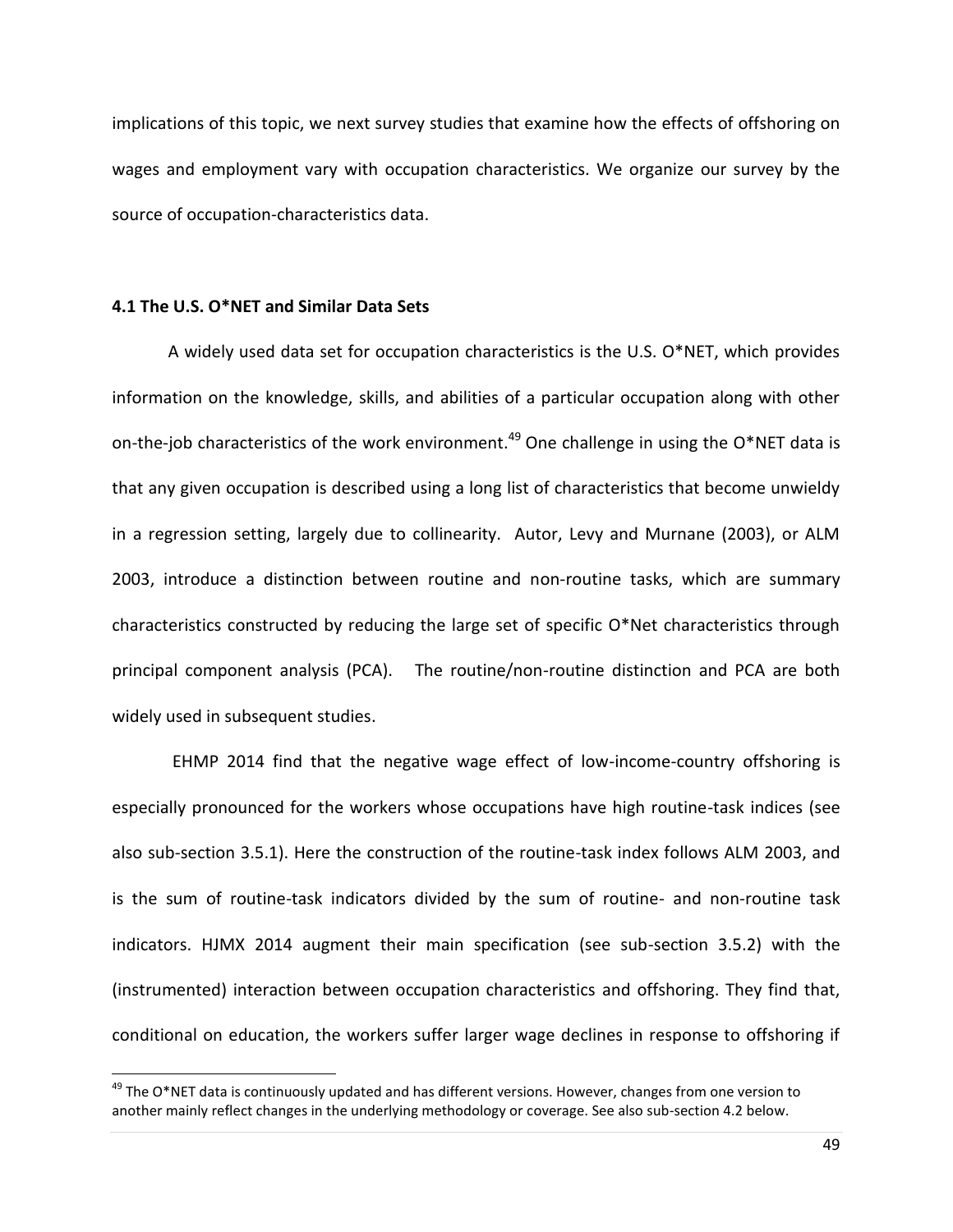their occupations have high routineness, high exposure to job hazards, or high requirements for natural science (e.g. engineering, physics). In contrast, workers enjoy larger wage gains in response to offshoring if their occupations have high requirements for social sciences (e.g. economics) or communication skills. In these results the occupation characteristics are generated using PCA.

Several recent studies focus on the employment effects of offshoring. Criscuolo and Garicano (2010) study the role of licensing and membership requirements (e.g. lawyers have to be licensed but consultants do not). Licensing requirements raise the cost of offshoring these tasks. This means that the occupations without licensing requirements should see larger wage and employment losses relative to the occupations with such requirements.

To measure service offshoring Criscuolo and Garicano (2010) draw on UK surveys of the imports and exports of individual firms by service type for 2001-2007, and then they aggregate their data to industry-by-occupation level. The measure for licensing requirements is a dummy constructed from detailed descriptions of U.K. occupational requirements, similar to those in the U.S. O\*NET. The interaction between the licensing-requirement dummy and offshoring is the main explanatory variable. The dependent variable is median wage or employment, and other control variables include occupation and industry fixed effects and indicators for educational requirements by occupation. This interaction term is positive and statistically significant, consistent with the hypothesis. In addition, offshoring has positive employment effects but negative wage effects for non-licensing occupations.

Ottaviano, Peri and Wright (2013), or OPW 2013, examine the employment effects of both offshoring and immigration. Their theoretical framework follows Grossman and Rossi-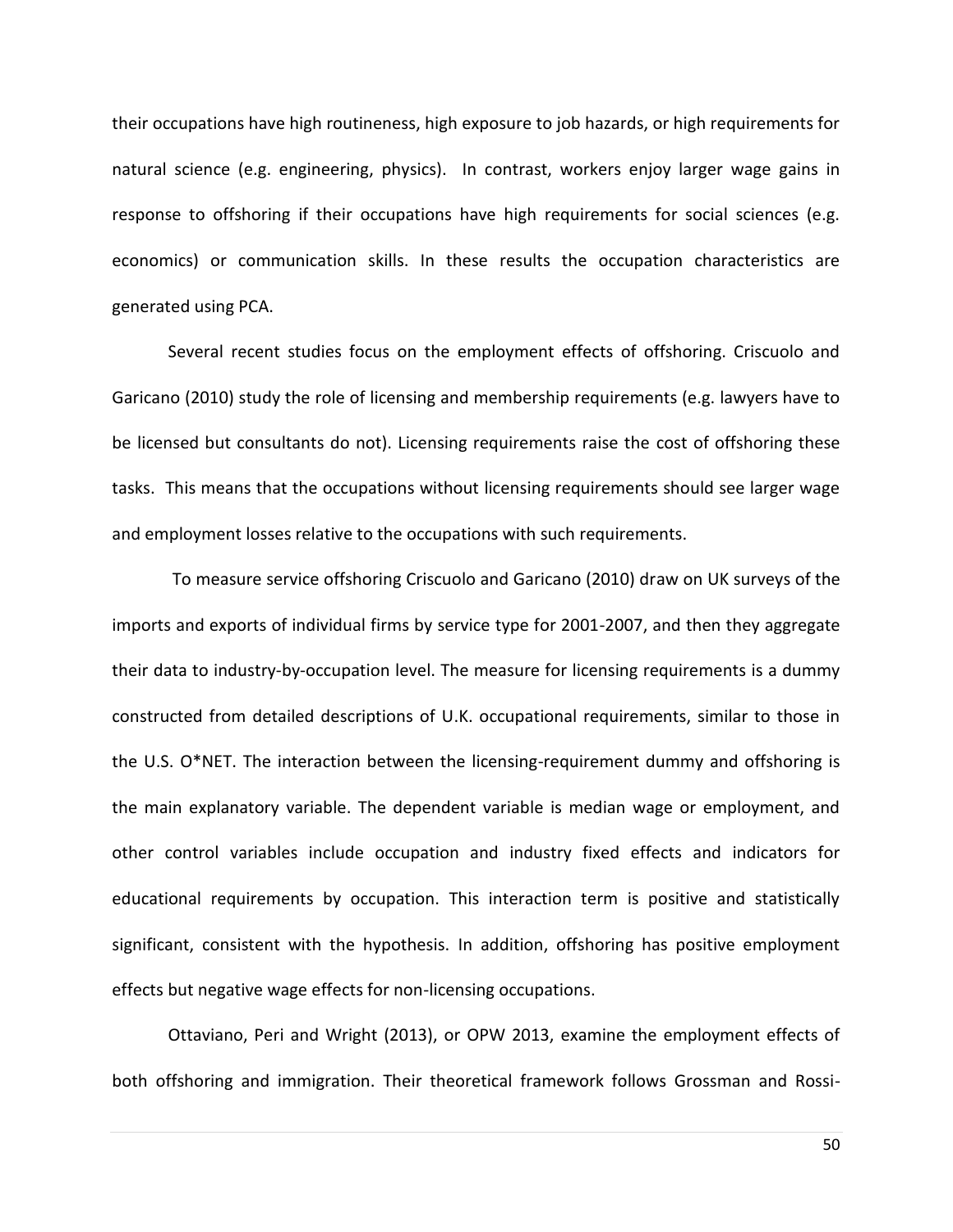Hansberg (2008). Low-skill tasks, or L-tasks, can be performed by 3 groups: native-born, immigrant, and offshore workers. They are all unskilled and perfect substitutes. All high-skill tasks are performed by native-born workers. Domestic firms discriminate between native-born and immigrant unskilled workers and pay them different wages. L-tasks can be ranked by its complexity. Immigrants have a comparative advantage for simple L-tasks, and offshoring costs are increasing in L-task complexity. OPW 2013 make additional assumptions for parameter values so that in equilibrium, immigrants perform the simple L-tasks, offshore workers perform intermediate while native-borns perform the complex. The model predicts that as offshoring cost falls, employment share falls for immigrants and native-borns but rises for offshore workers, and average complexity falls for the tasks performed by immigrants but rises for those by native-borns.<sup>50</sup>

Data for employments of unskilled immigrant and native-born workers by industry come from U.S. Census and American Community Survey, 2000-2007. Employment for offshore workers is foreign employments of U.S. MNC affiliates plus imputed employments of their unaffiliated parties. For complexity, OPW 2013 calculate, for each worker, a single index using O\*NET data for cognitive, communication, interactive, manual, and routine, and then average this index across immigrant and native-born workers within industry-year cells. This data is not available for offshore workers. In addition, OPW 2013 proxy for offshoring costs using average U.S. tariff rates, and construct a measure for immigration costs based on the supply-push measure of Card (2001).

 $\overline{\phantom{a}}$ 

<sup>&</sup>lt;sup>50</sup> OPW 2013 also study how a fall in immigration costs affects employment shares and average complexity, as well as how immigration and offshoring costs affect employment levels. E.g. offshoring has no significant effects on the employment levels of immigrants and native-borns in the U.S.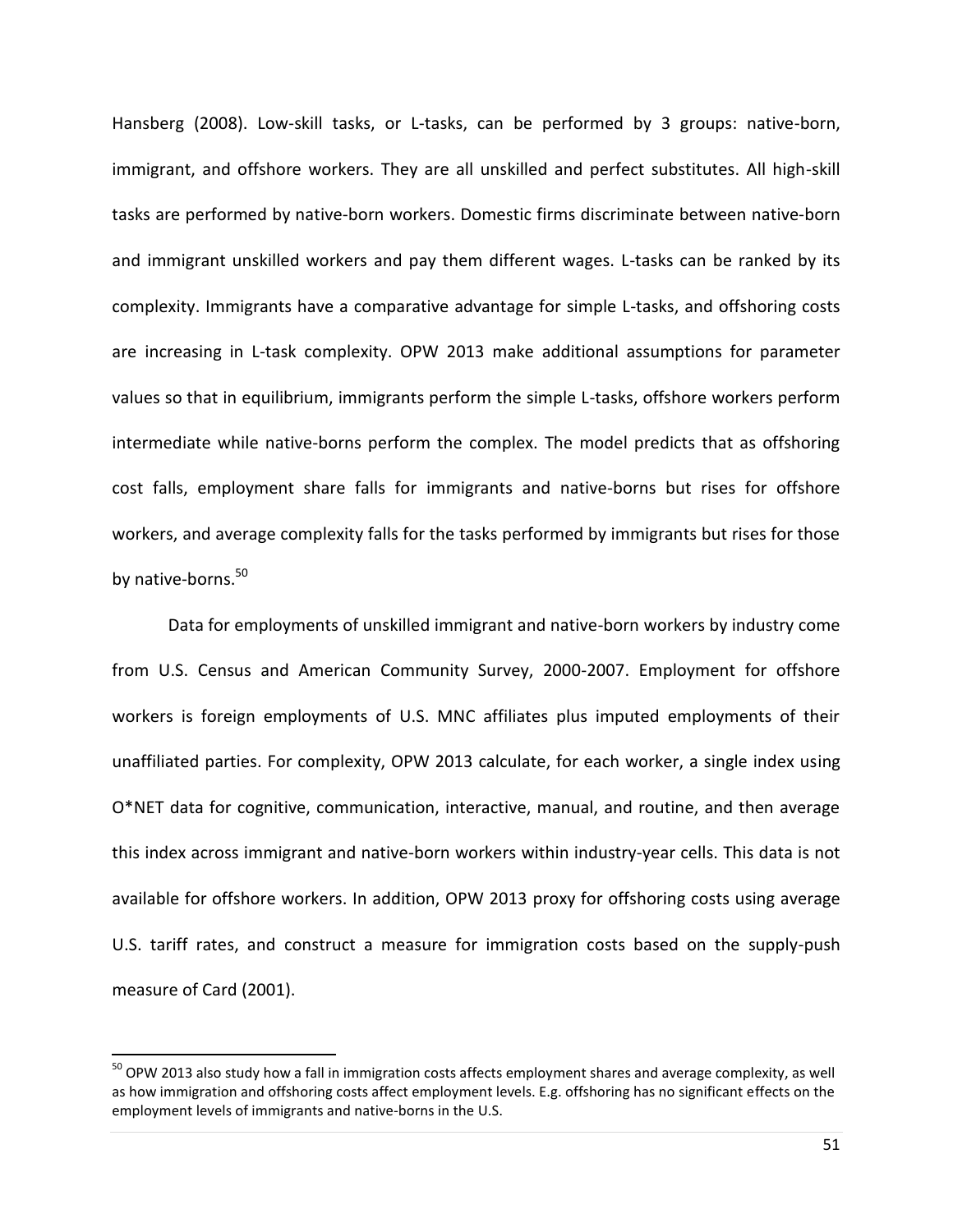For specification, each observation is one industry-year, and industry and year fixed effects are included. OPW 2013 first regress the employment shares of immigrant, native-born and offshore workers on offshoring and immigration costs. OPW 2013 then regress the average task indices for immigrants and native-borns on the employment shares of immigrant and offshore workers, where these employment shares are instrumented by offshoring and immigration costs. The empirical results are consistent with the model predictions.

Crino (2010) draws on U.S. industry-occupation data for 1997-2006 and uses the following two-step procedure to estimate the effects of service offshoring on employment. The first step involves estimation of the elasticity of employment with respect to service offshoring for all occupations. To implement this step Crino (2010) builds a production function where each industry uses, as variable inputs, all occupations plus energy and materials, etc. The occupations enter the production function in a nested structure, with the first tier being occupation groups (e.g. architecture and engineering occupations) and the second tier occupations (e.g. industrial engineers). Fixed inputs, on the other hand, enter the production function like Hicks-neutral productivity, and both capital and service offshoring are fixed inputs. However, material offshoring is variable input and not fixed input. The second step then correlates the estimated elasticities from the first step with occupational skill requirements and tradability.

Crino's (2010) measure of service and material offshoring is the same as Amiti and Wei (2005). For occupational skill Crino (2010) starts from individual data for schooling in the U.S. Census and then averages across individuals by occupation. For occupational tradability Crino (2010) uses the following data from O\*NET: (a) routine cognitive tasks; (b) interactions with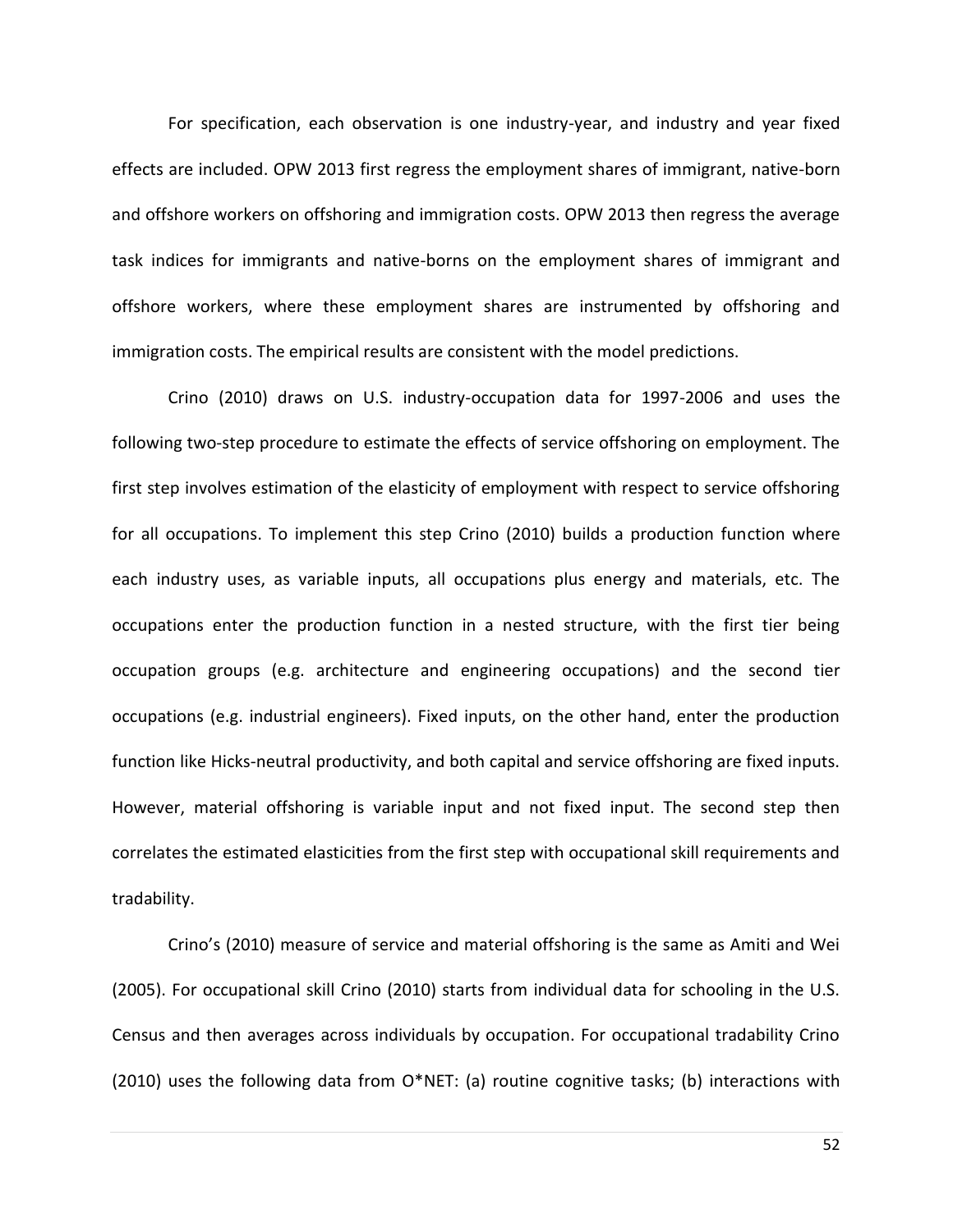computers and (c), face-to-face interactions; and (c). The first two increase tradability while the third decreases it.

Crino (2010) specifies the production function as translog, and derives estimation equations relating the shares of occupations in occupation-group wage bills and the shares of occupation groups in overall wage bill to service offshoring, plus other controls (e.g. average wages of occupations, material offshoring, etc.). These equations produce estimates for the elasticity of employment with respect to service offshoring by occupation and also by occupation group. Crino (2010) then shows that the occupations with high average skill are more likely to see their employments grow in response to service offshoring (i.e. positive employment elasticities). In addition, the occupations with high tradability are more likely to have negative employment elasticities with respect to service offshoring.

Comparing Criscuolo and Garicano (2010), OPW 2013, and Crino (2010), we note that they report mixed results for how offshoring affects employment levels. OPW 2013 find no effect, Criscuolo and Garicano (2010) report positive effects, while Crino (2010) finds positive effects for some occupations but negative effects for the others. We also note that all three studies use industry level data and take offshoring, both service and manufacturing, as exogenous. Our survey of section 3 shows that offshoring is at least partly driven by firms' and producers' choices, and that the literature has developed a number of tools for extracting exogenous variation in offshoring from the data. Below we will demonstrate that these tools can be applied to industry- and occupation-level data, and that doing so makes a difference for the results.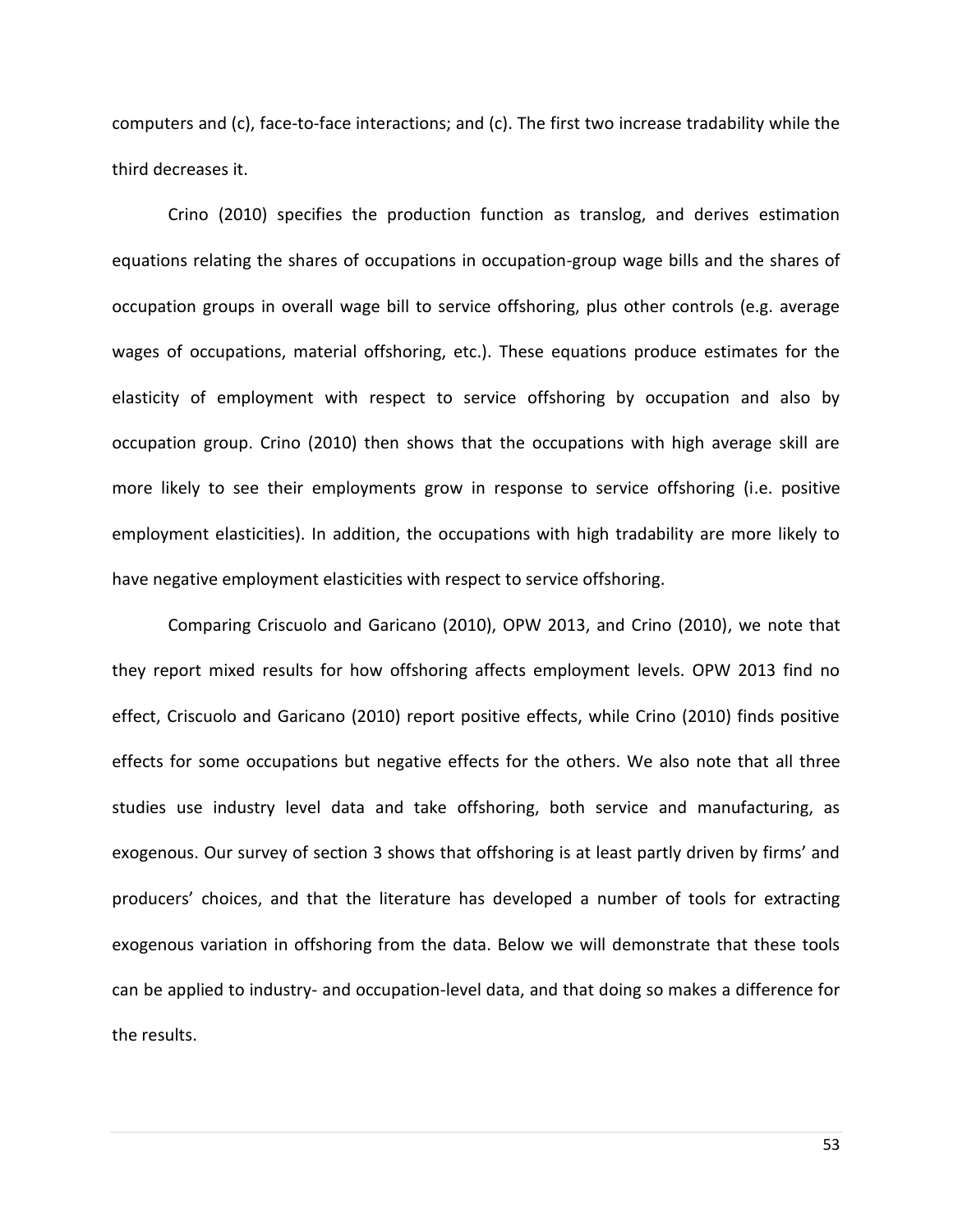## **4.2 The German Qualification and Career Survey (QCS)**

Unlike the U.S. O\*NET, which focuses on the knowledge, skills and abilities required in an occupation, this data set reports the tools used by individual workers on their jobs (e.g. power tools; pencils; camera, video camera), and a given worker might use multiple tools. Researchers generally classify each tool use as a task characteristic, and then aggregate across individuals by occupation to construct occupational characteristics.<sup>51</sup>

Becker, Ekholm and Muendler (2013), or BEM 2013, use German firm-level data during 1998-2001 to study how offshoring affects the composition of the workforce of individual firms. BEM 2013 limit their sample to MNC plants, unlike the other papers we discuss in this survey,  $52$ and measure offshoring as the ratio of MNC affiliate employment to total employment. In order to measure occupation and task characteristics using the QCS data, BEM 2013 first classify each tool use in the QCS data as routine or non-routine, and interactive or non-interactive (e.g. the use of a video camera is both non-routine and interactive). Then they calculate the numbers of non-routine and interactive uses by worker. BEM 2013 show that the routine/non-routine and interactive/non-interactive cuts are correlated with, but distinct from, the high-skill/low-skill cut. Next, BEM 2013 average these numbers across workers by occupation, and divide the occupational means by the max values across all occupations. This procedure produces a continuous measure for non-routineness and interactivity ranging from 0 to 1.

The regression specification features dependent variables that reflect the workforce composition of MNC plants: the wage bill shares of the workers who are high-skilled, or whose

l

<sup>&</sup>lt;sup>51</sup> Another difference with O\*NET is that one could construct time-varying occupational characteristics from the QCS, since it was carried out in 4 waves (see, e.g., Spitz-Oener 2006). So far this feature of the QCS data has not been used to study how offshoring affects wages and employment.

 $52$  In this sense, BEM (2013) also fit into the empirical literature on FDI and MNC's (e.g. Slaughter 2000, Head and Ries 2002, and Harrison and McMillan 2011).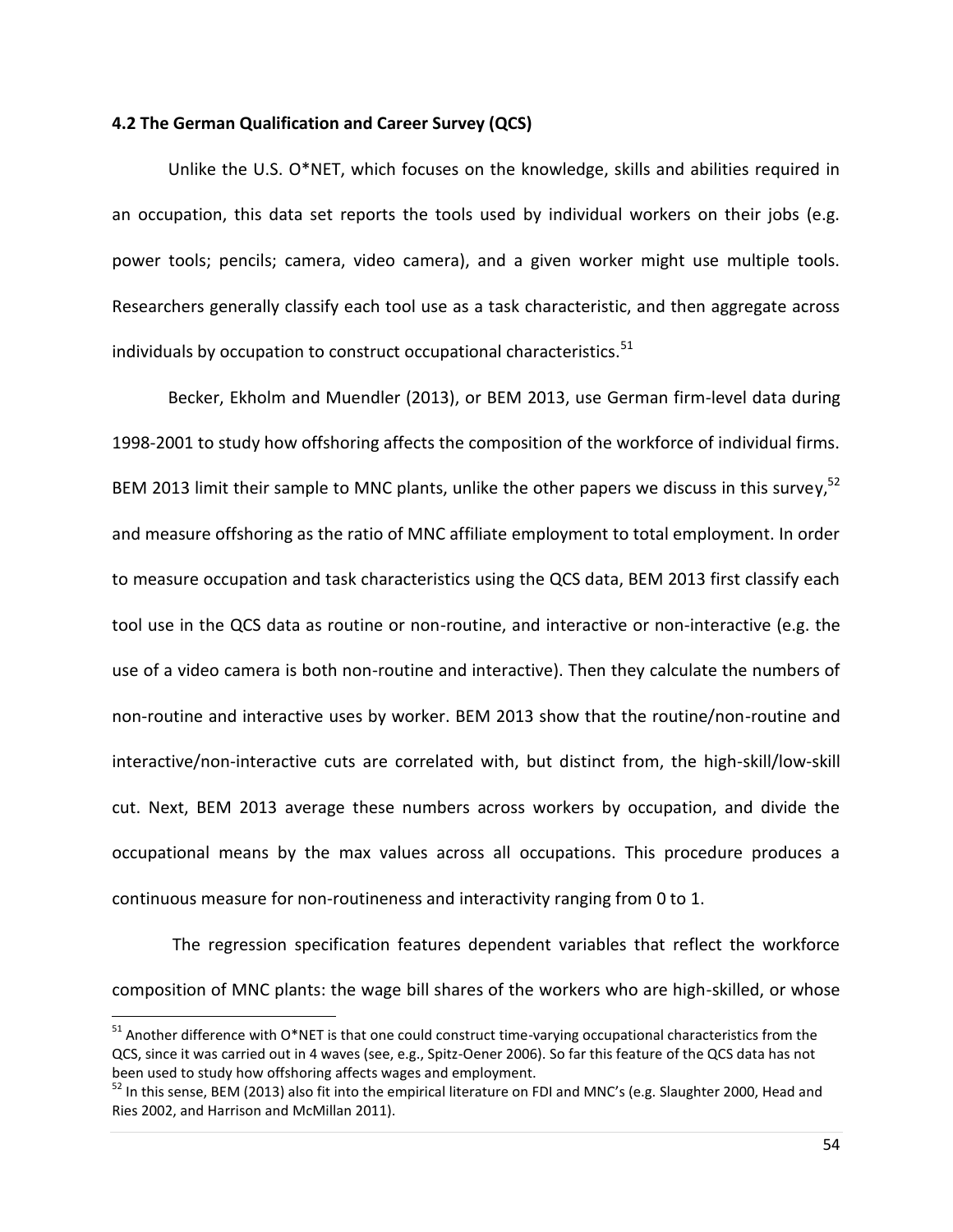jobs involve non-routine or interactive tasks. The main explanatory variable is offshoring. Given the panel data BEM 2013 considers both plant-level fixed effects and random effects.

BEM 2013 reports that high offshoring is associated with large shares of high-skilled workers. This result echoes the findings of the papers we surveyed in section 3, even though BEM 2013 uses a different data sample. BEM 2013 also shows that high offshoring is associated with large shares of non-routine-task workers and interactive-task workers.

One caveat with BEM 2013's results is that they take offshoring as exogenous, like Biscourp and Kramarz (2007). This issue is addressed in Baumgarten, Geishecker and Görg (2013), or BBG 2013, who study how the wage effects of offshoring vary with skill and occupational characteristics during 1991-2006. BBG 2013 follow BEM 2013 to construct nonroutineness and interactivity from the QCS data. Like the studies surveyed in sub-section 3.5.1, BBG 2013 combine data on individuals' wages and other characteristics with occupation- and industry-level data on trade. Unlike the U.S. CPS data used in those studies, however, the data used in BBG 2013 is a German longitudinal household survey that consistently tracks individuals over time. This allows BBG 2013 to control for worker fixed effects in their estimation. On the other hand, BBG 2013 measure offshoring using the ratio of narrow offshoring to output.

BBG 2013 then regress individual workers' wages on offshoring and its interaction with non-routineness and interactivity, plus other controls, and they split the sample between highand low-skilled workers. BBG 2013 do the estimation using both cross-industry and crossoccupation variation, as in EHMP 2014. BBG 2013 then construct the WES and transport-cost instruments of HJMX 2014 at industry- and occupation-levels.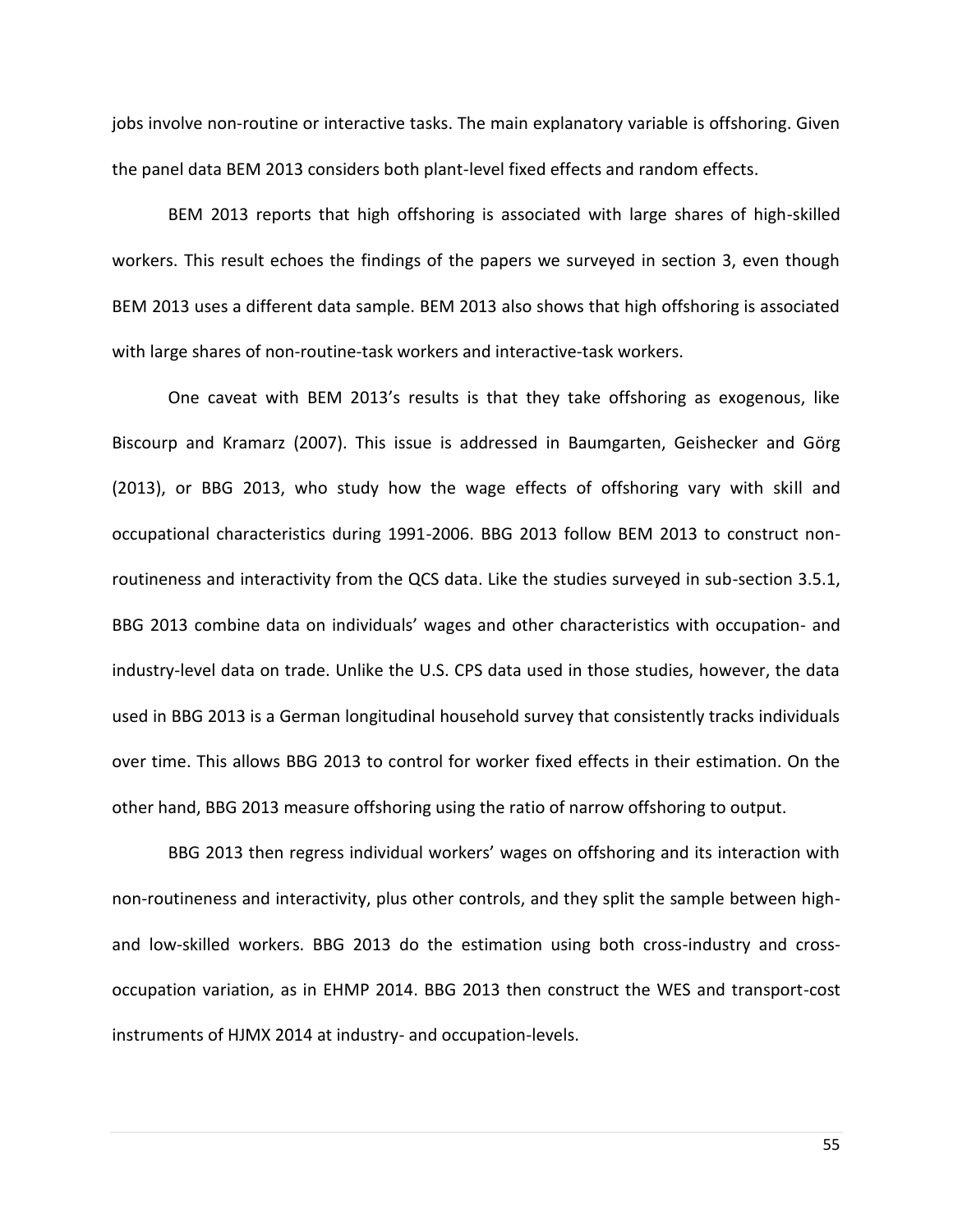BBG 2013 find that using cross-industry variation, offshoring reduces the wages of unskilled workers. In addition, controlling for endogeneity is important: the magnitude of the wage effect of offshoring is 3-5 times larger under IV than under OLS. The interaction between offshoring and occupational characteristics, however, is not significant. Using cross-occupation variation, BBG 2013 find that the interaction term is positive and significant, especially for the sample of high-skilled workers. In other words, the high-skilled workers whose jobs involve high interactivity and non-routine content gain more from offshoring than other high-skilled workers.

To summarize, the studies we have surveyed in section 4 have reached the following consensus. When offshoring increases, the occupations that are non-routine, with licensing requirements, or intensive in communications, languages and face-to-face interactions, see their wages and employments rise, relative to other occupations, conditional on skill. These findings have implications for recent policy initiatives in the U.S. to emphasize STEM (Science, Technology, Engineering, and Math) in education. While entry-level wage *levels* for college graduates with STEM majors tend to be higher on average, <sup>53</sup> we see no evidence that knowledge in science, technology, or engineering helps with faster wage *growth* in response to offshoring. In fact, HJMX 2014 show that knowledge in these areas is negatively correlated with wage growth. In contrast, skills in communications, languages and inter-personal interactions, which are strongly correlated with faster wage growth according to most studies we survey, are notably absent from the discussions about how globalization forces should affect educational policy.

l

<sup>53</sup> This is less true for science majors. See, e.g[. http://www.theatlantic.com/business/archive/2013/09/why-the-s](http://www.theatlantic.com/business/archive/2013/09/why-the-s-in-stem-is-overrated/279931/)[in-stem-is-overrated/279931/.](http://www.theatlantic.com/business/archive/2013/09/why-the-s-in-stem-is-overrated/279931/)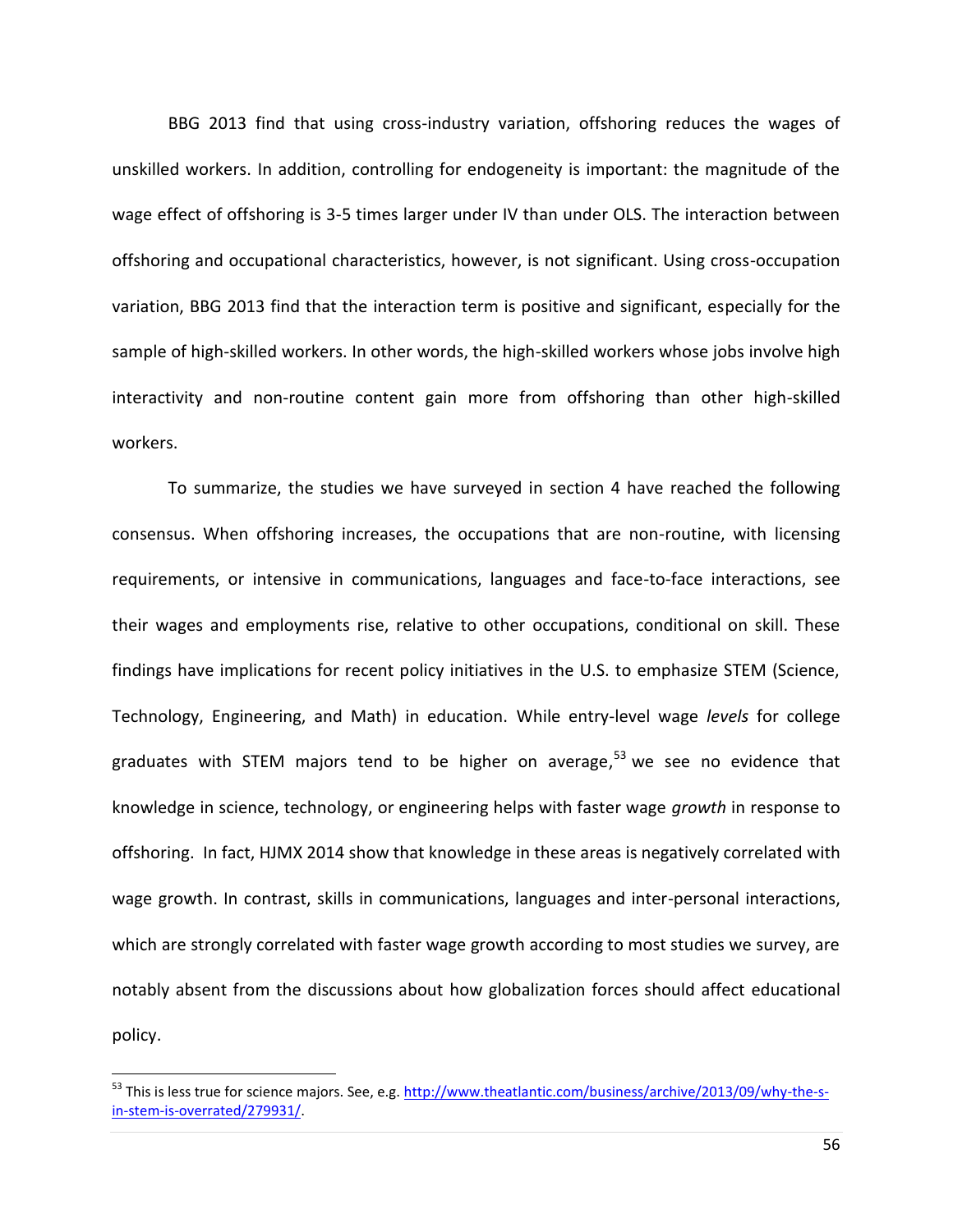On the other hand, speaking to theory, the empirical studies have clearly established the heterogeneity of the effects of offshoring across occupations. This heterogeneity is for both skilled intensities and the occupational characteristics that are plausibly related to offshoring costs (e.g. licensing requirements, face-to-face interactions). The implication, then, is that variations across tasks in factor uses and offshoring costs are both important features of the data. Beyond this, however, many questions remain open for future research. For example, the empirical studies do not necessarily shed light on the specific channels through which offshoring affects wages. Many theoretical mechanisms we surveyed in sub-section 3.2 are general equilibrium and work between industries or even between sectors. In addition, these studies do not allow us to distinguish why particular tasks are offshored, that is, whether the differences reflect underlying comparative advantage at the task level or simply differences in the costs of offshoring. More specifically, why do workers with routine occupations suffer more from offshoring? Is it because routine tasks require limited skill to perform, or because they are easy to coordinate over long distances? These questions await future research.

### **5. Offshoring, displacement and unemployment**

The empirical work we have surveyed so far all relates to the theoretical literature surveyed in subsections 3.1-3.2, general equilibrium models that assume full employment. As a result, this body of work is silent about whether, and how much, offshoring affects unemployment rates and the earnings of displaced workers. There is a broad public perception that offshoring leads to significant displacement, with associated unemployment and lasting impacts on workers.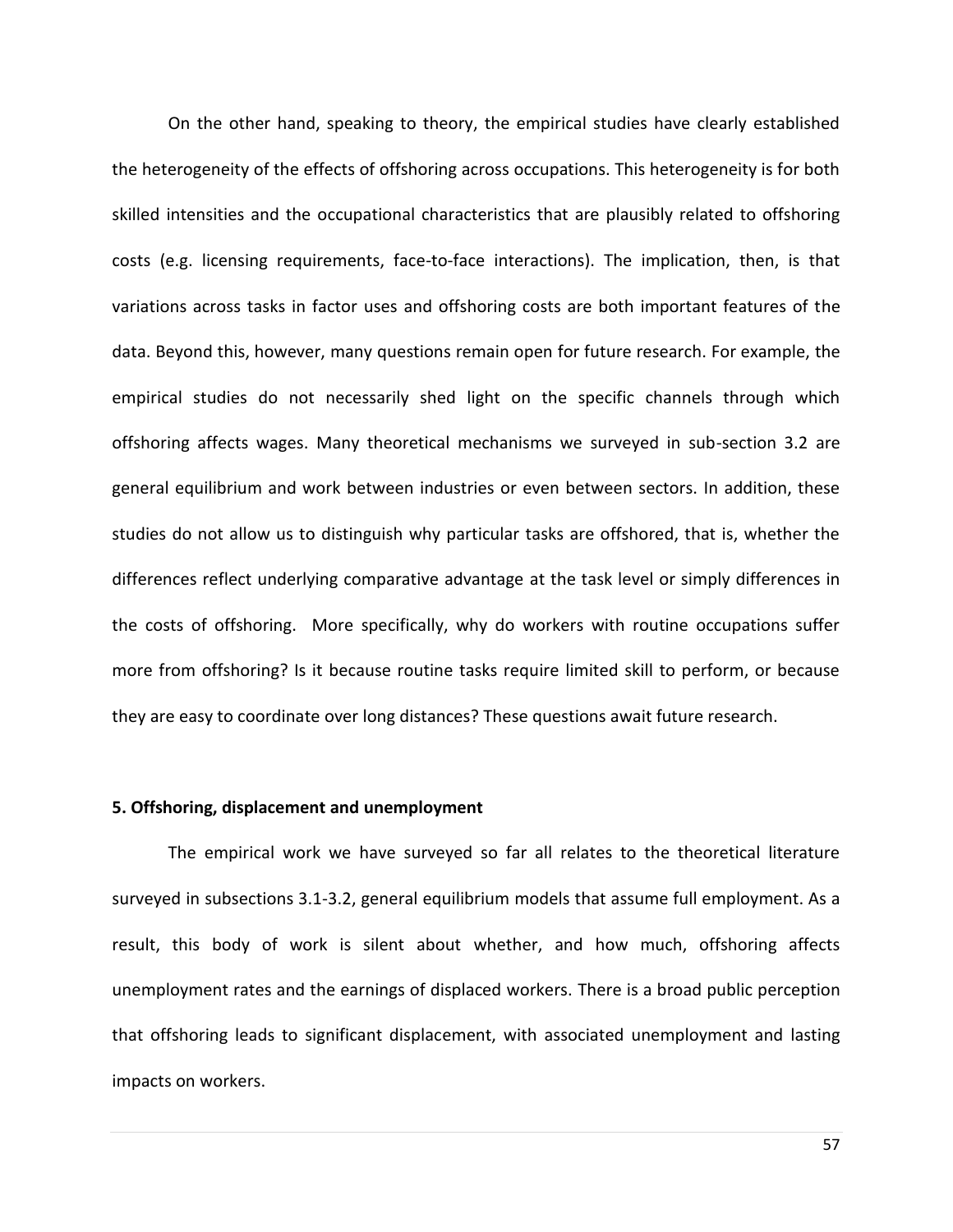We begin this section with a brief review of recent theoretical work that focuses on trade with unemployment. We turn next to some empirics on displaced workers. We first briefly explain the approach taken in the labor literature to study displacement and then review existing empirical papers on trade and displacement.

## **5.1 Theories for offshoring and unemployment**

A growing theoretical literature suggests that labor market rigidities are both an important source of comparative advantage, and a cause of unemployment outcomes. The early literature relied on traditional trade models such as Hecksher-Ohlin-Samuelson models or Ricardian models with labor market frictions of various kinds: minimum wages (Brecher 1974, Davis 1998), incomplete labor contracts (Matusz 1985), search and matching costs (Davidson, Martin and Matusz 1999), efficiency wages (Copeland 1989, Brecher 1992) and fair wages (Agell and Lundborg 1995). Recently a new wave of research has emerged where labor market imperfections are incorporated into trade models with firm heterogeneity. The imperfections modeled include rent sharing (Amiti and Davis 2011), efficiency wages (Davis and Harrigan 2011), fair wages (Egger and Kreickemeier 2009) and search and matching costs (Davidson, Matusz and Shevchenko 2008, Helpman, Itskhoki and Redding 2010, Felbermayr, Prat and Schmerer 2011).

A number of theoretical papers have a specific focus on offshoring with imperfections in the labor market. Mitra and Ranjan (2010) set up a two-sector general equilibrium model with search frictions in the labor market. Offshoring of labor activities leads to a productivity enhancing effect akin to Grossman and Rossi-Hansberg (2008), which is due to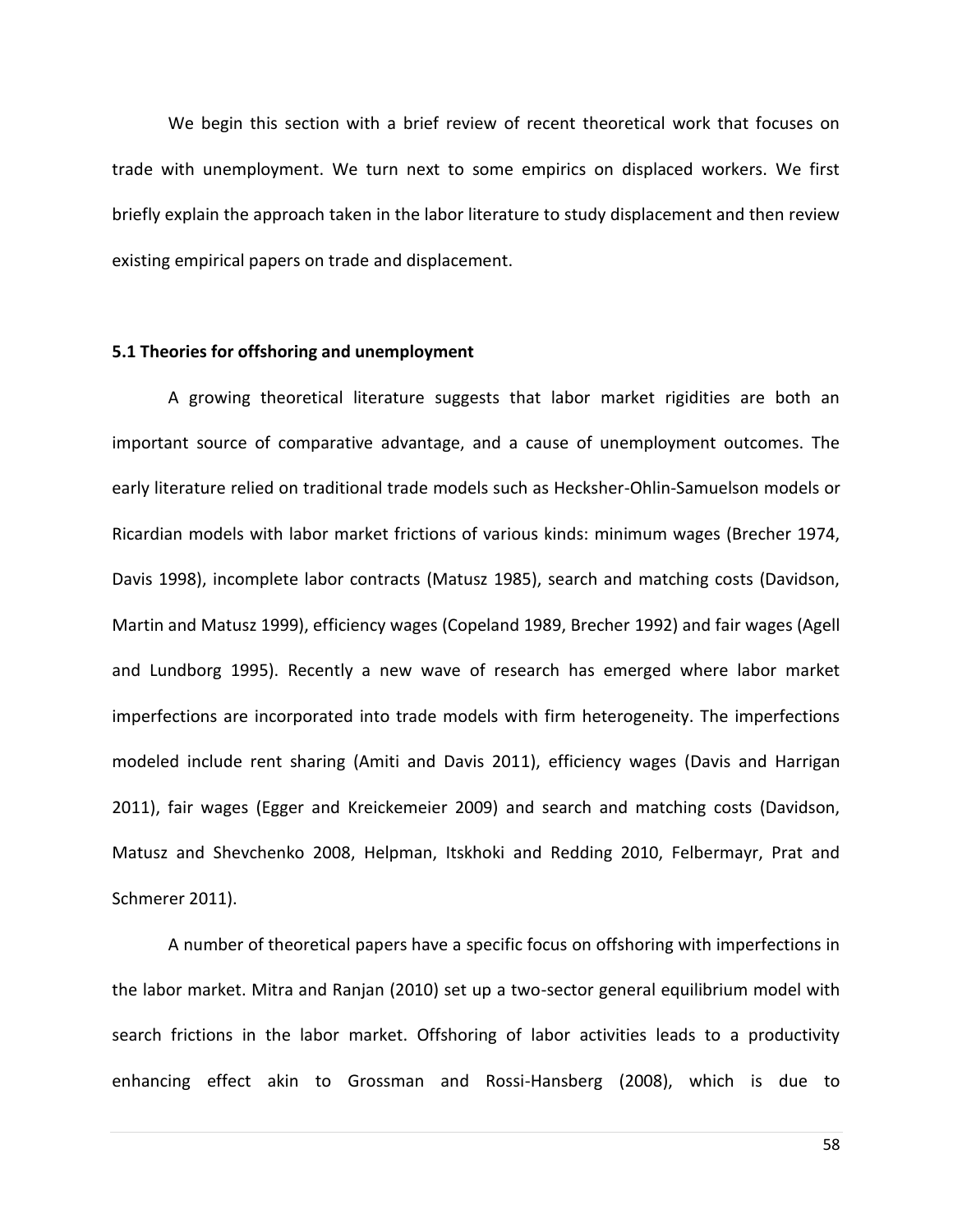complementarity between the offshored input and the domestically procured input. However, in the setting of Mitra and Ranjan the impact of offshoring is an increase in wages and a reduction in unemployment if there is sufficient intersectoral mobility. In the absence of search frictions there would only be a wage increase.

If offshored inputs and domestic labor are perfect substitutes there would be no productivity effect of offshoring and no reduction in unemployment in the framework of Mitra and Ranjan (2010). However, Ranjan (2013) shows that even when offshored inputs and domestic labor are perfect substitutes there may be an unemployment reducing effect of offshoring. Ranjan (2013) builds a search model with collective bargaining resembling the institutional framework of many European labor markets. Wages are set by unions after which firms set employment. In this model the possibility of offshoring (lower offshoring costs) induces unions to set lower wages, which leads to higher employment levels chosen by the firms. It is shown that the relationship between the cost of offshoring and unemployment is non-monotonic as unemployment falls with lower offshoring costs for high initial costs of offshoring, while unemployment rises when the cost of offshoring becomes sufficiently low. If, in contrast, wages are set through individual bargaining, resembling more the labor market in the U.S., offshoring increases unemployment. In a calibration exercise for Sweden Ranjan (2013) shows that a reduction in the cost of offshoring from the current level reduces unemployment.

Sethupathy (2013) sets up a model with heterogenous firms, productivity effects of task offshoring a la Grossman and Rossi-Hansberg (2008) and search costs and bargaining in the labor market. In addition, firms have endogenous markups due to a quasi-linear demand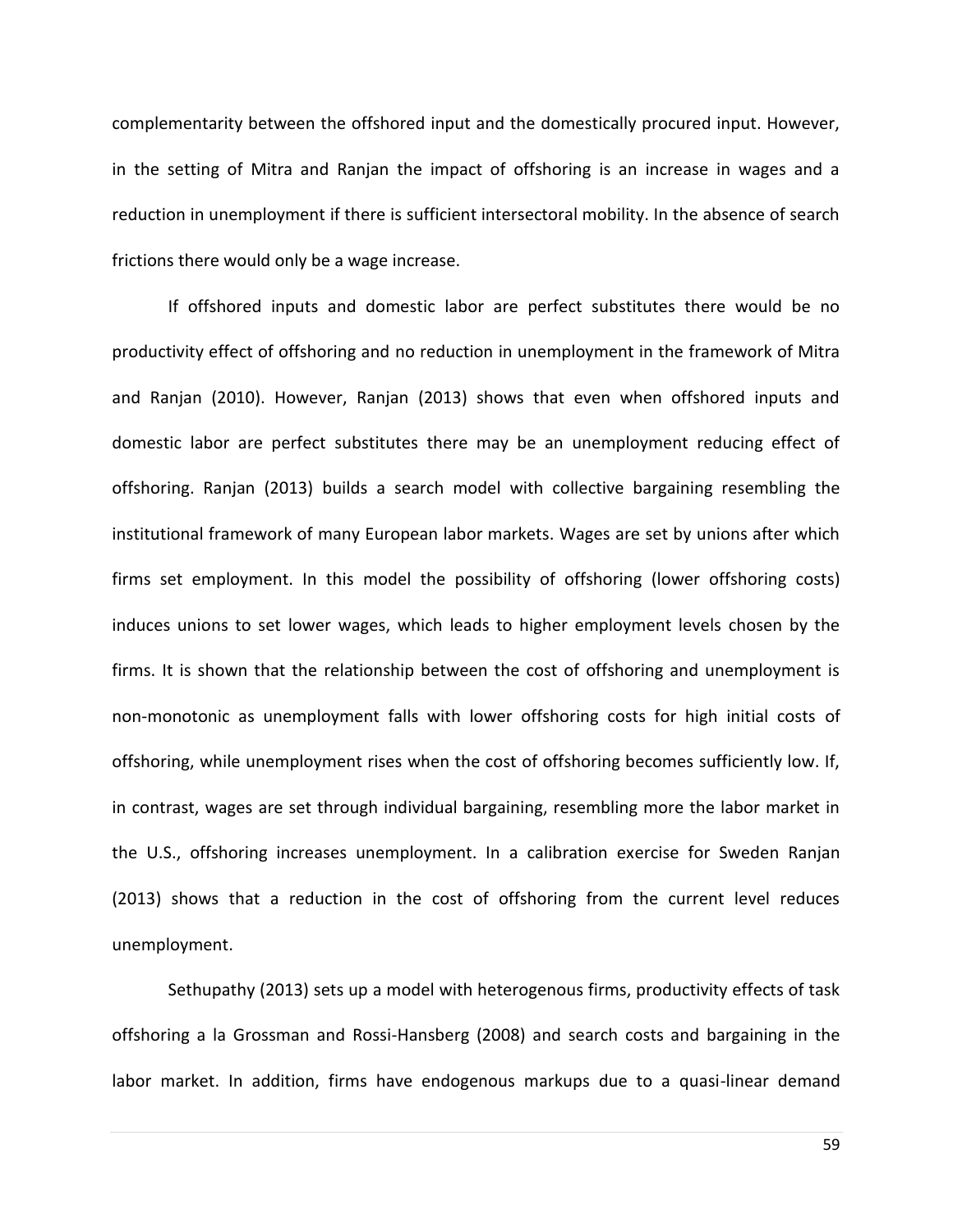function leading to variable firm-level rents. In this model offshoring leads to lower marginal costs of production which increases output, markups, profitability and wages through rent sharing. This offshoring effect is stronger for more productive firms and offshoring brings about a reallocation of production towards more productive firms. Employment effects are ambiguous for the more productive offshoring firms as the positive productivity effect counteracts the direct negative employment effect from offshoring. The least productive firms, on the other hand, contract and reduce employment. Sethupathy (2013) tests these predictions using firm level data for the U.S. and the Mexican peso depreciation in 1994 as a natural experiment. It is found that profitability and domestic wages increased for firms initially offshoring to Mexico relative to other offshoring firms, while no evidence is found for differential employment effects between the two sets of firms.

Egger, Kreickemeier and Wrona (2013) also build a model with firm heterogeneity and task offshoring. To capture unemployment effects they extend the model to include labor market imperfections through a fair wage effort mechanism. They find that offshoring has a non-monotonic effect on unemployment such that unemployment is lower than in autarky when only few firms offshore while the opposite holds when many firms offshore. In a calibration exercise for Germany they find that offshoring has reduced unemployment somewhat.

The models reviewed above offer explanations for how offshoring is related to equilibrium unemployment, but they are silent about the relationship between offshoring and employment volatility. Bergin, Feenstra and Hanson (2011) develops a North-South trade model with an offshoring sector with heterogeneous firms and a continuum of products and a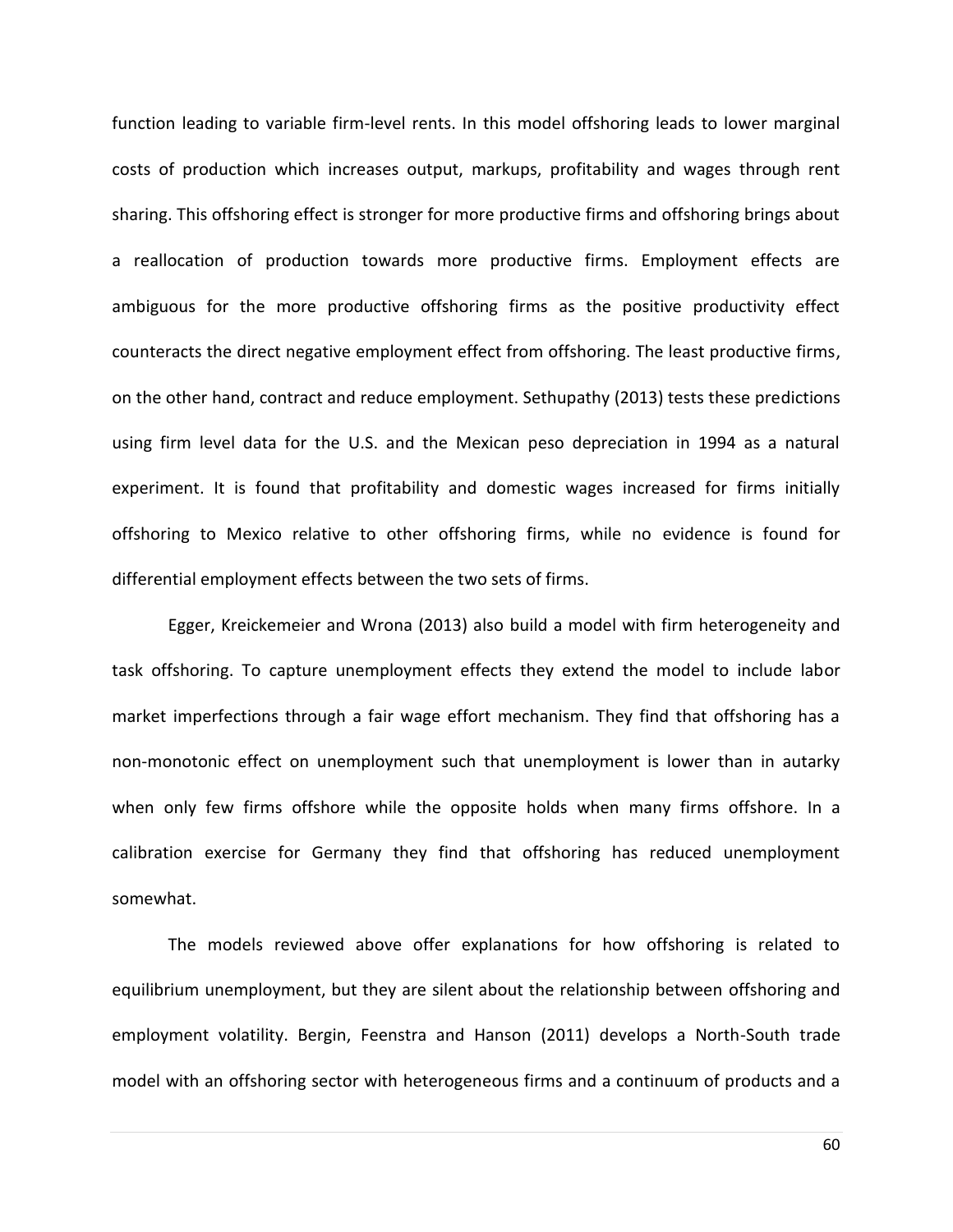numeraire sector. Uncertainty is introduced into the model by assuming that the economy may be in one of several states. When North experiences higher demand more firms will offshore since domestic wages are procyclical, so offshoring will counteract the higher demand for labor. This is the extensive margin of offshoring. By contrast, there is no counteracting effect on the increased offshoring induced demand for labor in South, so the model explains higher employment volatility in South relative to North. Results from simulations of the model are consistent with data for Mexican intermediate goods exports to the U.S.

Related to this, Karabay and McLaren (2010) show in a model with uncertainty, incomplete labor contracts and search how workers and employers seek to share risks by smoothing out shocks to wages and entering long term employment relationships. In their model offshoring is modeled as international integration of labor markets, and they show that offshoring may lead to greater volatility of wages by weakening employment relationships.

# **5.2 Empirics on offshoring and displacement**

The theoretical papers reviewed above mainly study long run implications of trade liberalization and access to new offshoring opportunities. That is, they compare equilibrium outcomes before and after a liberalization episode. However, transition to new equilibrium outcomes often entails adjustment costs for workers in the form of spells of unemployment and lower reemployment wages due to the loss of sector or occupation specific human capital. These adjustment costs should be held up against the overall gains from trade, and often much attention is given these costs by policy makers and commentators.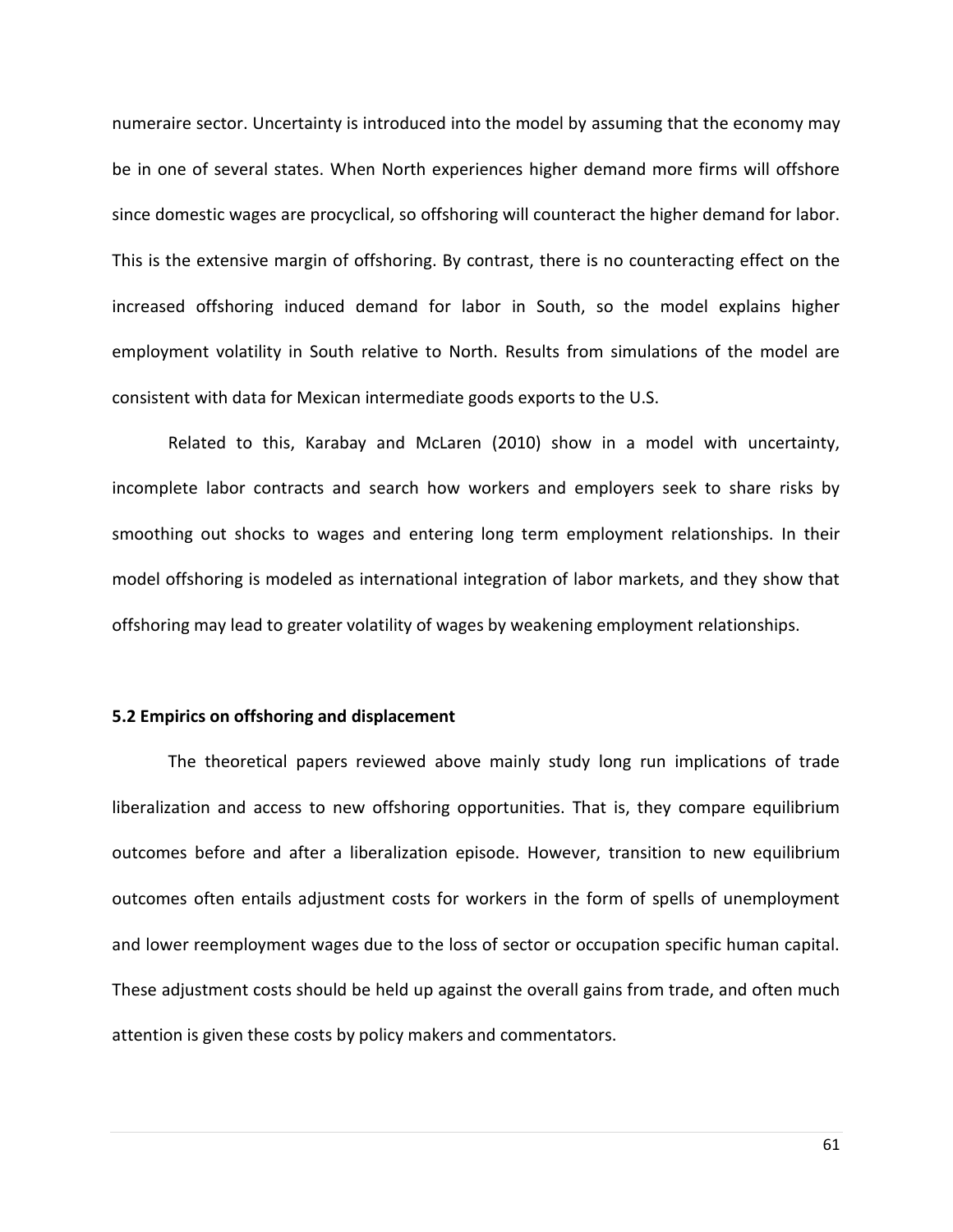A growing literature structurally estimates adjustment costs from trade liberalization typically using models with sector-specific human capital or other frictions in the labor market (e.g. Kambourov 2009, Artuc, Chaudhuri and McLaren 2010, Cosar 2013, Cosar, Guner and Tybout 2015, Dix-Carneiro 2014 and Ashournia 2015), but none of the papers in this literature focus on offshoring.

We next review the literature on reduced form empirical approaches to offshoring and employment outcomes. Again, matched worker-firm data provide a unique perspective on displacement because it provides (a) the ability to understand impacts on entire cohorts of workers, both those who remain employed by the firm and those who are displaced; and (b) the ability to follow workers post-displacement. It also provides perspectives on whether displacement due to offshoring might be more severe than other forms of displacement.

One way to investigate the relationship between offshoring and employment outcomes for workers is to estimate the overall long run effect on labor market earnings of initially being in a firm that for exogenous reasons increases offshoring relative to being in a firm that does not increase offshoring. By looking at changes in labor market earnings over several years, wage effects, unemployment effects and firm, occupation and industry switching are accounted for. Autor, Dorn, Hanson and Song (2014) and HJMX 2014 take such an approach to estimate the impact of Chinese import penetration on American workers, and the impact of offshoring on Danish workers, respectively.<sup>54</sup> Here we outline the approach taken in HJMX 2014, since they look at offshoring and have access to matched worker-firm data.

l

<sup>&</sup>lt;sup>54</sup> Walker (2013) uses a similar approach to estimate the transitional costs of sectoral reallocation of workers from environmental regulation.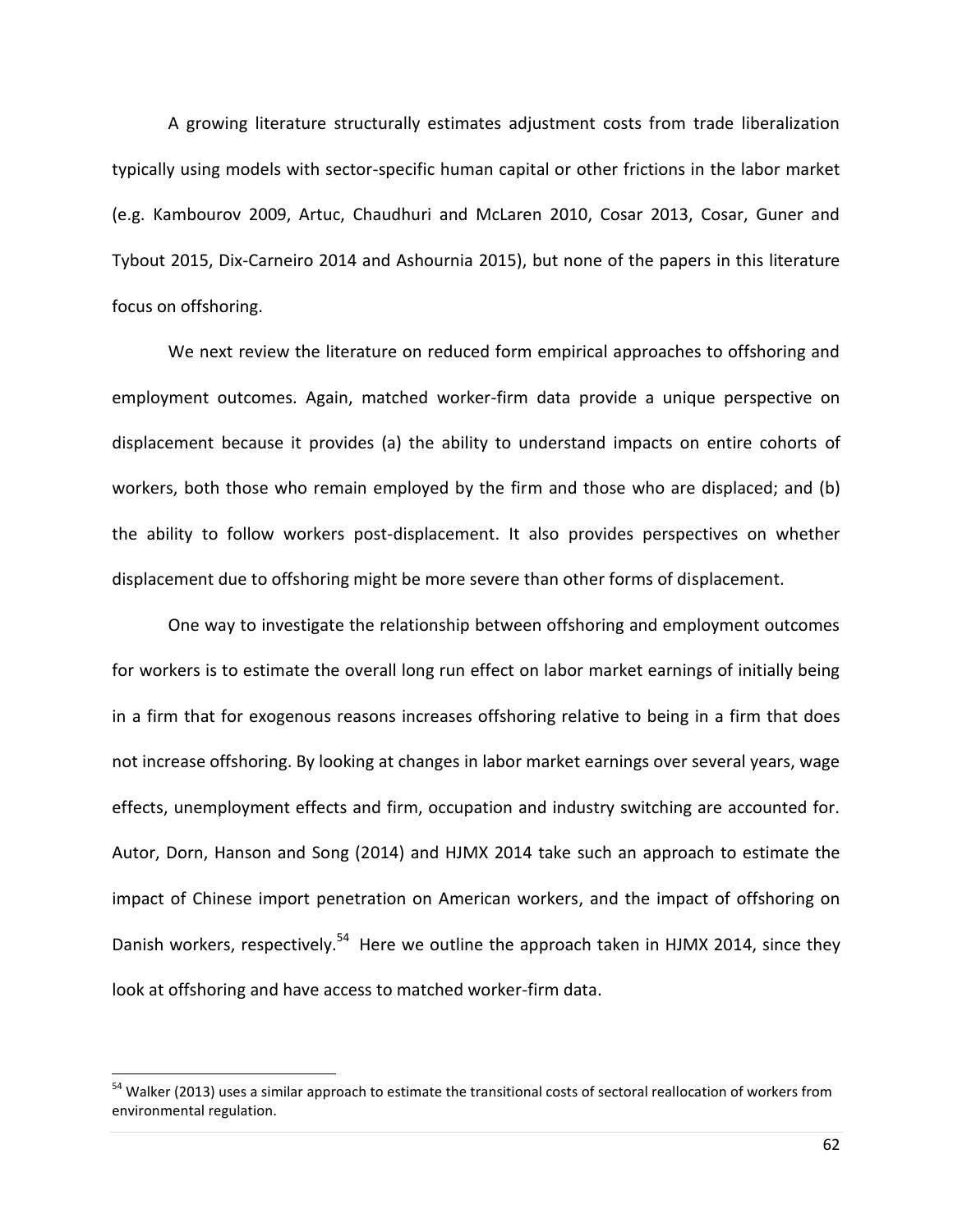HJMX 2014 define cohorts of workers as those employed in a particular firm in a base year, then track these cohorts over five years irrespective of whether the workers stay or leave the firm after the first year. For the fixed composition of workers in each cohort, the average earnings are calculated in all five years and changes in these average earnings are then related to exogenous offshoring shocks to the firm in the base year. Included as control variables are cohort specific characteristics, year effects and cohort fixed effects.

From the estimated model the accumulated earnings losses from offshoring shocks are calculated as the present discounted value of earnings changes over the five-year period. HJMX 2014 find that if the firm doubles offshoring the average low-skilled worker incurs a loss of 4.2% of their pre-offshoring labor earnings over the ensuing five years. This loss measures any within job-spell changes in wages, wage changes in new jobs and losses due to time spent in unemployment. In contrast, the average high-skilled worker gains 4.9% of their pre-offshoring earnings. That is, even if some high-skilled workers lose their job because offshoring, this is not enough to outweigh the wage gains experienced by the average high-skilled worker.

The advantage of the cohort approach is that it estimates the total wage/earnings effects of offshoring, including the effects within job spells, for all workers in a cohort. This includes displaced and unemployed workers, and workers who switch to new firms or new industries. This estimate is free from any issues related to the selection of displaced workers since the cohort is constructed *prior to* displacement. Therefore, the cohort approach represents progress for the identification-inference trade-off that we discussed at the end of section 4, and may be a useful tool for future research.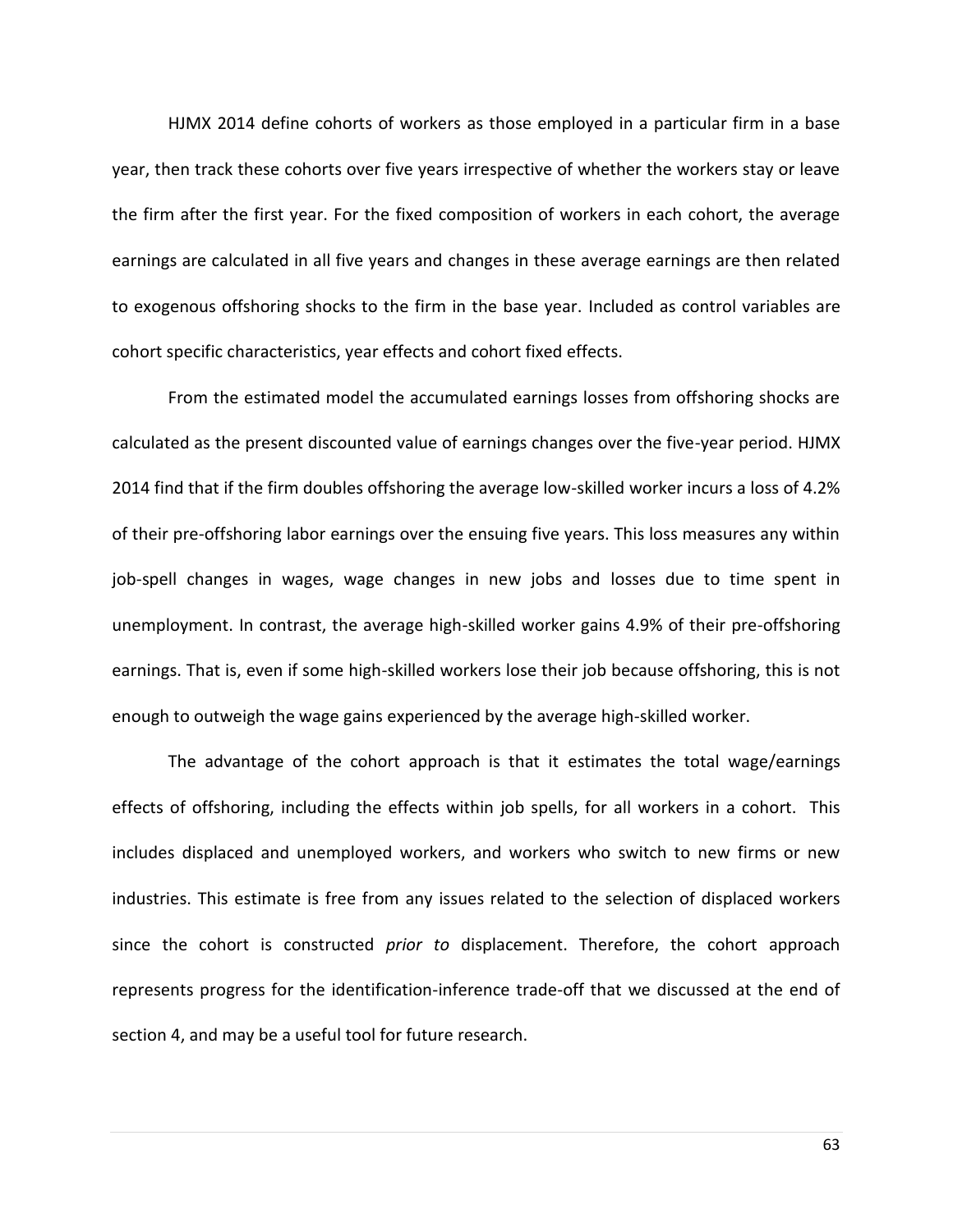A complementary approach estimates the earning losses by displaced workers, which may be of particular interest to commentators and policy makers. There is a long tradition for estimating earnings losses from displacement in the labor literature, see e.g. Jacobson, Lalonde and Sullivan (1993) and Kletzer (1998). One of the challenges of the displacement literature is to separate quits from layoffs, and this is most typically done by focusing on mass layoff events, where a substantial portion of workers separate from the firm (mass layoff events are most commonly defined as a separation rate of at least 30 percent). Jacobson, Lalonde and Sullivan (1993) have access to data for a large number of workers in Pennsylvania, and find that hightenure workers experience substantial earnings losses (around 25 percent of predisplacement earnings) when they leave their jobs due to mass layoffs compared with non-displaced workers. These losses are long-term with little evidence of recovery after the third year and arise even prior to workers' separations. Similar results for the U.S. have more recently been found by e.g. Couch and Placzek (2010). There are also long-term earnings losses from displacement in Europe, but most studies find more modest effects, see for example Eliason and Storrie (2006) for evidence from Sweden and Huttunen, Møen and Salvanes (2011) for earnings losses of displaced Norwegian workers.

As mentioned above, another challenge of the displacement literature is the potentially non-random selection of laid off workers in each firm. Firms are likely to lay off workers who perform poorly around the time of separation. The ability to use trade or offshoring data could be useful in this regard because it provides a labor demand shock that is exogenous to the firm. Hummels, Munch and Xiang (2013) use the Danish matched worker-firm data of HJMX (2014) and the world export supply instrument discussed in section 3.5 to construct firm-specific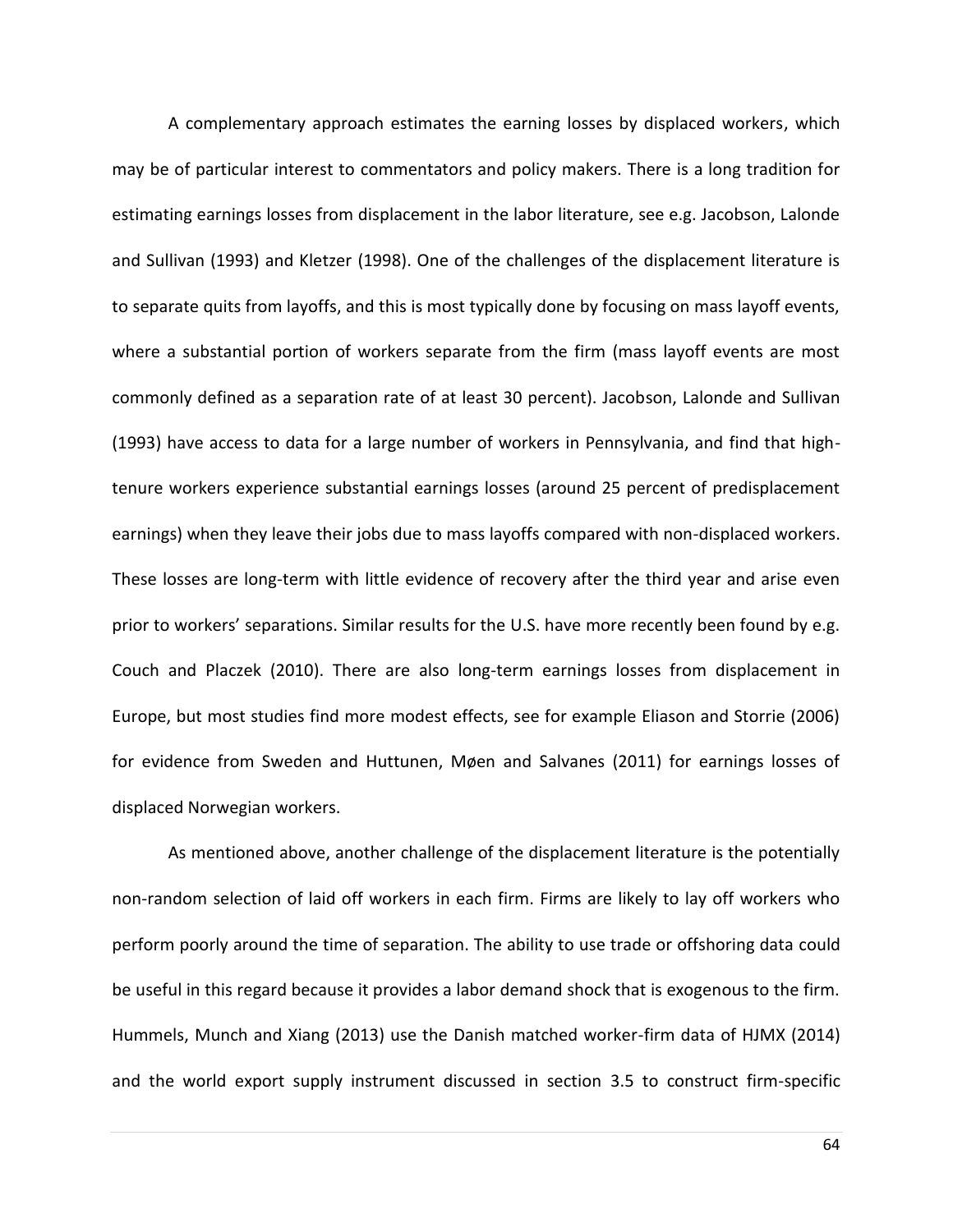offshoring shocks. This enables them to compare earnings of workers who are displaced due to offshoring shocks (defined as an increase of at least 10 percent in predicted firm-level offshoring) with workers displaced in other mass layoff events. That is, they extend the Jacobson, Lalonde and Sullivan (1993) specification, such that earnings losses of the two types of displaced workers are estimated separately and compared.

They find that low-skilled workers displaced from firms that are hit by an offshoring shock lose 21 percent of predisplacement earnings in the year after displacement, and five years after displacement these workers are still substantially below their predisplacement earnings. By contrast, other displaced low-skilled workers lose 15 percent of pre-displacement earnings in the year after displacement and they almost recover to the predisplacement level after five years. The corresponding earnings losses for high-skilled workers are 15 and 7 percent for those displaced due to offshoring and other mass layoff events respectively. The larger earnings losses suffered for workers displaced in firms hit by offshoring shocks are partly attributed to a higher incidence of unemployment and higher propensity to switch industry when reemployed suggesting that their labor market options are worsened. This is consistent with the view that globalization leads to economy-wide reductions in demand for certain tasks. For example, if domestic competition drives a firm out of business, local firms may absorb displaced workers doing tasks very similar to what they had previously been doing. However, displacement due to offshoring may leave workers with no opportunities for using the same skills.

Another approach to examine the link between offshoring and employment outcomes is to analyze how offshoring affects the probability of job separations. A small literature has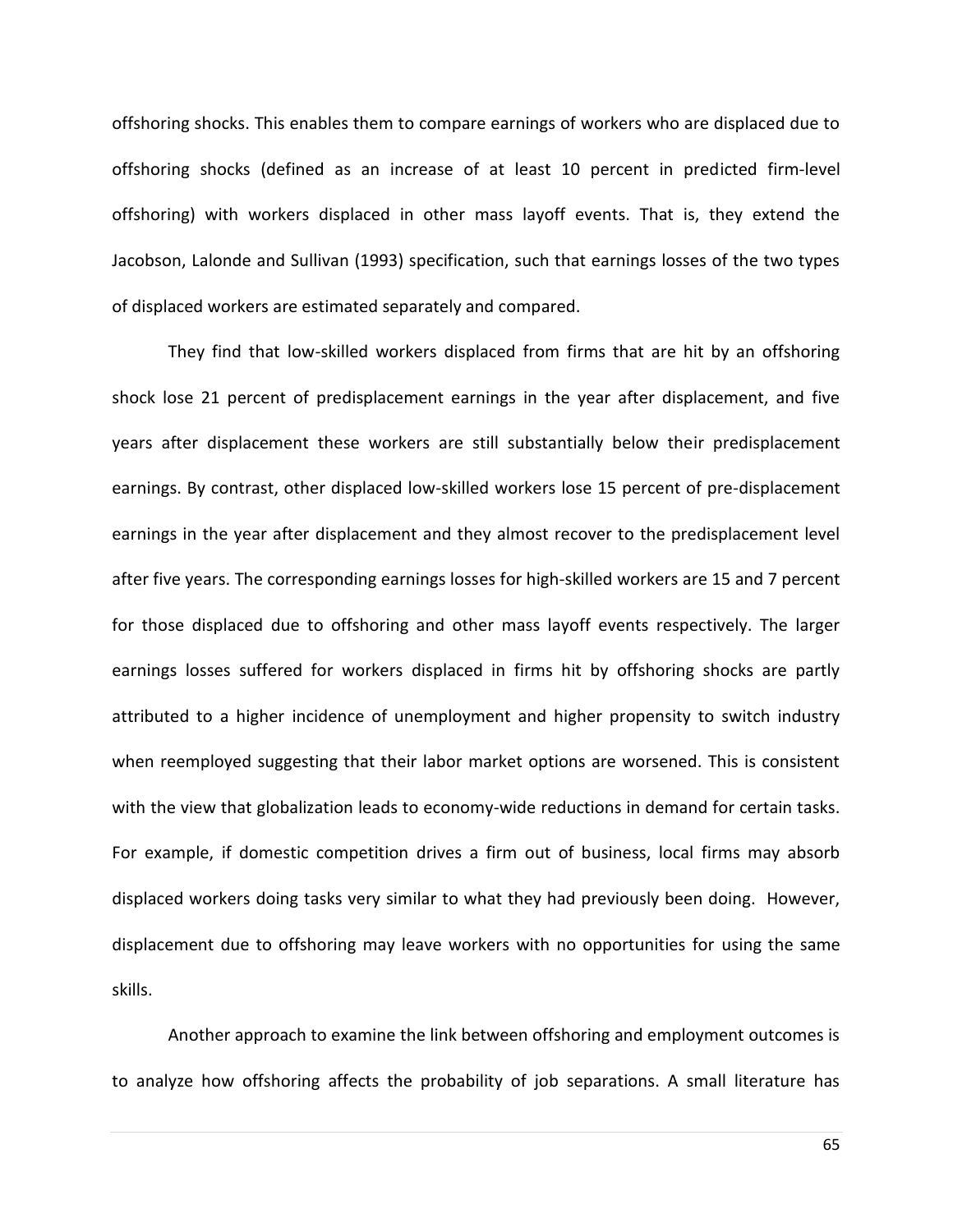pursued this question by using worker level data, but where offshoring is measured at the industry level. Egger, Pfaffermayr and Weber (2007) use data for Austrian male workers and estimate a multinomial logit model for transitions between unemployment, out of the labor force and employment in four different sectors. They find that rising industry offshoring lowers the probability of staying in or changing to a job in the manufacturing sector but they are unable to obtain results for transitions to unemployment. Geishecker (2008) studies the impact of industry level offshoring on the hazard rate of exiting employment for German workers and finds that offshoring lowers employment security irrespective of individual educational attainment. Munch (2010) uses Danish data and estimates a competing job risks duration model distinguishing between transitions into a new job or unemployment. He finds that offshoring increases the risk of becoming unemployed for low-skilled workers and increases the probability of changing job for high-skilled workers.

#### **5.3 Empirics on Offshoring, Labor Demand Elasticities and Volatility**

Another aspect of the link between offshoring and employment outcomes is how labor demand elasticities are affected. Rodrik (1997) argues that increased international mobility of production puts especially low-skilled labor in different countries into competition with one another. As a result, labor demand elasticities increase, which may have several implications for domestic labor. First, the incidence of costs associated with changes in the labor market such as payroll taxes or higher safety standards will to a greater extent be borne by workers. Second, demand shocks should be felt more strongly by workers as wage and employment volatility increases. Third, the bargaining power of workers will fall and their share of rents will drop.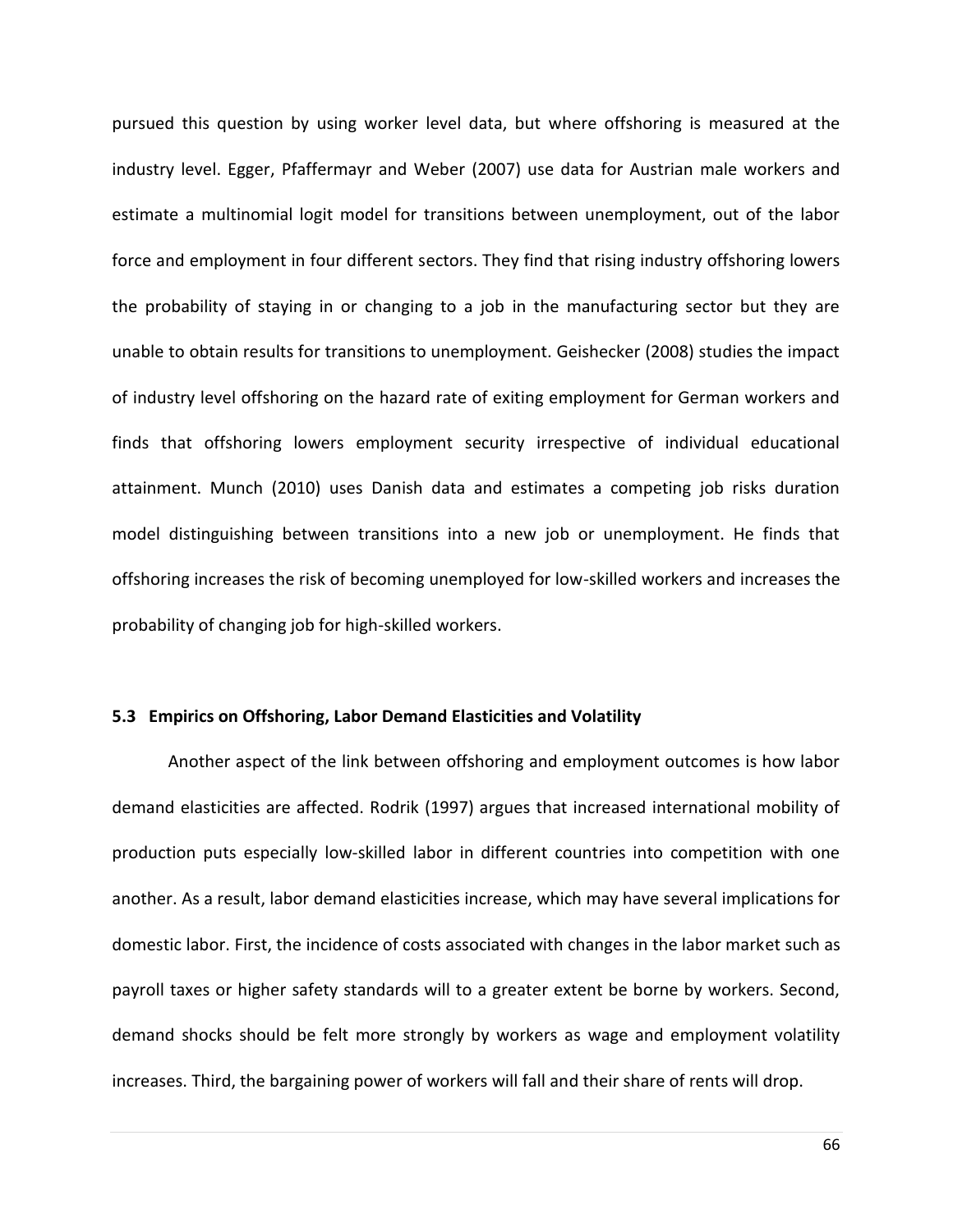Kramarz (2008) uses French matched employer-employee data and studies a two-stage bargaining game. Firms have market power in the product market. At the second stage, the firm and union bargain over both wage and employment and decide how to split the rent. The firm's outside option depends on how much it offshores . At the first stage, the firm optimally chooses offshoring, taking into account the effect of offshoring on the outcome of subsequent bargaining. Under certain parameter values, an increase in offshoring reduces the rent that can be shared with the union during bargaining. This pushes the firms with lower bargaining power to offshore more, which, in turn, lowers employment and has ambiguous effects on wages.

Kramarz (2008) merges the firm-level data in Biscourp and Kramarz (2007) with additional worker data from France, creating a matched employer-employee data set spanning 1986-92. His main specification is in the framework of (2), where offshoring is measured in the same way as Biscourp and Kramarz (2007), and worker i controls are used in addition to worker fixed effects. The main explanatory variables are rent-per-worker and bargaining regime. Rentper-worker is constructed from the estimated firm fixed effects of a wage Mincer regression with separate worker and firm fixed effects. For a French firm j importing products of industry k, Kramarz (2008) instruments rent-per-worker using lagged average prices in industry k of U.S. exporters. Bargaining-regime is a series of dummies indicating whether or not the firms were engaged in wage or employment bargaining in 1992. Kramarz (2008) interacts bargainingregime with offshoring and rent-per-worker. Offshoring is not instrumented.

Kramarz (2008) finds that wages are high in the firms that bargain on employment and have high rent-per-worker, and the offshoring variables do not have statistically significant effects on wages. The interpretation is that firms that bargain on employment face strong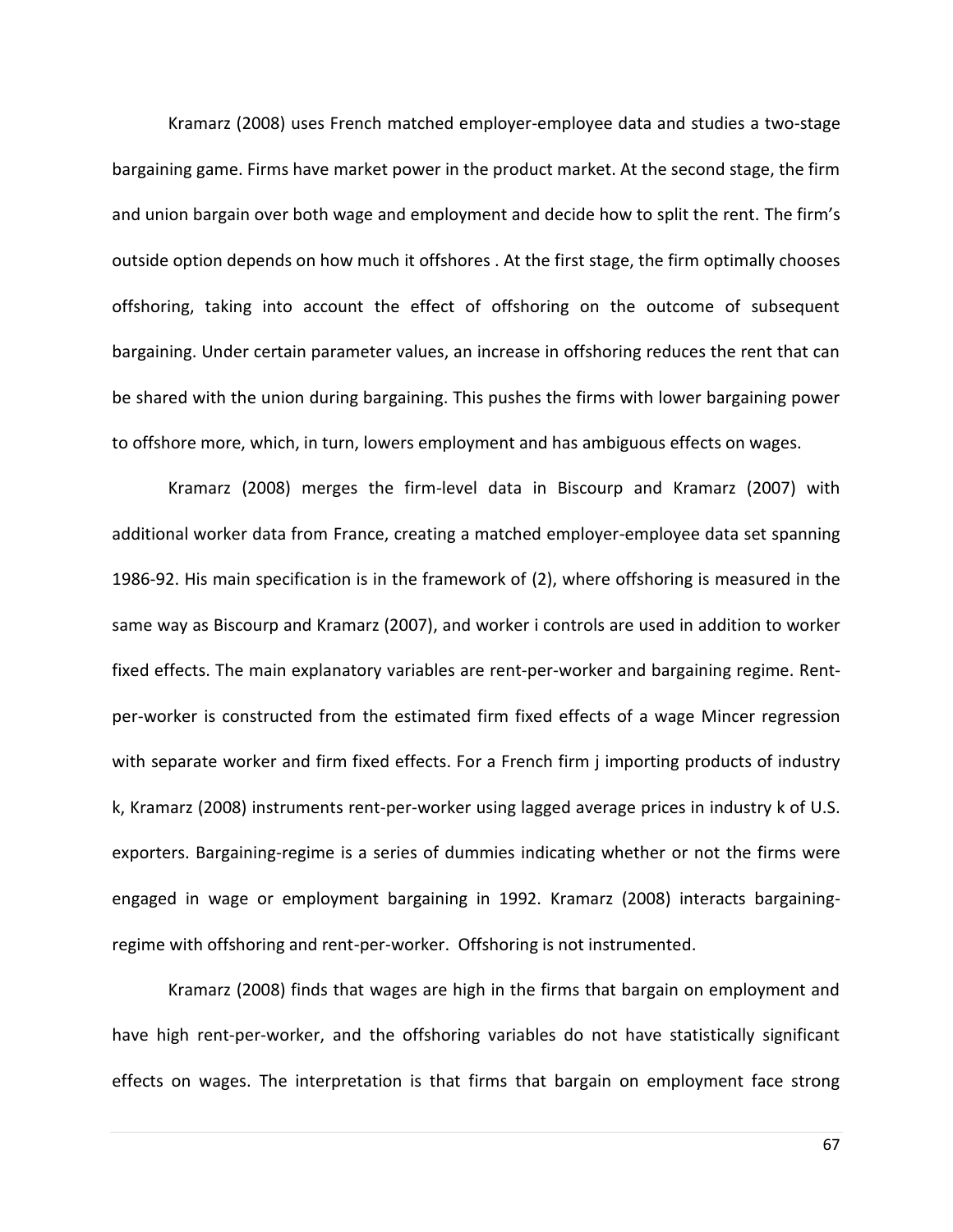unions. Kramarz (2008) then show that these firms experienced decreases in employment and increases in offshoring in 1986-92.

Sly and Soderbery (2014) explore a specific channel through which firms producing automobiles might exploit offshoring to limit the bargaining power of workers. Within the same firm, different car models command different product markups. Labor unions with bargaining power in the US might successfully extract some of the rent from these model lines. However, if the firm sorts high markup vehicle production into Mexico and lower markup vehicles into the US, they can lower significantly lower the overall impact of bargaining power on workers on the distribution of rents while not affecting the aggregate volume of offshoring. They use data on the production location of high- and low-markup vehicles to confirm that sourcing patterns in North America are used in precisely this way.

Have labor demand elasticities increased as a consequence of international trade and offshoring? Slaughter (2001) uses U.S. industry level data for 1961 to 1991 and finds that demand for production labor has become more elastic in most manufacturing industries, but he does not find strong support for the suggestion that this is caused by international trade or offshoring. Hijzen and Swaim (2010) use industry-level data for 11 OECD countries over the period 1980-2002. They also find that labor demand elasticities in the manufacturing sector have increased. For a shorter time period but for 17 OECD countries they construct Feenstra and Hanson (1997) offshoring measures as the share of imported intermediate inputs in domestic production. They document that offshoring is positively correlated with labor demand elasticities in the cross section but not over time. Senses (2010) uses plant-level data for the U.S. manufacturing sector in 1972-2001 to investigate the link between offshoring and labor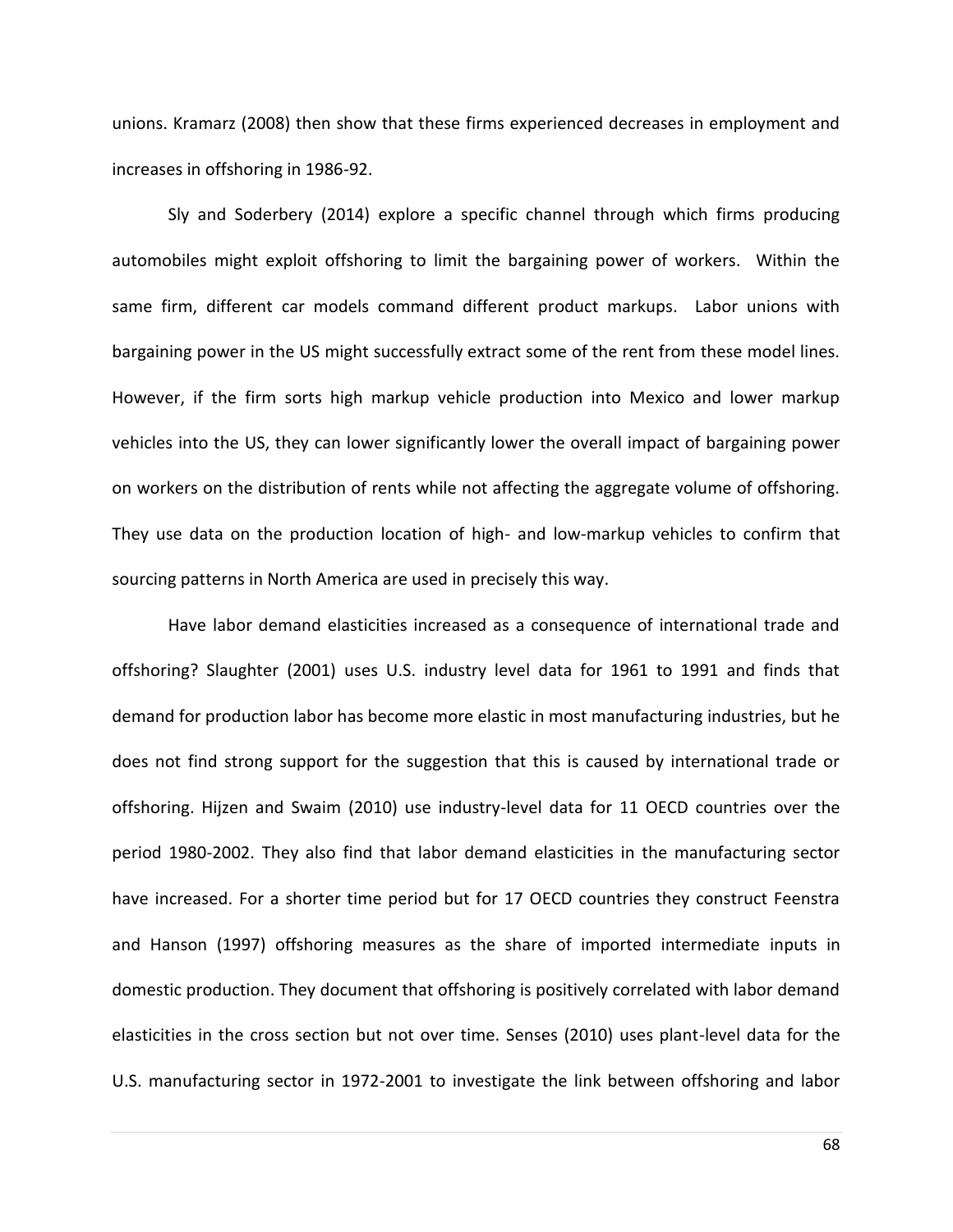demand elasticities. The plant level data is used to estimate labor demand elasticities for each year and industry, and they are then related to several measures of offshoring at the industry level. She finds robust evidence for increases in offshoring to significantly contributing to increases in labor demand elasticities.

Kurz and Senses (2016) examine if increased offshoring leads to changes in employment volatility in the U.S. as suggested by Rodrik (1997) and the theoretical model by Bergin, Feenstra and Hanson (2011) reviewed in section 4.1. In this model, a positive demand shock in North will trigger adjustments along the extensive offshoring margin (multinational production will be offshored to South), which will lead to relatively lower employment volatility in North. As explained above, Rodrik (1997) argues that offshoring's expanding impact on the elasticity of labor demand will, in contrast, increase employment volatility, so there are opposing forces on volatility. Kurz and Senses (2016) use data for all U.S. manufacturing firms and their individual trade transactions of imports and exports at the product and origin level for 1991-2005 and calculate firm-level employment volatility as the standard deviation of the (residual) employment growth rates. They find that relative to non-trading firms, firms that only export and firms that both export and import exhibit less employment volatility, while firms that import (or offshore) are more volatile.

Krishna and Senses (2014) study a related question, namely how increased trade affects labor income risk in the U.S. Again, trade may increase labor income risk through higher labor demand elasticities. They use longitudinal worker-level data for the U.S. covering the years 1993-2003 to calculate industry-level labor income risk as the permanent part of the residual in a Mincer-like labor income equation. They then relate this measure to industry-level import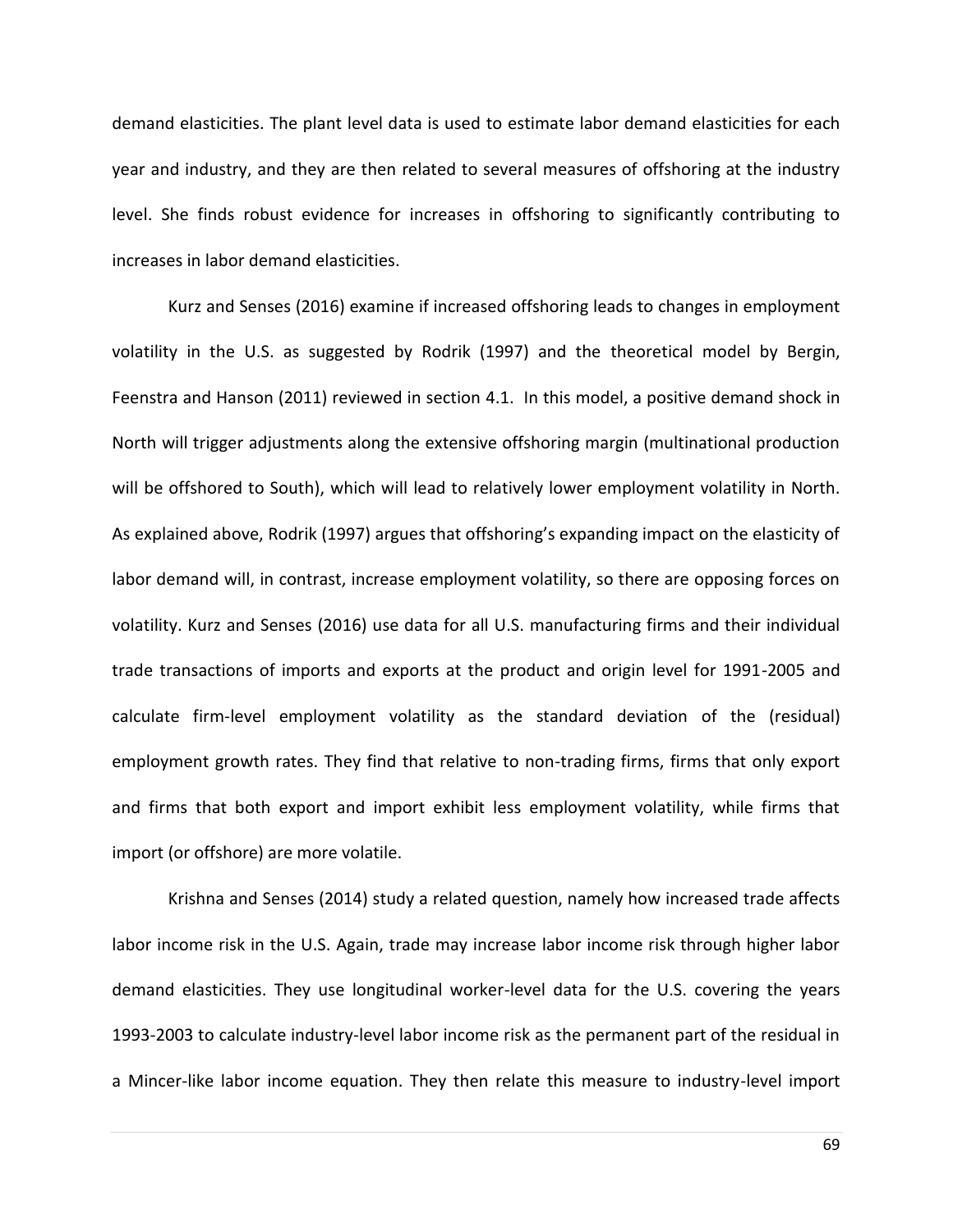competition and find that increased import competition has a substantial positive causal effect on labor income risk. In an extension they include a measure for industry-level offshoring and find that an increase in offshoring is associated with a decline in income risk. As explained above, this is consistent with the predictions of Bergin, Feenstra and Hanson (2011).

## **5.4 Offshoring, unemployment and training**

The previous section has shown that workers exposed to offshoring experience substantial income losses due to unemployment, so labor market policies targeted towards these workers may be called for. One possible policy is to offer retraining of displaced workers. Very few studies have examined whether retraining could potentially be particularly useful in helping workers displaced due to offshoring back to work. Hummels, Munch, Skipper and Xiang (2012) combine the Danish matched worker-firm data with detailed records for participation in vocational and post-secondary training programs to examine the relationship between offshoring, displacement and training. The Danish training system is heavily subsidized with a high incidence of training as a result, but the training courses are not targeted towards certain types of workers. Hummels, Munch, Skipper and Xiang (2012) use a specification similar to Jacobson, Lalonde and Sullivan (1993) but with earnings replaced with the training take up rate as the dependent variable. They find that workers displaced from firms hit by an offshoring shock enroll in training courses at higher rates than workers displaced from other firms. Again, this suggests that there is a sector- or economy-wide component in offshoring induced changes in labor demand, and so labor market programs targeted towards these workers may be called for.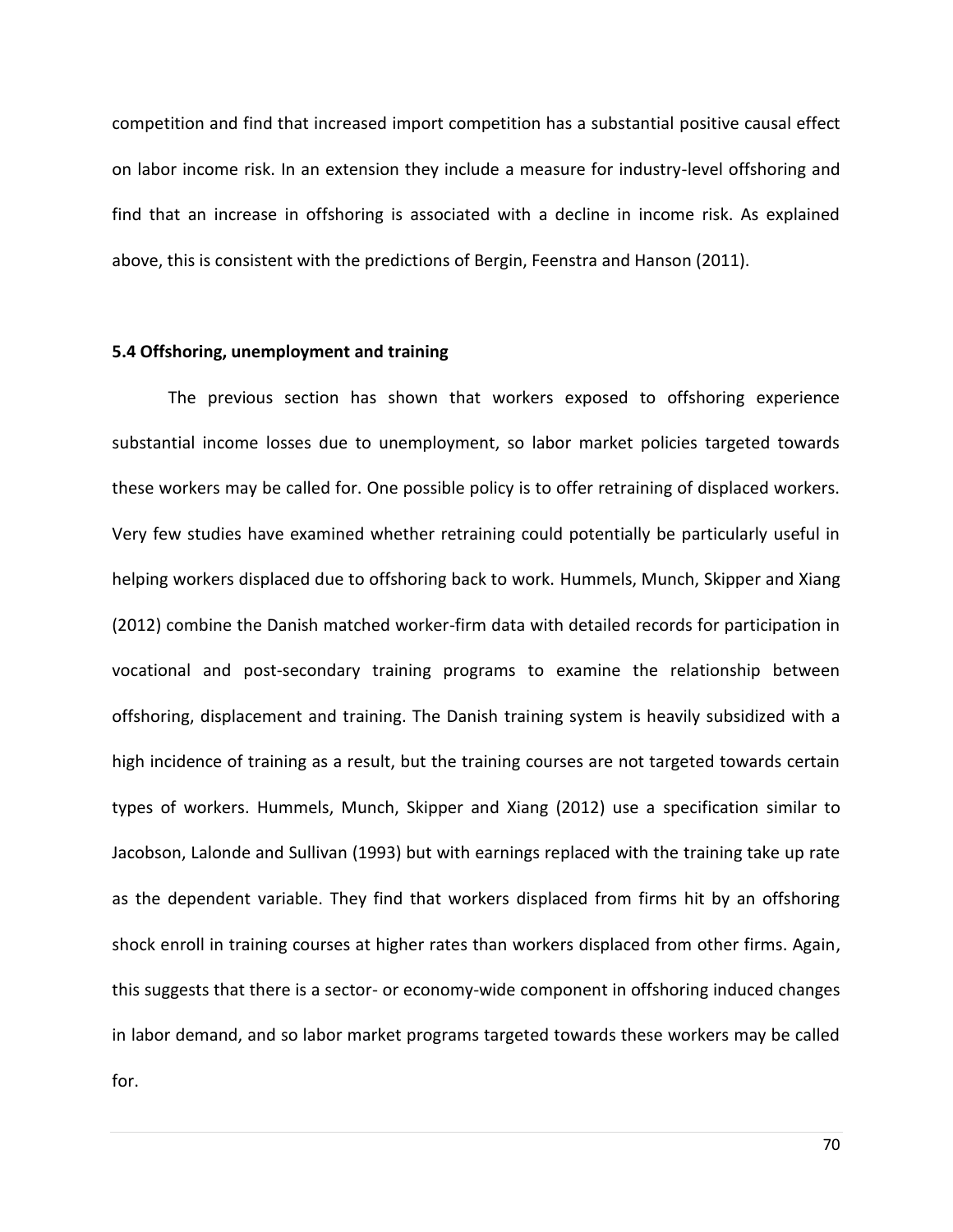Park (2012) examines outcomes for participants in the Trade Adjustment Assistance Program (TAA) in the U.S. This program is of particular interest because TAA applications specifically pinpoint job loss from offshoring and import competition. She defines successful training as an instance when a participant who received training in skills for a certain occupation found a job in the same occupation, i.e, the skills acquisition likely was the cause for reemployment. Controlling for individual characteristics she then finds that successful training reduces the earnings loss from displacement relative to participants who did not obtain a match between the occupation of the training course and the subsequent job. These findings highlight the importance of picking the right occupational training course.

#### **6. Conclusion**

In this review we have focused on four major issues related to offshoring and labor markets: measurement of offshoring; empirical work that addresses offshoring, labor demand and worker wages; estimates of differential labor market impacts across occupations; and the consequences of offshoring for displacement, volatility, and retraining. Below we summarize major lessons learned, and outline key work that has yet to be done.

Many measurement papers use industry level input-output tables combined with trade data to capture the mix of inputs used by a firm and to understand shocks to the foreign/domestic mix of those inputs. Other papers use data on the activity of multinational enterprises and their foreign affiliates to capture offshoring. Still others employ data on imported input purchases at the firm level. The findings on the measurement side are fairly straightforward. Production sharing is increasing in importance. It involves both North-North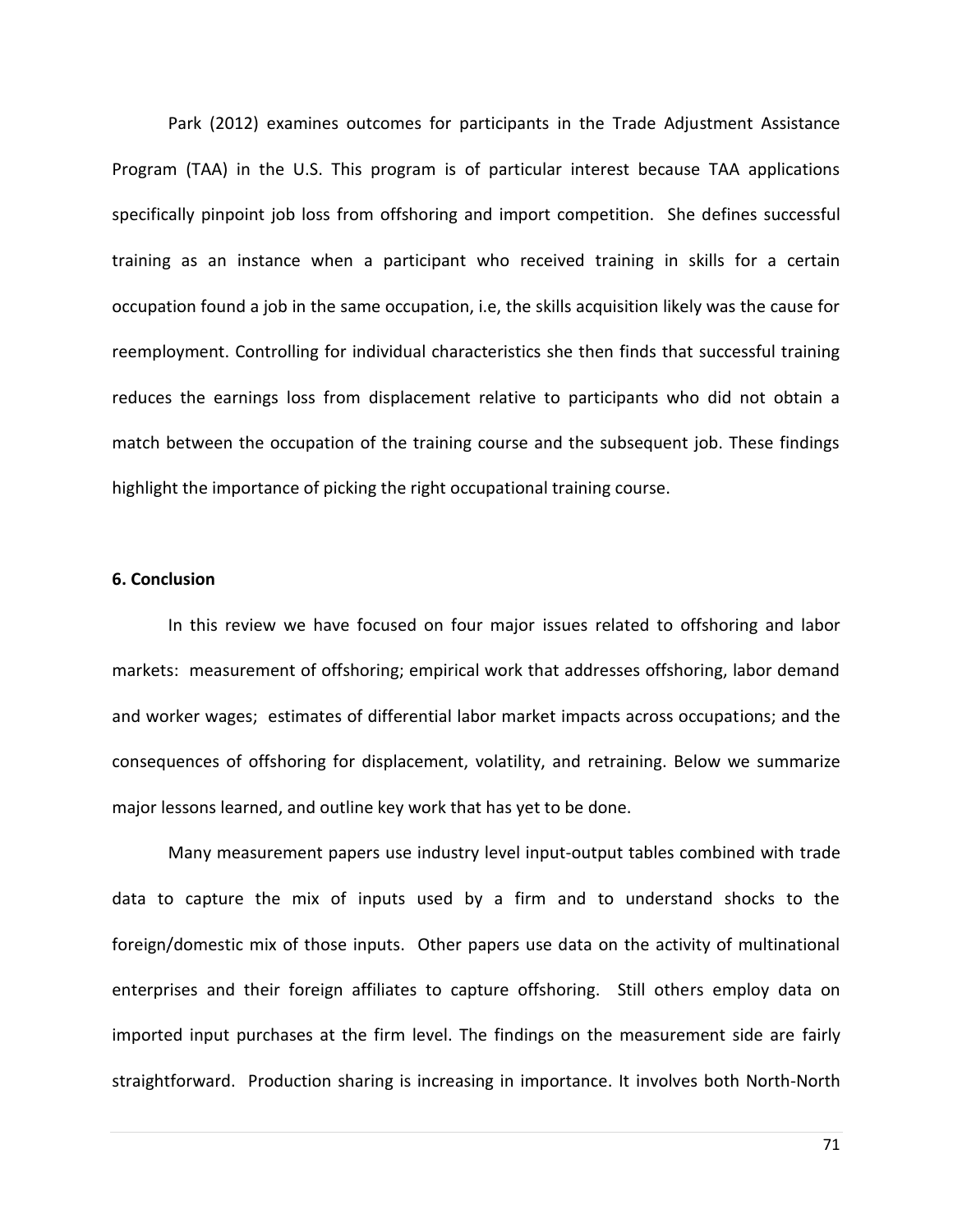and North-South country pairs, varies considerably across industries, and it is sensitive to both cross-section and time series variation in trade costs. Papers that employ firm-level import data point to significant within-industry heterogeneity in input purchases, showing the limitations of industry level analysis and identification. However, these studies are considerably limited in country scope and duration. Ultimately, a major weakness of the measurement literature is the difficulty in finding a close match between data and the conceptual idea of offshoring.

Our survey describes a variety of theoretical mechanisms through which offshoring could affect labor demand and wages, including changes in relative skill demand within industries, and changes in productivity at the firm level. It is incumbent on empirical work to sort out these mechanisms, and the theoretical literature has several useful messages for empiricists. First, loose discussions about the impact of "trade" on firms and workers mix up two very different effects. Import competition is generally a negative shock for importcompeting firms and the workers they intensively employ. Offshoring is likely a positive shock for firms (e.g. the productivity effect of Grossman and Rossi-Hansberg 2008), and the effects for workers depend on the model at hand.

Second, firms choose whether, and how much, to offshore as a function of both exogenous forces and the internal capabilities of the firm. To the extent that wages and other labor market outcomes are also a function of those internal capabilities, it is important to exploit exogenous sources of variation in offshoring in order to properly identify the impact on workers.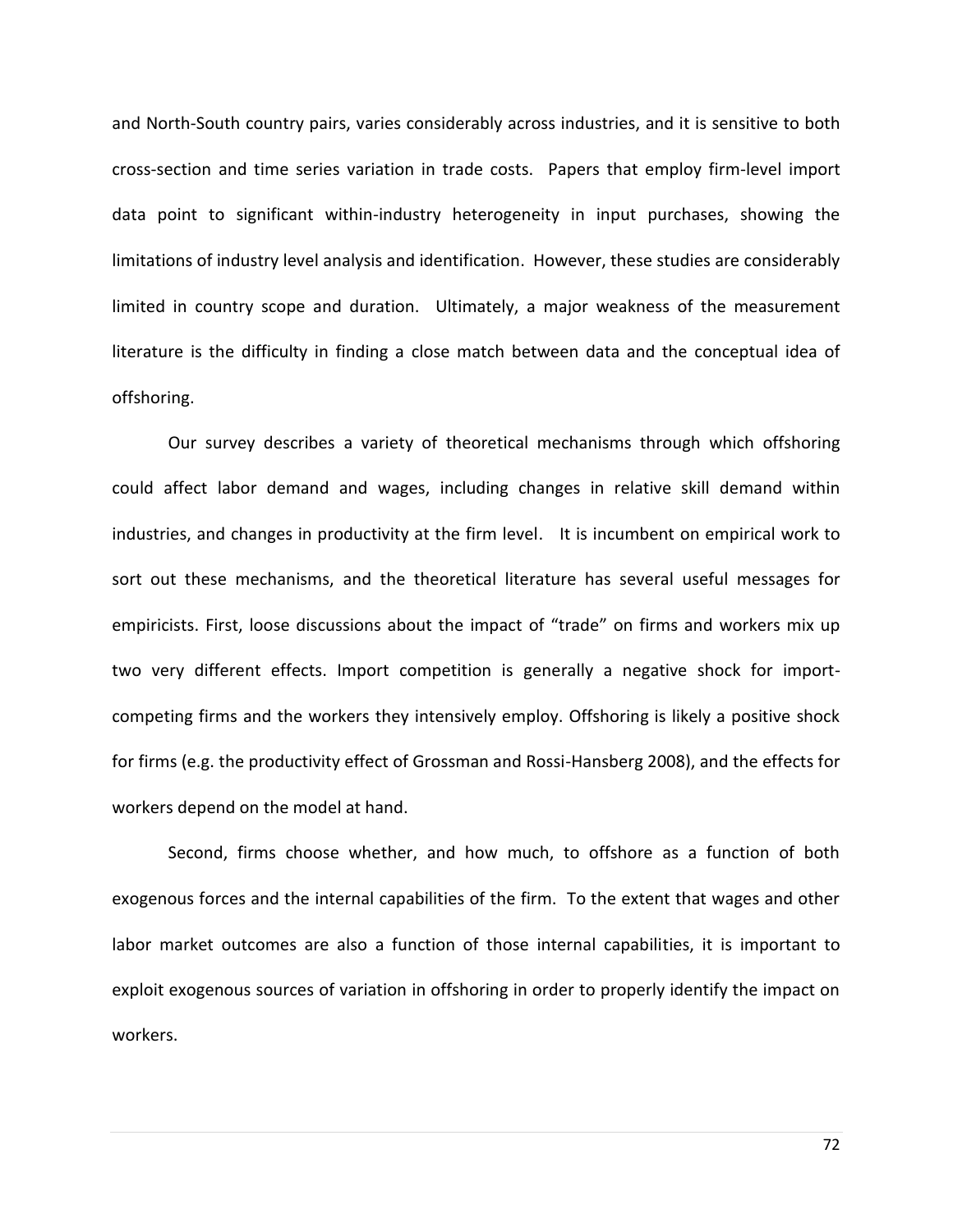Third, papers in the theoretical literature differ on what drives differences in offshorability across tasks. Grossman and Rossi-Hansberg (2008, 2012) assume tasks differ in the cost of offshoring, but not in their skill intensity, *within a given sector*. Feenstra and Hanson (1996, 1997) and Burstein and Vogel (2010) make the opposite assumptions. While these choices surely reflect modeling needs and differing analytical focus, they also point to our ignorance about the most fundamental elements of offshoring. Empirical work to date has not gone far enough in clearing up this ignorance.

We review three waves of empirical work on offshoring, labor demand and wages, corresponding to analysis at the level of industries, of firms, and of workers. A common finding of the first wave is that offshoring increases relative demand for skilled labor within industries over time. These findings are consistent with the view that offshoring allows countries to specialize, within industries, along lines of factor abundance.<sup>55</sup> The second wave also finds that offshoring has a significant impact on wages and employment, but observed at the firm level, and with more subtle and varied effects. The third wave turns to worker level data, finding significant effects on individuals' wages. Here, the specifics of the findings depend on measurement of offshoring (e.g. imports vs. MNC affiliate employment) and identification strategy (e.g. OLS vs. IV).

We also highlighted work that addresses the differential effects of offshoring across occupations. The literature has shown us that: (1) workers with routine occupations suffer more from offshoring in terms of wages and employment; (2) those with communication-

 $\overline{\phantom{a}}$ 

<sup>&</sup>lt;sup>55</sup> However, they cannot be used to rule out other explanations. For example, offshoring may affect productivity within the firm. If that productivity is factor biased, as in Burstein and Vogel (2010), it would result in changes in skill demand even if task specialization were not based on factor abundance.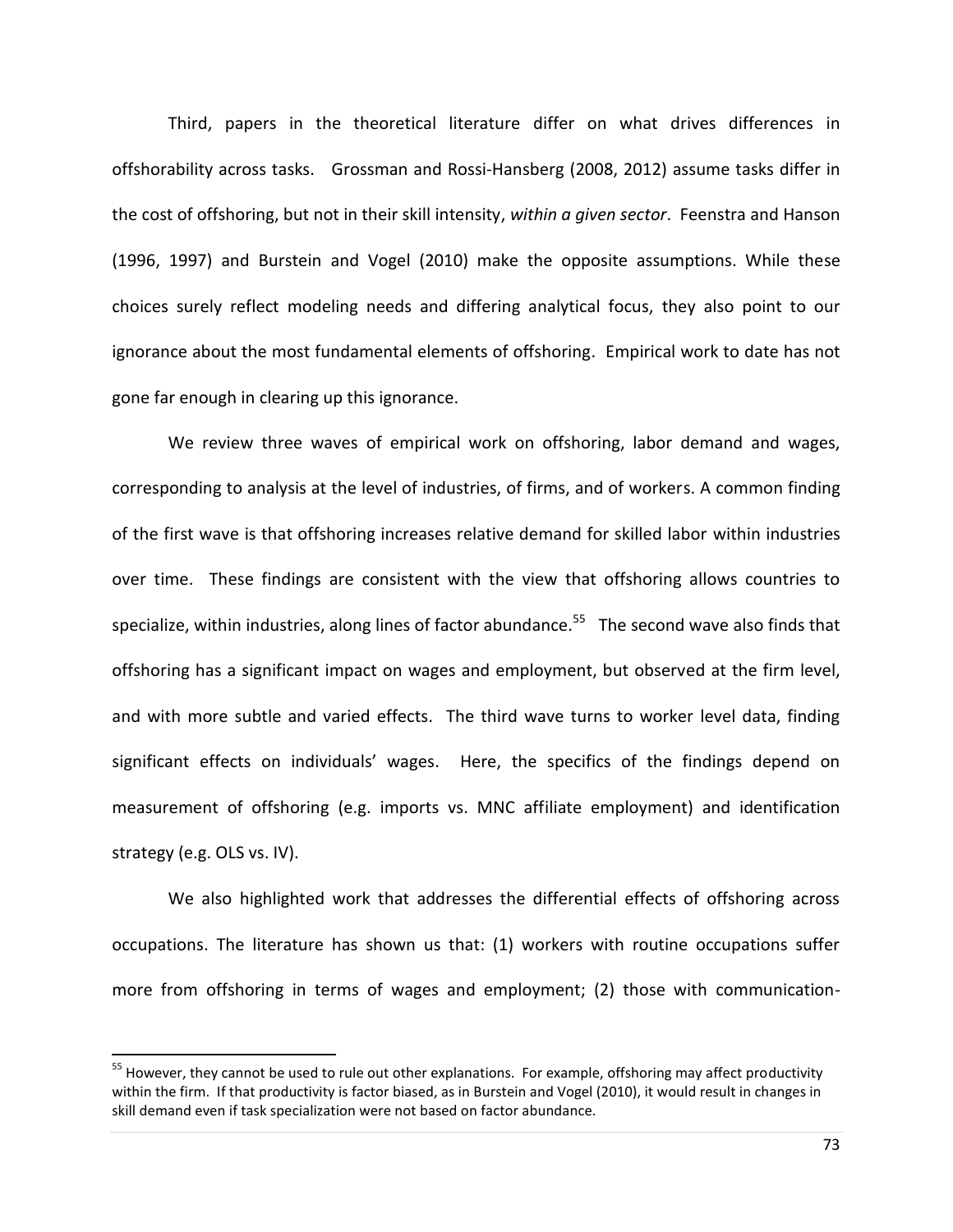intensive or interactive occupations gain more from offshoring in terms of wages and employment; and (2) routineness, communication/interactivity, and licensing requirements may all be useful proxy measures that capture differences across occupations in the cost of offshoring. Taken together, the rich heterogeneity of the wage effects of offshoring, with respect to skill and occupational characteristics, suggests that offshoring plays an important role in income distribution and changes in income inequality. In this sense, the studies we have surveyed speak directly to the literature on globalization and income inequality (e.g. Goldberg and Pavcnik 2007), and complements the literature on gains from trade (e.g. Costinot and Rodriguez-Clare 2014). In addition, these studies contribute to public and policy discussions about globalization, income inequality, and returns to STEM and other college majors, as we argue at the end of sections 3 and 4.

Apart from baseline findings this empirical literature highlights several important estimation challenges. The first theme is the need to address the endogeneity of offshoring, especially when firm-level data is used. One approach uses instruments that reflect shocks to foreign supply or the cost of trading inputs, as in HJMX 2014 and Liu and Trefler (2011). Another approach uses exogenous policy changes as natural experiments, as in Amiti and Davis (2011).

A second theme is the trade-off between identification and inference, associated with the use of more and more dis-aggregated data. For example, by using matched employeremployee data, HJMX 2014 identifies the causal effects of offshoring on individuals' wages, but their sample is limited to the manufacturing sector. In comparison, by using the publically available CPS data, EHMP 2014 incorporates service industries into their sample and captures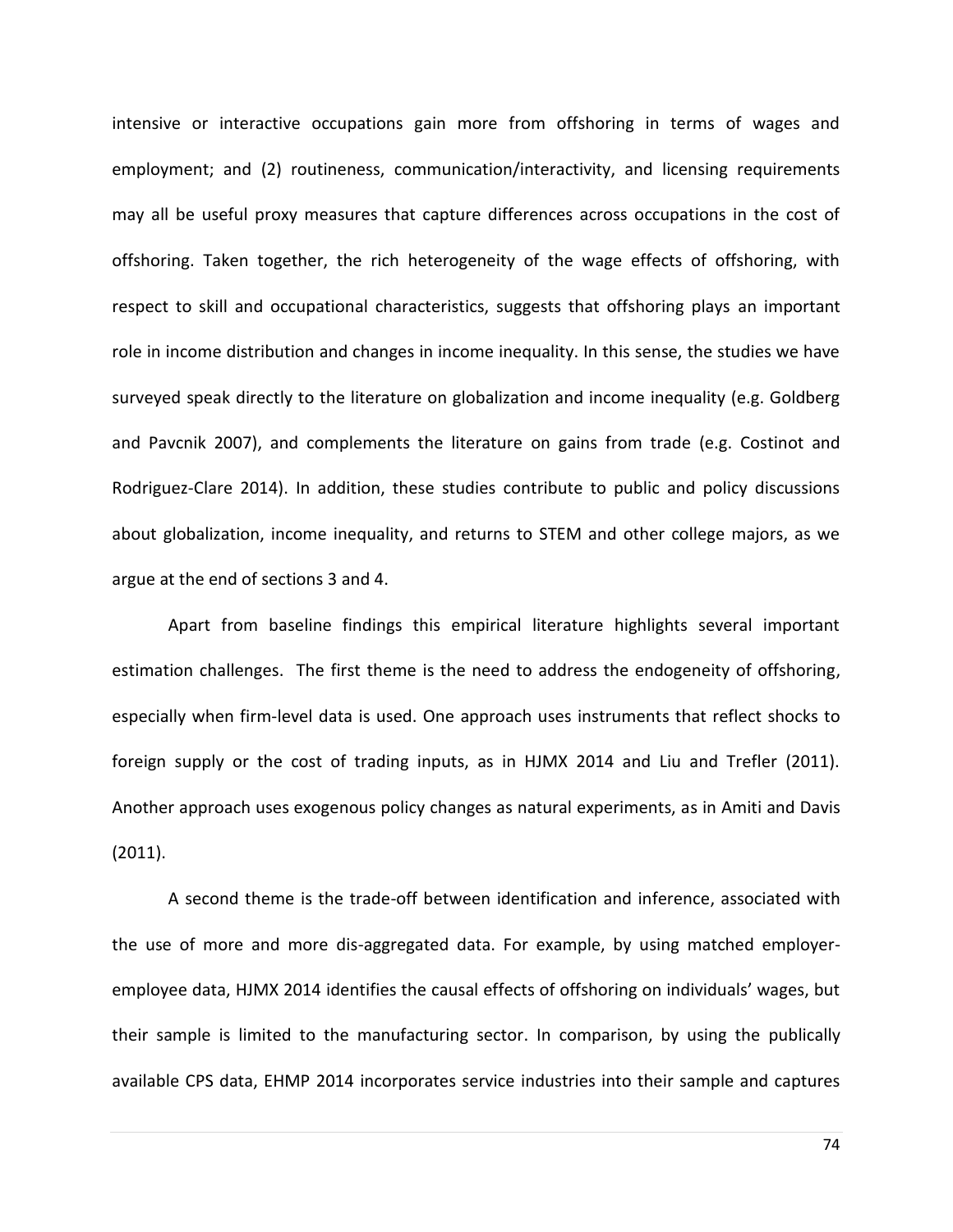some of the between-industry and between-occupation effects of offshoring. This identification-inference trade-off is likely to challenge future research. $56$ 

We can also see a number of open questions that might be fruitful areas for future research. For example, these results do not necessarily shed light on the specific channels through which offshoring affects wages. Many theoretical mechanisms we surveyed in subsection 3.2 are general equilibrium and work between industries or even between sectors. In addition, these results do not allow us to distinguish why particular tasks are offshored, that is, whether the differences reflect underlying comparative advantage at the task level or simply differences in the costs of offshoring. More specifically, why do workers with routine occupations suffer more from offshoring? Is it because routine tasks require limited skill to perform, or because they are easy to coordinate over long distances?

Finally, we turn to work focused on offshoring and displacement. While many theories of offshoring focus on long run effects, public attention is often on short run adjustment costs. There are two approaches to identifying these costs. One focuses on the differences between displaced and non-displaced workers, in the manner of Jacobson, Lalonde and Sullivan (1993). The key challenge for this approach is that workers might not be displaced randomly. To circumvent the selection issue, recent work has developed a cohort approach (see sub-section 5.2), following wage trajectories for an entire cohort of workers employed in a firm prior to an offshoring shock. Because the composition of a cohort is fixed by construction, the cohort approach captures the overall wage effects of offshoring, both within job spells and through

 $\overline{\phantom{a}}$ 

<sup>&</sup>lt;sup>56</sup> Autor, Dorn and Hanson (2013) study the effects of U.S. imports from China on U.S. labor market, and have struck a beautiful balance between identification (their IV is similar to HJMX 20142014) and inference (they use industry-level data).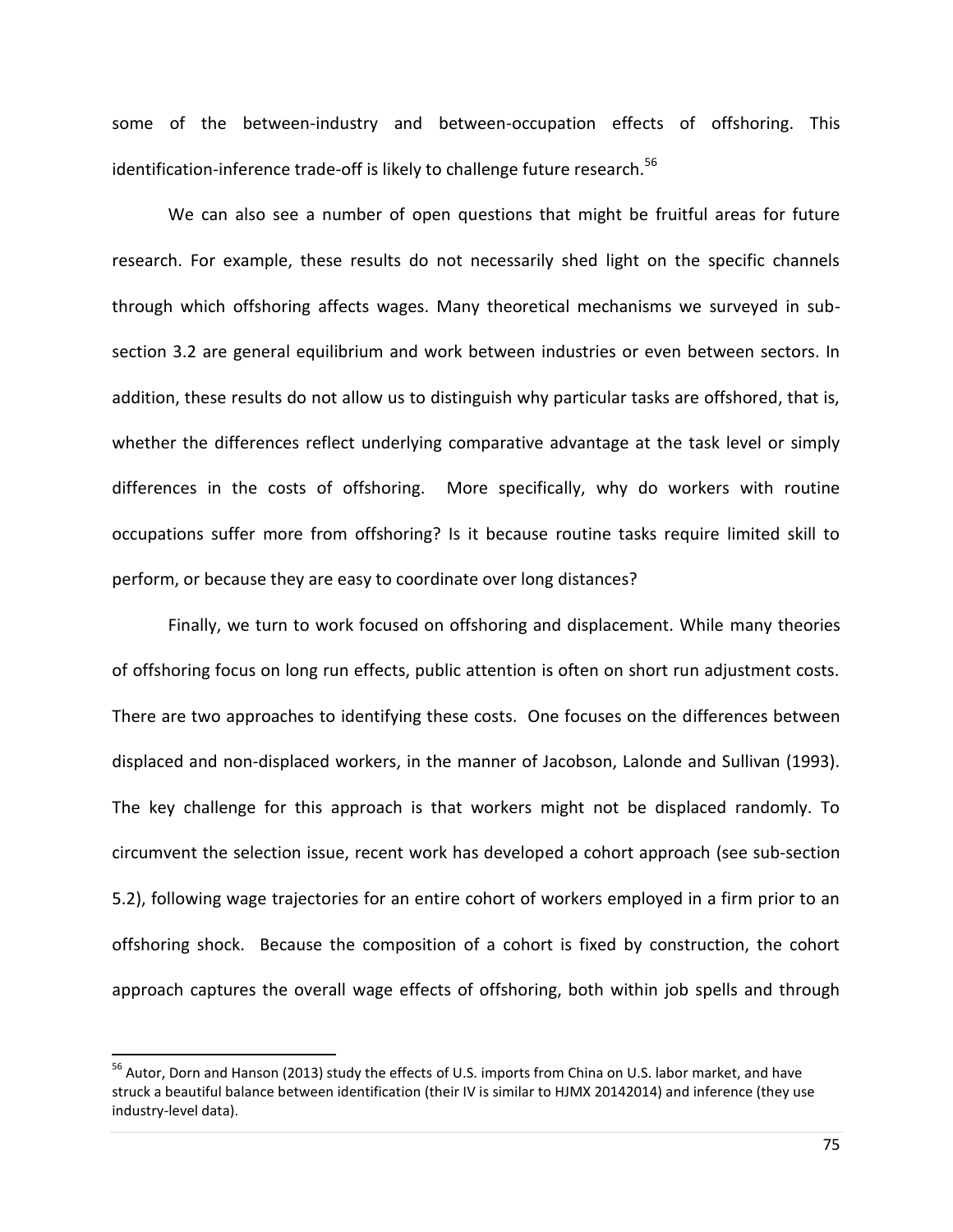displacement and job transition. In this sense, the cohort approach is progress for the identification-inference trade-off that we discussed previously, and may be a useful tool for future research. However, the cohort approach does not answer the question about how much displaced workers suffer relative to the other workers within a cohort, a question many policy makers might be interested in.

Regrettably, the literature has just begun to scratch the surface of some important questions one might ask about offshoring. First, more research is needed to understand how worker training might mitigate the effects of offshoring. Researchers are faced with two important challenges in making progress on that front. The data requirements are onerous (observing wage and training data for workers who are subject to offshoring shocks) and selection problems (which workers select into displacement and training) are severe. Second, offshoring leads to a reallocation of work within and between firms and it is important to better understand this reallocation process. What are the barriers to reallocation? What policies can be pursued to minimize earnings losses of displaced workers? Answers to such questions might be provided by structurally estimating models with barriers to reallocation, but structural labor market estimation focused on offshoring is missing from this literature.

Nearly twenty years have passed since the initial work on offshoring. In that time we have seen tremendous progress in theory, measurement, and tightly identified estimation. Yet this review underscores that researchers still have a long way to go.

76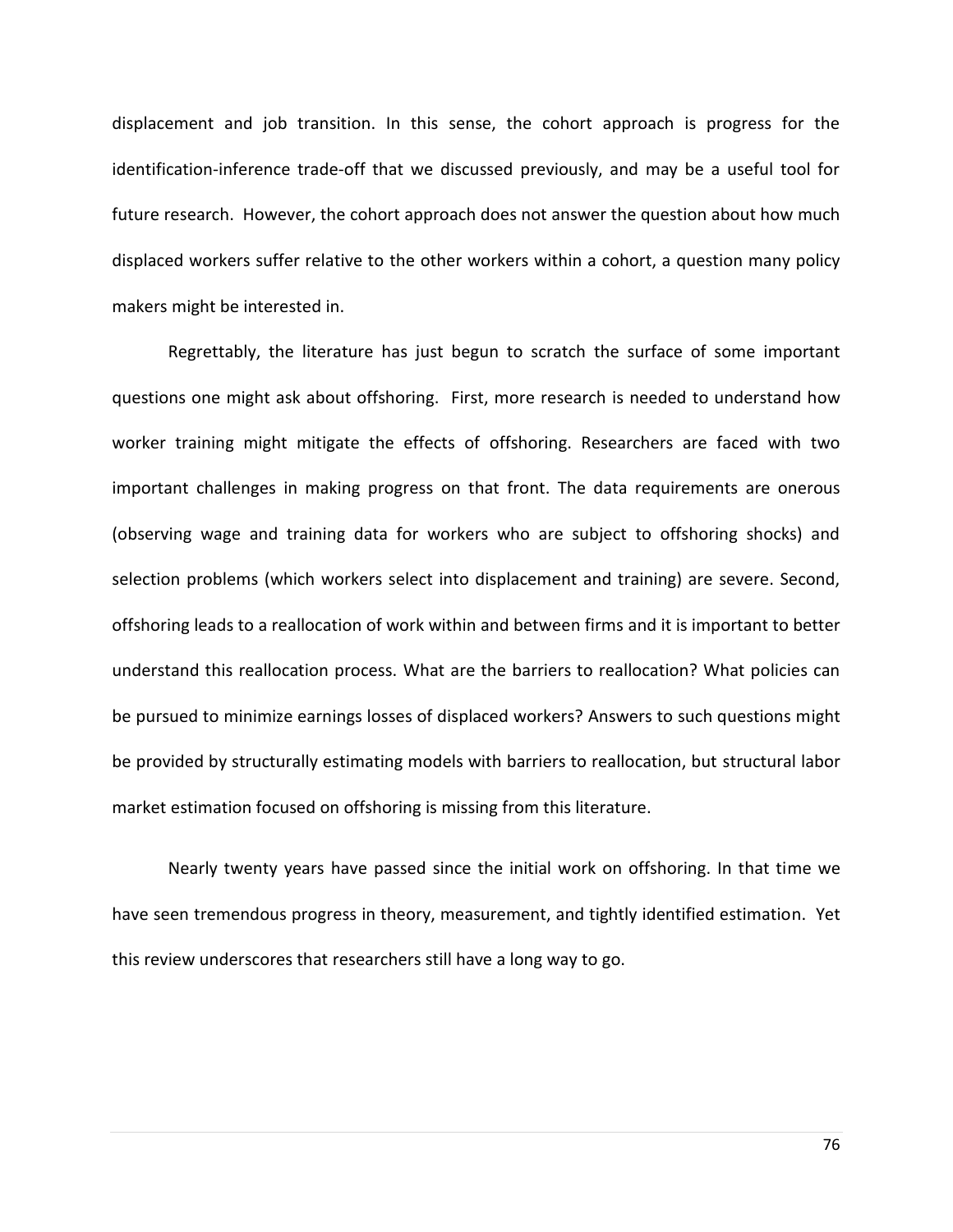#### **References**

Abowd, J. M., Kramarz, F., 1999, The Analysis of Labor Markets Using Matched Employer-Employee Data, Edited by O. Ashenfelter and D. Card, Handbook of Labor Economics Vol. 3. North-Holland.

Abowd, J. M., Kramarz, F., Woodcock, S., 2008. Econometric Analyses of Linked Employer-Employee Data. In L. Mátyás and P. Sevestre, eds., The Econometrics of Panel Data (The Netherlands: Springer, 2008), pp. 727-760.

Agell, J. & Lundborg, P., 1995. "Fair Wages in the Open Economy," Economica 62, pp. 335-51.

Amiti, M., Davis, D. R., 2011. Trade, firms, and wages: Theory and evidence. *Review of Economic Studies*, 79, 1-36.

Amiti, M., Konings, J., 2007. Trade liberalization, intermediate inputs, and productivity: Evidence from Indonesia. *American Economic Review*, 97(5), 1611-1638.

Amiti, M., Wei, S., 2006. "Service Offshoring and Productivity: Evidence from the United States", NBER working paper 11926.

Amiti, M., Wei, S., 2009. Does service offshoring lead to job losses? Evidence from the United States, in Marshal Reinsdorf and Matthew J. Slaughter (Eds.), *International Trade in Services and Intangibles in the Era of Globalization*, the University of Chicago Press, Chicago, 227-243.

Antràs, Pol. 2014. "Grossman-Hart (1986) Goes Global: Incomplete Contracts, Property Rights, and the International Organization of Production", *Journal Of Law, Economics, And Organization* 30 (1): 118-175.

Antras, P, and D. Chor, 2013, Organizing the Global Value Chain, Econometrica, 81 (6), 2127- 2204.

Antràs, Pol, and Esteban Rossi-Hansberg. 2009. "Organizations And Trade." *Annual Review Of Economics* 1: 43-64.

Antràs, P., T. Fort and F. Tintelnot, 2014, The Margins of Global Sourcing: Theory and Evidence from U.S. Firms, Working Paper.

Antras, P., Garicano, L., Rossi-Hansberg, E., 2006. Offshoring in a knowledge economy. *Quarterly Journal of Economics*, 121(1), 31-77.

Antras, P., Helpman, E., 2004. Global sourcing. *Journal of Political Economy*, 112(2), 552-580.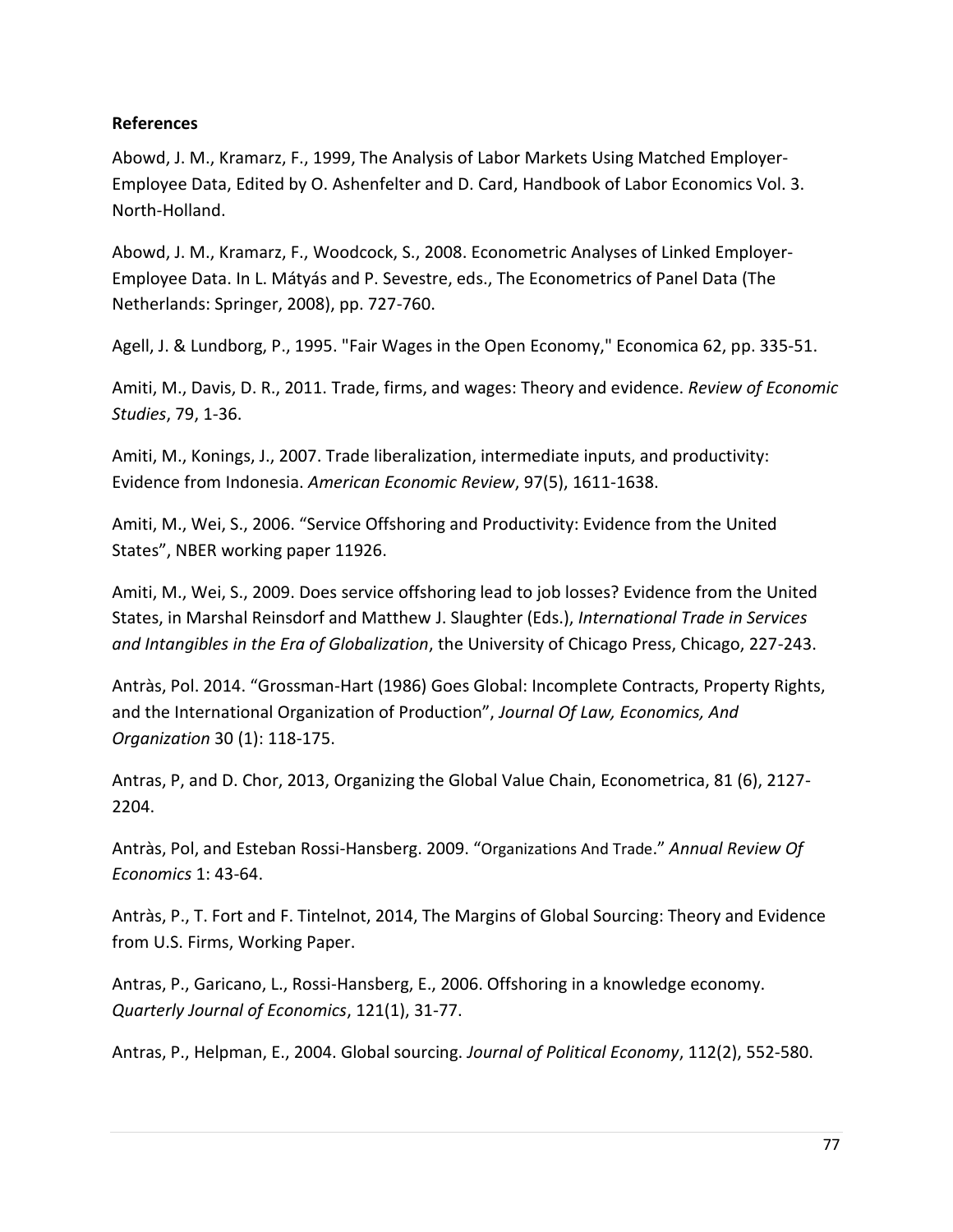Antràs, Pol, and Stephen R Yeaple. 2014. "Multinational Firms and the Structure of International Trade", In *Handbook Of International Economics*, 4: pp. 55-130.

Artuç, E., S. Chaudhuri, and J. McLaren, 2010. Trade Shocks and Labor Adjustment: A Structural Empirical Approach. American Economic Review 100, pp. 1008–1045.

Ashournia, D. (2015), "Labour Market Effects of International Trade when Mobility is Costly", Working Paper, Oxford University.

Autor, D. H., Dorn, D., Hanson, G. H., 2013. The China syndrome: Local labor market effects of import competition in the United States. *American Economics review*, 103(6), 2121-2168.

Autor, D. H., Dorn, D., Hanson, G. H., Song, J., 2014. Trade adjustment: Worker level evidence. Quarterly Journal of Economics 129, pp. 1799-1860.

Autor, D. H., Levy, F., Murnane, R. J., 2003. The skill content of recent technological change: An empirical exploration. *Quarterly Journal of Economics*, 118(4), 1279-1333.

Baldwin, R., & Forslid, R. (2014). The development and future of Factory Asia. In *Asia and Global Production Networks: Implications for Trade, Incomes and Economic Vulnerability*, chapter 10, 338-368. Cheltenham, UK: Edward Elgar Publishing.

Baldwin, R. E., Robert-Nicoud, F., 2010. Trade-in-goods and trade-in tasks: an integrating framework. Journal of International Economics, 92(1), 51-62.

Baldwin, R., Venables, A. J., 2013. Spiders and snakes: offshoring and agglomeration in the global economy. *Journal of International Economics*, 90(2), 245-254.

Baumgarten, D., Geishecker, I., Görg, H., 2013. Offshoring, tasks, and the skill-wage pattern. *European Economic Review*, 61, 132-152.

Becker, S. O., Ekholm, K., Muendler, M., 2013. Offshoring and the onshore composition of tasks and skills. *Journal of International Economics*, 90, 91-106.

Benz, S., 2012. Trading tasks: A dynamic Theory of offshoring. *Ifo Working Papers*, No. 150.

Berman, E., Bound, J., Griliches, Z., 1994. Changes in the demand for skilled labor within U.S. Manufacturing: Evidence from the annual survey of manufacturers. *Quarterly Journal of Economics*, 109(2), 367-397.

Bernard, A. B., & Fort, T. C. (2013). Factoryless Goods Producers in the US, Working Papers 13- 46, Center for Economic Studies, U.S. Census Bureau.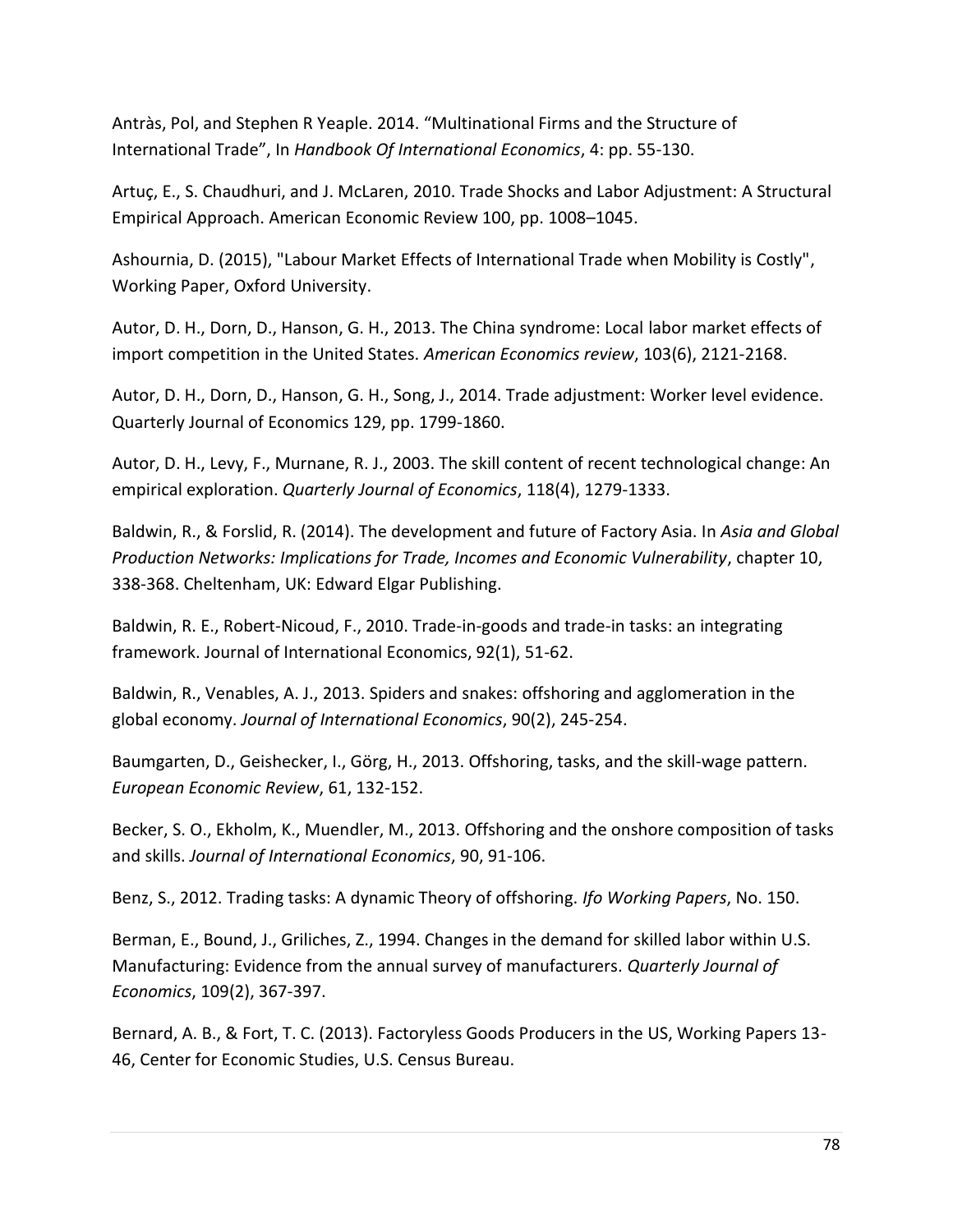Bernard, A. B., Jensen, J. B., 1997. Exporters, skill upgrading, and the wage gap. *Journal of International Economics*, 42, 3-31.

Bernard, A. B., Jensen, J. B.,1999. Exceptional exporter performance: cause, effect, or both? *Journal of Internationa Economics*, 47, 1-25.

Bernard, A. B., Jensen, J. B., Redding, S. J., & Schott, P. K. (2007). Firms in International Trade. *Journal of Economic Perspectives*, 21(3), 105-130.

Bergin, P. R., Feenstra, R. C., Hanson, G. H., 2011. Volatility due to offshoring: Theory and evidence. *Journal of International Economics*, 85(2), 163-173.

Biscourp, P., Kramarz, F., 2007. Employment, skill structure and international trade: Firm level evidence for France. *Journal of International Economics*, 72, 22-51.

Blinder, A.S. (2006), "Offshoring: the Next Industrial Revolution?", Foreign Affairs, March-April 2006, 85(2), 113-128.

Blinder, A.S. (2007), How Many U.S. Jobs Might Be Offshorable?, CEPS Working Paper No. 142

Blinder, A.S., and Alan B. Krueger, 2013. Alternative Measures of Offshorability: A Survey Approach, Journal of Labor Economics 31(2), The Princeton Data Improvement Initiative (Part 2, April 2013), pp. S97-S128.

Bound, J., Johnson, G., 1992. Changes in the structure of wages in the 1980's: An evaluation of alternative explanations. *American Economic Review*, 82(2), 371-392.

Brecher, R. 1974. Minimum wage rates and the pure theory of international trade. Quarterly Journal of Economics 88(1): 98–116.

Brecher, R. A., 1992. An efficiency-wage model with explicit monitoring: Unemployment and welfare in an open economy. *Journal of International Economics*, 32, 179-191.

Burstein, A., Vogel, J., 2010. Globalization, technology and the skill premium: A quantitative analysis. NBER Working Papers, No. 16459.

Bustos, P., 2011. Trade liberalization, exports and technology upgrading: Evidence on the impact of MERCOSUR on Argentinian firms. *American Economic Review*, 101, 304-340.

Bøler, E. A., A. Moxnes and K. H. Ulltveit-Moe (2015), R&D, International Sourcing, and the Joint Impact on Firm Performance, American Economic Review 105(12): 3704–3739

Card, David. 2001. "Immigrant Inflows, Native Outflows, and the Local Labor Market Impacts of Higher Immigration." Journal of Labor Economics 19 (1): 22–64.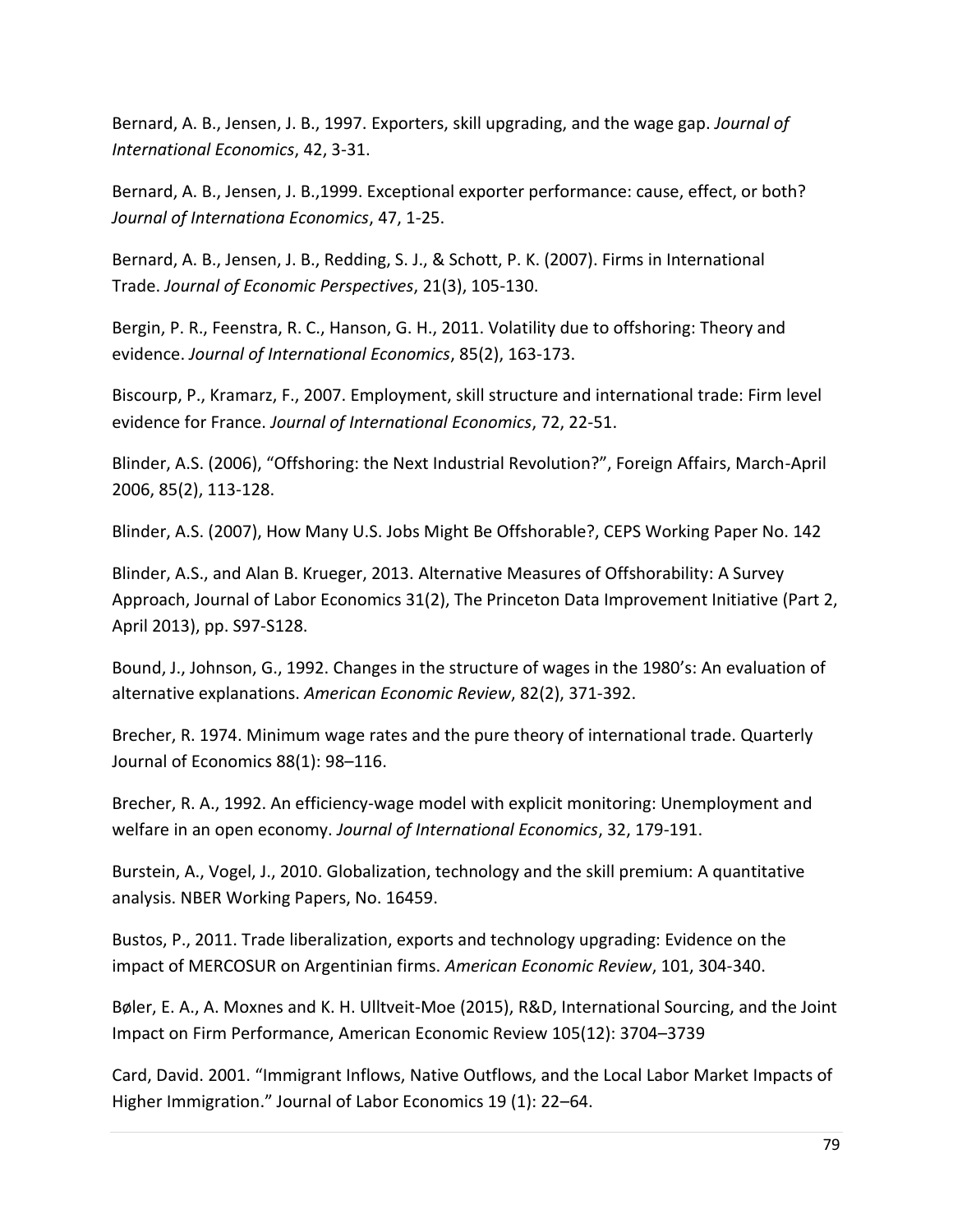Cosar, A. K., 2013. Adjusting to Trade Liberalization: Reallocation and Labor Market Policies. Working Paper, Stockholm School of Economics.

Cosar, A. K., Guner, N., Tybout, J., 2015. Firm dynamics, job turnover, and wage distributions in an open economy. American Economic Review, forthcoming.

Copeland, B. R., 1989. Efficiency wages in a Ricardian model of international trade. *Journal of International Economics*, 27, 221-244.

Costinot, A., Vogel, J., Wang, S., 2013. An elementary theory of global supply chains. *Review of Economics Studies*, 80(1), 109-144.

Costinot, Arnaud and Andreas Rodriguez-Clare, 2014. "Trade Theory with Numbers: Quantifying the Consequences of Globalization" , in Handbook of International Economics Volume 4, edited by G. Gopinath, E. Helpman, and K. Rogoff,.

Couch, K. A., Placzek, D. W., 2010. Earnings losses of displaced workers revisited. *American Economic Review*, 100(1), 572-589.

Crino, R., 2010. Service offshoring and white-collar employment. *Review of Economic Studies*, 77, 595-632.

Criscuolo, C., Garicano, L., 2010. Offshoring and wage inequality: using occupational licensing as a shifter of offshoring costs. *American Economic Review*, 100(2), 439-443.

Davis, D. 1998. Does European unemployment prop up American wages? National labor markets and global trade. American Economic Review 88(3): 478–94.

Davis, D. R., Harrigan, J., 2011. Good jobs, bad jobs, and trade liberalization. *Journal of International Economics*, 84, 26-36.

Davis, D. R. and P. Mishra, 2007, "Stolper-Samuelson is Dead: And Other Crimes of Both Theory and Data," in Ann Harrison, ed., *Globalization and Poverty*, Chicago: University of Chicago Press.

Davidson, C., Martin, L., Matusz, S., 1999. Trade and search generated unemployment. *Journal of International Economics*, 48, 271-299.

Davidson C., Matusz, S. J., Shevchenko, A., 2008. Globalization and firm level adjustment with imperfect labor market. *Journal of International Economics*, 75, 295-309.

Dix-Carneiro, R. (2014), Trade Liberalization and Labor Market Dynamics, Econometrica 82, pp. 825-885.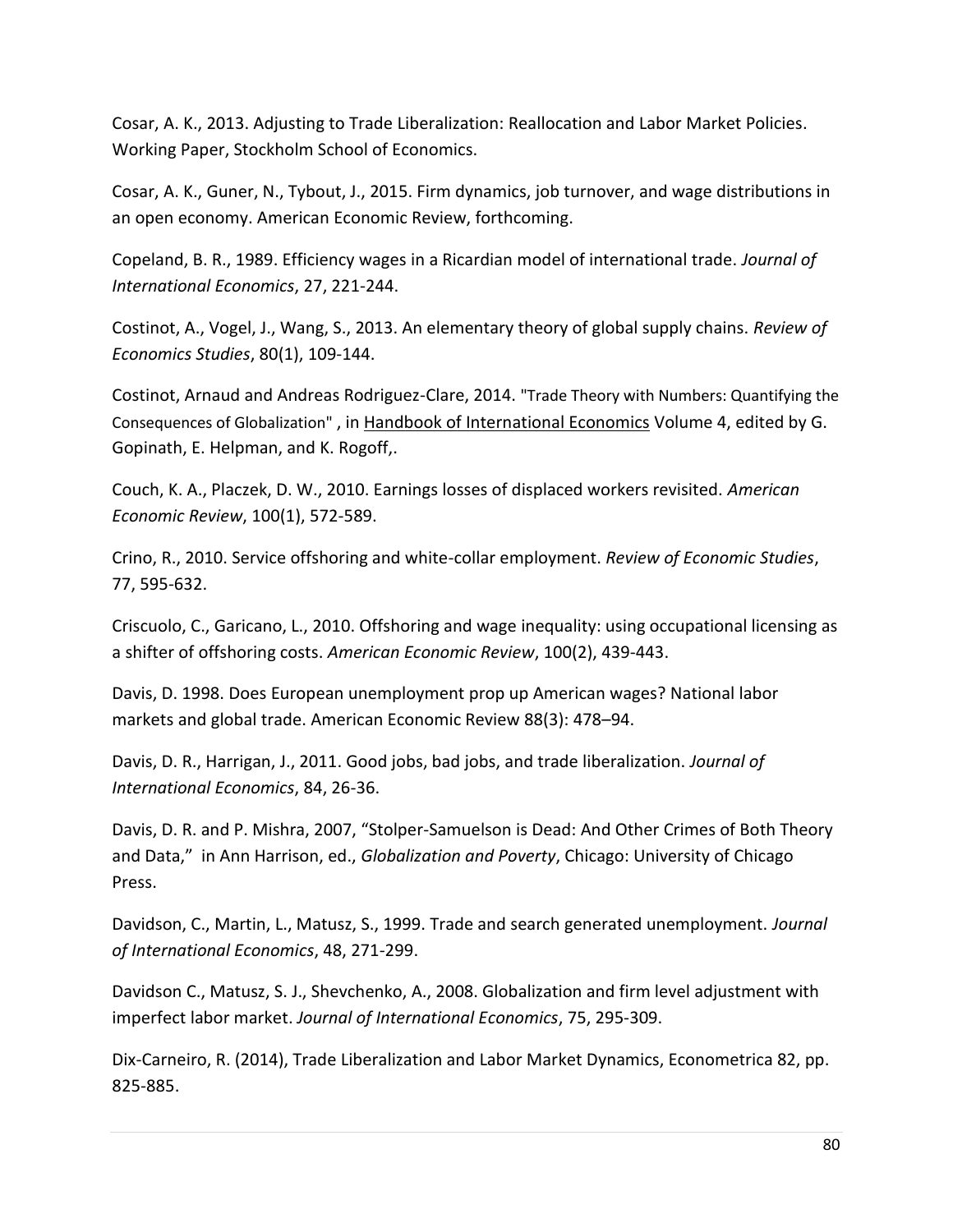Dornbusch, R., S. Fisher, P. Samuelson, 1977, Comparative Advantage, Trade, and Payments in a Ricardian Model with a Continuum of Goods, American Economic Review 67, pp. 823-839.

Eaton, J. and S. Kortum, 2002, Technology, Geography and Trade, Econometrica 70, pp. 1741- 1779.

Ebenstein, A., Harrison, A., McMillan, M., Phillips, S. Estimating the impact of trade and offshoring on American Workers Using the Current Population Surveys. *Review of Economics and Statistics* 96(4): 581–595*.*

Egger, H., Kreichemeier, U., 2009. Firm Heterogeneity and the Labor Market Effects of Trade Liberalization, International Economic Review 50, pp. 187-216.

Egger, H., Kreickemeier, U., Wrona, J., (2013), Offshoring domestic jobs, Journal of International Economics, forthcoming.

Egger, P., Pfaffermayr, M., and Weber, A. (2007), Sectoral Adjustment of Employment to Shifts in Outsourcing and Trade: Evidence from a Dynamic Fixed Effects Multinomial Logit Model, Journal of Applied Econometrics 22, 559–580.

Eliason, M., and D. Storrie (2006), Lasting or Latent Scars? Swedish Evidence on the Long-Term Effects of Job Displacement, Journal of Labor Economics 24, 831-856.

Feenstra, R. C., Hanson, G. H., 1996. Globalization, outsourcing and wage inequality. *American Economic Review*, 86(2), 240-245.

Feenstra, R. C., Hanson, G. H., 1997. Foreign direct investment and relative wages: Evidence from Mexico's maquiladoras. *Journal of International Economics*, 42, 371-393.

Feenstra, R. C., Hanson, G. H., 1999. The impact of outsourcing and high-technology capital on wages: estimates for the United States, 1979-1990. *Quarterly Journal of Economics*, 114, 907- 940.

Felbermayr, G., Prat, J., Schmerer, H. 2011. "Globalization and labor market outcomes: Wage bargaining, search frictions, and firm heterogeneity", Journal of Economic Theory 146, pp. 39- 73.

Fieler, Ana Cecília, Marcela Eslava, and Daniel Yi Xu (2014), Trade, Skills and Quality-Upgrading: A Theory with Evidence from Colombia, Working paper.

Fort, T. C. (2015). Technology and Production Fragmentation: Domestic versus Foreign Sourcing,, Working Paper, Dartmouth.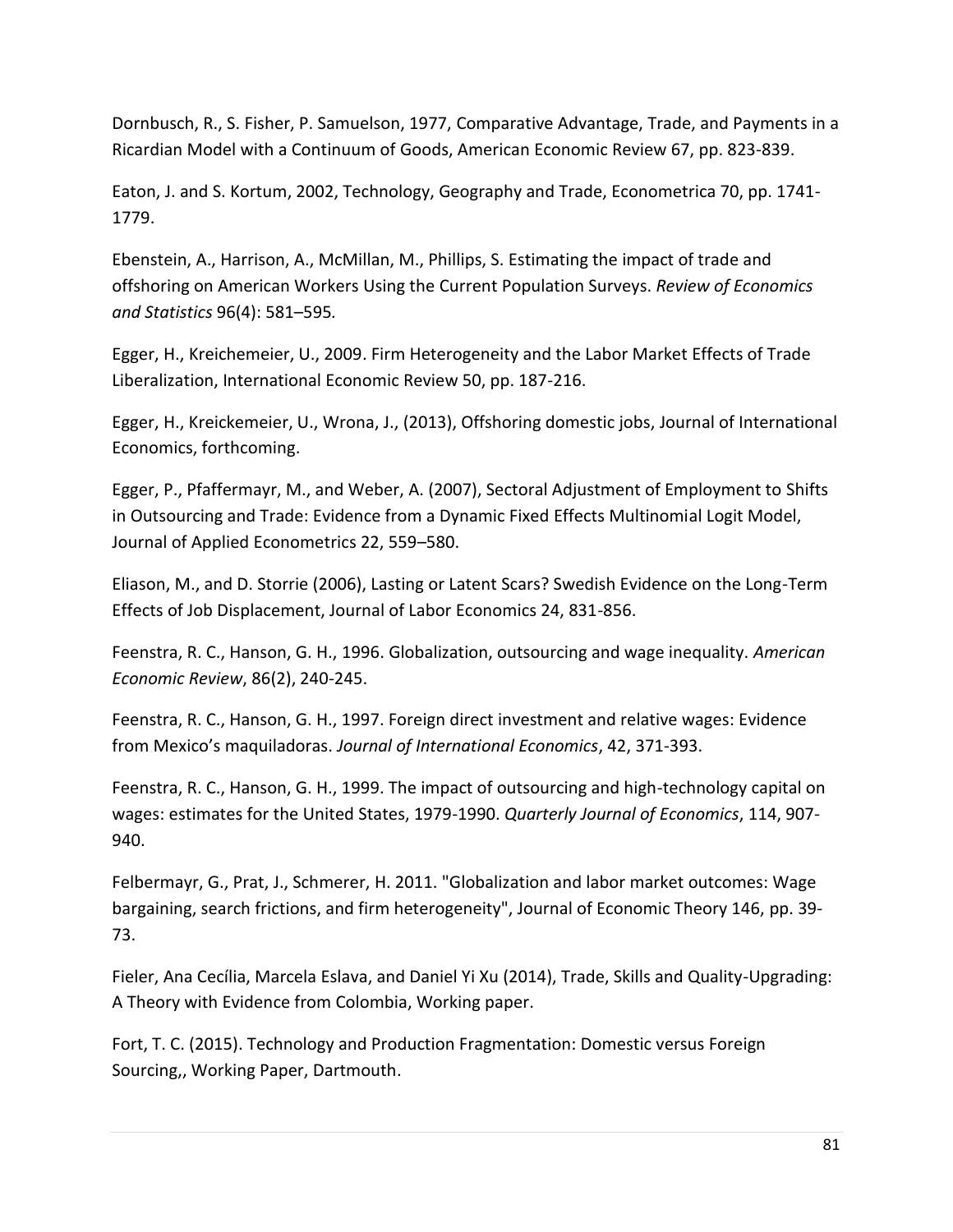Geishecker, I. (2008), "The Impact of International Outsourcing on Individual Employment Security: A Micro-Level Analysis", Labour Economics, 15, pp. 291-314.

Goldberg, P. K., A. Khandelwal, N. Pavcnik and P. Topalova, 2010, "Imported Intermediate Inputs and Domestic Product Growth: Evidence from India"*,* Quarterly Journal of Economics, 125(4), pp. 1727-67.

Goldberg, P. K., Pavcnik, N., 2007. Distributional Effects of globalization in developing countries. *Journal of Economic Literature*, XLV, 39-82.

Goos, M., Manning, A., & Salomons, A. (2014). Explaining Job Polarization: Routine-Biased Technological Change and Offshoring. *American Economic Review*, 104(8), 2509-26.

Grossman, G. M., Rossi-Hansberg, E.,2008. Trading tasks: a simple theory of offshoring. *American Economic Review*, 98(5), 1978-1997.

Grossman, G. M., Rossi-Hansberg, E.,2012. Task trade between similar countries. *Econometrica*, 80(2), 593-629.

Harrison, A., McLaren, J., McMillan, M. S., 2011. Recent Perspectives on Trade and Inequality. Annual Review of Economics 3, pp. 261-289.

Harrison, A., McMillan, M., 2011. Offshoring jobs? Multinationals and US manufacturing employment. *Review of Economics and Statistics*, 93(2), 857-875.

Halpern, László, Miklós Koren and Adam Szeidl (2015), Imported Inputs and Productivity, American Economic Review. 105(12), pp. 3660-3703.

Hanson, G. and C. Xiang, 2004, The Home-Market Effect and Bilateral Trade Patterns, American Economic Review 94, pp. 1108-1129.

Head, K., Ries, J., 2002. Offshore production and skill upgrading by Japanese manufacturing firms. *Journal of International Economics*, 58, 81-105.

Helpman, E., Itskhoki, O., Redding, S., 2010. Inequality and unemployment in a global economy. *Econometrica*, 78(4), 1239-1283.

Hijzen, Alexander, Holger Görg and Robert C. Hine, 2005, International Outsourcing and the Skill Structure of labor Demand in the United Kingdom, The Economic Journal, 115 (October 2005), pp. 860-878.

Hijzen, A., Swaim, P., 2010. Offshoring, labor market institutions and the elasticity of labor demand. *European Economic Review*, 54, 1016-1034.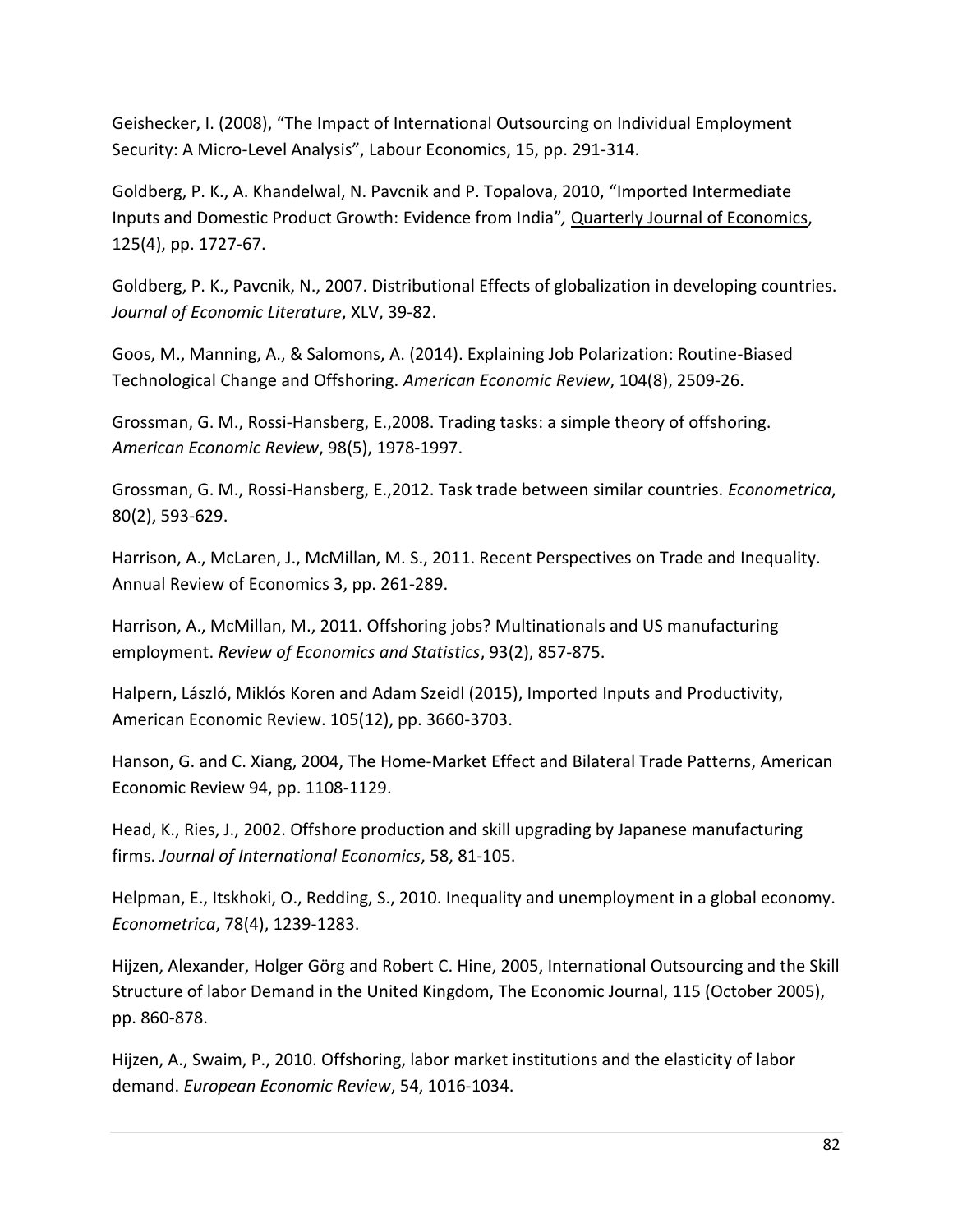Hsieh, C. T., Woo, K. T., 2005. The impact of outsourcing to China on Hong Kong's labor market. *American Economic Review*, 95(5), 1673-1687.

Hummels, D., Ishii, J., & Yi, K. (2001). The Nature and Growth of Vertical Specialization in World Trade. *Journal of International Economics*, 54, 75-96.

Hummels, D., Munch, J. R., Xiang, C., 2013, Education and Labor Market Policies in an Offshoring Global Economy, Nordic Economic Policy Review 1/2013, pp. 75-98.

Hummels, D., Munch, J. R., Skipper, L., Xiang, C., 2012. Offshoring, transition, and training: Evidence from Danish matched worker-firm data. *American Economic Review: Papers & Proceedings*, 102(2), 424-428.

Hummels, D., R. Jørgensen, J. Munch and C. Xiang. "The wage and employment effects of outsourcing: evidence from Danish matched worker-firm data". *American Economic Review, 104 (6), June 2014, 1597-1629.* 

Huttunen K., J. Møen, and K. Salvanes (2011), How Destructive is Creative Destruction? Effects of job loss on job mobility, withdrawal and income, Journal of the European Economic Association 9, pp. 840-870.

Jacobson, L. S., LaLonde, R. J., Sullivan, D. G., 1993. Earning losses of displaced workers. *American Economic Review*, 83(4), 685-709.

Johnson, R. C., & Noguera, G. (2012a). Accounting for Intermediates: Production Sharing and Trade in Value Added. *Journal of International Economics*, 86(2), 224–236.

Johnson, R. C., & Noguera, G. (2012b). Fragmentation and Trade in Value Added over Four Decades. NBER Working Paper No. 18186.

Johnson, R. C., & Noguera, G. (2014). A Portrait of Trade in Value Added over Four Decades. Unpublished Manuscript, Dartmouth College.

Jørgensen, R. (2011), Measuring Trade in Value Added: Evidence from Danish Firms, Working Paper, University of Copenhagen.

Kambourov, G., 2009, Labour Market Regulations and the Sectoral Reallocation of Workers: The Case of Trade Reforms, Review of Economic Studies 73, pp. 1321-1358.

Karabay, B., McLaren, J., 2010. Trade, offshoring and the invisible handshake. *Journal of International Economics*, 82, 26-34.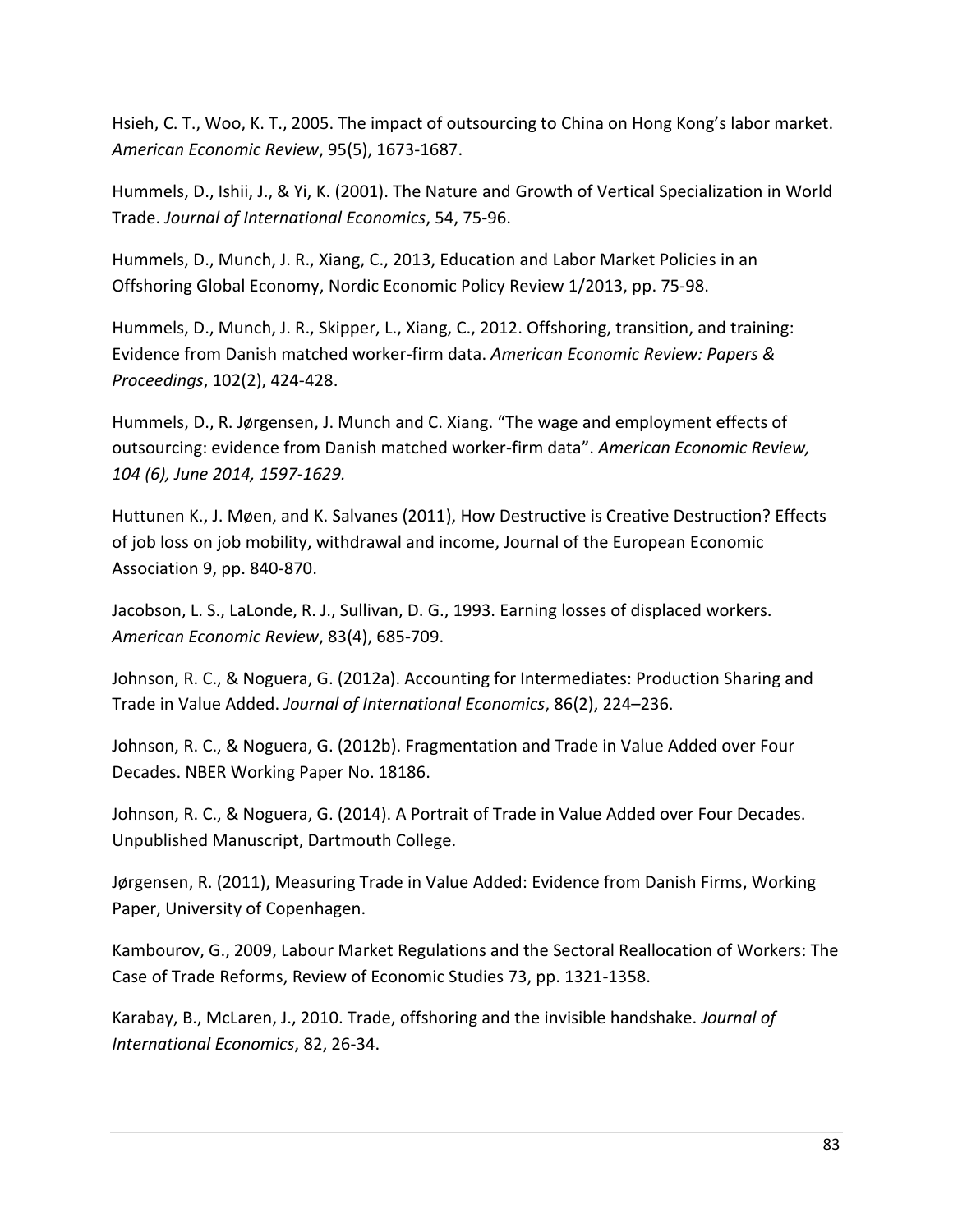Kasahara, H., Rodgigue, J., 2008. Does the use of imported intermediates increase productivity? Plant-level evidence. *Journal of Development Economics*, 87, 106-118.

Kletzer, L. G. (1998), Job displacement, Journal of Economic Perspectives 12, 115–36.

Koopman, R., Wang, Z., & Wei, S. (2014). Tracing Value-Added and Double Counting in Gross Exports. *American Economic Review*, 104(2), 459-94.

Kramarz, F., 2008. Offshoring, wages and employment: Evidence from data matching imports, firms and workers, mimeo.

Krishna, P., Poole, J. P., Senses, M. Z., 2014. Wage effects of trade reform with endogenous worker mobility. Journal of International Economics 93, pp. 239–252

Krishna, P., Senses, M. Z., 2014. International trade and labor income risk in the United States. *Review of Economic Studies*, 81(1), 186-218.

Krugman, Paul (2011), "Degrees and Dollars", The New York Times, 6 March.

Kurz, C., Senses, M. Z., 2016, Importing, exporting and firm-level employment volatility, Journal of International Economics 98, pp. 160-175.

Lawrence, R. and Matthew J. Slaughter. 1993. "Trade and U.S. Wages: Giant Sucking Sound or Small Hiccup?" *Brookings Papers on Economic Activity*.

Liu, Runjuan and Daniel Trefler, 2008. Much Ado About Nothing: American Jobs and the Rise of Service Outsourcing to China and India, NBER working paper 14061.

Liu, Runjuan and Daniel Trefler, 2011. A Sorted Tale of Globalization: White Collar Jobs and the Rise of Service Offshoring, NBER working paper 17559.

Madrian, B.C. and L.J. Lefgren, 2000, "An Approach to Longitudinally Matching Population Survey (CPS) Respondents", Journal of Economic and Social Measurement, 26(1), pp. 31-62.

Martins, P. S., Opromolla, L. D., 2009. Exports, imports and wages: Evidence from matched firmworker-product panels. IZA Discussion Paper No. 4646.

Matusz, S. 1985. The Heckscher Ohlin Samuelson model with implicit contracts. Quarterly Journal of Economics 100, pp. 1313–29.

Mion, G., Zhu, L., 2013. Import competition from and offshoring to China: A curse or blessing for firms?. *Journal of International Economics*, 89, 202-215.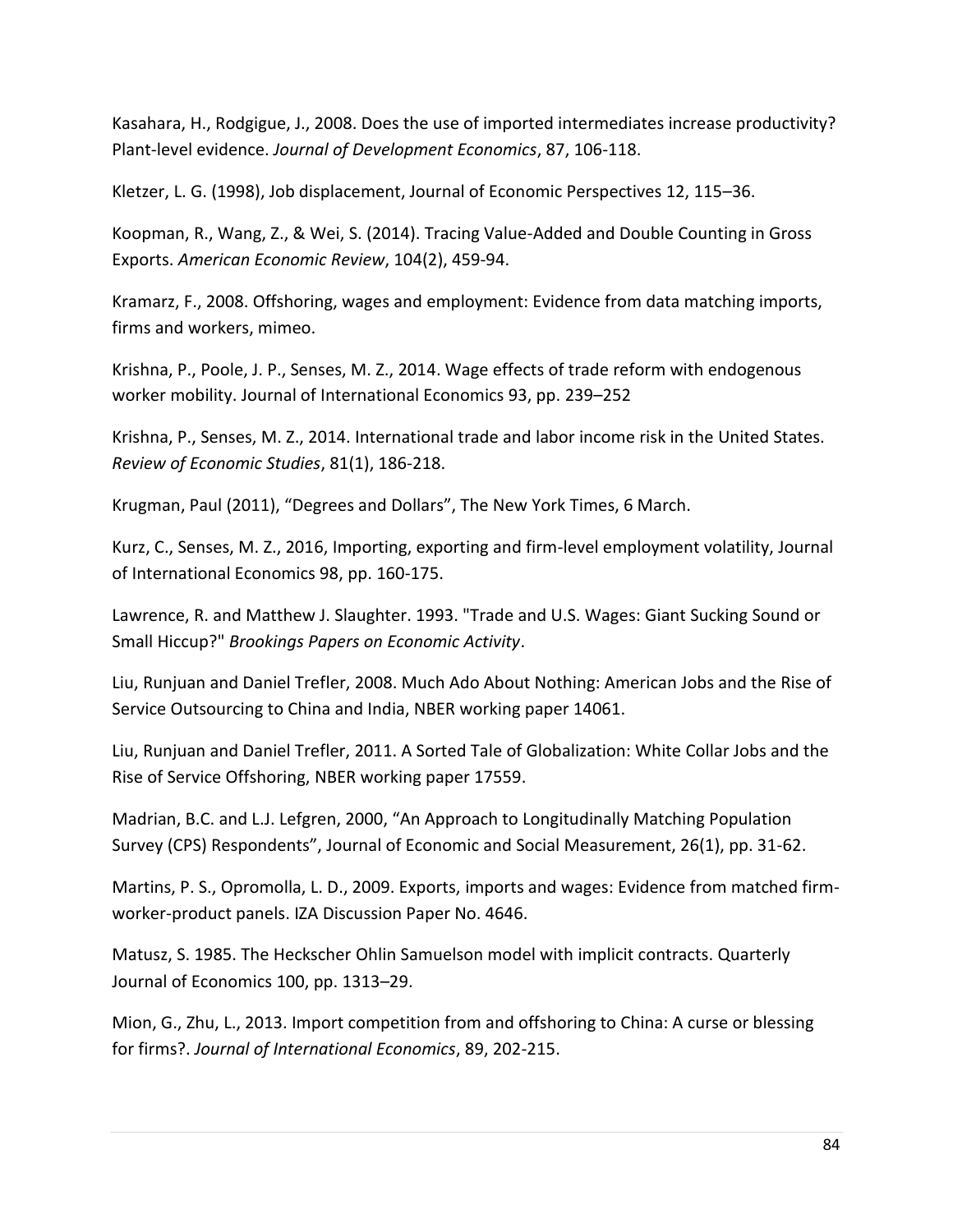Mitra, D., Ranjan, P., 2010. Offshoring and unemployment: The role of search frictions labor mobility. *Journal of International Economics*, 81, 219-229.

Munch, J. R. (2010), Whose Job Goes Abroad? International Outsourcing and Individual Job Separations, Scandinavian Journal of Economics 112, pp. 339-360.

Ng, F., Yeats, A., 1999. "Production sharing in East Asia : who does what for whom, and why?," Policy Research Working Paper Series 2197, The World Bank.

Ottaviano, G. I. P., Peri, G., Wright, G. C., 2013. Immigration, offshoring and American Jobs. *American Economic Review*, 103(5), 1925-1959.

Park, J., 2012. Does occupational training by the trade adjustment assistance program really help reemployment? Success measured as occupation matching. *Review of International Economics*, 20, 999-1016.

Puga, Diego and Daniel Trefler, 2007, "Wake Up and Smell the Ginseng: The Rise of Incremental Innovation in Low-Wage Countries," NBER working paper 11571.

Ranjan, P., 2013. Offshoring, unemployment, and wages: The role of labor market institutions. *Journal of International Economics*, 89(1), 172-186.

Rodrik, D., 1997, Has Globalization Gone Too Far?, Institute for International Economics

Senses, M. Z., 2010. The effects of offshoring on the elasticity of labor demand. *Journal of International Economics*, 81, 89-98.

Sethupathy, G., 2013. Offshoring, wages, and employment: Theory and evidence. *European Economic Review*, 62, 73-97.

Slaughter, M. J., 2000. Production transfer within multinational enterprises and American wages. *Journal of International Economics*, 50, 449-472.

Slaughter, M. J.,2001. International trade and labor-demand elasticities. *Journal of International Economics*, 54, 27-56.

Sly, N., Soderbery, A. 2014 "Strategic Sourcing and Wage Bargaining," Journal of Development Economics, 109, July 2014: pp 172-187.

Spitz-Oener, Alexandra, "Technical Change, Job Tasks, and Rising Educational Demands: Looking Outside the Wage Structure", Journal of Labor Economics 24(2), 2006, 235-270.

Stolper, W. F., Samuelson, P. A., 1941. Protection and real wages. *Review of Economic Studies*, 9(1), 58-73.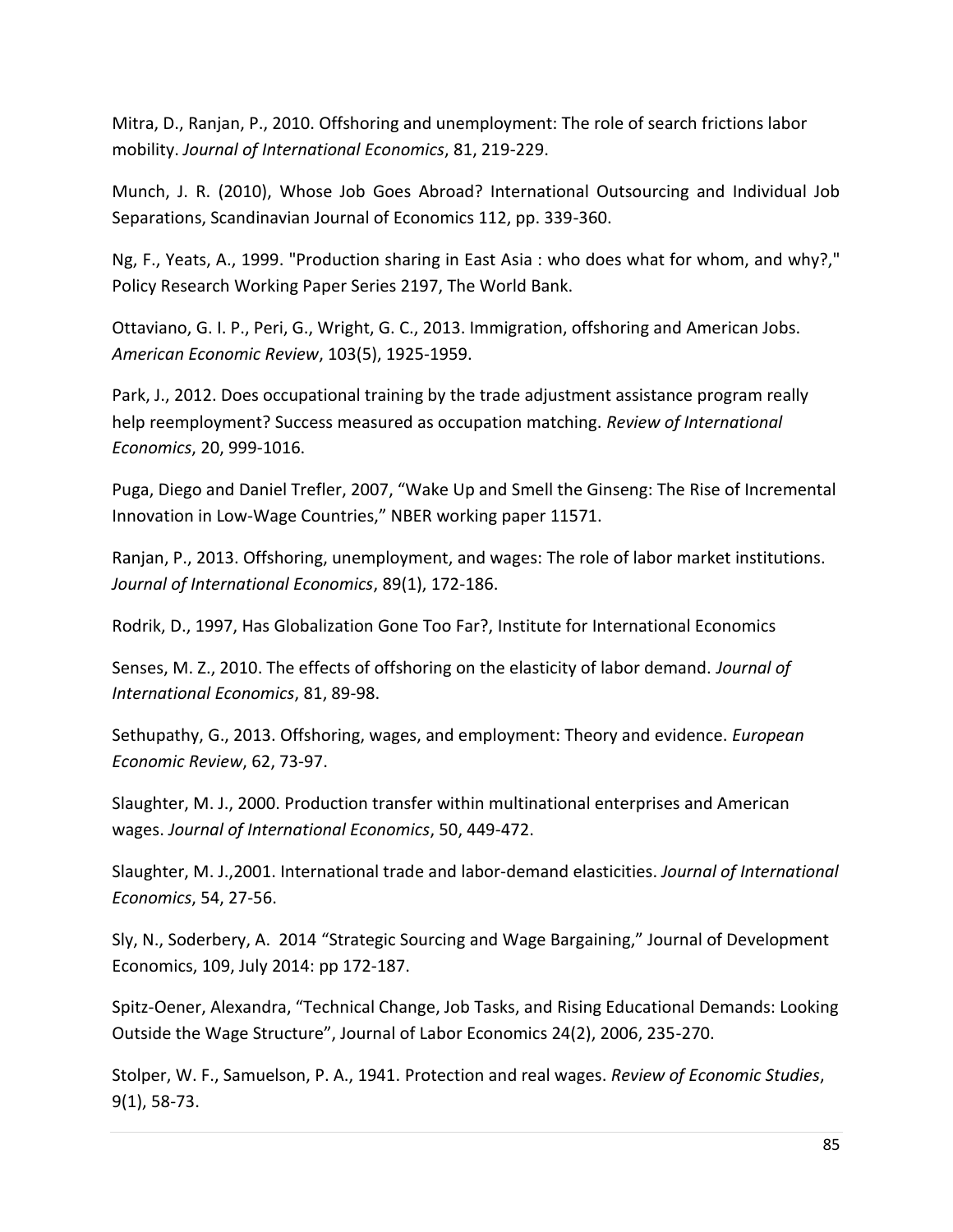Verhoogen, E. A., 2008. Trade, quality upgrading, and wage inequality in the Mexican manufacturing sector. *Quarterly Journal of Economics*, 123, 489-530.

Walker, R. (2013), The Transitional Costs of Sectoral Reallocation: Evidence From the Clean Air Act and the Workforce, Quarterly Journal of Economics 128, pp. 1787-1835.

Xiang, Chong, 2014, "Product Cycles in U.S. Imports Data". *Review of Economics and Statistics, 96(5), 999-1004.*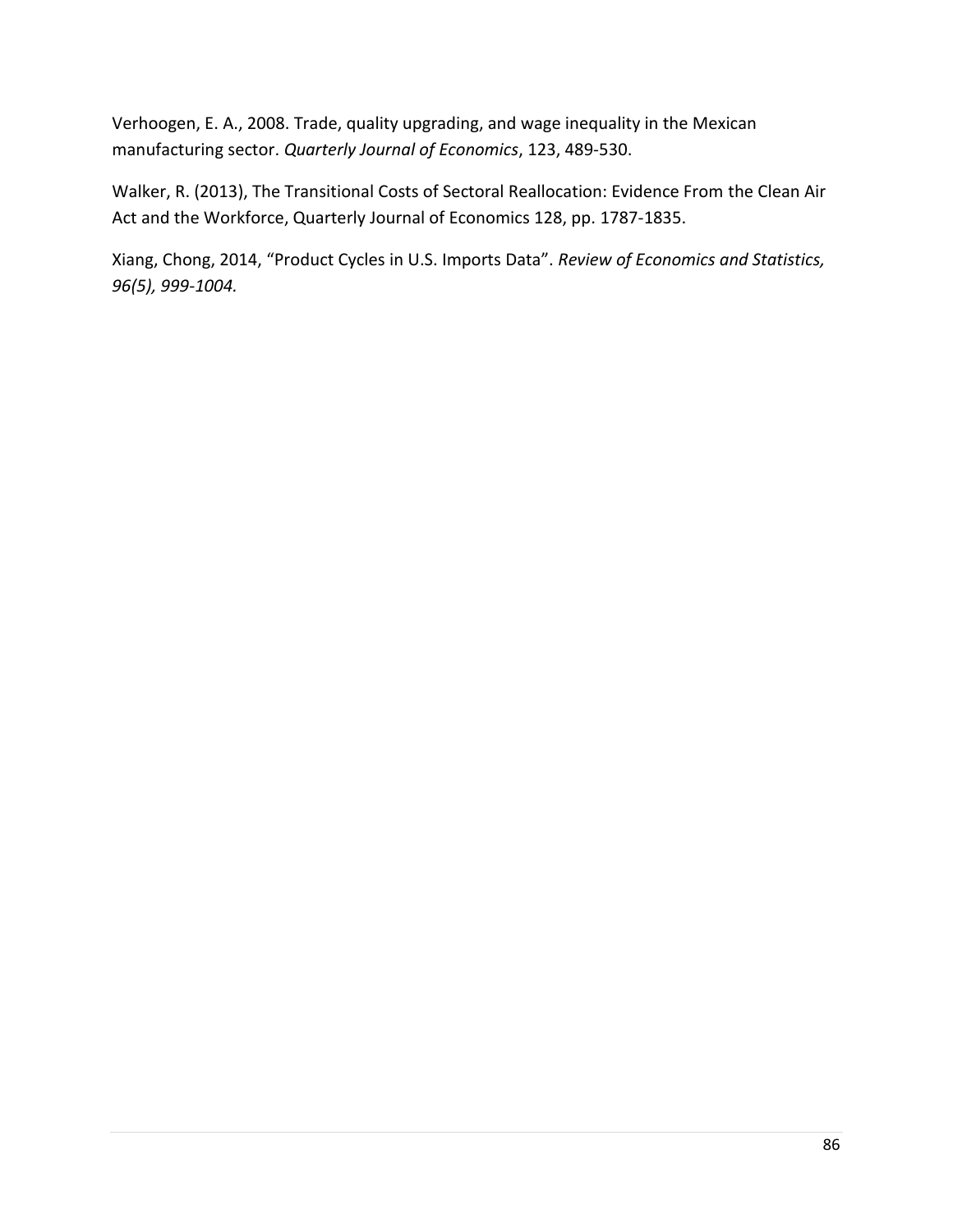| Paper                              | <b>Status</b>                  | Data                                                                                  | <b>Major Policy</b><br>Change                    | IV                                   | Measure of Offshoring                                                                                               |
|------------------------------------|--------------------------------|---------------------------------------------------------------------------------------|--------------------------------------------------|--------------------------------------|---------------------------------------------------------------------------------------------------------------------|
| Section 3.3 Industry-level<br>Data |                                |                                                                                       |                                                  |                                      |                                                                                                                     |
| Feenstra-<br>Hanson 97             | <b>JIE</b>                     | Mexico's Industrial<br>Census. 1975-88                                                | Trade &<br>Investment<br>Policy Change,<br>1980s | Distance to U.S.<br>border           | No. Foreign plants divided by<br>No. Domestic plants                                                                |
| Feenstra-<br>Hanson 99             | QJE                            | U.S. I/O Table,<br>Census of Manuf.,<br>NBER prod. & trade<br>data. 1979-1990         | N.A.                                             | N.A.                                 | Broad & Narrow Offshoring<br>(constructed from Input-<br>Output tables, based on the<br>Proportionality Assumption) |
| Hsieh-Woo 05                       | <b>AER</b><br>shorter<br>paper | H.K. Pop. Census &<br>Annual Survey of<br><b>Industrial Production.</b><br>1976-1996. | China's Opening<br>to Trade, 1981                | labor/skilled-labor<br>share in 1976 | Similar to Feenstra-Hanson<br>99, but Restricted to Imports<br>from China                                           |
| Amiti-Wei 05                       | working<br>paper               | U.S. I/O Table, IMF<br>BOP yearbooks.<br>1992-2000.                                   | N.A.                                             | N.A.                                 | Distinguishes Service vs.<br>Material Off.; Both Similar to<br>Feenstra-Hanson 99                                   |
| Amiti-Wei 09                       | <b>Book</b><br>Chapter         | U.S. I/O Table, IMF<br>BOP yearbooks.<br>1992-2000                                    | N.A.                                             | N.A.                                 | Same as Amiti-Wei 05                                                                                                |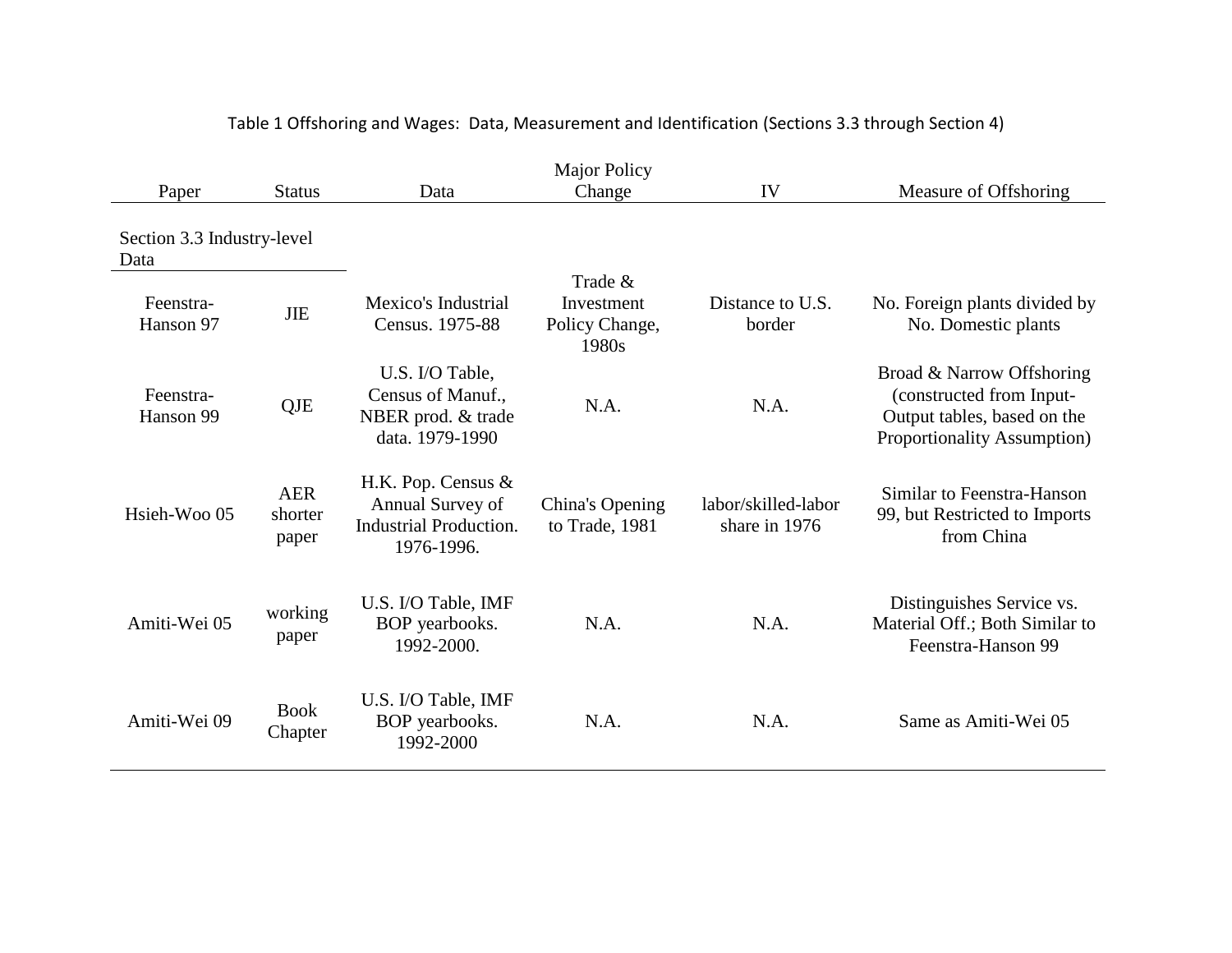| Paper                          | <b>Status</b> | Data                                            | <b>Major Policy</b><br>Change                                    | IV                                                                                                                   | Measure of Offshoring                                                                    |
|--------------------------------|---------------|-------------------------------------------------|------------------------------------------------------------------|----------------------------------------------------------------------------------------------------------------------|------------------------------------------------------------------------------------------|
| Section 3.4 Firm-level<br>Data |               |                                                 |                                                                  |                                                                                                                      |                                                                                          |
| Biscourp-<br>Kramarz 07        | <b>JIE</b>    | French firm level<br>data. 1986/87-<br>1991/92. | N.A.                                                             | N.A.                                                                                                                 | Manufacturing Firms' Imports;<br>Broad & Narrow Offshoring                               |
| Mion-Zhu 13                    | <b>JIE</b>    | Belgium firm level<br>data. 1996-2007.          | N.A.                                                             | Trade weighted tariffs<br>and exch. rates,<br>weights $= 1$ -year<br>lagged import values.                           | Same as Biscourp-Kramarz 07.                                                             |
| Amiti-Davis<br>11              | ReStud        | Indonesian firm level<br>data. 1991-2000.       | Trade<br>Liberalization<br>(mainly tariff)<br>cuts) in $1990$ 's | unskilled-labor share<br>in 1991, dummies for<br>non-tariff barrier and<br>for products excluded<br>from tariff cuts | weighted average of industry<br>$tariff rates, weights = input$<br>shares from I/O table |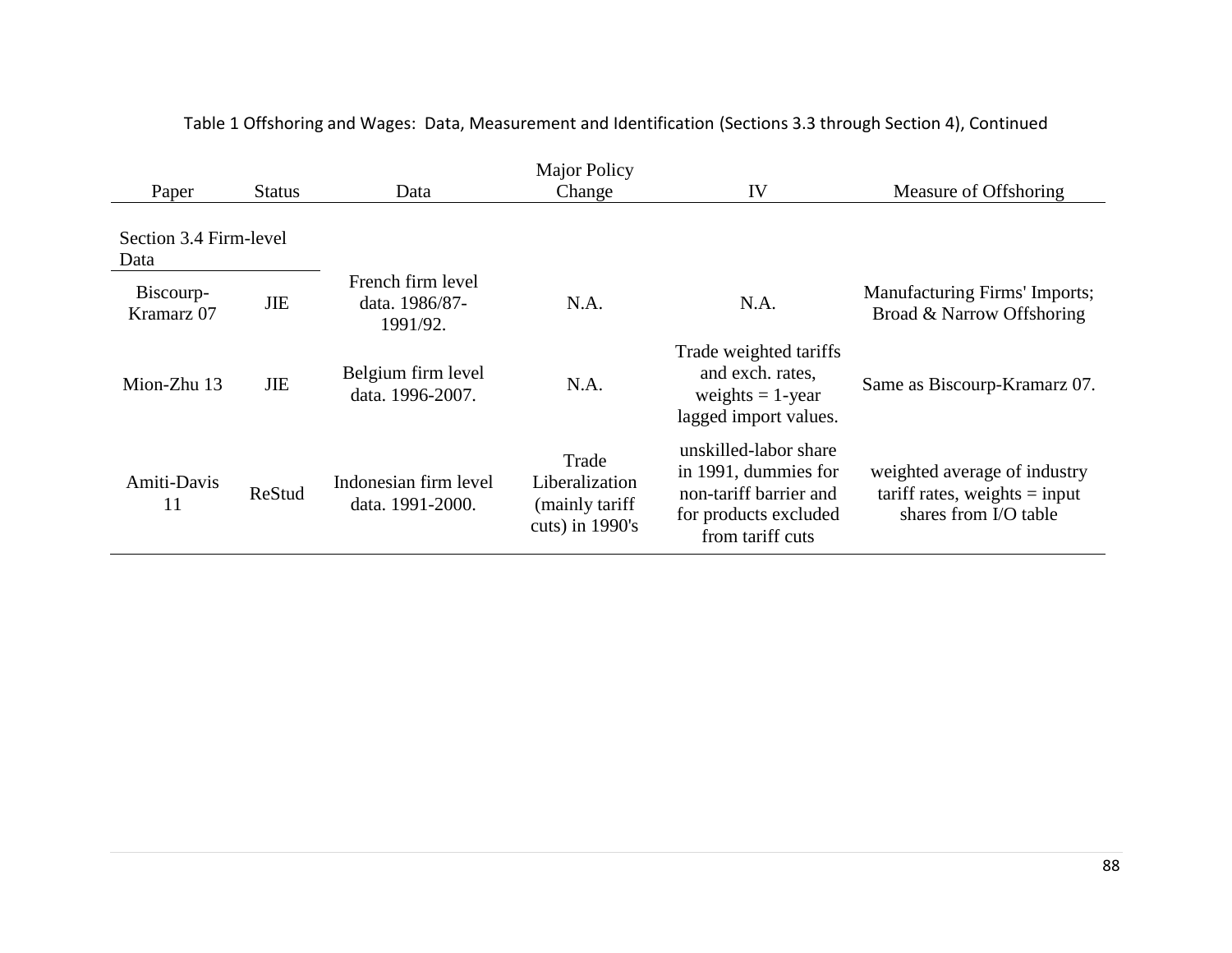| Paper                                               | <b>Status</b>    | Data                                                                           | <b>Major Policy</b><br>Change                         | IV                                                                           | Measure of Offshoring                                                                           |
|-----------------------------------------------------|------------------|--------------------------------------------------------------------------------|-------------------------------------------------------|------------------------------------------------------------------------------|-------------------------------------------------------------------------------------------------|
|                                                     |                  | Section 3.5.1 Publically Available Worker Data                                 |                                                       |                                                                              |                                                                                                 |
| Liu-Trefler<br>08                                   | working<br>paper | U.S. CPS, BEA data<br>for trade between<br>unaffiliated parties.<br>1995-2006. | China and India's<br>liberalizations,<br>early 1990's | U.S. Imports from G8<br>Countries                                            | <b>Imports of Other Private</b><br>Services from China & India,<br>between Unaffiliated Parties |
| Ebenstein-<br>Harrison-<br>McMillan-<br>Phillips 14 | ReStat           | U.S. CPS, BEA data<br>for trade and MNC<br>affiliate employment.<br>1984-2002. | N.A.                                                  | N.A.                                                                         | <b>Employments of Foreign</b><br>Affiliates of U.S. Multi-<br>nationals                         |
| Liu-Trefler<br>11                                   | working<br>paper | U.S. CPS, BEA data<br>for trade between<br>unaffiliated parties.<br>1995-2006. | China and India's<br>liberalizations,<br>early 1990's | GDP-per-capita $&$ Its<br>Coefficient Estimate in<br><b>Gravity Equation</b> | <b>Imports of Other Private</b><br>Services from China & India,<br>between Unaffiliated Parties |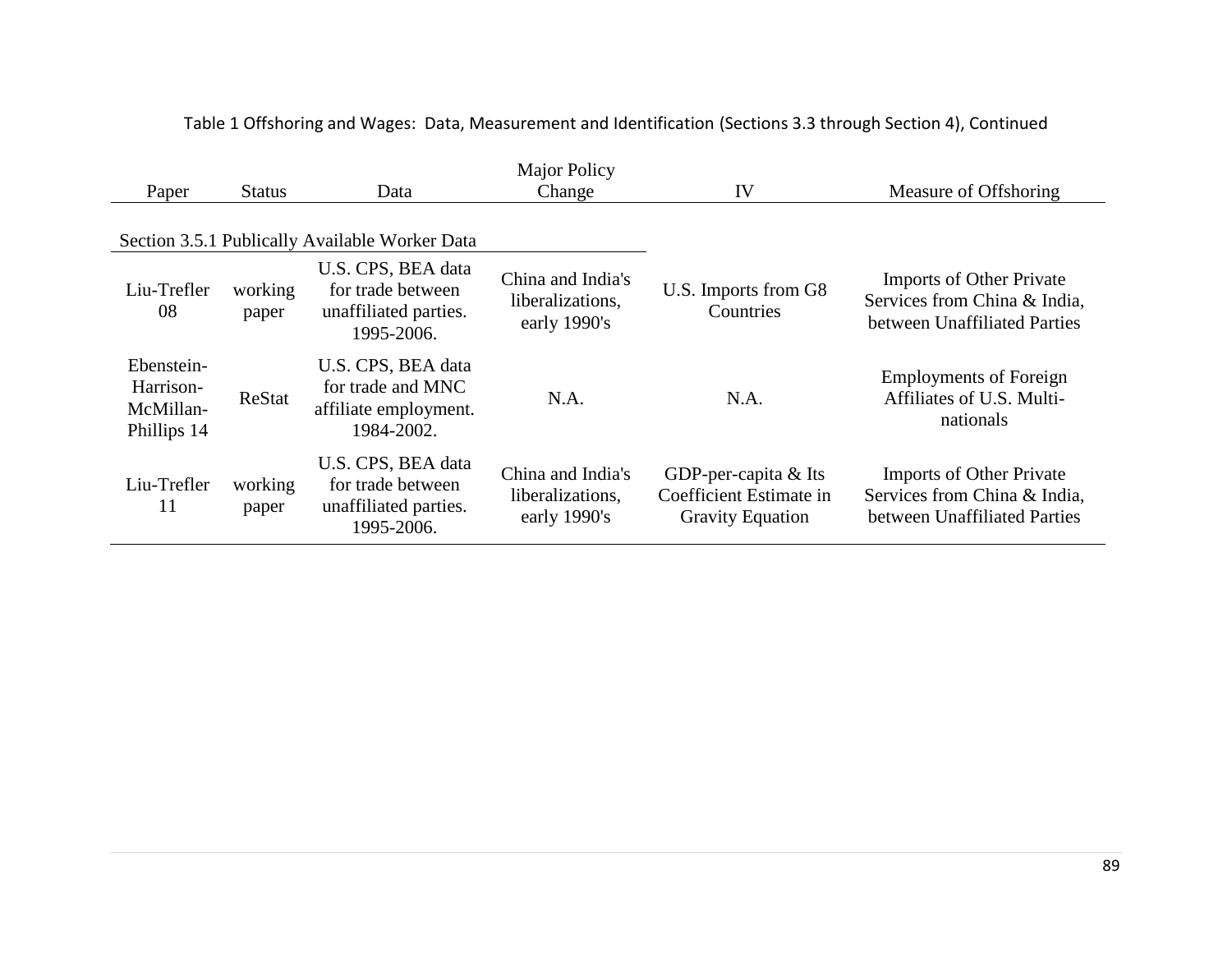| Paper                                        | <b>Status</b>    | Data                                                       | <b>Major Policy</b><br>Change | IV                                                                                             | Measure of Offshoring                                               |
|----------------------------------------------|------------------|------------------------------------------------------------|-------------------------------|------------------------------------------------------------------------------------------------|---------------------------------------------------------------------|
| Data                                         |                  | Section 3.5.2 Matched Employee-Employer                    |                               |                                                                                                |                                                                     |
| Hummels-<br>Jørgensen-<br>Munch-<br>Xiang 14 | <b>AER</b>       | Danish matched<br>employer-employee<br>data. 1995-2006.    | N.A.                          | <b>Source Country Exports</b><br>to (Imports from)<br>World Minus Denmark.<br>Transport costs. | Manufacturing Firms' Imports;<br><b>Broad and Narrow Offshoring</b> |
| Martins-<br>Opromolla<br>09                  | working<br>paper | Portugese matched<br>employer-employee<br>data. 1995-2005. | N.A.                          | N.A.                                                                                           | Manufacturing Firms' Imports.<br>Broad Offshoring only.             |
| Kramarz 08                                   | working<br>paper | French matched<br>employer-employee<br>data. 1986-1992.    | Single Market<br>Program 1988 | Lagged U.S. Export<br>Prices                                                                   | Manufacturing Firms' Imports;<br>Broad & Narrow Offshoring          |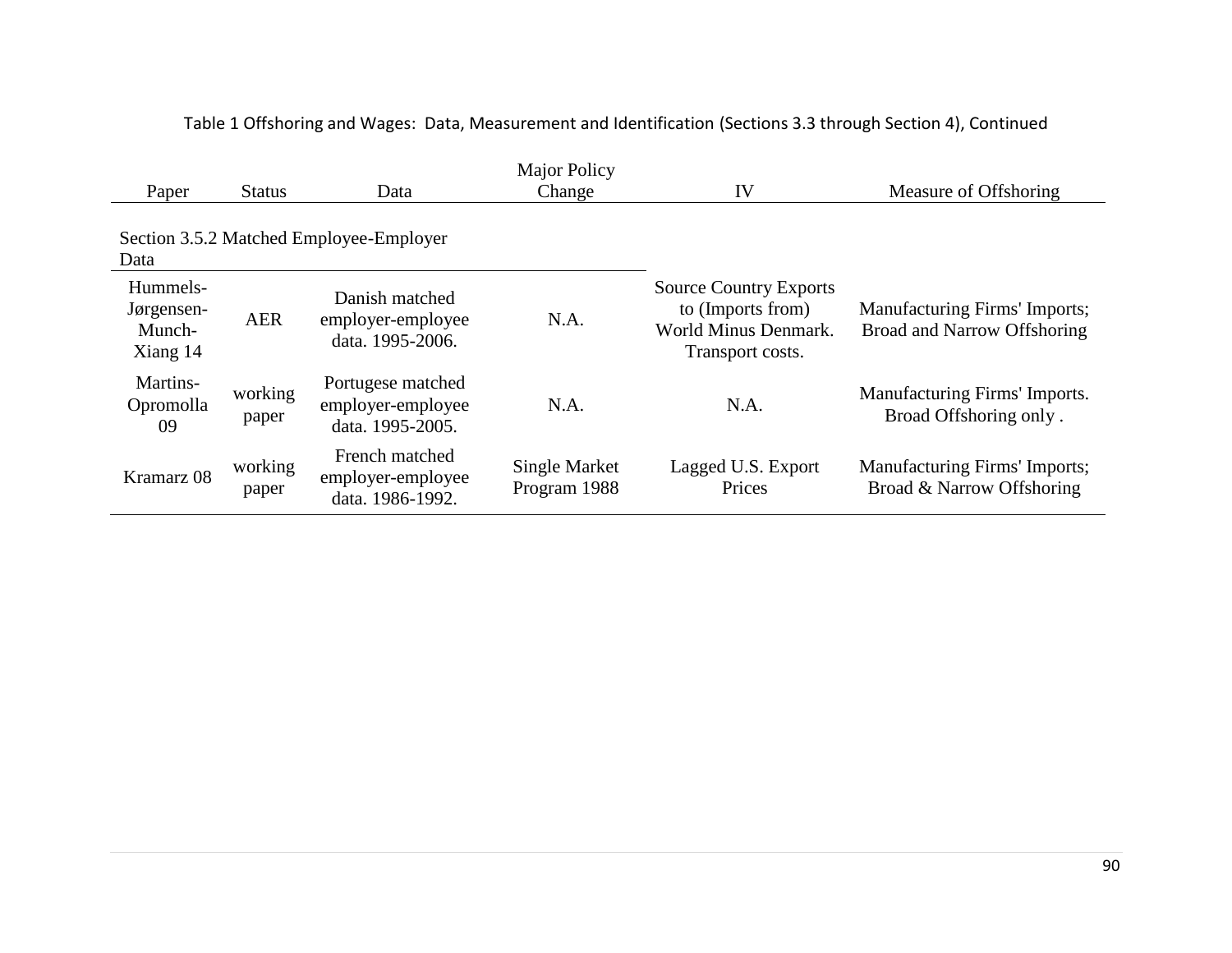| <b>Major Policy</b>                   |                   |                                                                                                                                                      |        |                                                                                                |                                                                                               |
|---------------------------------------|-------------------|------------------------------------------------------------------------------------------------------------------------------------------------------|--------|------------------------------------------------------------------------------------------------|-----------------------------------------------------------------------------------------------|
| Paper                                 | <b>Status</b>     | Data                                                                                                                                                 | Change | IV                                                                                             | Measure of Offshoring                                                                         |
|                                       |                   | Section 4 Variation of the Effects of Offshoring Across Occupations                                                                                  |        |                                                                                                |                                                                                               |
| Criscuolo-<br>Garicano 10             | <b>AER</b><br>P&P | U.K. surveys of service<br>trade and occupational<br>requirements. 01-07.                                                                            | N.A.   | N.A.                                                                                           | Fims' Imports of Services                                                                     |
| Ottaviano-<br>Peri-Wright<br>13       | <b>AER</b>        | U.S. Census and<br><b>American Community</b><br>Survey, BEA data for<br><b>MNC</b> affiliate<br>employment, and<br>O*NET. 2000-2007.                 | N.A.   | N.A.                                                                                           | Narrow Offshoring;<br><b>Employments of Foreign</b><br>Affiliates of U.S. Multi-<br>nationals |
| Crino 10                              | ReStud            | U.S. Census, BEA data<br>for trade between<br>unaffiliated parties,<br><b>BLS</b> Occupational<br><b>Employment Statistics,</b><br>O*NET. 1997-2006. | N.A.   | N.A.                                                                                           | Same as Amiti-Wei 05                                                                          |
| Becker-<br>Ekholm-<br>Muendler 13     | <b>JIE</b>        | German firm-level data<br>and QCS. 1998-2001.                                                                                                        | N.A.   | N.A.                                                                                           | <b>Employments of Foreign</b><br>Affiliates of German Multi-<br>nationals                     |
| Baumgarten-<br>Geishecker-<br>Görg 13 | <b>EER</b>        | German Soio-<br><b>Economic Panel and</b><br>QCS. 1991-2006.                                                                                         | N.A.   | Same as Hummels-<br>Jørgensen-Munch-<br>Xiang 13, but at<br>industry- and<br>occupation-levels | Narrow offshoring                                                                             |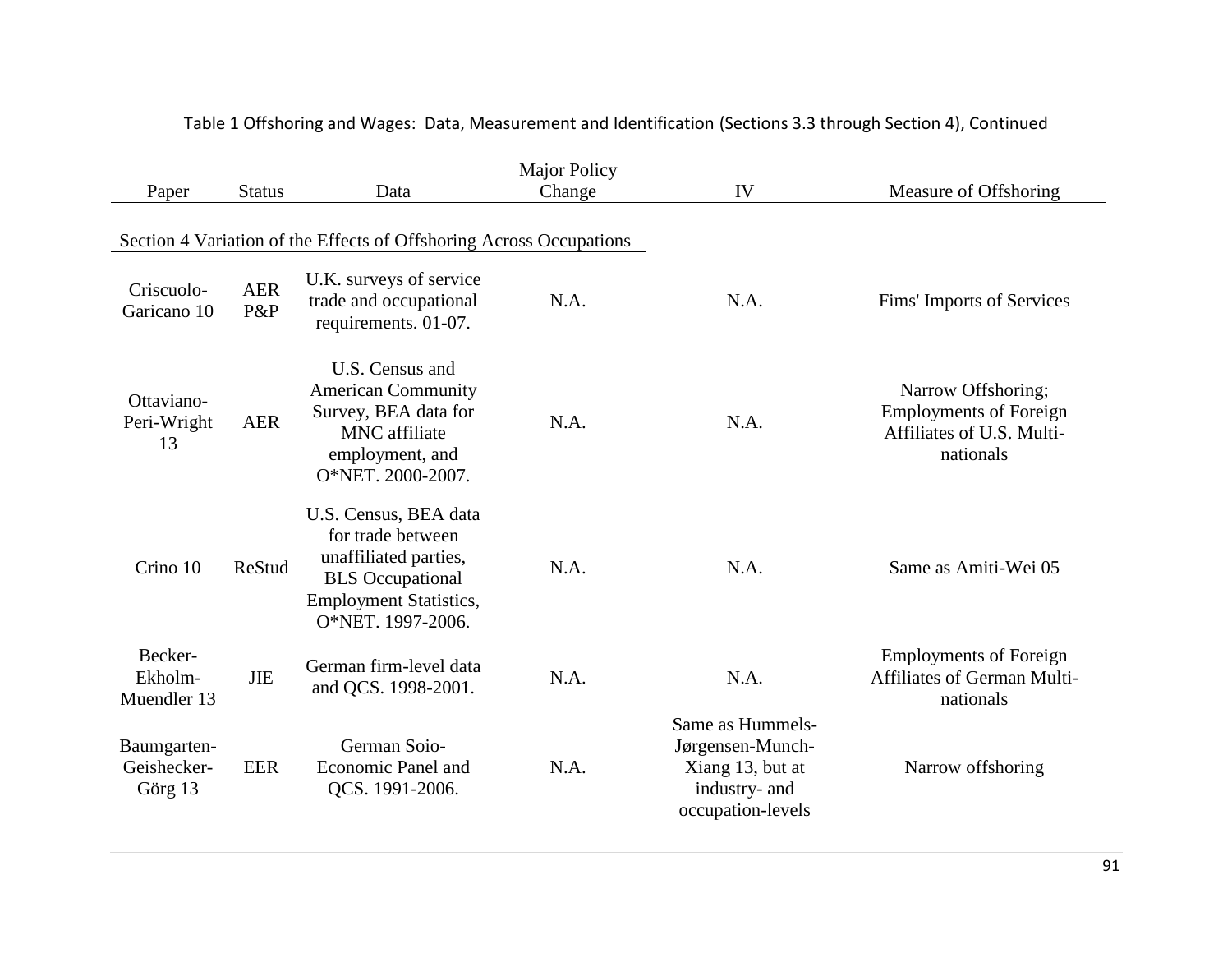| Paper                              | Measure of<br>Offshoring                                          | Sample<br>Mean/Median/Range                                           | Where<br>to<br>Where | If Offshoring Rises by $10\%$ (see p27 or<br>Table Footnote)                                                                |
|------------------------------------|-------------------------------------------------------------------|-----------------------------------------------------------------------|----------------------|-----------------------------------------------------------------------------------------------------------------------------|
| Section 3.3 Industry-level<br>Data |                                                                   |                                                                       |                      |                                                                                                                             |
| Feenstra-Hanson 97                 | No. Foreign plants<br>divided by No.<br>Domestic plants           | [0, 0.07]                                                             | $U.S.$ to<br>Mexico  | Share of non-prod. workers in wage bill<br>rises by 0.0069, for average Mexican state<br>(Table 4, column 1)                |
| Feenstra-Hanson 99                 | Broad & Narrow<br>Offshoring                                      | Narrow (broad) has<br>mean of 0.027-0.044<br>$(0.063 - 0.097)$        | U.S. to<br>World     | Share of non-prod. workers in wage bill<br>rises by 0.00064, for average U.S. mfg.<br>industry (Table III, column 2)        |
| Hsieh-Woo 05                       | Feenstra-Hanson 99,<br>restricted to Imports<br>from China        | [0.1, 0.6]                                                            | H.K. to<br>China     | Share of skilled labor in wage bill rises by<br>2.7%, or 0.027 log points, for average H.K.<br>industry (Table 4, column 2) |
| Amiti-Wei 05                       | Feenstra-Hanson 99,<br>Distinguishes Service<br>vs. Material Off. | Service (material)<br>has range<br>[0.0018, 0.0029]<br>([0.12, 0.17]) | U.S. to<br>World     | Value-added per worker rises by 0.01%, or<br>0.0001 log points, for average U.S.<br>industry (Table 6, column 3)            |
| Amiti-Wei 09                       | Same as above                                                     | Same as above                                                         | Same as<br>above     | Employment falls by $0.006\%$ , or $0.00006$<br>log points, for average U.S. industry (Table<br>$6$ , column $3$ )          |

# Table 2 Offshoring and Wages: Findings (Sections 3.3 through Section 4)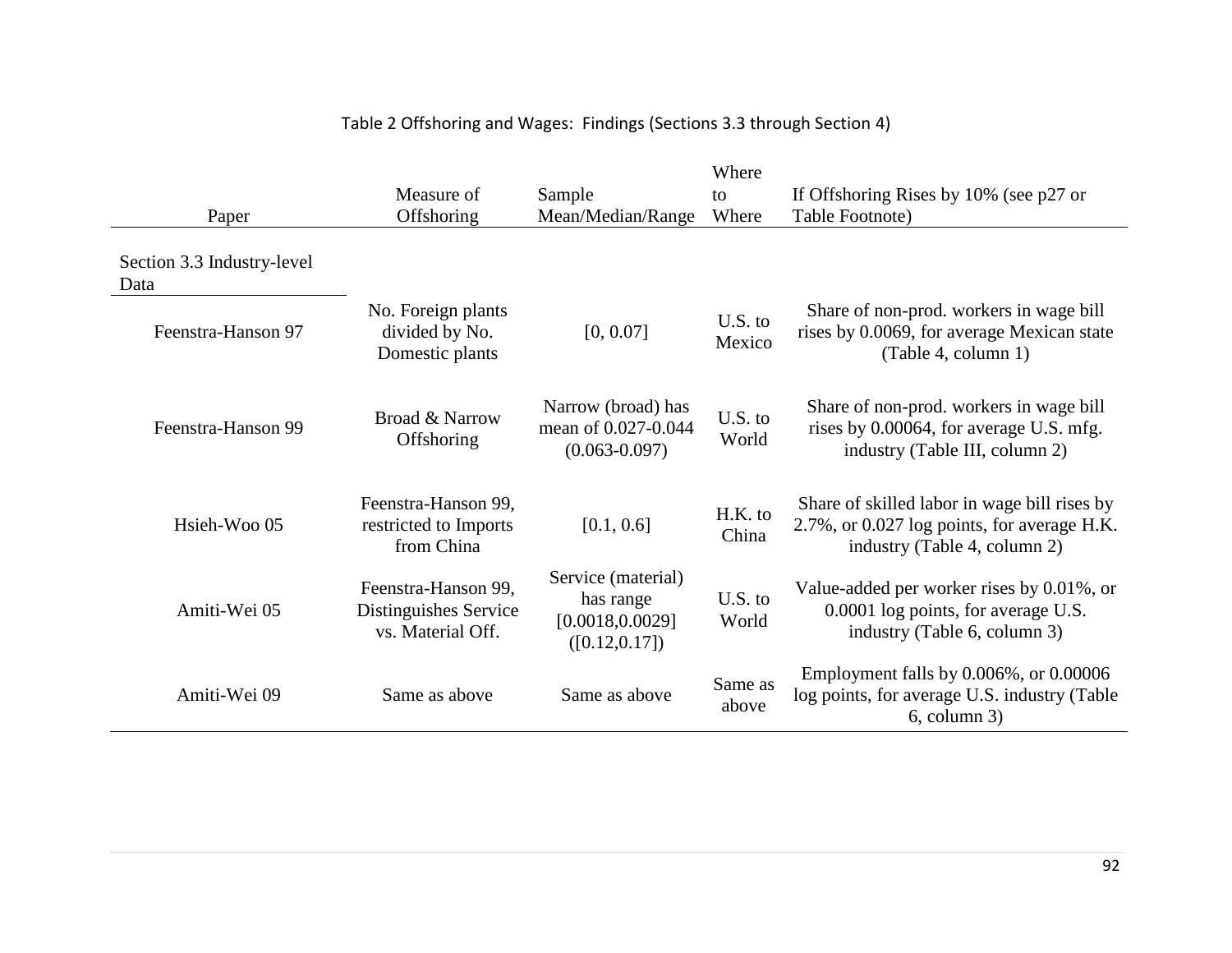| Paper                       | Measure of<br>Offshoring                                                                    | Sample<br>Mean/Median/Rang<br>e                     | Where<br>to<br>Where  | If Offshoring Rises by $10\%$ (see p27 or<br>Table Footnote)                                                                                          |
|-----------------------------|---------------------------------------------------------------------------------------------|-----------------------------------------------------|-----------------------|-------------------------------------------------------------------------------------------------------------------------------------------------------|
| Section 3.4 Firm-level Data |                                                                                             |                                                     |                       |                                                                                                                                                       |
| Biscourp-Kramarz 07         | <b>Manufacturing Firms'</b><br>Imports; Broad &<br>Narrow Offshoring                        | Narrow (broad -<br>narrow) has median<br>0.02(0.02) | France to<br>World    | Employment falls by 0.13%, for average<br>French firm (Table 8, column "All Origins")                                                                 |
| Mion-Zhu 13                 | Same as Biscourp-<br>Kramarz 07.                                                            | N.A.                                                | Belgium<br>to World   | N.A.                                                                                                                                                  |
| Amiti-Davis 11              | weighted average of<br>industry tariff rates,<br>weights $=$ input shares<br>from I/O table | Output (input) tariff<br>has mean $0.17(0.11)$      | Indonesia<br>to World | Ave. wage of exporting (offshoring) firms rises<br>by $0.82\%$ (0.57%), or $0.0082$ (0.0057) log<br>points, relative to domestic firms, in Indonesia. |

# Table 2 Offshoring and Wages: Findings (Sections 3.3 through Section 4)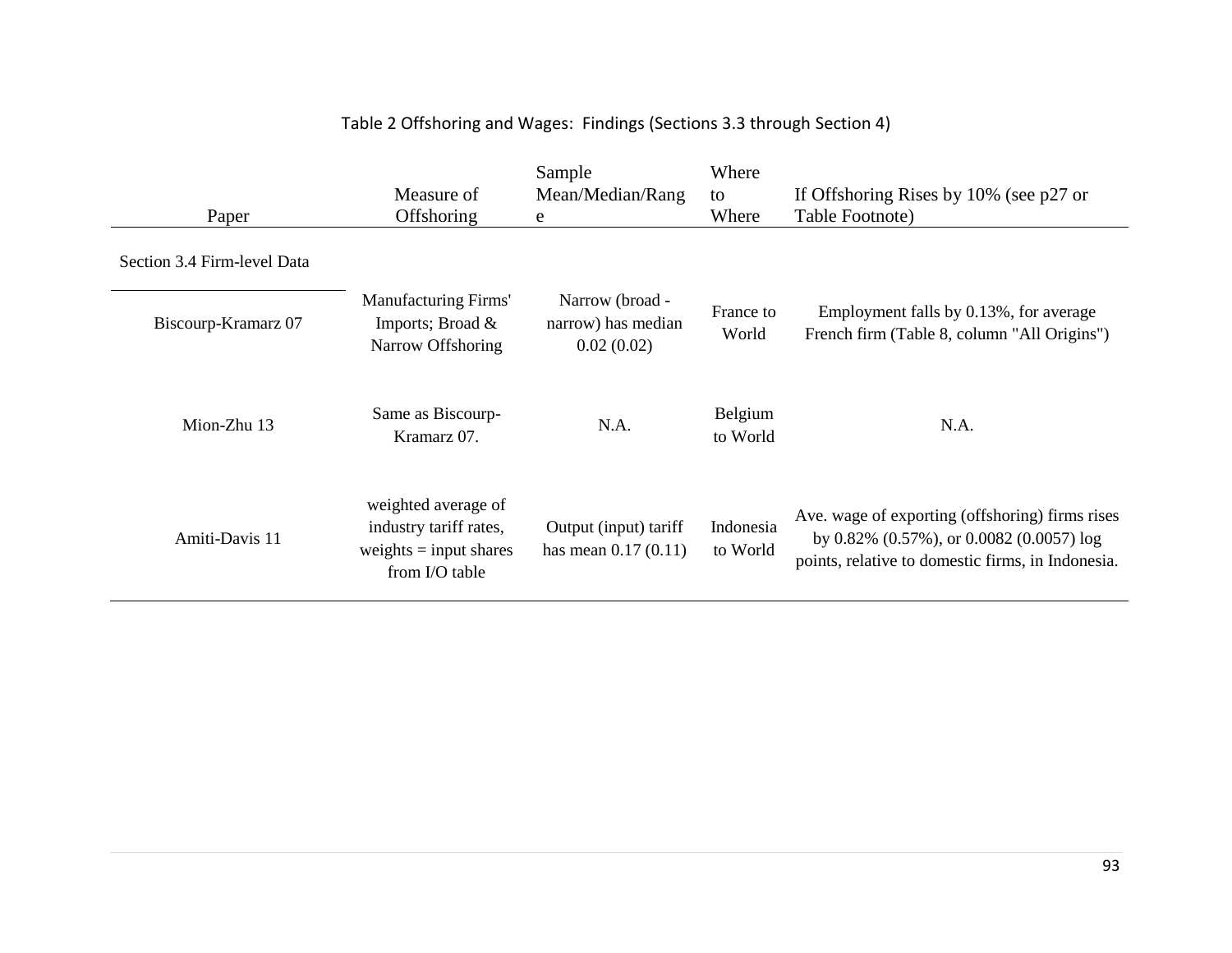| Paper                                             | Measure of<br>Offshoring                                                                           | Sample<br>Mean/Median/Range                                                                                 | Where<br>to<br>Where               | If Offshoring Rises by 10% (see p27 or<br>Table Footnote)                                                                                                                  |
|---------------------------------------------------|----------------------------------------------------------------------------------------------------|-------------------------------------------------------------------------------------------------------------|------------------------------------|----------------------------------------------------------------------------------------------------------------------------------------------------------------------------|
| Section 3.5.1 Publically<br>Available Worker Data |                                                                                                    |                                                                                                             |                                    |                                                                                                                                                                            |
| Liu-Trefler 08                                    | Imports of Other<br>Private Services from<br>China & India, between<br><b>Unaffiliated Parties</b> | N.A.                                                                                                        | $U.S.$ to<br>China<br>and<br>India | probability of switching industries<br>(occupations) rises by $0.25\%$ (0.13%), or<br>$0.0025$ (0.0013) log points, for average U.S.<br>worker (Table 3, columns 1 and 2). |
| Ebenstein-Harrison-McMillan-<br>Phillips 14       | Employments of<br>Foreign Affiliates of<br>U.S. Multi-nationals                                    | occupation-exposure<br>sample has mean of<br>7,629 (13,268)<br>workers for low (high)<br>-income countries. | $U.S.$ to<br>World                 | Using cross-occupation variation, wage falls by<br>$0.40\%$ (rises by 0.34%), or 0.0040 (0.0034)<br>log points, for the average U.S. worker (Table<br>2, 5th column)       |
| Liu-Trefler 11                                    | Imports of Other<br>Private Services from<br>China & India, between<br><b>Unaffiliated Parties</b> | N.A.                                                                                                        | U.S. to<br>China<br>and<br>India   | probability of switching to lower-waged<br>occupations rises by 0.39%, or 0.0039 log<br>points, for average U.S. worker (Table 5,<br>column 1).                            |

# Table 2 Offshoring and Wages: Findings (Sections 3.3 through Section 4), Continued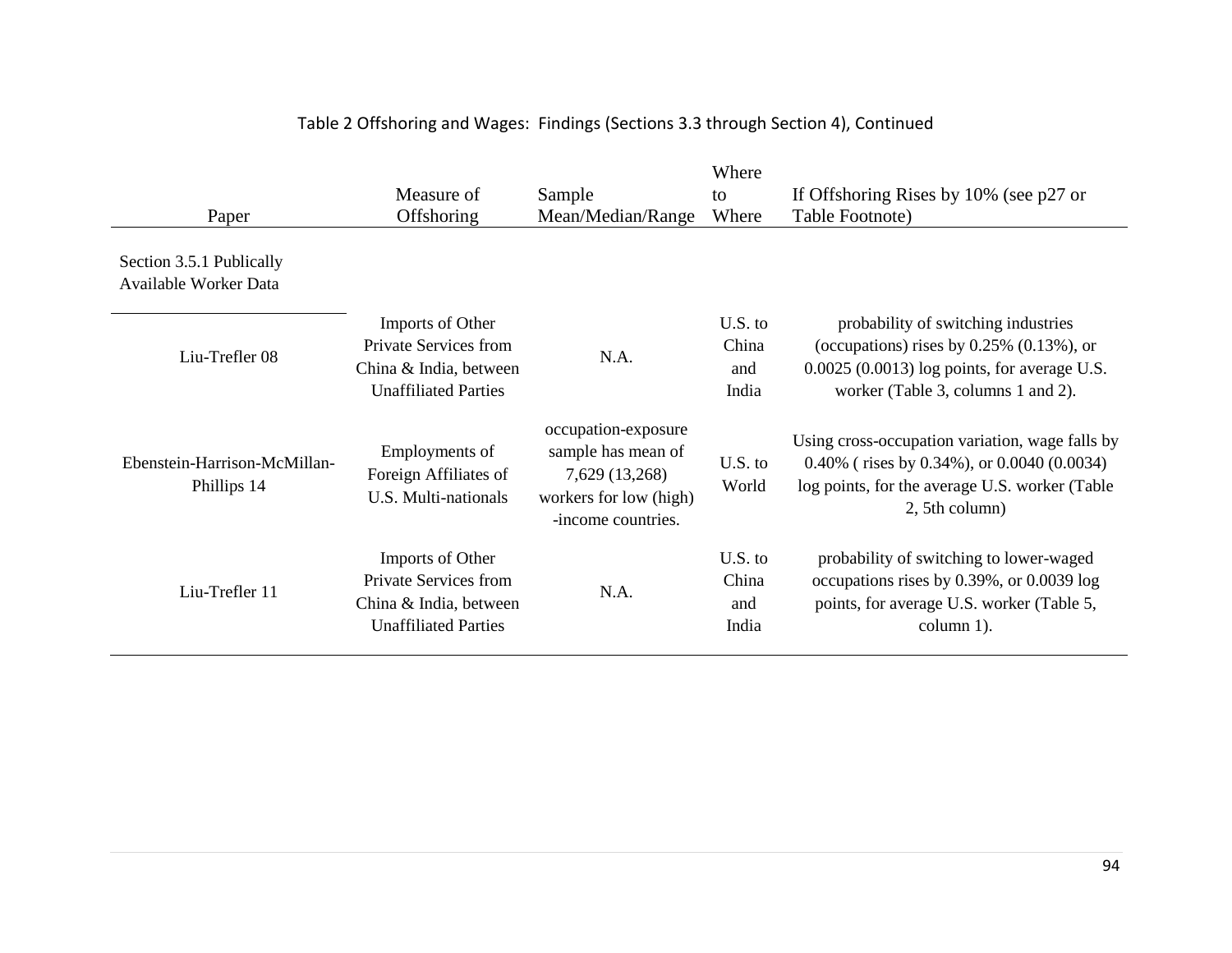| Paper                                           | Measure of<br><b>Offshoring</b>                                        | Sample<br>Mean/Median/Range                                             | Where<br>to<br>Where       | If Offshoring Rises by $10\%$ (see p27 or<br>Table Footnote)                                                                                                                |
|-------------------------------------------------|------------------------------------------------------------------------|-------------------------------------------------------------------------|----------------------------|-----------------------------------------------------------------------------------------------------------------------------------------------------------------------------|
| Section 3.5.2 Matched<br>Employee-Employer Data |                                                                        |                                                                         |                            |                                                                                                                                                                             |
| Hummels-Jørgensen-Munch-<br>Xiang 14            | <b>Manufacturing Firms'</b><br>Imports; Broad and<br>Narrow Offshoring | Mean is 8.89 (20.79)<br>million DKK for<br>narrow (broad)<br>offshoring | <b>Denmark</b><br>to World | wage falls by $0.22\%$ (rises by $0.29\%$ ), or<br>$0.0022$ $(0.0029)$ log points, for the average<br>Danish worker without (with) college<br>education (Table 5, column 3) |
| Martins-Opromolla 09                            | Manufacturing Firms'<br>Imports. Broad<br>Offshoring only.             | Mean is 0.19 - 0.24                                                     | Portugal<br>to world       | Coefficient estimates are not statistically<br>significant with job-spell fixed effects (Tables<br>14 and 19)                                                               |

# Table 2 Offshoring and Wages: Findings (Sections 3.3 through Section 4), Continued